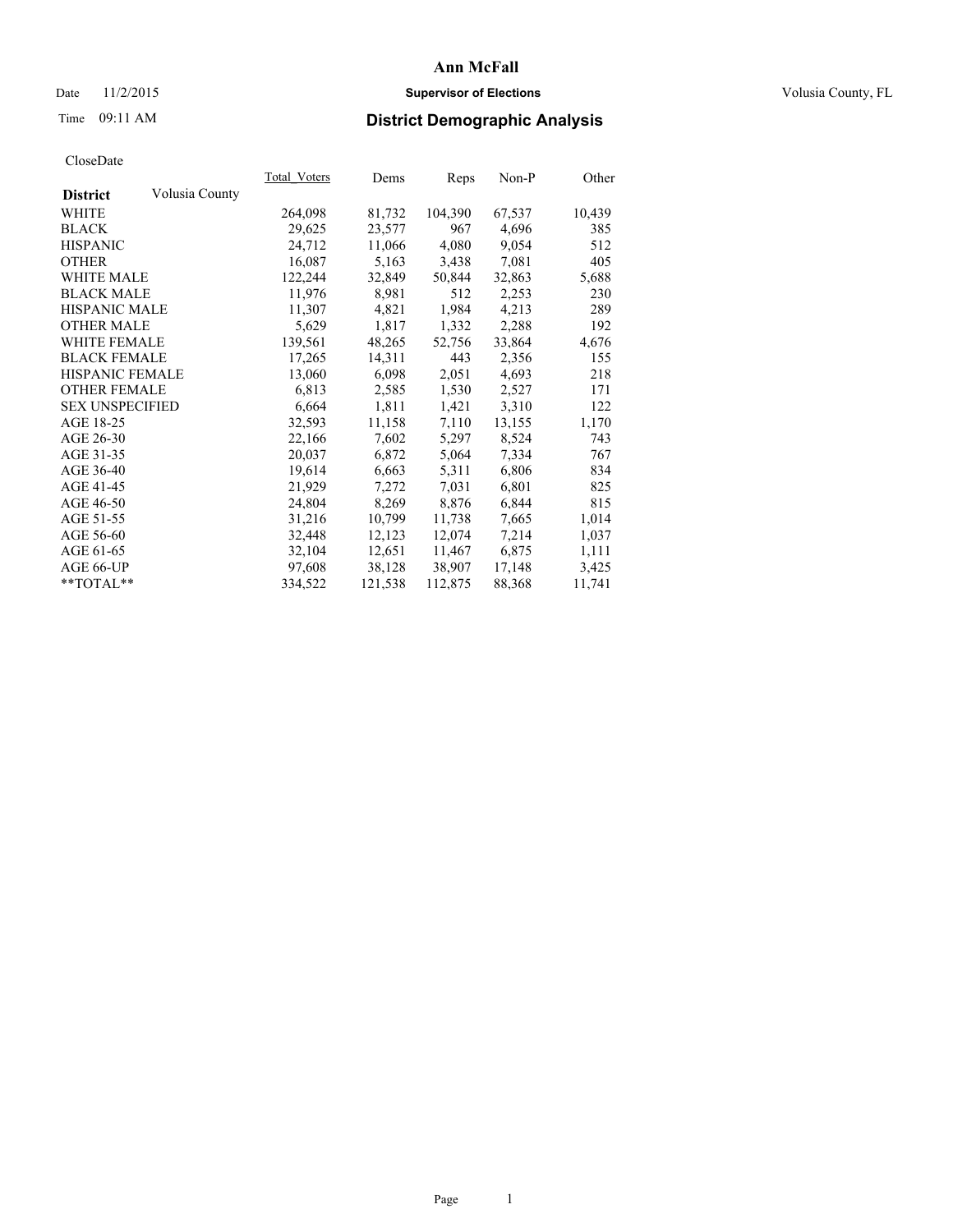# Date 11/2/2015 **Supervisor of Elections Supervisor of Elections** Volusia County, FL

|                                              | Total Voters | Dems   | Reps   | $Non-P$ | Other |
|----------------------------------------------|--------------|--------|--------|---------|-------|
| County Council District 1<br><b>District</b> |              |        |        |         |       |
| WHITE                                        | 52,093       | 15,595 | 22,022 | 12,276  | 2,200 |
| <b>BLACK</b>                                 | 4,737        | 3,802  | 153    | 711     | 71    |
| <b>HISPANIC</b>                              | 4,821        | 2,011  | 839    | 1,868   | 103   |
| <b>OTHER</b>                                 | 3,065        | 913    | 751    | 1,320   | 81    |
| WHITE MALE                                   | 23,797       | 6,138  | 10,543 | 5,927   | 1,189 |
| <b>BLACK MALE</b>                            | 1,871        | 1,437  | 67     | 321     | 46    |
| <b>HISPANIC MALE</b>                         | 2,068        | 836    | 395    | 791     | 46    |
| <b>OTHER MALE</b>                            | 1,046        | 325    | 272    | 411     | 38    |
| <b>WHITE FEMALE</b>                          | 27,860       | 9,352  | 11,305 | 6,204   | 999   |
| <b>BLACK FEMALE</b>                          | 2,808        | 2,326  | 82     | 375     | 25    |
| HISPANIC FEMALE                              | 2,669        | 1,134  | 431    | 1,048   | 56    |
| <b>OTHER FEMALE</b>                          | 1,232        | 436    | 315    | 452     | 29    |
| <b>SEX UNSPECIFIED</b>                       | 1,364        | 337    | 354    | 646     | 27    |
| AGE 18-25                                    | 6,342        | 1,805  | 1,560  | 2,703   | 274   |
| AGE 26-30                                    | 4,038        | 1,222  | 1,094  | 1,588   | 134   |
| AGE 31-35                                    | 3,857        | 1,215  | 1,131  | 1,362   | 149   |
| AGE 36-40                                    | 3,851        | 1,209  | 1,195  | 1,272   | 175   |
| AGE 41-45                                    | 4,282        | 1,323  | 1,493  | 1,285   | 181   |
| AGE 46-50                                    | 4,741        | 1,538  | 1,868  | 1,179   | 156   |
| AGE 51-55                                    | 5,985        | 1,952  | 2,457  | 1,355   | 221   |
| AGE 56-60                                    | 6,049        | 2,142  | 2,468  | 1,232   | 207   |
| AGE 61-65                                    | 6,123        | 2,395  | 2,339  | 1,152   | 237   |
| AGE 66-UP                                    | 19,448       | 7,520  | 8,160  | 3,047   | 721   |
| **TOTAL**                                    | 64,716       | 22,321 | 23,765 | 16,175  | 2,455 |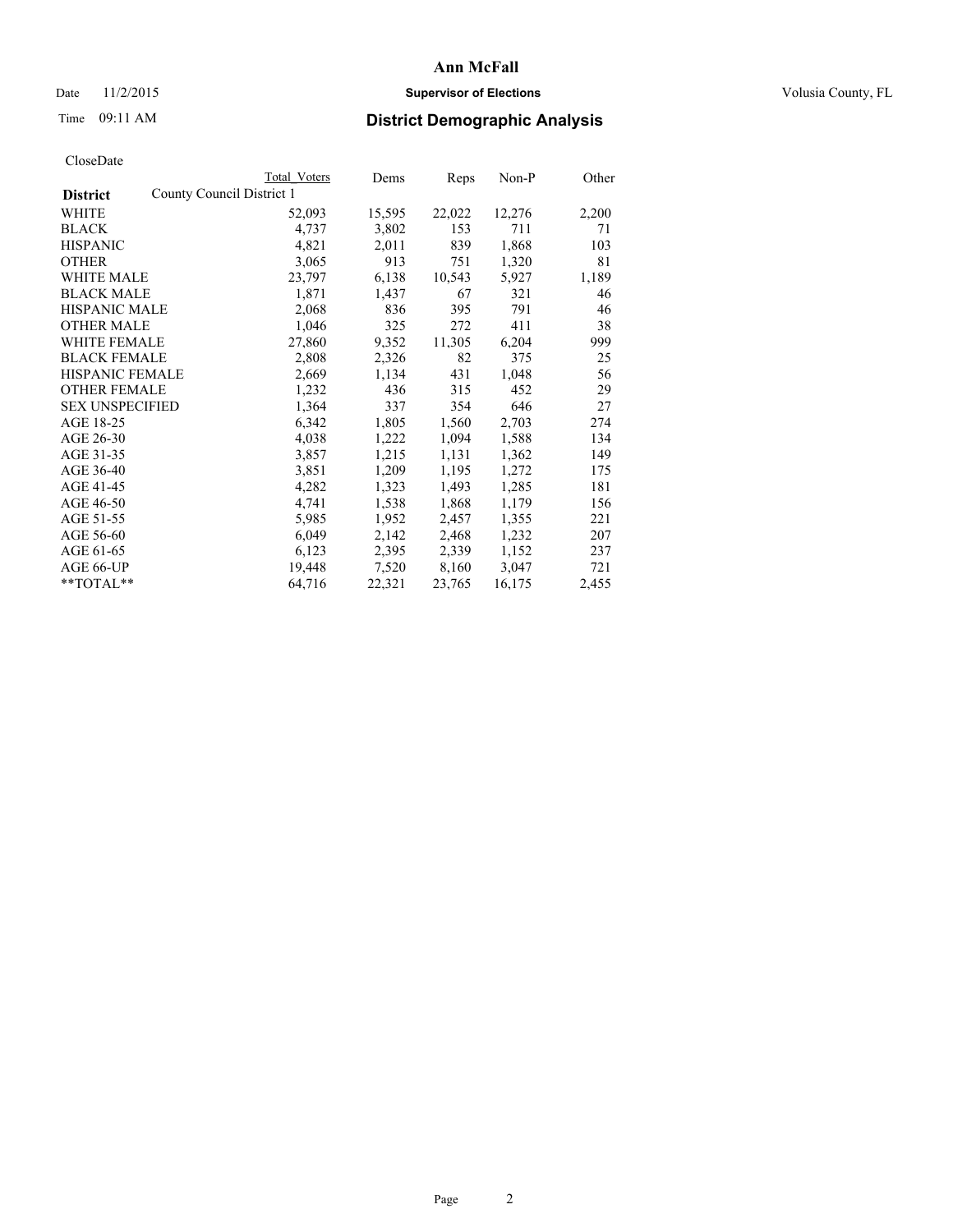# Date 11/2/2015 **Supervisor of Elections Supervisor of Elections** Volusia County, FL

|                                              | Total Voters | Dems   | Reps   | Non-P  | Other |
|----------------------------------------------|--------------|--------|--------|--------|-------|
| County Council District 2<br><b>District</b> |              |        |        |        |       |
| WHITE                                        | 50,775       | 16,581 | 18,886 | 13,255 | 2,053 |
| <b>BLACK</b>                                 | 11,119       | 9,094  | 300    | 1,612  | 113   |
| <b>HISPANIC</b>                              | 2,014        | 831    | 401    | 726    | 56    |
| <b>OTHER</b>                                 | 3,459        | 1,248  | 623    | 1,508  | 80    |
| WHITE MALE                                   | 23,741       | 6,765  | 9,326  | 6,481  | 1,169 |
| <b>BLACK MALE</b>                            | 4,351        | 3,398  | 158    | 736    | 59    |
| <b>HISPANIC MALE</b>                         | 938          | 356    | 195    | 354    | 33    |
| <b>OTHER MALE</b>                            | 1,223        | 425    | 245    | 519    | 34    |
| WHITE FEMALE                                 | 26,598       | 9,682  | 9,424  | 6,628  | 864   |
| <b>BLACK FEMALE</b>                          | 6,599        | 5,564  | 138    | 843    | 54    |
| HISPANIC FEMALE                              | 1,043        | 464    | 201    | 355    | 23    |
| <b>OTHER FEMALE</b>                          | 1,535        | 637    | 289    | 571    | 38    |
| <b>SEX UNSPECIFIED</b>                       | 1,339        | 463    | 234    | 614    | 28    |
| AGE 18-25                                    | 7,597        | 3,671  | 1,199  | 2,505  | 222   |
| AGE 26-30                                    | 4,940        | 2,051  | 1,015  | 1,720  | 154   |
| AGE 31-35                                    | 3,980        | 1,594  | 859    | 1,378  | 149   |
| AGE 36-40                                    | 3,464        | 1,418  | 784    | 1,129  | 133   |
| AGE 41-45                                    | 3,772        | 1,453  | 1,026  | 1,156  | 137   |
| AGE 46-50                                    | 4,464        | 1,721  | 1,351  | 1,245  | 147   |
| AGE 51-55                                    | 5,793        | 2,312  | 1,899  | 1,402  | 180   |
| AGE 56-60                                    | 6,331        | 2,616  | 2,134  | 1,388  | 193   |
| AGE 61-65                                    | 6,424        | 2,615  | 2,146  | 1,449  | 214   |
| AGE 66-UP                                    | 20,602       | 8,303  | 7.797  | 3,729  | 773   |
| **TOTAL**                                    | 67,367       | 27,754 | 20,210 | 17,101 | 2,302 |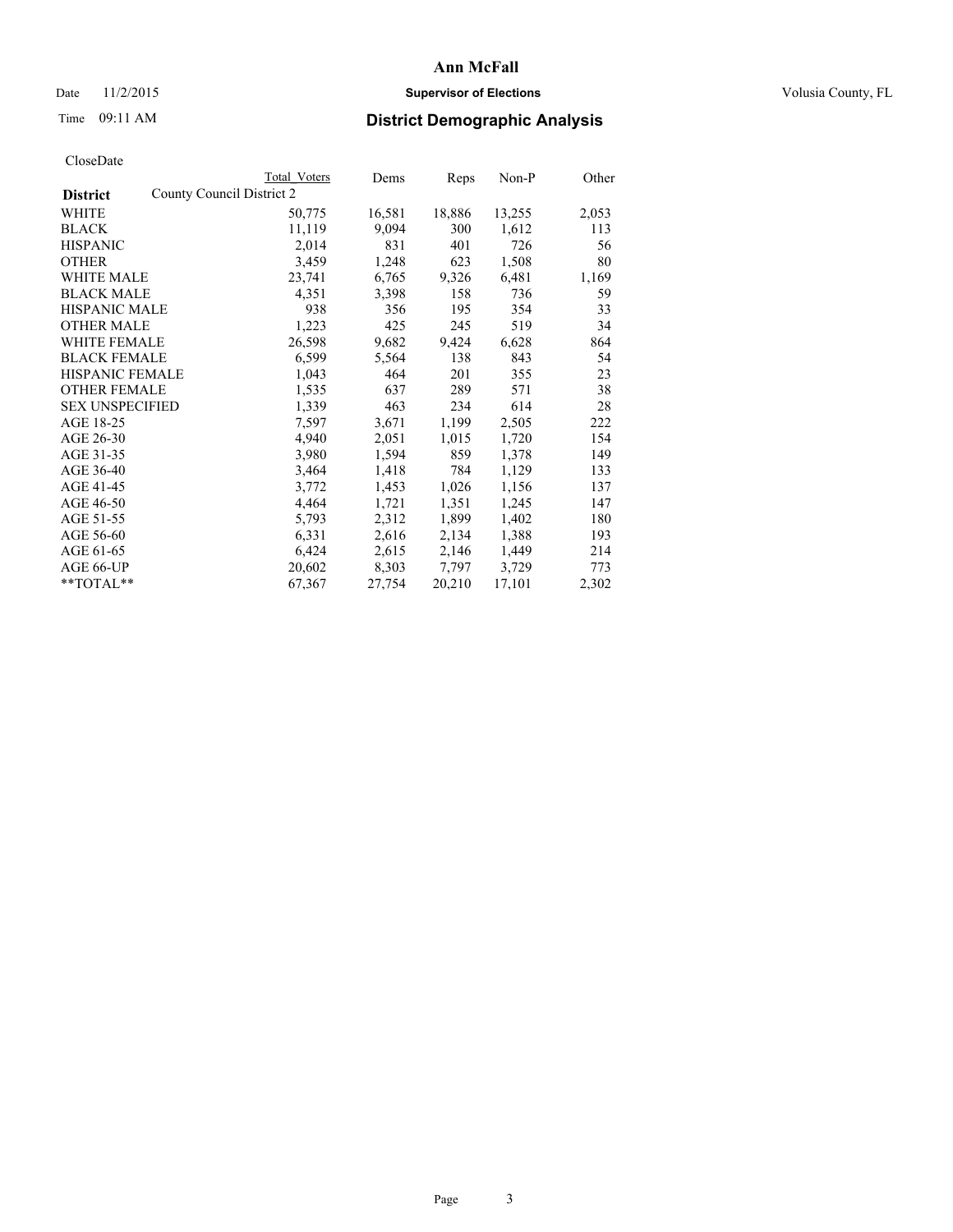# Date 11/2/2015 **Supervisor of Elections Supervisor of Elections** Volusia County, FL

|                        |                           | <b>Total Voters</b> | Dems   | Reps   | $Non-P$ | Other |
|------------------------|---------------------------|---------------------|--------|--------|---------|-------|
| <b>District</b>        | County Council District 3 |                     |        |        |         |       |
| WHITE                  |                           | 65,788              | 20,215 | 26,008 | 17,211  | 2,354 |
| <b>BLACK</b>           |                           | 1,965               | 1,535  | 69     | 336     | 25    |
| <b>HISPANIC</b>        |                           | 1,335               | 480    | 332    | 484     | 39    |
| <b>OTHER</b>           |                           | 2,629               | 739    | 621    | 1,193   | 76    |
| <b>WHITE MALE</b>      |                           | 30,593              | 8,166  | 12,802 | 8,359   | 1,266 |
| <b>BLACK MALE</b>      |                           | 867                 | 626    | 38     | 183     | 20    |
| <b>HISPANIC MALE</b>   |                           | 594                 | 195    | 152    | 226     | 21    |
| <b>OTHER MALE</b>      |                           | 932                 | 263    | 259    | 375     | 35    |
| <b>WHITE FEMALE</b>    |                           | 34,645              | 11,877 | 13,024 | 8,668   | 1,076 |
| <b>BLACK FEMALE</b>    |                           | 1,079               | 896    | 31     | 147     | 5     |
| <b>HISPANIC FEMALE</b> |                           | 721                 | 276    | 175    | 253     | 17    |
| <b>OTHER FEMALE</b>    |                           | 1,099               | 380    | 276    | 409     | 34    |
| <b>SEX UNSPECIFIED</b> |                           | 1,186               | 290    | 273    | 603     | 20    |
| AGE 18-25              |                           | 5,425               | 1,369  | 1,456  | 2,371   | 229   |
| AGE 26-30              |                           | 3,948               | 1,136  | 1,053  | 1,628   | 131   |
| AGE 31-35              |                           | 3,666               | 1,039  | 1,055  | 1,422   | 150   |
| AGE 36-40              |                           | 3,798               | 1,027  | 1,180  | 1,424   | 167   |
| AGE 41-45              |                           | 4,545               | 1,307  | 1,652  | 1,432   | 154   |
| AGE 46-50              |                           | 5,090               | 1,408  | 2,035  | 1,505   | 142   |
| AGE 51-55              |                           | 6,712               | 2,008  | 2,806  | 1,685   | 213   |
| AGE 56-60              |                           | 7,352               | 2,472  | 2,927  | 1,722   | 231   |
| AGE 61-65              |                           | 7,646               | 2,842  | 2,913  | 1,627   | 264   |
| AGE 66-UP              |                           | 23,535              | 8,361  | 9,953  | 4,408   | 813   |
| **TOTAL**              |                           | 71,717              | 22,969 | 27,030 | 19,224  | 2,494 |
|                        |                           |                     |        |        |         |       |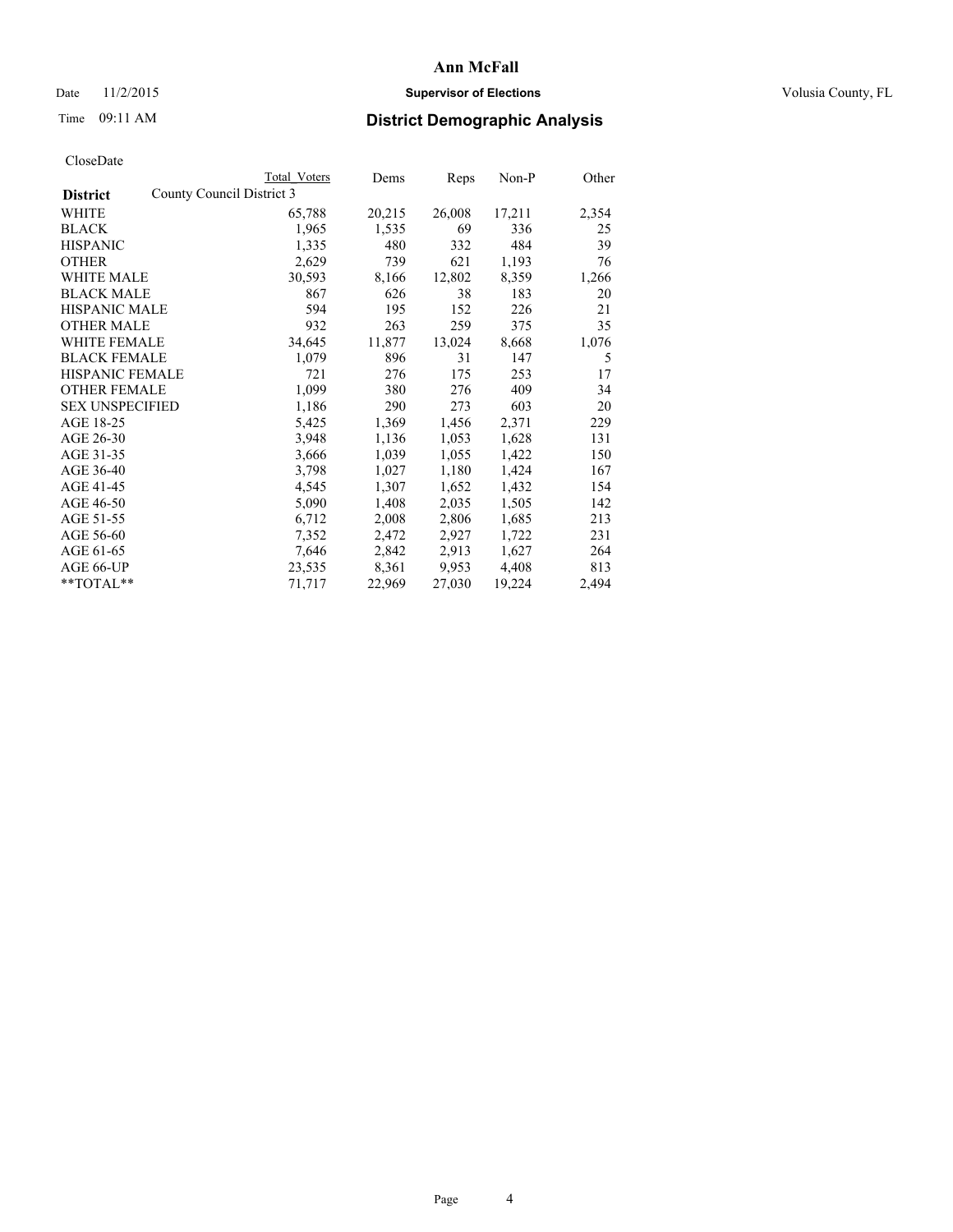# Date 11/2/2015 **Supervisor of Elections Supervisor of Elections** Volusia County, FL

|                                              | Total Voters | Dems   | Reps   | $Non-P$ | Other |
|----------------------------------------------|--------------|--------|--------|---------|-------|
| County Council District 4<br><b>District</b> |              |        |        |         |       |
| WHITE                                        | 55,074       | 17,417 | 21,731 | 13,870  | 2,056 |
| <b>BLACK</b>                                 | 6,301        | 5,019  | 185    | 1,021   | 76    |
| <b>HISPANIC</b>                              | 1,722        | 711    | 366    | 608     | 37    |
| <b>OTHER</b>                                 | 3,311        | 1,074  | 755    | 1,395   | 87    |
| WHITE MALE                                   | 25,349       | 6,957  | 10,501 | 6,797   | 1,094 |
| <b>BLACK MALE</b>                            | 2,455        | 1,816  | 98     | 500     | 41    |
| <b>HISPANIC MALE</b>                         | 770          | 280    | 180    | 284     | 26    |
| <b>OTHER MALE</b>                            | 1,179        | 371    | 294    | 467     | 47    |
| <b>WHITE FEMALE</b>                          | 29,268       | 10,360 | 11,071 | 6,893   | 944   |
| <b>BLACK FEMALE</b>                          | 3,778        | 3,152  | 86     | 505     | 35    |
| HISPANIC FEMALE                              | 935          | 426    | 180    | 318     | 11    |
| <b>OTHER FEMALE</b>                          | 1,428        | 536    | 357    | 500     | 35    |
| <b>SEX UNSPECIFIED</b>                       | 1,245        | 323    | 269    | 630     | 23    |
| AGE 18-25                                    | 6,078        | 2,044  | 1,494  | 2,340   | 200   |
| AGE 26-30                                    | 4,231        | 1,554  | 1,032  | 1,515   | 130   |
| AGE 31-35                                    | 3,682        | 1,350  | 924    | 1,287   | 121   |
| AGE 36-40                                    | 3,496        | 1,229  | 975    | 1,149   | 143   |
| AGE 41-45                                    | 4,043        | 1,336  | 1,298  | 1,250   | 159   |
| AGE 46-50                                    | 4,839        | 1,598  | 1,793  | 1,284   | 164   |
| AGE 51-55                                    | 6,179        | 2,147  | 2,320  | 1,516   | 196   |
| AGE 56-60                                    | 6,546        | 2,480  | 2,408  | 1,452   | 206   |
| AGE 61-65                                    | 6,654        | 2,561  | 2,380  | 1,474   | 239   |
| AGE 66-UP                                    | 20,658       | 7.921  | 8,413  | 3,626   | 698   |
| $*$ TOTAL $*$                                | 66,408       | 24,221 | 23,037 | 16,894  | 2,256 |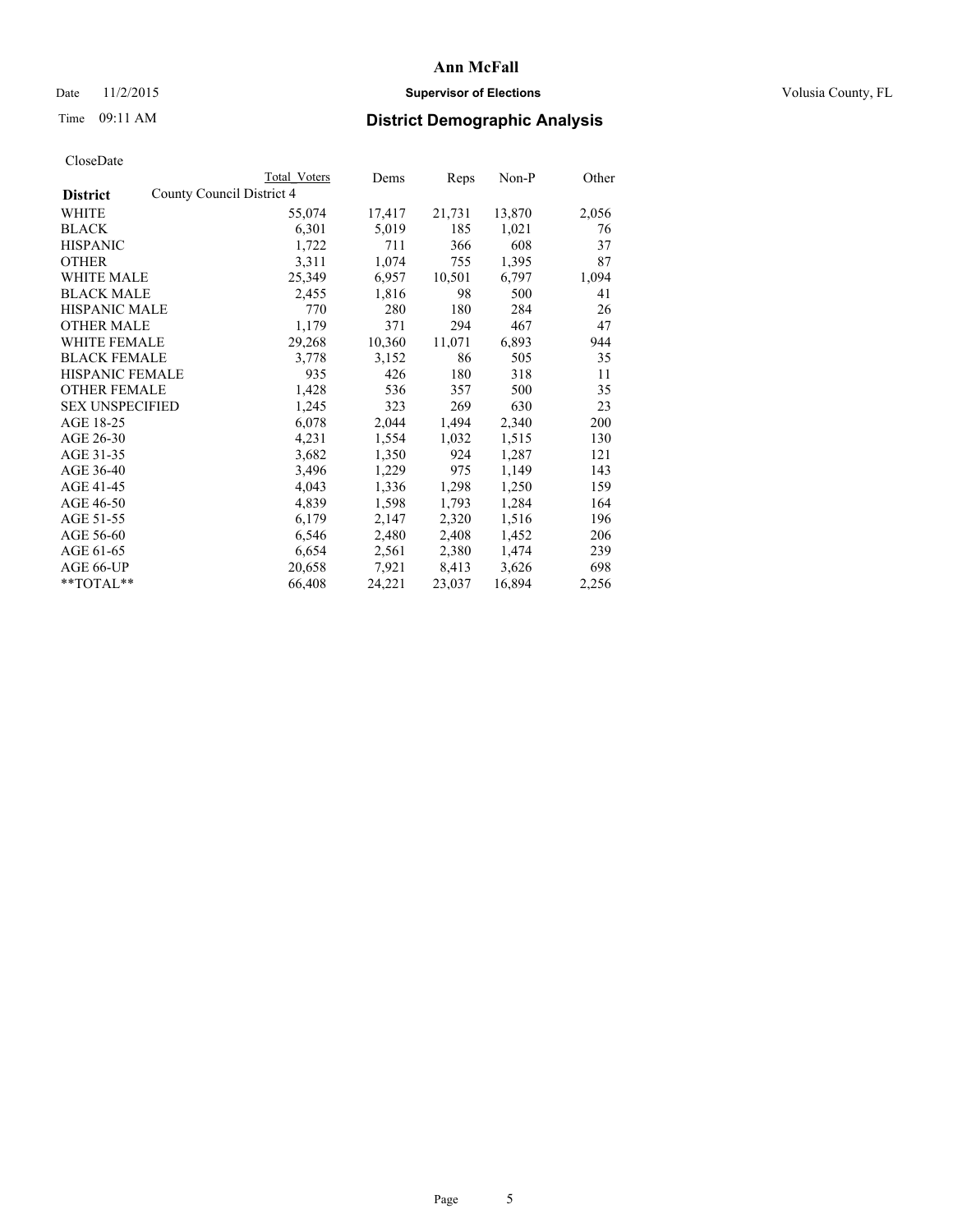# Date 11/2/2015 **Supervisor of Elections Supervisor of Elections** Volusia County, FL

|                        |                           | Total Voters | Dems   | Reps   | $Non-P$ | Other |
|------------------------|---------------------------|--------------|--------|--------|---------|-------|
| <b>District</b>        | County Council District 5 |              |        |        |         |       |
| WHITE                  |                           | 40,368       | 11,924 | 15,743 | 10,925  | 1,776 |
| <b>BLACK</b>           |                           | 5,503        | 4,127  | 260    | 1,016   | 100   |
| <b>HISPANIC</b>        |                           | 14,820       | 7,033  | 2,142  | 5,368   | 277   |
| <b>OTHER</b>           |                           | 3,623        | 1,189  | 688    | 1,665   | 81    |
| <b>WHITE MALE</b>      |                           | 18,764       | 4,823  | 7,672  | 5,299   | 970   |
| <b>BLACK MALE</b>      |                           | 2,432        | 1,704  | 151    | 513     | 64    |
| <b>HISPANIC MALE</b>   |                           | 6,937        | 3,154  | 1,062  | 2,558   | 163   |
| <b>OTHER MALE</b>      |                           | 1,249        | 433    | 262    | 516     | 38    |
| WHITE FEMALE           |                           | 21,190       | 6,994  | 7,932  | 5,471   | 793   |
| <b>BLACK FEMALE</b>    |                           | 3,001        | 2,373  | 106    | 486     | 36    |
| HISPANIC FEMALE        |                           | 7,692        | 3,798  | 1,064  | 2,719   | 111   |
| <b>OTHER FEMALE</b>    |                           | 1,519        | 596    | 293    | 595     | 35    |
| <b>SEX UNSPECIFIED</b> |                           | 1,530        | 398    | 291    | 817     | 24    |
| AGE 18-25              |                           | 7,151        | 2,269  | 1,401  | 3,236   | 245   |
| AGE 26-30              |                           | 5,009        | 1,639  | 1,103  | 2,073   | 194   |
| AGE 31-35              |                           | 4,852        | 1,674  | 1,095  | 1,885   | 198   |
| AGE 36-40              |                           | 5,005        | 1,780  | 1,177  | 1,832   | 216   |
| AGE 41-45              |                           | 5,287        | 1,853  | 1,562  | 1,678   | 194   |
| AGE 46-50              |                           | 5,670        | 2,004  | 1,829  | 1,631   | 206   |
| AGE 51-55              |                           | 6,547        | 2,380  | 2,256  | 1,707   | 204   |
| AGE 56-60              |                           | 6,170        | 2,413  | 2,137  | 1,420   | 200   |
| AGE 61-65              |                           | 5,257        | 2,238  | 1,689  | 1,173   | 157   |
| AGE 66-UP              |                           | 13,365       | 6,023  | 4,584  | 2,338   | 420   |
| **TOTAL**              |                           | 64,314       | 24,273 | 18,833 | 18,974  | 2,234 |
|                        |                           |              |        |        |         |       |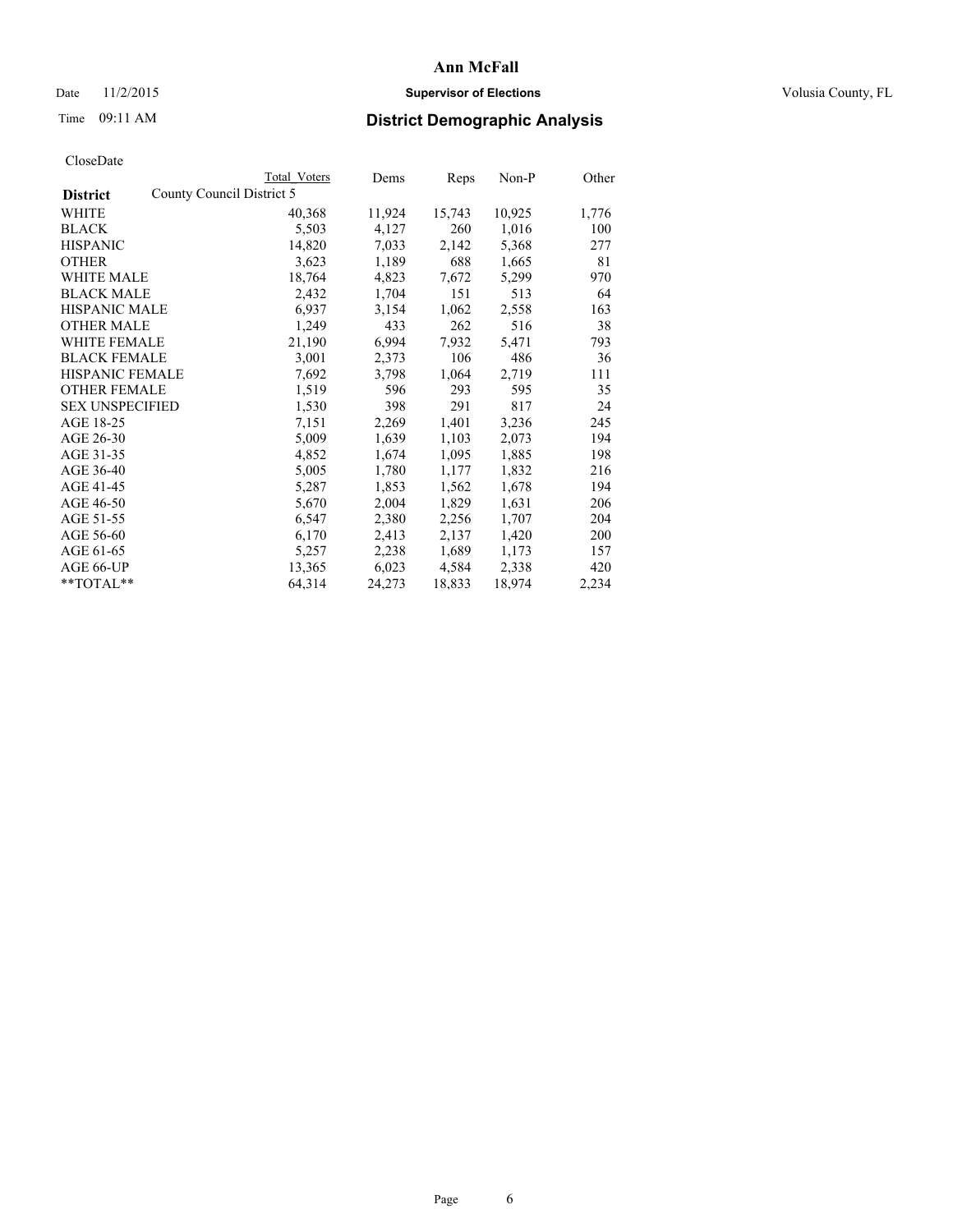# Date 11/2/2015 **Supervisor of Elections Supervisor of Elections** Volusia County, FL

# Time 09:11 AM **District Demographic Analysis**

|                        |                              | <b>Total Voters</b> | Dems | Reps | Non-P | Other            |
|------------------------|------------------------------|---------------------|------|------|-------|------------------|
| <b>District</b>        | Indigo Community Development |                     |      |      |       |                  |
| WHITE                  |                              | 1,068               | 247  | 529  | 250   | 42               |
| <b>BLACK</b>           |                              | 123                 | 86   | 10   | 26    | 1                |
| <b>HISPANIC</b>        |                              | 69                  | 28   | 9    | 29    | 3                |
| <b>OTHER</b>           |                              | 92                  | 23   | 26   | 41    | $\overline{2}$   |
| WHITE MALE             |                              | 519                 | 100  | 268  | 126   | 25               |
| <b>BLACK MALE</b>      |                              | 57                  | 35   | 7    | 15    | $\boldsymbol{0}$ |
| <b>HISPANIC MALE</b>   |                              | 27                  | 9    | 4    | 12    | 2                |
| <b>OTHER MALE</b>      |                              | 28                  | 5    | 10   | 12    | 1                |
| WHITE FEMALE           |                              | 543                 | 147  | 257  | 123   | 16               |
| <b>BLACK FEMALE</b>    |                              | 64                  | 50   | 3    | 10    |                  |
| <b>HISPANIC FEMALE</b> |                              | 42                  | 19   | 5    | 17    |                  |
| <b>OTHER FEMALE</b>    |                              | 49                  | 13   | 14   | 21    |                  |
| <b>SEX UNSPECIFIED</b> |                              | 22                  | 6    | 5    | 10    |                  |
| AGE 18-25              |                              | 93                  | 22   | 36   | 32    | 3                |
| AGE 26-30              |                              | 104                 | 21   | 40   | 35    | 8                |
| AGE 31-35              |                              | 103                 | 28   | 35   | 38    | $\overline{c}$   |
| AGE 36-40              |                              | 103                 | 34   | 38   | 31    | $\theta$         |
| AGE 41-45              |                              | 107                 | 30   | 50   | 24    | 3                |
| AGE 46-50              |                              | 92                  | 25   | 39   | 24    | 4                |
| AGE 51-55              |                              | 126                 | 34   | 59   | 31    | $\overline{c}$   |
| AGE 56-60              |                              | 130                 | 40   | 57   | 31    | $\overline{2}$   |
| AGE 61-65              |                              | 151                 | 51   | 59   | 34    | 7                |
| AGE 66-UP              |                              | 343                 | 99   | 161  | 66    | 17               |
| **TOTAL**              |                              | 1,352               | 384  | 574  | 346   | 48               |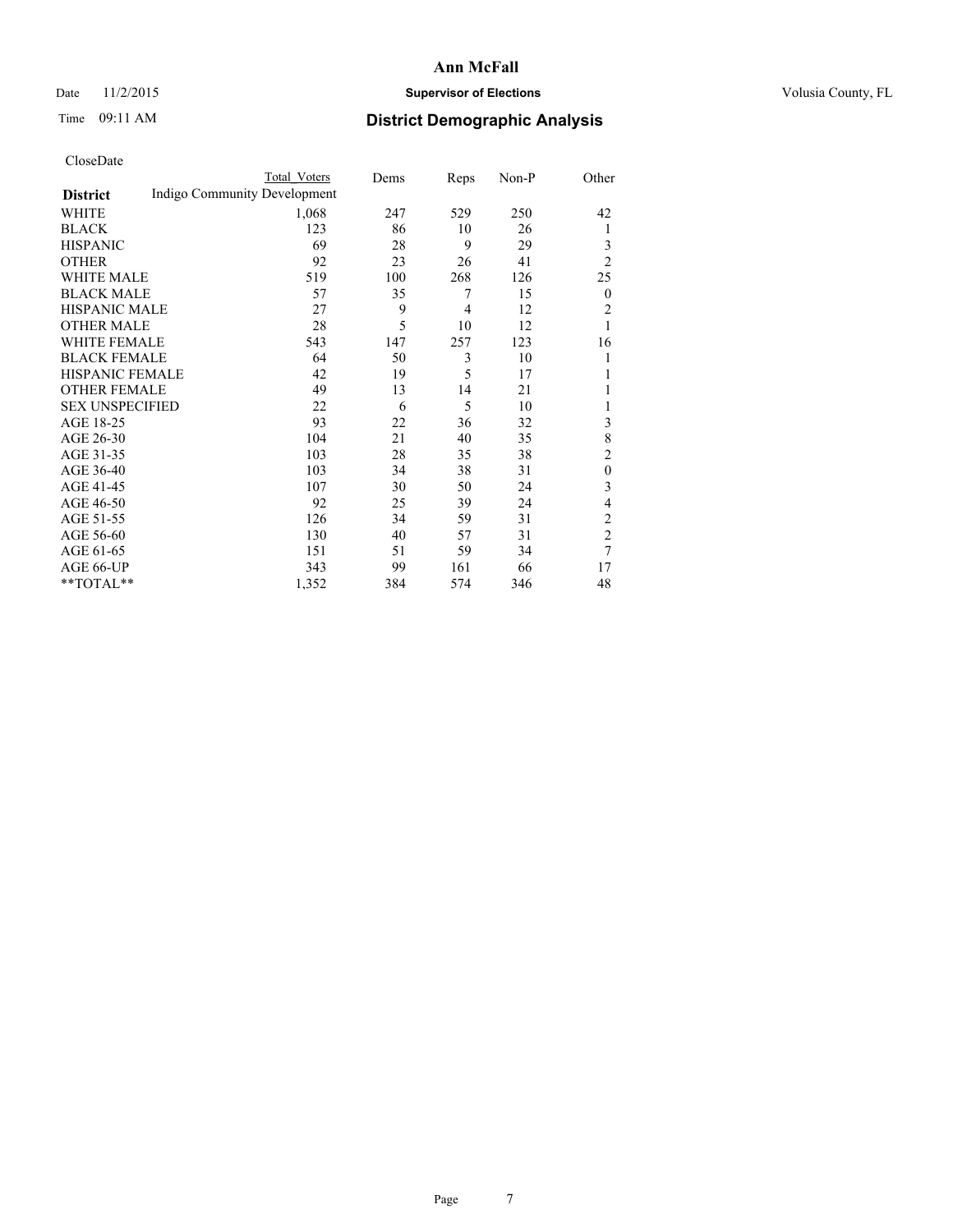# Date 11/2/2015 **Supervisor of Elections Supervisor of Elections** Volusia County, FL

# Time 09:11 AM **District Demographic Analysis**

|                        |                          | Total Voters | Dems   | Reps   | $Non-P$ | Other |
|------------------------|--------------------------|--------------|--------|--------|---------|-------|
| <b>District</b>        | Congressional District 6 |              |        |        |         |       |
| <b>WHITE</b>           |                          | 206,157      | 64,929 | 81,132 | 52,228  | 7,868 |
| <b>BLACK</b>           |                          | 23,253       | 18,772 | 680    | 3,534   | 267   |
| <b>HISPANIC</b>        |                          | 7,670        | 3,063  | 1,545  | 2,863   | 199   |
| <b>OTHER</b>           |                          | 11,371       | 3,657  | 2,480  | 4,935   | 299   |
| WHITE MALE             |                          | 95,498       | 26,142 | 39,593 | 25,468  | 4,295 |
| <b>BLACK MALE</b>      |                          | 9,183        | 7,023  | 352    | 1,654   | 154   |
| <b>HISPANIC MALE</b>   |                          | 3,427        | 1,281  | 720    | 1,312   | 114   |
| <b>OTHER MALE</b>      |                          | 3,989        | 1,264  | 968    | 1,615   | 142   |
| <b>WHITE FEMALE</b>    |                          | 108,950      | 38,310 | 40,957 | 26,166  | 3,517 |
| <b>BLACK FEMALE</b>    |                          | 13,768       | 11,523 | 319    | 1,813   | 113   |
| HISPANIC FEMALE        |                          | 4,127        | 1,737  | 801    | 1,506   | 83    |
| <b>OTHER FEMALE</b>    |                          | 4,864        | 1,836  | 1,125  | 1,776   | 127   |
| <b>SEX UNSPECIFIED</b> |                          | 4,643        | 1,305  | 1,001  | 2,249   | 88    |
| AGE 18-25              |                          | 23,485       | 8,403  | 5,218  | 9,037   | 827   |
| AGE 26-30              |                          | 15,822       | 5,605  | 3,809  | 5,907   | 501   |
| AGE 31-35              |                          | 13,889       | 4,843  | 3,571  | 4,960   | 515   |
| AGE 36-40              |                          | 13,302       | 4,480  | 3,739  | 4,520   | 563   |
| AGE 41-45              |                          | 15,186       | 4,996  | 4,951  | 4,668   | 571   |
| AGE 46-50              |                          | 17,492       | 5,772  | 6,408  | 4,765   | 547   |
| AGE 51-55              |                          | 22,626       | 7,834  | 8,640  | 5,425   | 727   |
| AGE 56-60              |                          | 24,291       | 9,079  | 9,109  | 5,342   | 761   |
| AGE 61-65              |                          | 24,856       | 9,692  | 8,995  | 5,291   | 878   |
| AGE 66-UP              |                          | 77,500       | 29,716 | 31,397 | 13,644  | 2,743 |
| $*$ TOTAL $*$          |                          | 248,451      | 90,421 | 85,837 | 63,560  | 8,633 |
|                        |                          |              |        |        |         |       |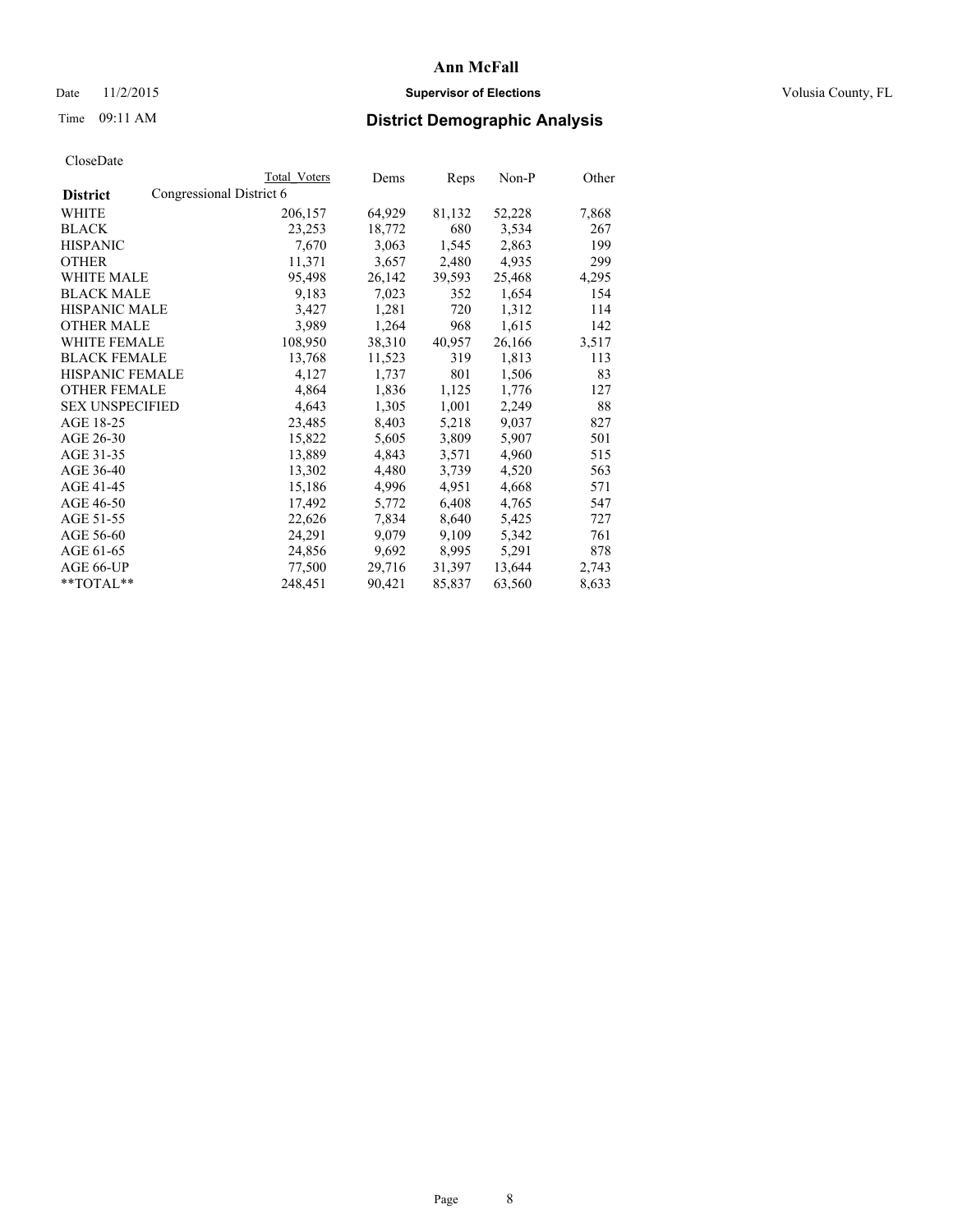# Date 11/2/2015 **Supervisor of Elections Supervisor of Elections** Volusia County, FL

|                        |                          | Total Voters | Dems   | Reps   | Non-P  | Other |
|------------------------|--------------------------|--------------|--------|--------|--------|-------|
| <b>District</b>        | Congressional District 7 |              |        |        |        |       |
| WHITE                  |                          | 57,941       | 16,803 | 23,258 | 15,309 | 2,571 |
| <b>BLACK</b>           |                          | 6,372        | 4,805  | 287    | 1,162  | 118   |
| <b>HISPANIC</b>        |                          | 17,042       | 8,003  | 2,535  | 6,191  | 313   |
| <b>OTHER</b>           |                          | 4,716        | 1,506  | 958    | 2,146  | 106   |
| WHITE MALE             |                          | 26,746       | 6,707  | 11,251 | 7,395  | 1,393 |
| <b>BLACK MALE</b>      |                          | 2,793        | 1,958  | 160    | 599    | 76    |
| <b>HISPANIC MALE</b>   |                          | 7,880        | 3,540  | 1,264  | 2,901  | 175   |
| <b>OTHER MALE</b>      |                          | 1,640        | 553    | 364    | 673    | 50    |
| WHITE FEMALE           |                          | 30,611       | 9,955  | 11,799 | 7,698  | 1,159 |
| <b>BLACK FEMALE</b>    |                          | 3,497        | 2,788  | 124    | 543    | 42    |
| HISPANIC FEMALE        |                          | 8,933        | 4,361  | 1,250  | 3,187  | 135   |
| <b>OTHER FEMALE</b>    |                          | 1,949        | 749    | 405    | 751    | 44    |
| <b>SEX UNSPECIFIED</b> |                          | 2,021        | 506    | 420    | 1,061  | 34    |
| AGE 18-25              |                          | 9,108        | 2,755  | 1,892  | 4,118  | 343   |
| AGE 26-30              |                          | 6,344        | 1,997  | 1,488  | 2,617  | 242   |
| AGE 31-35              |                          | 6,148        | 2,029  | 1,493  | 2,374  | 252   |
| AGE 36-40              |                          | 6,312        | 2,183  | 1,572  | 2,286  | 271   |
| AGE 41-45              |                          | 6,743        | 2,276  | 2,080  | 2,133  | 254   |
| AGE 46-50              |                          | 7,312        | 2,497  | 2,468  | 2,079  | 268   |
| AGE 51-55              |                          | 8,590        | 2,965  | 3,098  | 2,240  | 287   |
| AGE 56-60              |                          | 8,157        | 3,044  | 2,965  | 1,872  | 276   |
| AGE 61-65              |                          | 7,248        | 2,959  | 2,472  | 1,584  | 233   |
| AGE 66-UP              |                          | 20,108       | 8,412  | 7,510  | 3,504  | 682   |
| **TOTAL**              |                          | 86,071       | 31,117 | 27,038 | 24,808 | 3,108 |
|                        |                          |              |        |        |        |       |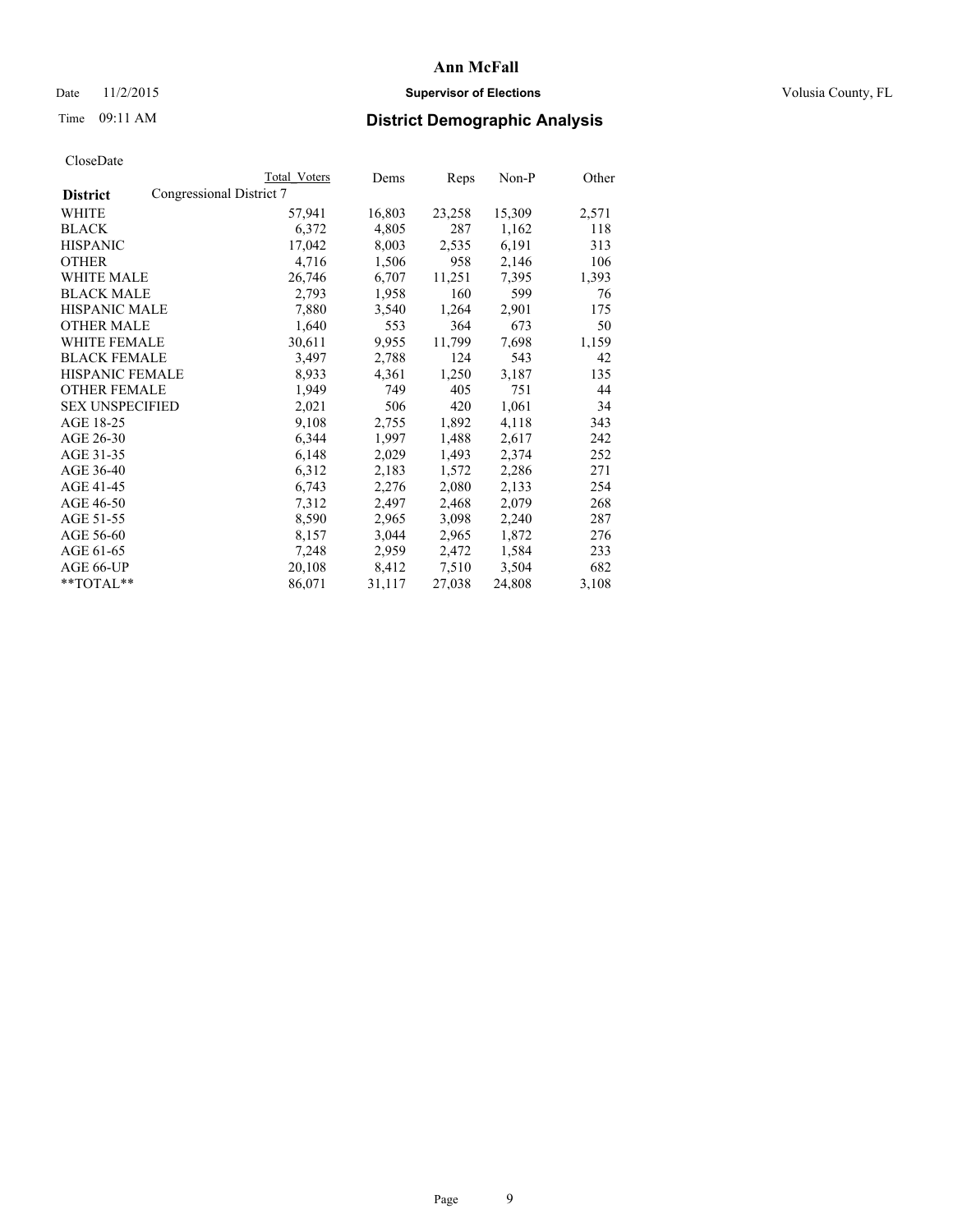# Date 11/2/2015 **Supervisor of Elections Supervisor of Elections** Volusia County, FL

# Time 09:11 AM **District Demographic Analysis**

|                                        | Total Voters | Dems   | <b>Reps</b> | Non-P  | Other |
|----------------------------------------|--------------|--------|-------------|--------|-------|
| Unincorporated Area<br><b>District</b> |              |        |             |        |       |
| WHITE                                  | 65,833       | 19,812 | 27,263      | 16,135 | 2,623 |
| <b>BLACK</b>                           | 2,538        | 2,016  | 88          | 407    | 27    |
| <b>HISPANIC</b>                        | 2,960        | 1,152  | 598         | 1,144  | 66    |
| <b>OTHER</b>                           | 3,123        | 822    | 843         | 1,376  | 82    |
| <b>WHITE MALE</b>                      | 31,039       | 8,111  | 13,574      | 7,915  | 1,439 |
| <b>BLACK MALE</b>                      | 1,100        | 824    | 46          | 213    | 17    |
| <b>HISPANIC MALE</b>                   | 1,350        | 502    | 280         | 533    | 35    |
| <b>OTHER MALE</b>                      | 1,091        | 284    | 330         | 436    | 41    |
| <b>WHITE FEMALE</b>                    | 34,212       | 11,573 | 13,456      | 8,013  | 1,170 |
| <b>BLACK FEMALE</b>                    | 1,413        | 1,173  | 42          | 188    | 10    |
| HISPANIC FEMALE                        | 1,555        | 622    | 309         | 594    | 30    |
| <b>OTHER FEMALE</b>                    | 1,228        | 407    | 352         | 441    | 28    |
| <b>SEX UNSPECIFIED</b>                 | 1,465        | 306    | 403         | 728    | 28    |
| AGE 18-25                              | 6,202        | 1,498  | 1,795       | 2,640  | 269   |
| AGE 26-30                              | 4,292        | 1,153  | 1,248       | 1,718  | 173   |
| AGE 31-35                              | 3,859        | 1,123  | 1,138       | 1,442  | 156   |
| AGE 36-40                              | 3,899        | 1,106  | 1,230       | 1,375  | 188   |
| AGE 41-45                              | 4,618        | 1,234  | 1,752       | 1,450  | 182   |
| AGE 46-50                              | 5,585        | 1,572  | 2,295       | 1,520  | 198   |
| AGE 51-55                              | 7,555        | 2,200  | 3,277       | 1,826  | 252   |
| AGE 56-60                              | 7,858        | 2,640  | 3,258       | 1,675  | 285   |
| AGE 61-65                              | 7,831        | 2,837  | 3,087       | 1,598  | 309   |
| AGE 66-UP                              | 22,754       | 8,438  | 9,712       | 3,818  | 786   |
| $*$ $TOTAI.**$                         | 74,454       | 23,802 | 28,792      | 19,062 | 2,798 |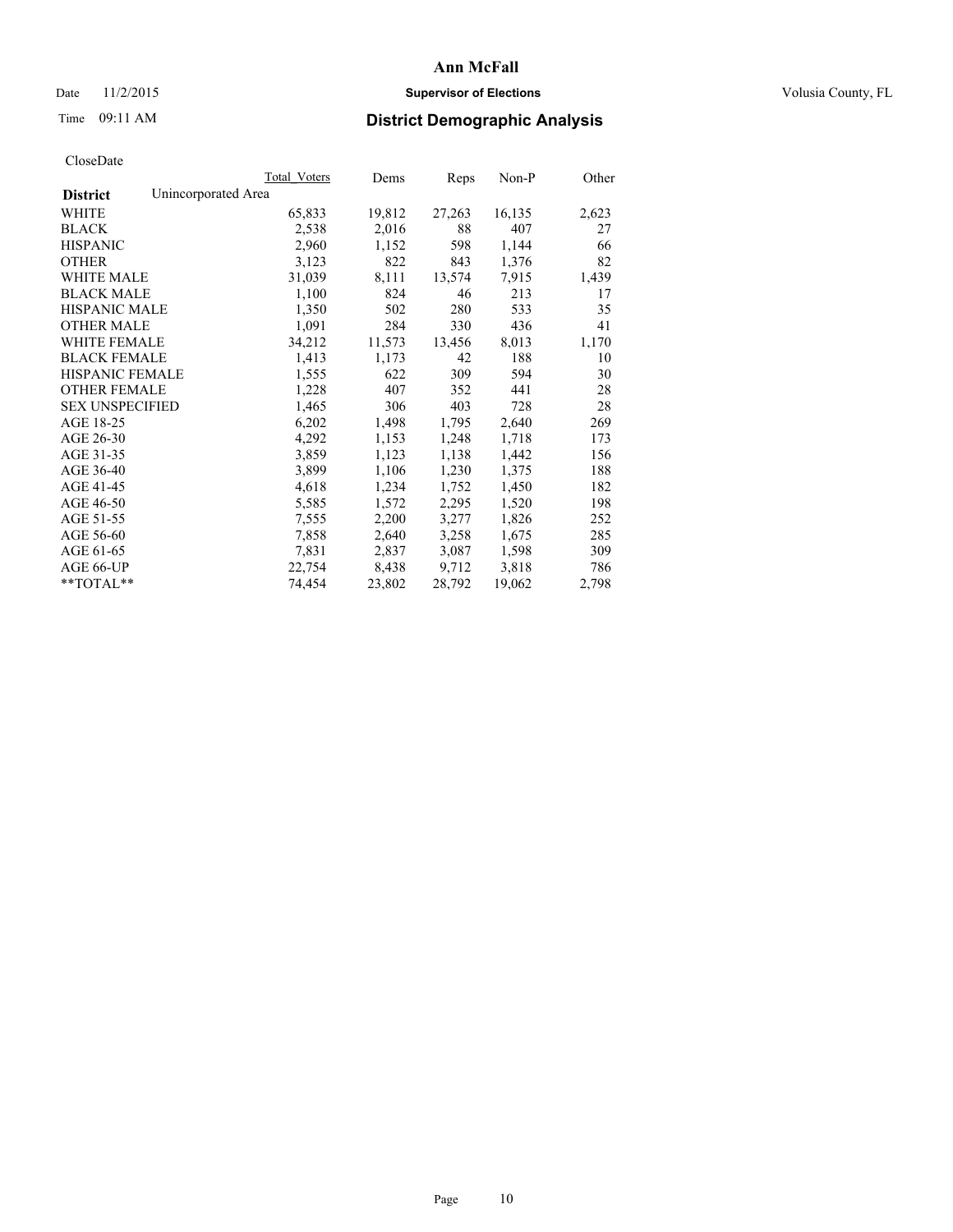# Date 11/2/2015 **Supervisor of Elections Supervisor of Elections** Volusia County, FL

# Time 09:11 AM **District Demographic Analysis**

|                                  | Total Voters | Dems   | Reps  | Non-P | Other |
|----------------------------------|--------------|--------|-------|-------|-------|
| Daytona Beach<br><b>District</b> |              |        |       |       |       |
| WHITE                            | 22,089       | 7,394  | 7,817 | 5,976 | 902   |
| <b>BLACK</b>                     | 13,370       | 11,044 | 311   | 1,896 | 119   |
| <b>HISPANIC</b>                  | 1,351        | 611    | 206   | 498   | 36    |
| <b>OTHER</b>                     | 2,382        | 969    | 328   | 1,029 | 56    |
| WHITE MALE                       | 10,651       | 3,094  | 3,989 | 3,033 | 535   |
| <b>BLACK MALE</b>                | 5,166        | 4,063  | 168   | 872   | 63    |
| <b>HISPANIC MALE</b>             | 631          | 260    | 98    | 248   | 25    |
| <b>OTHER MALE</b>                | 799          | 315    | 132   | 330   | 22    |
| <b>WHITE FEMALE</b>              | 11,268       | 4,246  | 3,787 | 2,875 | 360   |
| <b>BLACK FEMALE</b>              | 8,012        | 6,831  | 141   | 984   | 56    |
| <b>HISPANIC FEMALE</b>           | 707          | 346    | 107   | 243   | 11    |
| <b>OTHER FEMALE</b>              | 1,077        | 497    | 158   | 394   | 28    |
| <b>SEX UNSPECIFIED</b>           | 880          | 366    | 81    | 420   | 13    |
| AGE 18-25                        | 6,267        | 3,614  | 673   | 1,847 | 133   |
| AGE 26-30                        | 3,567        | 1,803  | 522   | 1,148 | 94    |
| AGE 31-35                        | 2,682        | 1,319  | 440   | 841   | 82    |
| AGE 36-40                        | 2,194        | 1,125  | 368   | 643   | 58    |
| AGE 41-45                        | 2,324        | 1,120  | 481   | 656   | 67    |
| AGE 46-50                        | 2,620        | 1,266  | 589   | 681   | 84    |
| AGE 51-55                        | 3,265        | 1,619  | 803   | 751   | 92    |
| AGE 56-60                        | 3,386        | 1,766  | 863   | 670   | 87    |
| AGE 61-65                        | 3,383        | 1,657  | 916   | 698   | 112   |
| AGE 66-UP                        | 9,504        | 4,729  | 3,007 | 1,464 | 304   |
| $*$ TOTAL $*$                    | 39,192       | 20,018 | 8,662 | 9,399 | 1,113 |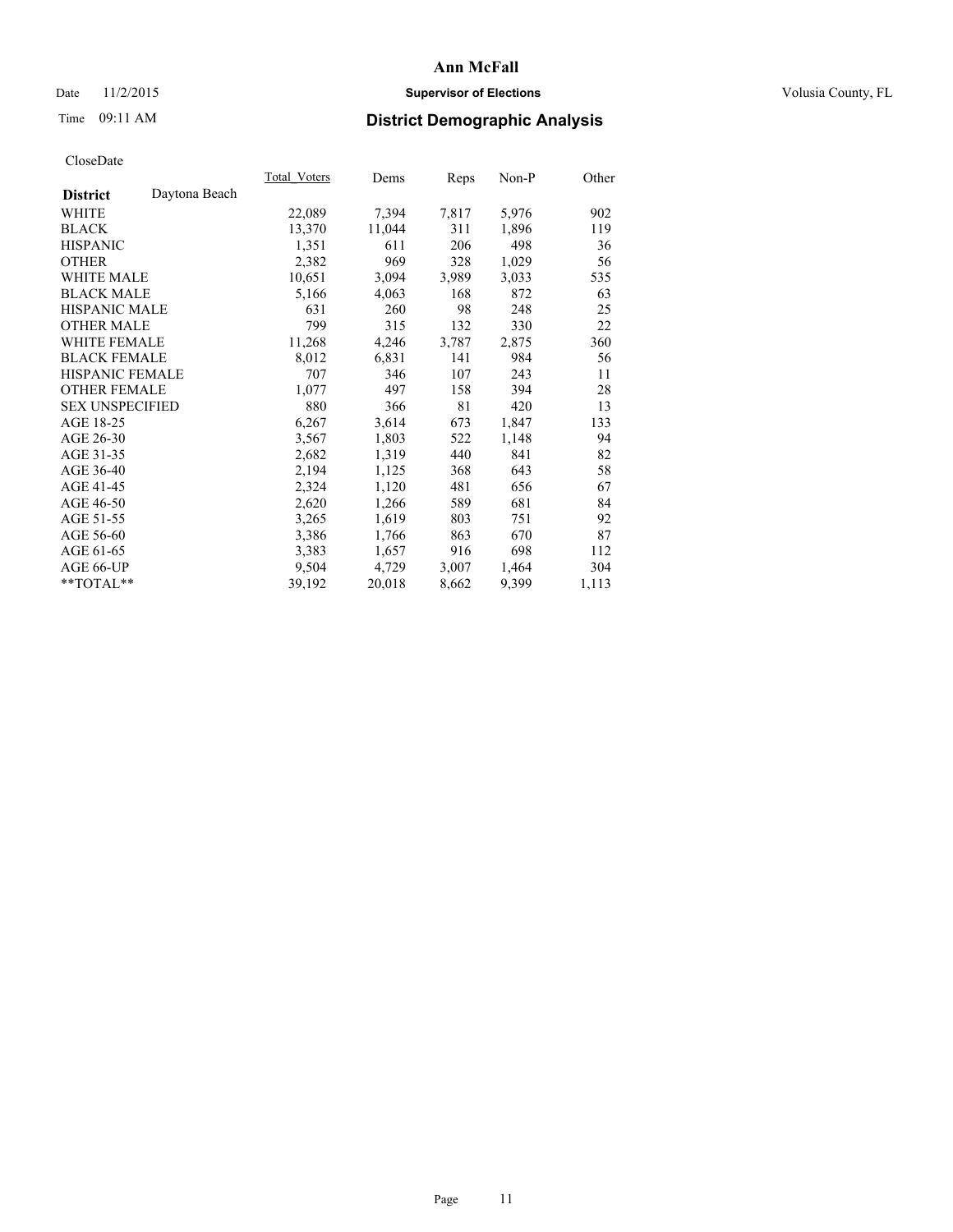# Date 11/2/2015 **Supervisor of Elections Supervisor of Elections** Volusia County, FL

# Time 09:11 AM **District Demographic Analysis**

|                        |                      | Total Voters | Dems  | Reps           | Non-P | Other          |
|------------------------|----------------------|--------------|-------|----------------|-------|----------------|
| <b>District</b>        | Daytona Beach Shores |              |       |                |       |                |
| WHITE                  |                      | 3,597        | 899   | 1,721          | 821   | 156            |
| <b>BLACK</b>           |                      | 55           | 32    | 5              | 15    | 3              |
| <b>HISPANIC</b>        |                      | 83           | 16    | 38             | 27    | 2              |
| <b>OTHER</b>           |                      | 196          | 57    | 64             | 67    | 8              |
| WHITE MALE             |                      | 1,743        | 386   | 840            | 425   | 92             |
| <b>BLACK MALE</b>      |                      | 26           | 15    | $\overline{2}$ | 8     | 1              |
| <b>HISPANIC MALE</b>   |                      | 34           | 3     | 18             | 13    | $\mathbf{0}$   |
| <b>OTHER MALE</b>      |                      | 79           | 26    | 25             | 25    | 3              |
| <b>WHITE FEMALE</b>    |                      | 1,829        | 506   | 867            | 393   | 63             |
| <b>BLACK FEMALE</b>    |                      | 28           | 17    | 3              | 6     | 2              |
| <b>HISPANIC FEMALE</b> |                      | 48           | 13    | 19             | 14    | $\overline{2}$ |
| <b>OTHER FEMALE</b>    |                      | 94           | 28    | 30             | 31    | 5              |
| <b>SEX UNSPECIFIED</b> |                      | 50           | 10    | 24             | 15    | 1              |
| AGE 18-25              |                      | 123          | 18    | 49             | 48    | 8              |
| AGE 26-30              |                      | 108          | 24    | 41             | 35    | 8              |
| AGE 31-35              |                      | 100          | 25    | 25             | 44    | 6              |
| AGE 36-40              |                      | 98           | 31    | 30             | 27    | 10             |
| AGE 41-45              |                      | 96           | 19    | 28             | 43    | 6              |
| AGE 46-50              |                      | 198          | 45    | 83             | 63    | 7              |
| AGE 51-55              |                      | 280          | 72    | 128            | 66    | 14             |
| AGE 56-60              |                      | 362          | 88    | 185            | 77    | 12             |
| AGE 61-65              |                      | 466          | 112   | 216            | 118   | 20             |
| AGE 66-UP              |                      | 2,100        | 570   | 1,043          | 409   | 78             |
| **TOTAL**              |                      | 3,931        | 1,004 | 1,828          | 930   | 169            |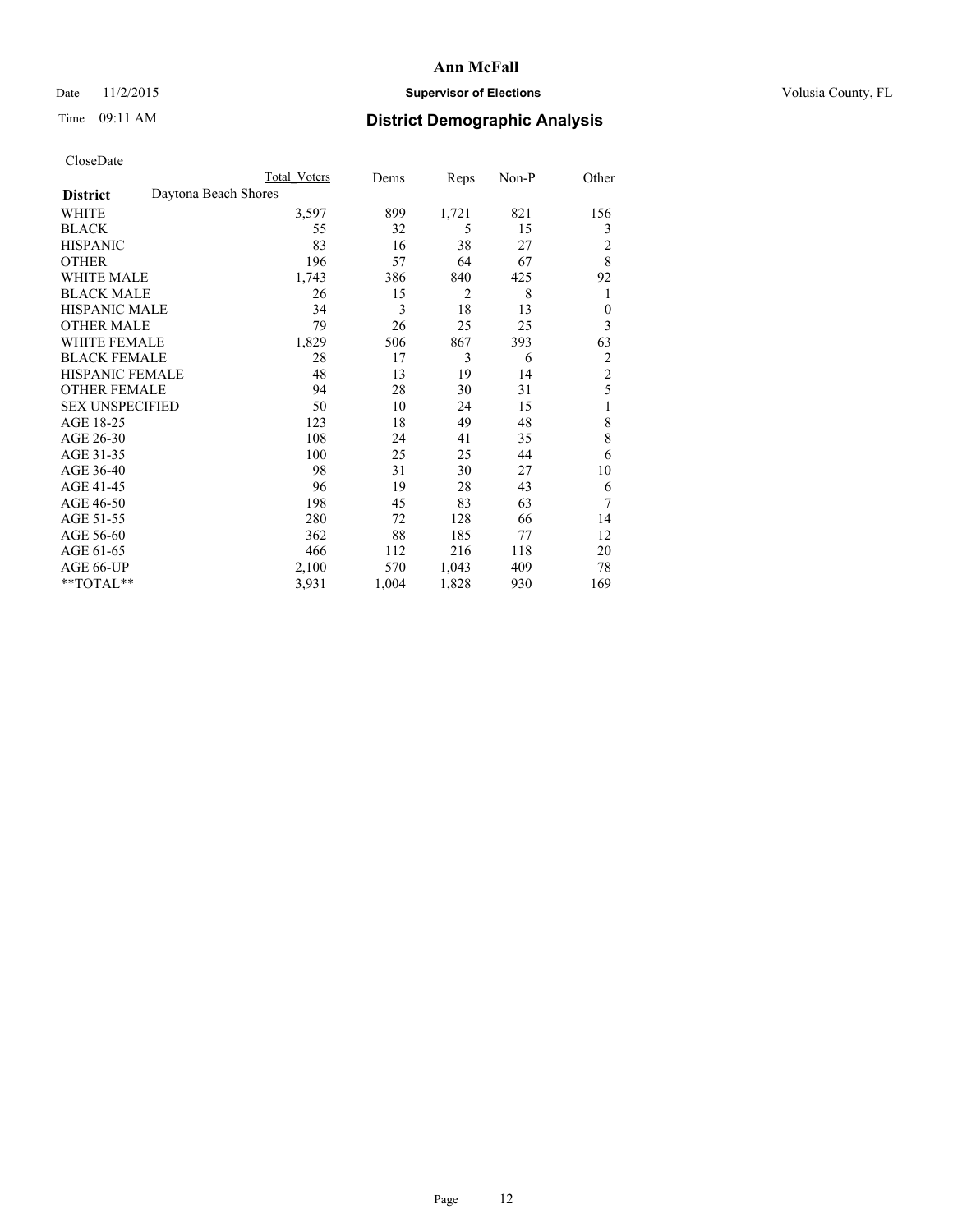# Date 11/2/2015 **Supervisor of Elections Supervisor of Elections** Volusia County, FL

# Time 09:11 AM **District Demographic Analysis**

|                        |        | Total Voters | Dems  | Reps  | $Non-P$ | Other          |
|------------------------|--------|--------------|-------|-------|---------|----------------|
| <b>District</b>        | DeBary |              |       |       |         |                |
| WHITE                  |        | 11,628       | 2,966 | 5,387 | 2,790   | 485            |
| <b>BLACK</b>           |        | 483          | 375   | 19    | 77      | 12             |
| <b>HISPANIC</b>        |        | 1,006        | 406   | 246   | 338     | 16             |
| <b>OTHER</b>           |        | 749          | 221   | 194   | 317     | 17             |
| WHITE MALE             |        | 5,480        | 1,185 | 2,645 | 1,381   | 269            |
| <b>BLACK MALE</b>      |        | 217          | 153   | 5     | 51      | 8              |
| <b>HISPANIC MALE</b>   |        | 435          | 161   | 118   | 148     | 8              |
| <b>OTHER MALE</b>      |        | 252          | 73    | 75    | 96      | 8              |
| WHITE FEMALE           |        | 6,027        | 1,758 | 2,694 | 1,365   | 210            |
| <b>BLACK FEMALE</b>    |        | 257          | 215   | 14    | 24      | $\overline{4}$ |
| <b>HISPANIC FEMALE</b> |        | 549          | 233   | 126   | 182     | 8              |
| <b>OTHER FEMALE</b>    |        | 326          | 110   | 90    | 118     | 8              |
| <b>SEX UNSPECIFIED</b> |        | 323          | 80    | 79    | 157     | 7              |
| AGE 18-25              |        | 1,167        | 273   | 357   | 489     | 48             |
| AGE 26-30              |        | 715          | 175   | 228   | 287     | 25             |
| AGE 31-35              |        | 755          | 186   | 280   | 259     | 30             |
| AGE 36-40              |        | 814          | 213   | 298   | 274     | 29             |
| AGE 41-45              |        | 958          | 250   | 367   | 288     | 53             |
| AGE 46-50              |        | 1,112        | 289   | 493   | 290     | 40             |
| AGE 51-55              |        | 1,356        | 348   | 633   | 322     | 53             |
| AGE 56-60              |        | 1,383        | 394   | 623   | 321     | 45             |
| AGE 61-65              |        | 1,444        | 490   | 627   | 282     | 45             |
| AGE 66-UP              |        | 4,162        | 1,350 | 1,940 | 710     | 162            |
| **TOTAL**              |        | 13,866       | 3,968 | 5,846 | 3,522   | 530            |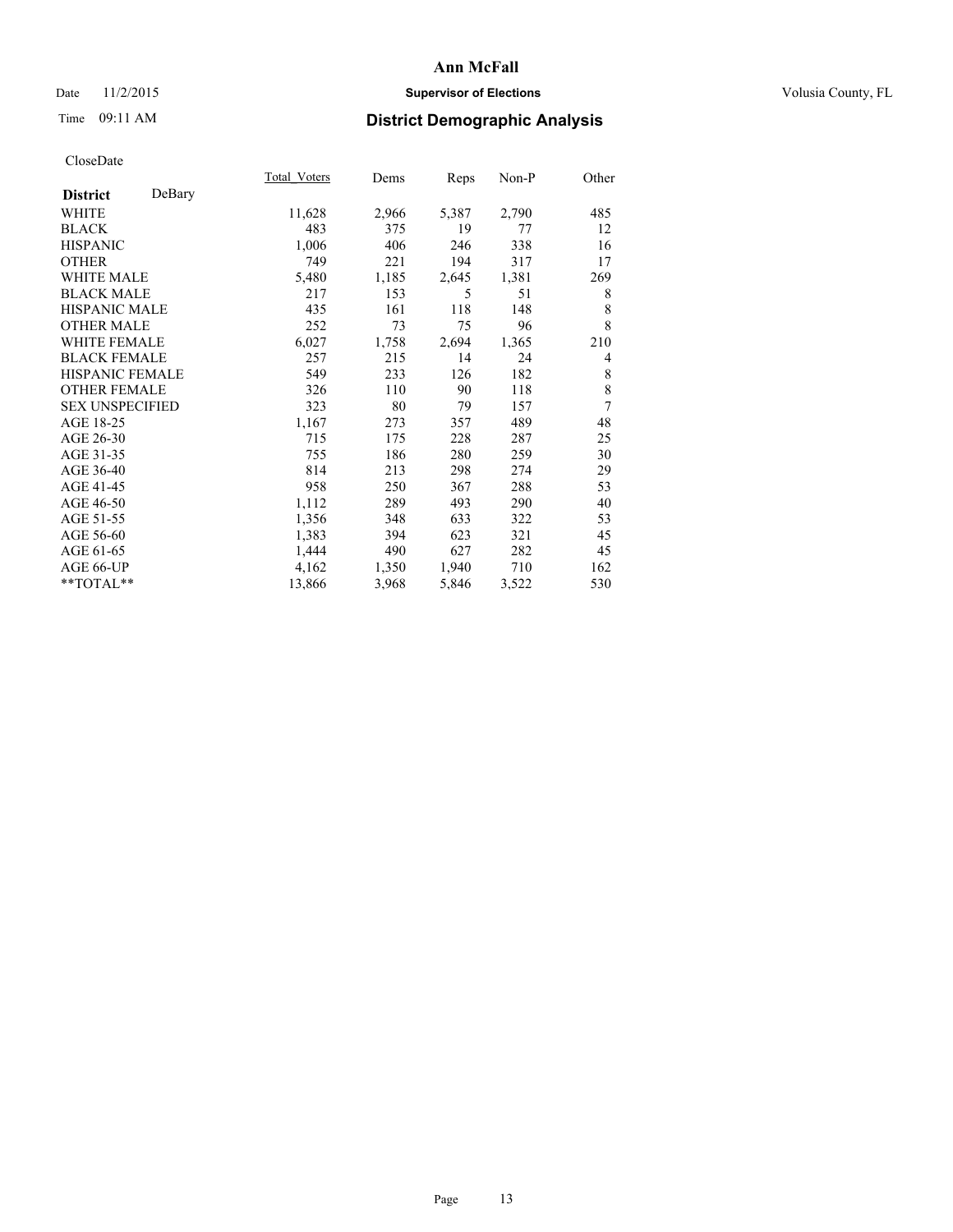# Date 11/2/2015 **Supervisor of Elections Supervisor of Elections** Volusia County, FL

# Time 09:11 AM **District Demographic Analysis**

|                        |        | Total Voters | Dems  | <b>Reps</b> | Non-P | Other |
|------------------------|--------|--------------|-------|-------------|-------|-------|
| <b>District</b>        | DeLand |              |       |             |       |       |
| WHITE                  |        | 12,930       | 4,051 | 5,232       | 3,097 | 550   |
| <b>BLACK</b>           |        | 2,510        | 2,000 | 86          | 384   | 40    |
| <b>HISPANIC</b>        |        | 1,290        | 526   | 222         | 507   | 35    |
| <b>OTHER</b>           |        | 911          | 305   | 179         | 399   | 28    |
| <b>WHITE MALE</b>      |        | 5,699        | 1,534 | 2,400       | 1,483 | 282   |
| <b>BLACK MALE</b>      |        | 942          | 718   | 37          | 159   | 28    |
| <b>HISPANIC MALE</b>   |        | 530          | 214   | 95          | 204   | 17    |
| <b>OTHER MALE</b>      |        | 304          | 110   | 64          | 118   | 12    |
| <b>WHITE FEMALE</b>    |        | 7,136        | 2,489 | 2,801       | 1,579 | 267   |
| <b>BLACK FEMALE</b>    |        | 1,537        | 1,263 | 46          | 216   | 12    |
| <b>HISPANIC FEMALE</b> |        | 739          | 305   | 122         | 295   | 17    |
| <b>OTHER FEMALE</b>    |        | 383          | 140   | 76          | 155   | 12    |
| <b>SEX UNSPECIFIED</b> |        | 371          | 109   | 78          | 178   | 6     |
| AGE 18-25              |        | 2,051        | 718   | 414         | 844   | 75    |
| AGE 26-30              |        | 1,214        | 448   | 280         | 450   | 36    |
| AGE 31-35              |        | 1,101        | 403   | 290         | 365   | 43    |
| AGE 36-40              |        | 1,145        | 428   | 315         | 356   | 46    |
| AGE 41-45              |        | 1,300        | 481   | 398         | 370   | 51    |
| AGE 46-50              |        | 1,223        | 488   | 414         | 290   | 31    |
| AGE 51-55              |        | 1,409        | 569   | 500         | 285   | 55    |
| AGE 56-60              |        | 1,460        | 605   | 508         | 294   | 53    |
| AGE 61-65              |        | 1,538        | 660   | 525         | 296   | 57    |
| AGE 66-UP              |        | 5,200        | 2,082 | 2,075       | 837   | 206   |
| $*$ $TOTAL**$          |        | 17,641       | 6,882 | 5,719       | 4,387 | 653   |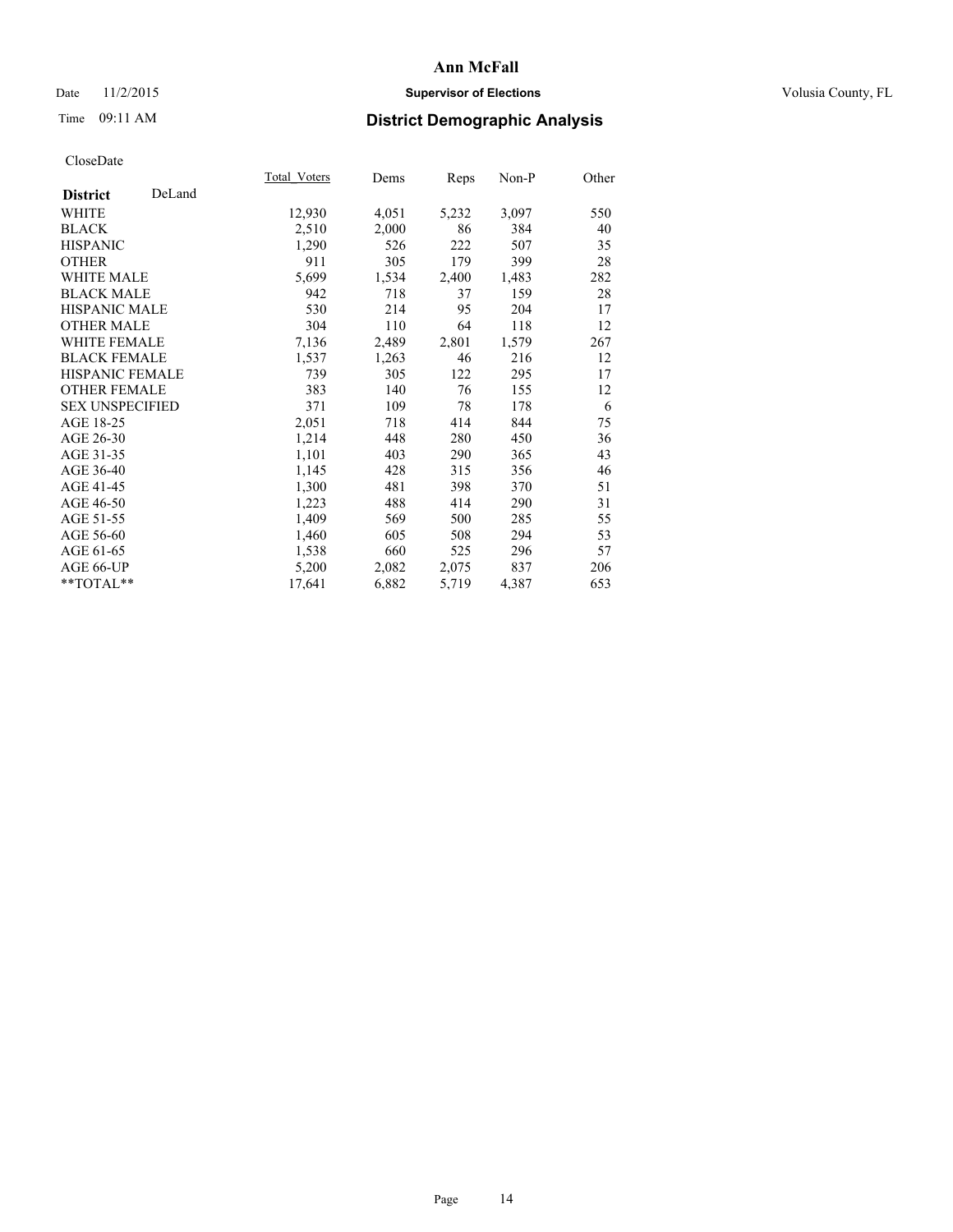# Date 11/2/2015 **Supervisor of Elections Supervisor of Elections** Volusia County, FL

# Time 09:11 AM **District Demographic Analysis**

|                        |         | Total Voters | Dems   | Reps   | $Non-P$ | Other |
|------------------------|---------|--------------|--------|--------|---------|-------|
| <b>District</b>        | Deltona |              |        |        |         |       |
| WHITE                  |         | 31,809       | 9,668  | 11,943 | 8,777   | 1,421 |
| <b>BLACK</b>           |         | 5,124        | 3,842  | 235    | 952     | 95    |
| <b>HISPANIC</b>        |         | 14,077       | 6,762  | 1,963  | 5,094   | 258   |
| <b>OTHER</b>           |         | 3,106        | 1,044  | 556    | 1,438   | 68    |
| <b>WHITE MALE</b>      |         | 14,668       | 3,916  | 5,779  | 4,217   | 756   |
| <b>BLACK MALE</b>      |         | 2,261        | 1,587  | 141    | 472     | 61    |
| <b>HISPANIC MALE</b>   |         | 6,579        | 3,030  | 975    | 2,423   | 151   |
| <b>OTHER MALE</b>      |         | 1,083        | 386    | 209    | 455     | 33    |
| WHITE FEMALE           |         | 16,824       | 5,666  | 6,060  | 4,444   | 654   |
| <b>BLACK FEMALE</b>    |         | 2,797        | 2,208  | 91     | 464     | 34    |
| HISPANIC FEMALE        |         | 7,318        | 3,656  | 973    | 2,585   | 104   |
| <b>OTHER FEMALE</b>    |         | 1,295        | 523    | 234    | 510     | 28    |
| <b>SEX UNSPECIFIED</b> |         | 1,291        | 344    | 235    | 691     | 21    |
| AGE 18-25              |         | 6,177        | 2,053  | 1,093  | 2,825   | 206   |
| AGE 26-30              |         | 4,380        | 1,491  | 901    | 1,823   | 165   |
| AGE 31-35              |         | 4,205        | 1,504  | 877    | 1,650   | 174   |
| AGE 36-40              |         | 4,317        | 1,599  | 928    | 1,605   | 185   |
| AGE 41-45              |         | 4,474        | 1,638  | 1,261  | 1,423   | 152   |
| AGE 46-50              |         | 4,773        | 1,778  | 1,435  | 1,390   | 170   |
| AGE 51-55              |         | 5,416        | 2,084  | 1,738  | 1,437   | 157   |
| AGE 56-60              |         | 5,093        | 2,082  | 1,661  | 1,187   | 163   |
| AGE 61-65              |         | 4,280        | 1,901  | 1,289  | 959     | 131   |
| AGE 66-UP              |         | 11,000       | 5,186  | 3,514  | 1,961   | 339   |
| **TOTAL**              |         | 54,116       | 21,316 | 14,697 | 16,261  | 1,842 |
|                        |         |              |        |        |         |       |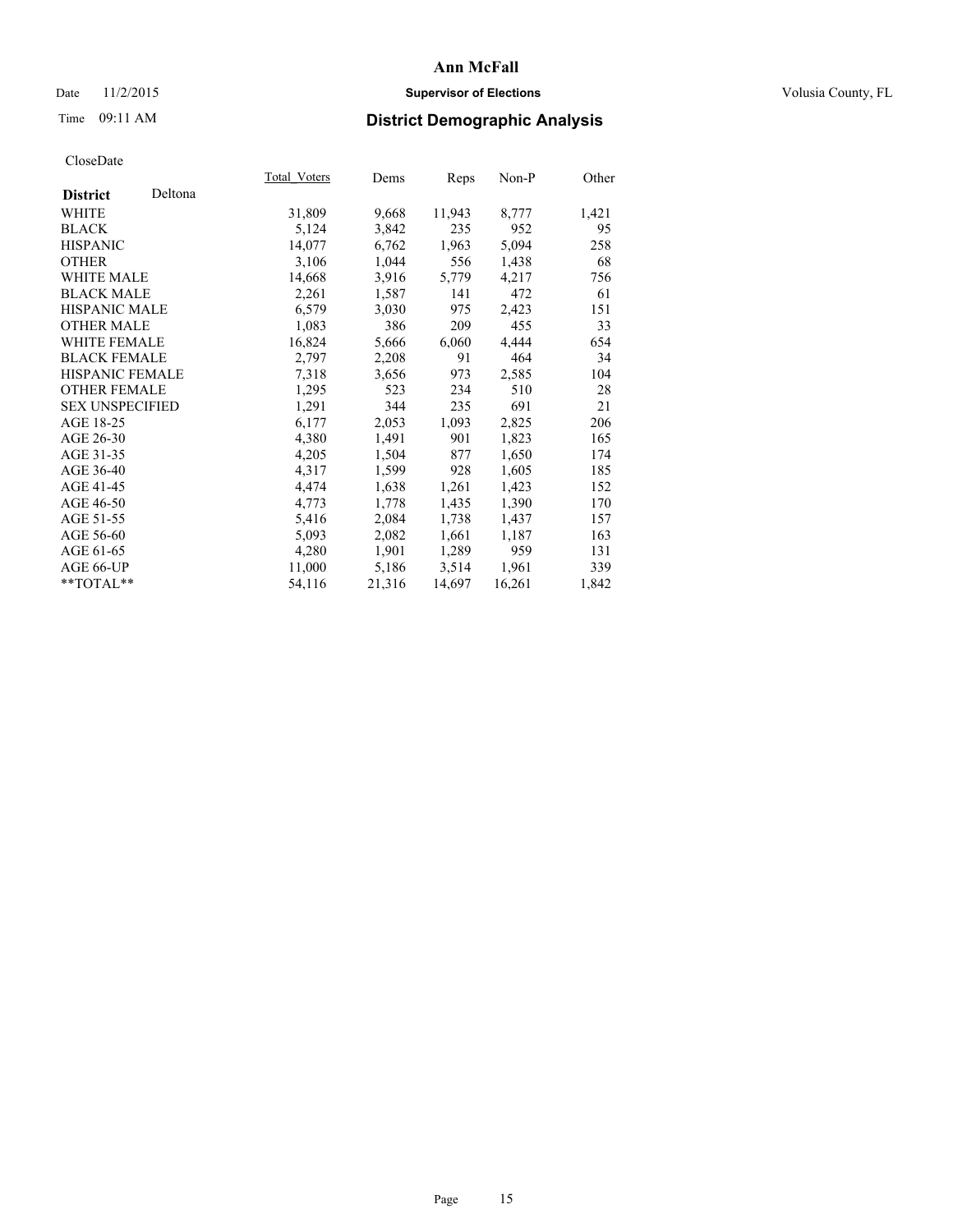# Date 11/2/2015 **Supervisor of Elections Supervisor of Elections** Volusia County, FL

# Time 09:11 AM **District Demographic Analysis**

|                        |           | Total Voters | Dems  | <b>Reps</b>    | Non-P | Other          |
|------------------------|-----------|--------------|-------|----------------|-------|----------------|
| <b>District</b>        | Edgewater |              |       |                |       |                |
| WHITE                  |           | 13,236       | 4,509 | 4,445          | 3,840 | 442            |
| <b>BLACK</b>           |           | 313          | 231   | 13             | 66    | 3              |
| <b>HISPANIC</b>        |           | 231          | 87    | 53             | 86    | 5              |
| <b>OTHER</b>           |           | 447          | 132   | 87             | 223   | 5              |
| <b>WHITE MALE</b>      |           | 5,967        | 1,781 | 2,154          | 1,793 | 239            |
| <b>BLACK MALE</b>      |           | 150          | 100   | 9              | 38    | 3              |
| <b>HISPANIC MALE</b>   |           | 92           | 32    | 23             | 34    | 3              |
| <b>OTHER MALE</b>      |           | 150          | 48    | 35             | 65    | $\overline{c}$ |
| <b>WHITE FEMALE</b>    |           | 7,174        | 2,695 | 2,259          | 2,018 | 202            |
| <b>BLACK FEMALE</b>    |           | 160          | 129   | $\overline{4}$ | 27    | $\mathbf{0}$   |
| <b>HISPANIC FEMALE</b> |           | 135          | 52    | 30             | 51    | $\overline{c}$ |
| <b>OTHER FEMALE</b>    |           | 185          | 65    | 41             | 76    | 3              |
| <b>SEX UNSPECIFIED</b> |           | 214          | 57    | 43             | 113   | 1              |
| AGE 18-25              |           | 1,176        | 327   | 265            | 547   | 37             |
| AGE 26-30              |           | 856          | 257   | 190            | 390   | 19             |
| AGE 31-35              |           | 848          | 234   | 231            | 356   | 27             |
| AGE 36-40              |           | 873          | 245   | 251            | 341   | 36             |
| AGE 41-45              |           | 947          | 301   | 281            | 329   | 36             |
| AGE 46-50              |           | 1,020        | 333   | 350            | 312   | 25             |
| AGE 51-55              |           | 1,323        | 475   | 443            | 363   | 42             |
| AGE 56-60              |           | 1,424        | 494   | 512            | 375   | 43             |
| AGE 61-65              |           | 1,410        | 572   | 458            | 335   | 45             |
| AGE 66-UP              |           | 4,350        | 1,721 | 1,617          | 867   | 145            |
| **TOTAL**              |           | 14,227       | 4,959 | 4,598          | 4,215 | 455            |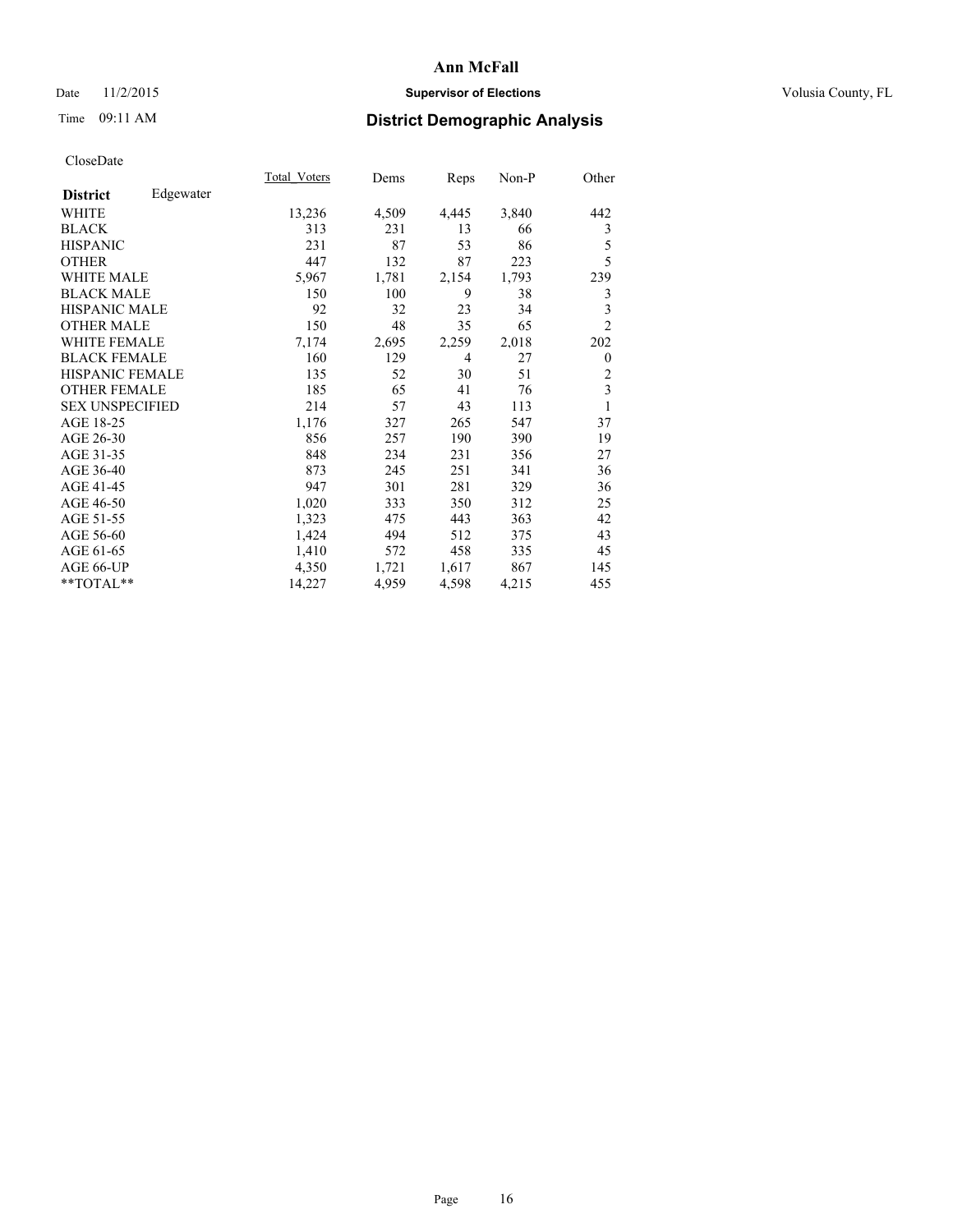# Date 11/2/2015 **Supervisor of Elections Supervisor of Elections** Volusia County, FL

# Time 09:11 AM **District Demographic Analysis**

|                        |            | <b>Total Voters</b> | Dems  | Reps  | Non-P | Other            |
|------------------------|------------|---------------------|-------|-------|-------|------------------|
| <b>District</b>        | Holly Hill |                     |       |       |       |                  |
| <b>WHITE</b>           |            | 5,654               | 2,089 | 1,745 | 1,593 | 227              |
| <b>BLACK</b>           |            | 881                 | 666   | 31    | 173   | 11               |
| <b>HISPANIC</b>        |            | 222                 | 106   | 28    | 86    | $\overline{2}$   |
| <b>OTHER</b>           |            | 309                 | 123   | 45    | 130   | 11               |
| WHITE MALE             |            | 2,527               | 829   | 805   | 780   | 113              |
| <b>BLACK MALE</b>      |            | 321                 | 213   | 16    | 84    | 8                |
| <b>HISPANIC MALE</b>   |            | 103                 | 45    | 16    | 40    | $\overline{2}$   |
| <b>OTHER MALE</b>      |            | 101                 | 39    | 14    | 41    | 7                |
| <b>WHITE FEMALE</b>    |            | 3,079               | 1,247 | 927   | 794   | 111              |
| <b>BLACK FEMALE</b>    |            | 552                 | 446   | 15    | 88    | 3                |
| <b>HISPANIC FEMALE</b> |            | 119                 | 61    | 12    | 46    | $\boldsymbol{0}$ |
| <b>OTHER FEMALE</b>    |            | 131                 | 61    | 30    | 37    | 3                |
| <b>SEX UNSPECIFIED</b> |            | 133                 | 43    | 14    | 72    | 4                |
| AGE 18-25              |            | 702                 | 244   | 129   | 311   | 18               |
| AGE 26-30              |            | 514                 | 216   | 90    | 193   | 15               |
| AGE 31-35              |            | 475                 | 212   | 91    | 156   | 16               |
| AGE 36-40              |            | 401                 | 162   | 72    | 150   | 17               |
| AGE 41-45              |            | 452                 | 180   | 93    | 160   | 19               |
| AGE 46-50              |            | 558                 | 222   | 150   | 170   | 16               |
| AGE 51-55              |            | 737                 | 298   | 200   | 203   | 36               |
| AGE 56-60              |            | 713                 | 301   | 195   | 187   | 30               |
| AGE 61-65              |            | 638                 | 285   | 178   | 157   | 18               |
| AGE 66-UP              |            | 1,876               | 864   | 651   | 295   | 66               |
| **TOTAL**              |            | 7,066               | 2,984 | 1,849 | 1,982 | 251              |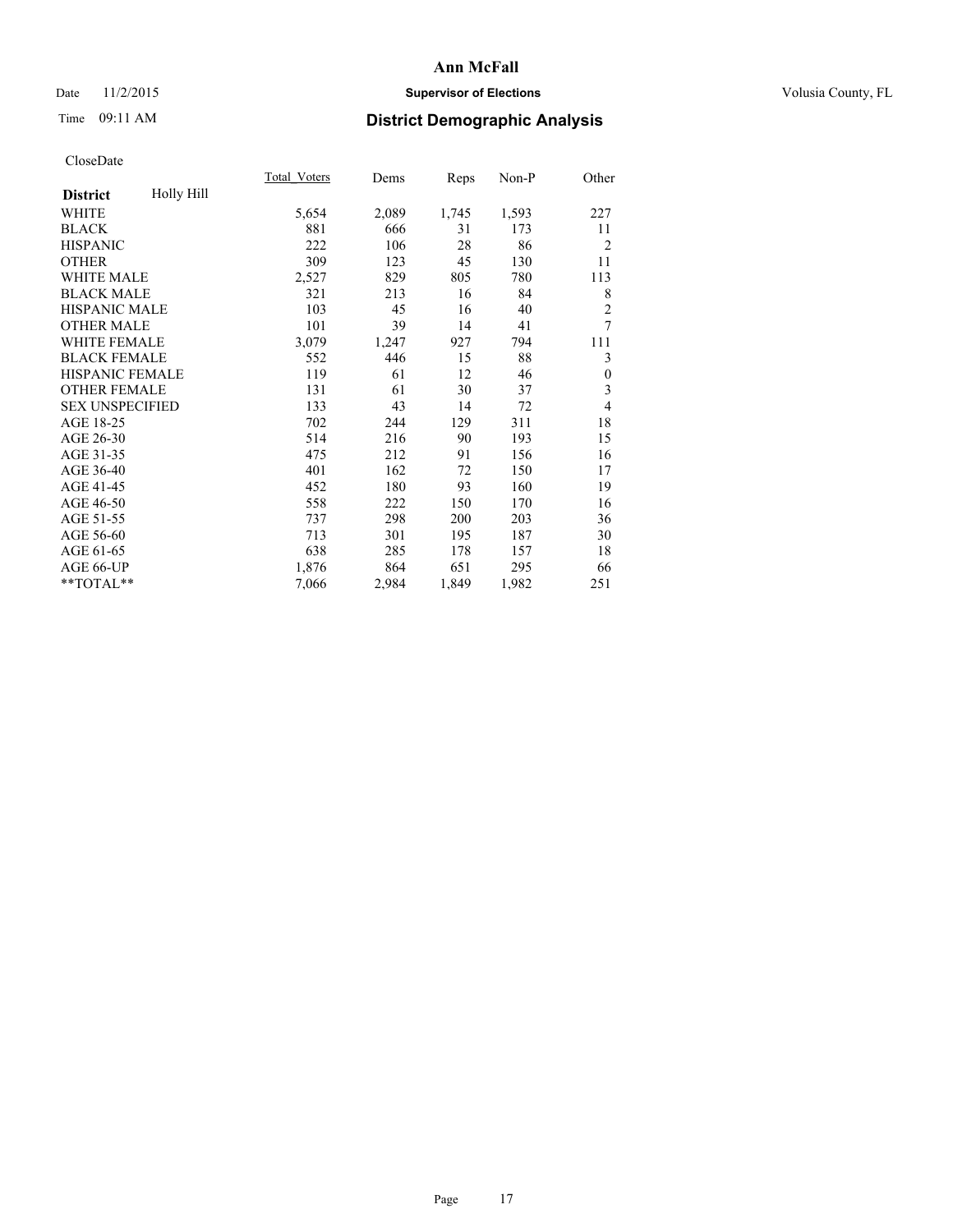# Date 11/2/2015 **Supervisor of Elections Supervisor of Elections** Volusia County, FL

# Time 09:11 AM **District Demographic Analysis**

|                        |            | <b>Total Voters</b> | Dems | Reps | Non-P | Other          |
|------------------------|------------|---------------------|------|------|-------|----------------|
| <b>District</b>        | Lake Helen |                     |      |      |       |                |
| WHITE                  |            | 1,663               | 550  | 630  | 421   | 62             |
| <b>BLACK</b>           |            | 171                 | 151  | 4    | 13    | 3              |
| <b>HISPANIC</b>        |            | 47                  | 12   | 17   | 14    | 4              |
| <b>OTHER</b>           |            | 53                  | 18   | 14   | 20    |                |
| WHITE MALE             |            | 751                 | 218  | 308  | 192   | 33             |
| <b>BLACK MALE</b>      |            | 74                  | 67   | 2    | 4     | 1              |
| <b>HISPANIC MALE</b>   |            | 20                  | 5    | 7    | 6     | $\overline{c}$ |
| <b>OTHER MALE</b>      |            | 16                  | 9    |      | 5     | 1              |
| <b>WHITE FEMALE</b>    |            | 897                 | 328  | 317  | 223   | 29             |
| <b>BLACK FEMALE</b>    |            | 94                  | 82   | 1    | 9     | $\overline{2}$ |
| <b>HISPANIC FEMALE</b> |            | 27                  | 7    | 10   | 8     | $\overline{2}$ |
| <b>OTHER FEMALE</b>    |            | 24                  | 8    | 5    | 11    | $\theta$       |
| <b>SEX UNSPECIFIED</b> |            | 31                  | 7    | 14   | 10    | $\theta$       |
| AGE 18-25              |            | 168                 | 46   | 44   | 68    | 10             |
| AGE 26-30              |            | 119                 | 38   | 32   | 46    | 3              |
| AGE 31-35              |            | 125                 | 36   | 35   | 52    | $\overline{c}$ |
| AGE 36-40              |            | 107                 | 28   | 30   | 40    | 9              |
| AGE 41-45              |            | 126                 | 38   | 39   | 40    | 9              |
| AGE 46-50              |            | 138                 | 54   | 52   | 27    | 5              |
| AGE 51-55              |            | 199                 | 71   | 75   | 45    | 8              |
| AGE 56-60              |            | 219                 | 85   | 87   | 37    | 10             |
| AGE 61-65              |            | 204                 | 91   | 65   | 42    | 6              |
| AGE 66-UP              |            | 529                 | 244  | 206  | 71    | 8              |
| **TOTAL**              |            | 1,934               | 731  | 665  | 468   | 70             |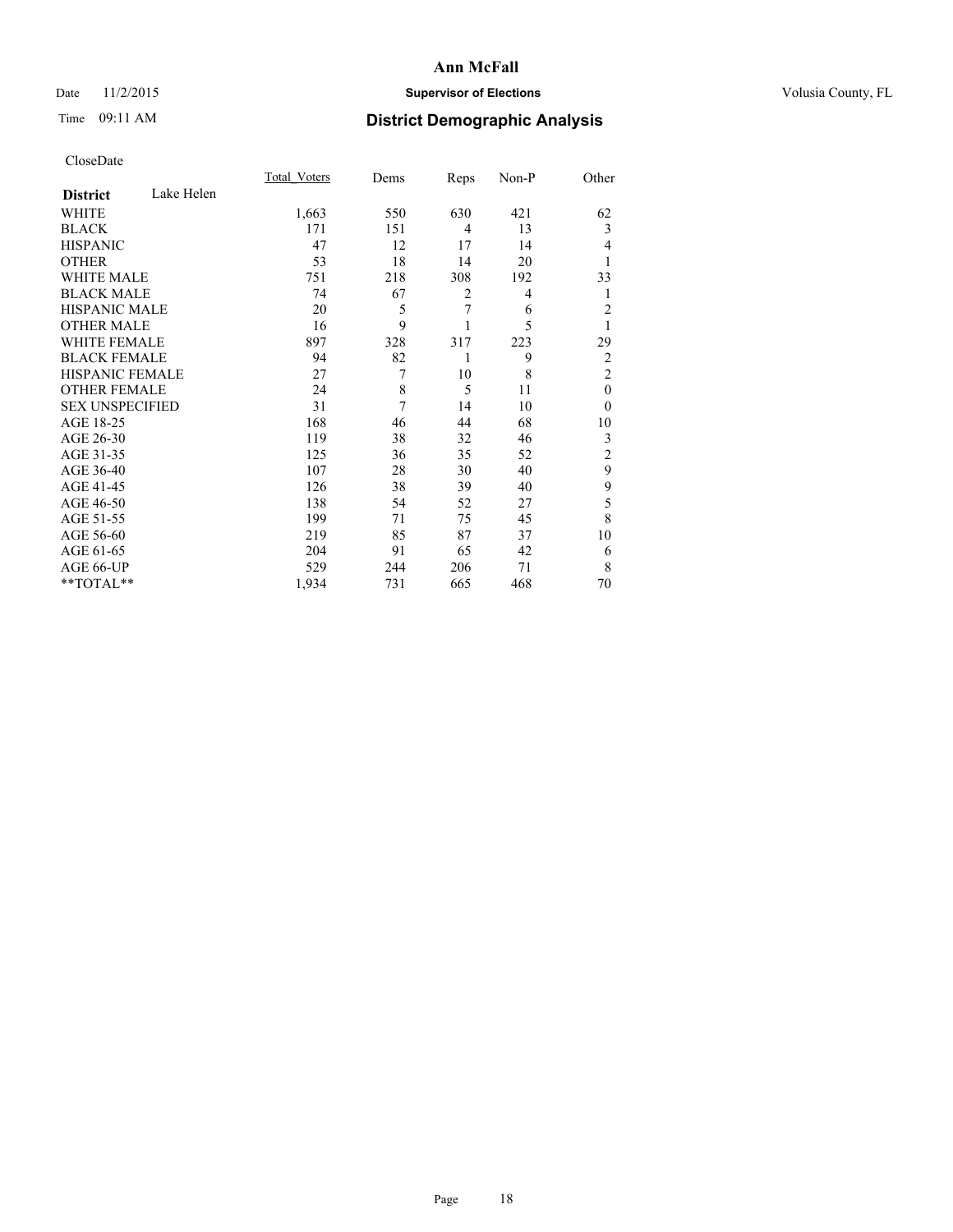# Date 11/2/2015 **Supervisor of Elections Supervisor of Elections** Volusia County, FL

# Time 09:11 AM **District Demographic Analysis**

|                        |                  | Total Voters | Dems  | Reps  | Non-P | Other |
|------------------------|------------------|--------------|-------|-------|-------|-------|
| <b>District</b>        | New Smyrna Beach |              |       |       |       |       |
| WHITE                  |                  | 17,250       | 5,174 | 7,085 | 4,375 | 616   |
| <b>BLACK</b>           |                  | 697          | 571   | 19    | 99    | 8     |
| <b>HISPANIC</b>        |                  | 272          | 86    | 77    | 104   | 5     |
| <b>OTHER</b>           |                  | 594          | 156   | 150   | 271   | 17    |
| WHITE MALE             |                  | 7,973        | 2,055 | 3,444 | 2,145 | 329   |
| <b>BLACK MALE</b>      |                  | 287          | 222   | 6     | 52    | 7     |
| <b>HISPANIC MALE</b>   |                  | 131          | 34    | 35    | 61    | 1     |
| <b>OTHER MALE</b>      |                  | 197          | 51    | 58    | 84    | 4     |
| WHITE FEMALE           |                  | 9,148        | 3,072 | 3,600 | 2,192 | 284   |
| <b>BLACK FEMALE</b>    |                  | 404          | 344   | 13    | 46    | 1     |
| HISPANIC FEMALE        |                  | 137          | 50    | 42    | 41    | 4     |
| <b>OTHER FEMALE</b>    |                  | 252          | 87    | 73    | 81    | 11    |
| <b>SEX UNSPECIFIED</b> |                  | 284          | 72    | 60    | 147   | 5     |
| AGE 18-25              |                  | 1,112        | 304   | 282   | 479   | 47    |
| AGE 26-30              |                  | 898          | 268   | 239   | 366   | 25    |
| AGE 31-35              |                  | 892          | 275   | 235   | 341   | 41    |
| AGE 36-40              |                  | 850          | 232   | 262   | 320   | 36    |
| AGE 41-45              |                  | 989          | 296   | 341   | 319   | 33    |
| AGE 46-50              |                  | 1,092        | 294   | 451   | 315   | 32    |
| AGE 51-55              |                  | 1,561        | 444   | 691   | 378   | 48    |
| AGE 56-60              |                  | 1,950        | 655   | 761   | 468   | 66    |
| AGE 61-65              |                  | 2,174        | 773   | 831   | 500   | 70    |
| AGE 66-UP              |                  | 7,295        | 2,446 | 3,238 | 1,363 | 248   |
| $*$ TOTAL $*$          |                  | 18,813       | 5,987 | 7,331 | 4,849 | 646   |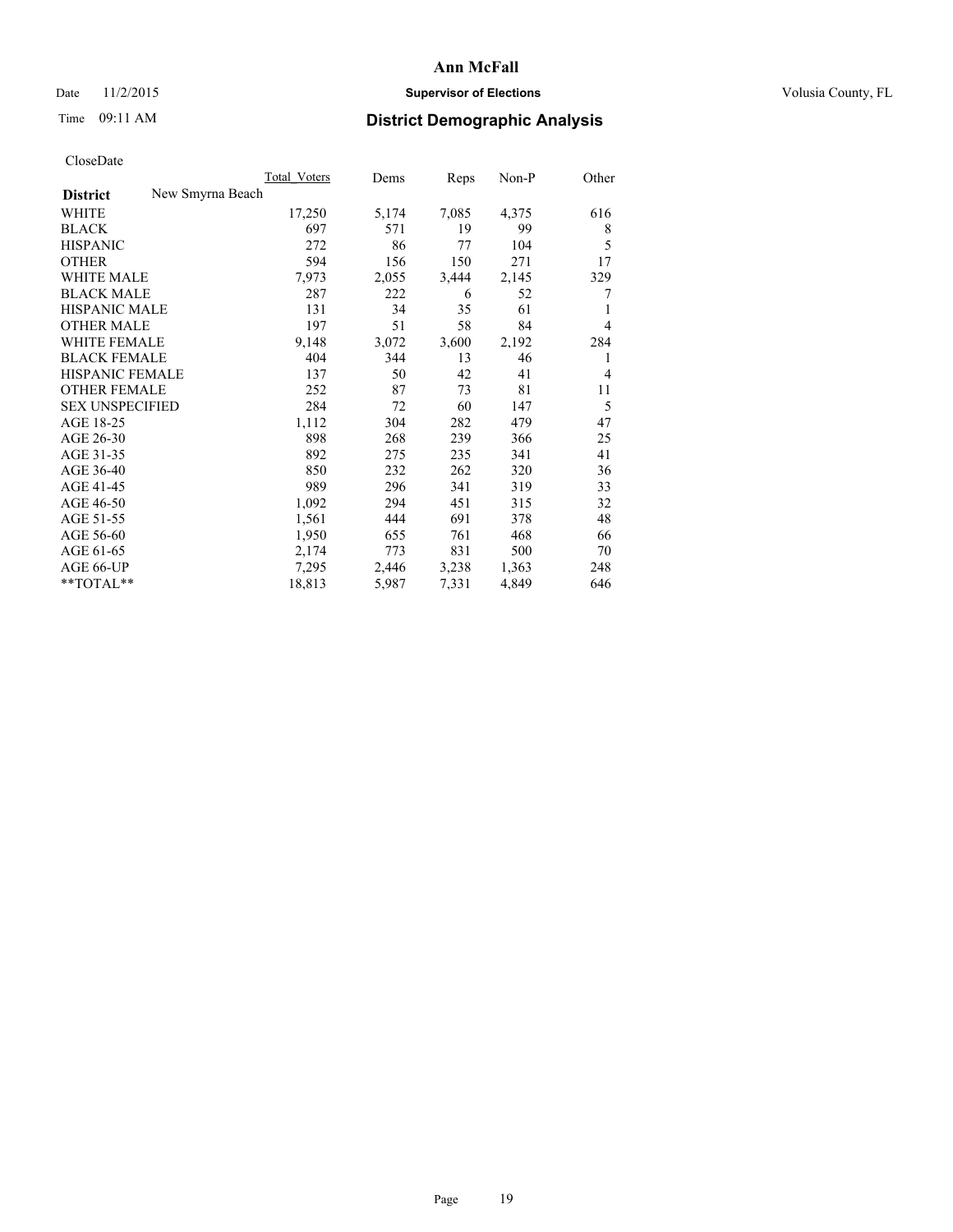# Date 11/2/2015 **Supervisor of Elections Supervisor of Elections** Volusia County, FL

# Time 09:11 AM **District Demographic Analysis**

|                             | Total Voters | Dems           | Reps     | Non-P          | Other                   |
|-----------------------------|--------------|----------------|----------|----------------|-------------------------|
| Oak Hill<br><b>District</b> |              |                |          |                |                         |
| WHITE                       | 1,166        | 365            | 470      | 295            | 36                      |
| <b>BLACK</b>                | 157          | 135            | 2        | 19             | 1                       |
| <b>HISPANIC</b>             | 11           | 7              | 3        | 1              | $\Omega$                |
| <b>OTHER</b>                | 31           | 7              | 9        | 13             | 2                       |
| <b>WHITE MALE</b>           | 590          | 167            | 238      | 163            | 22                      |
| <b>BLACK MALE</b>           | 64           | 52             | 1        | 10             | 1                       |
| <b>HISPANIC MALE</b>        | 4            | 1              | 3        | $\theta$       | $\Omega$                |
| <b>OTHER MALE</b>           | 12           | $\overline{2}$ | 5        | 4              | 1                       |
| <b>WHITE FEMALE</b>         | 563          | 195            | 226      | 128            | 14                      |
| <b>BLACK FEMALE</b>         | 92           | 82             | 1        | 9              | $\Omega$                |
| <b>HISPANIC FEMALE</b>      | 7            | 6              | $\theta$ | 1              | $\Omega$                |
| <b>OTHER FEMALE</b>         | 11           | 5              | 3        | $\overline{2}$ | 1                       |
| <b>SEX UNSPECIFIED</b>      | 22           | $\overline{4}$ | 7        | 11             | $\Omega$                |
| AGE 18-25                   | 79           | 29             | 15       | 33             | $\overline{2}$          |
| AGE 26-30                   | 71           | 25             | 15       | 30             | 1                       |
| AGE 31-35                   | 63           | 24             | 21       | 18             | $\theta$                |
| AGE 36-40                   | 61           | 20             | 16       | 22             | 3                       |
| AGE 41-45                   | 65           | 22             | 22       | 19             | $\overline{c}$          |
| AGE 46-50                   | 81           | 31             | 27       | 20             | $\overline{\mathbf{3}}$ |
| AGE 51-55                   | 124          | 44             | 47       | 30             | $\mathfrak{Z}$          |
| AGE 56-60                   | 180          | 72             | 71       | 34             | 3                       |
| AGE 61-65                   | 154          | 63             | 55       | 29             | 7                       |
| AGE 66-UP                   | 487          | 184            | 195      | 93             | 15                      |
| **TOTAL**                   | 1,365        | 514            | 484      | 328            | 39                      |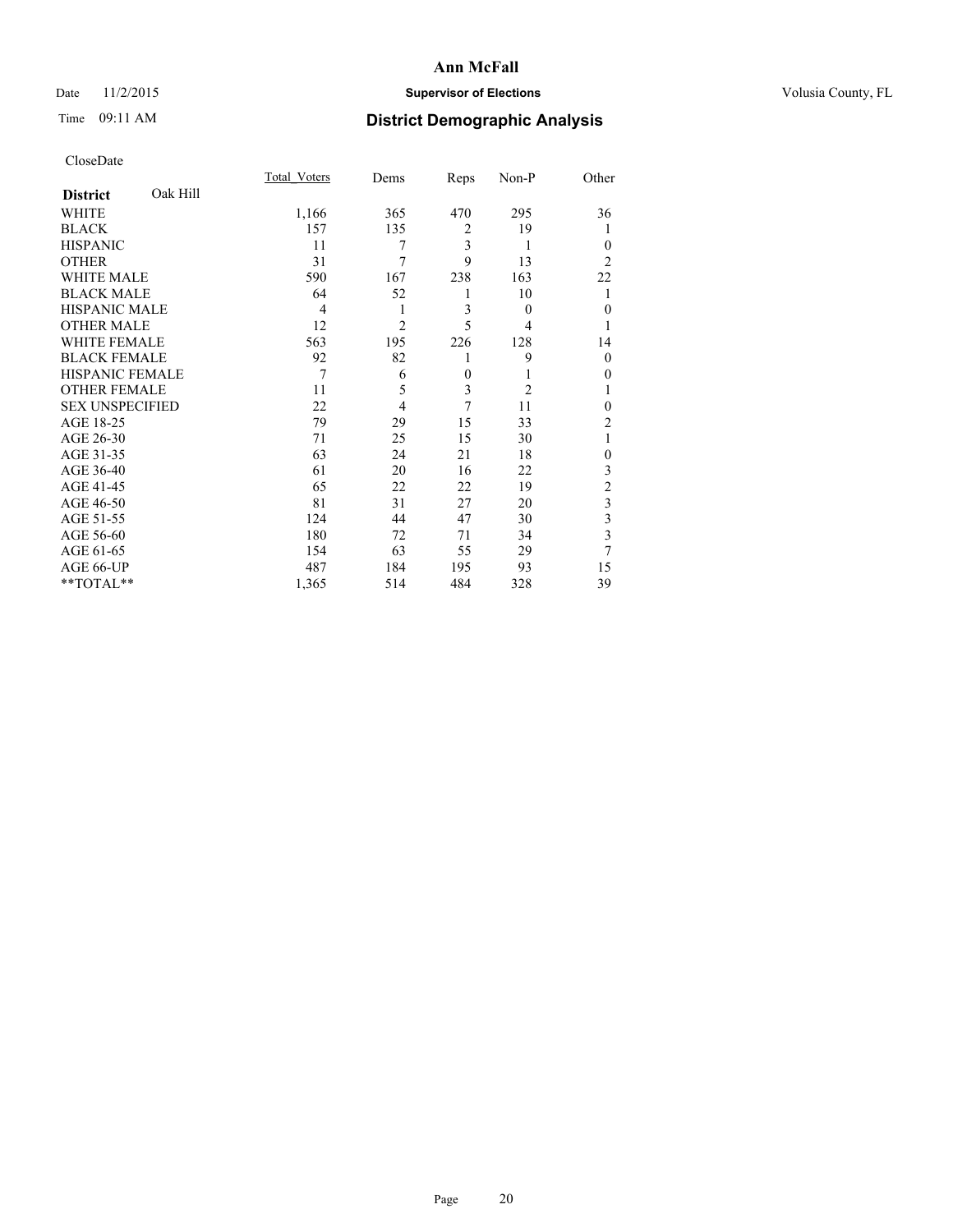# Date 11/2/2015 **Supervisor of Elections Supervisor of Elections** Volusia County, FL

# Time 09:11 AM **District Demographic Analysis**

|                        |             | <b>Total Voters</b> | Dems  | Reps  | Non-P | Other          |
|------------------------|-------------|---------------------|-------|-------|-------|----------------|
| <b>District</b>        | Orange City |                     |       |       |       |                |
| WHITE                  |             | 5,151               | 1,559 | 2,029 | 1,300 | 263            |
| <b>BLACK</b>           |             | 391                 | 297   | 15    | 74    | 5              |
| <b>HISPANIC</b>        |             | 926                 | 418   | 139   | 354   | 15             |
| <b>OTHER</b>           |             | 315                 | 94    | 70    | 143   | 8              |
| <b>WHITE MALE</b>      |             | 2,192               | 569   | 885   | 599   | 139            |
| <b>BLACK MALE</b>      |             | 149                 | 103   | 8     | 34    | 4              |
| HISPANIC MALE          |             | 383                 | 171   | 69    | 138   | 5              |
| <b>OTHER MALE</b>      |             | 107                 | 33    | 26    | 47    |                |
| <b>WHITE FEMALE</b>    |             | 2,924               | 979   | 1,131 | 690   | 124            |
| <b>BLACK FEMALE</b>    |             | 238                 | 191   | 7     | 39    | 1              |
| <b>HISPANIC FEMALE</b> |             | 532                 | 242   | 68    | 212   | 10             |
| <b>OTHER FEMALE</b>    |             | 133                 | 48    | 28    | 52    | 5              |
| <b>SEX UNSPECIFIED</b> |             | 124                 | 32    | 30    | 60    | $\overline{c}$ |
| AGE 18-25              |             | 584                 | 164   | 104   | 277   | 39             |
| AGE 26-30              |             | 405                 | 133   | 104   | 154   | 14             |
| AGE 31-35              |             | 397                 | 136   | 90    | 152   | 19             |
| AGE 36-40              |             | 392                 | 136   | 106   | 139   | 11             |
| AGE 41-45              |             | 407                 | 129   | 124   | 138   | 16             |
| AGE 46-50              |             | 424                 | 137   | 129   | 141   | 17             |
| AGE 51-55              |             | 552                 | 197   | 164   | 163   | 28             |
| AGE 56-60              |             | 508                 | 176   | 188   | 128   | 16             |
| AGE 61-65              |             | 572                 | 245   | 172   | 135   | 20             |
| AGE 66-UP              |             | 2,542               | 915   | 1,072 | 444   | 111            |
| **TOTAL**              |             | 6,783               | 2,368 | 2,253 | 1,871 | 291            |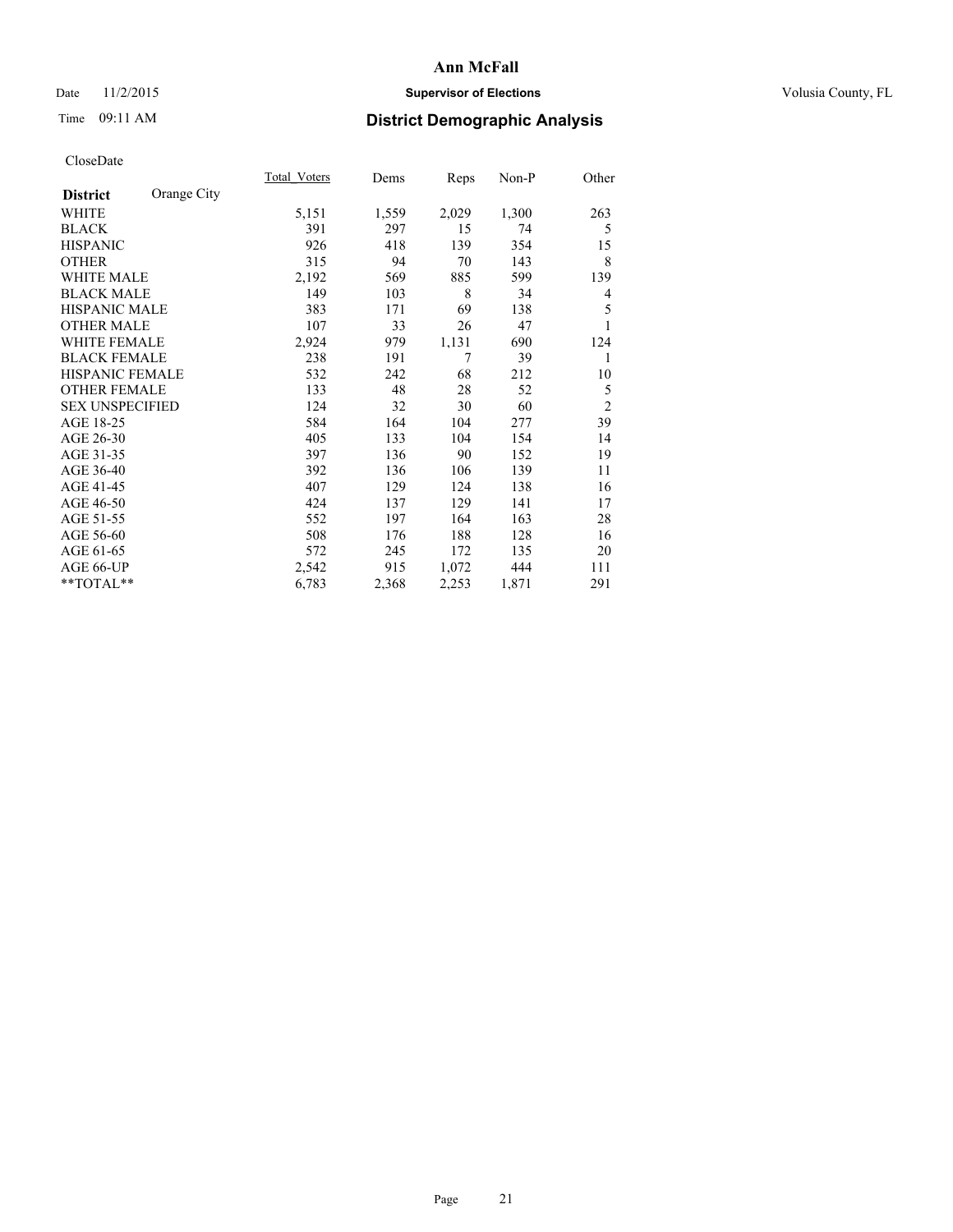# Date 11/2/2015 **Supervisor of Elections Supervisor of Elections** Volusia County, FL

# Time 09:11 AM **District Demographic Analysis**

|                        |              | Total Voters | Dems  | Reps   | Non-P | Other |
|------------------------|--------------|--------------|-------|--------|-------|-------|
| <b>District</b>        | Ormond Beach |              |       |        |       |       |
| WHITE                  |              | 26,722       | 8,321 | 11,210 | 6,249 | 942   |
| <b>BLACK</b>           |              | 1,016        | 773   | 49     | 170   | 24    |
| <b>HISPANIC</b>        |              | 651          | 262   | 161    | 212   | 16    |
| <b>OTHER</b>           |              | 1,522        | 480   | 383    | 619   | 40    |
| <b>WHITE MALE</b>      |              | 12,138       | 3,287 | 5,293  | 3,063 | 495   |
| <b>BLACK MALE</b>      |              | 425          | 300   | 23     | 90    | 12    |
| <b>HISPANIC MALE</b>   |              | 292          | 96    | 87     | 98    | 11    |
| <b>OTHER MALE</b>      |              | 576          | 178   | 152    | 223   | 23    |
| <b>WHITE FEMALE</b>    |              | 14,363       | 4,978 | 5,853  | 3,095 | 437   |
| <b>BLACK FEMALE</b>    |              | 578          | 466   | 25     | 75    | 12    |
| <b>HISPANIC FEMALE</b> |              | 351          | 163   | 71     | 112   | 5     |
| <b>OTHER FEMALE</b>    |              | 658          | 235   | 176    | 232   | 15    |
| <b>SEX UNSPECIFIED</b> |              | 530          | 133   | 123    | 262   | 12    |
| AGE 18-25              |              | 2,418        | 636   | 777    | 909   | 96    |
| AGE 26-30              |              | 1,695        | 541   | 515    | 590   | 49    |
| AGE 31-35              |              | 1,494        | 437   | 470    | 544   | 43    |
| AGE 36-40              |              | 1,524        | 425   | 540    | 489   | 70    |
| AGE 41-45              |              | 1,809        | 535   | 659    | 535   | 80    |
| AGE 46-50              |              | 2,254        | 626   | 994    | 559   | 75    |
| AGE 51-55              |              | 2,706        | 832   | 1,168  | 634   | 72    |
| AGE 56-60              |              | 2,927        | 1,034 | 1,206  | 611   | 76    |
| AGE 61-65              |              | 3,030        | 1,092 | 1,192  | 641   | 105   |
| AGE 66-UP              |              | 10,053       | 3,678 | 4,282  | 1,737 | 356   |
| $*$ TOTAL $*$          |              | 29.911       | 9,836 | 11,803 | 7,250 | 1,022 |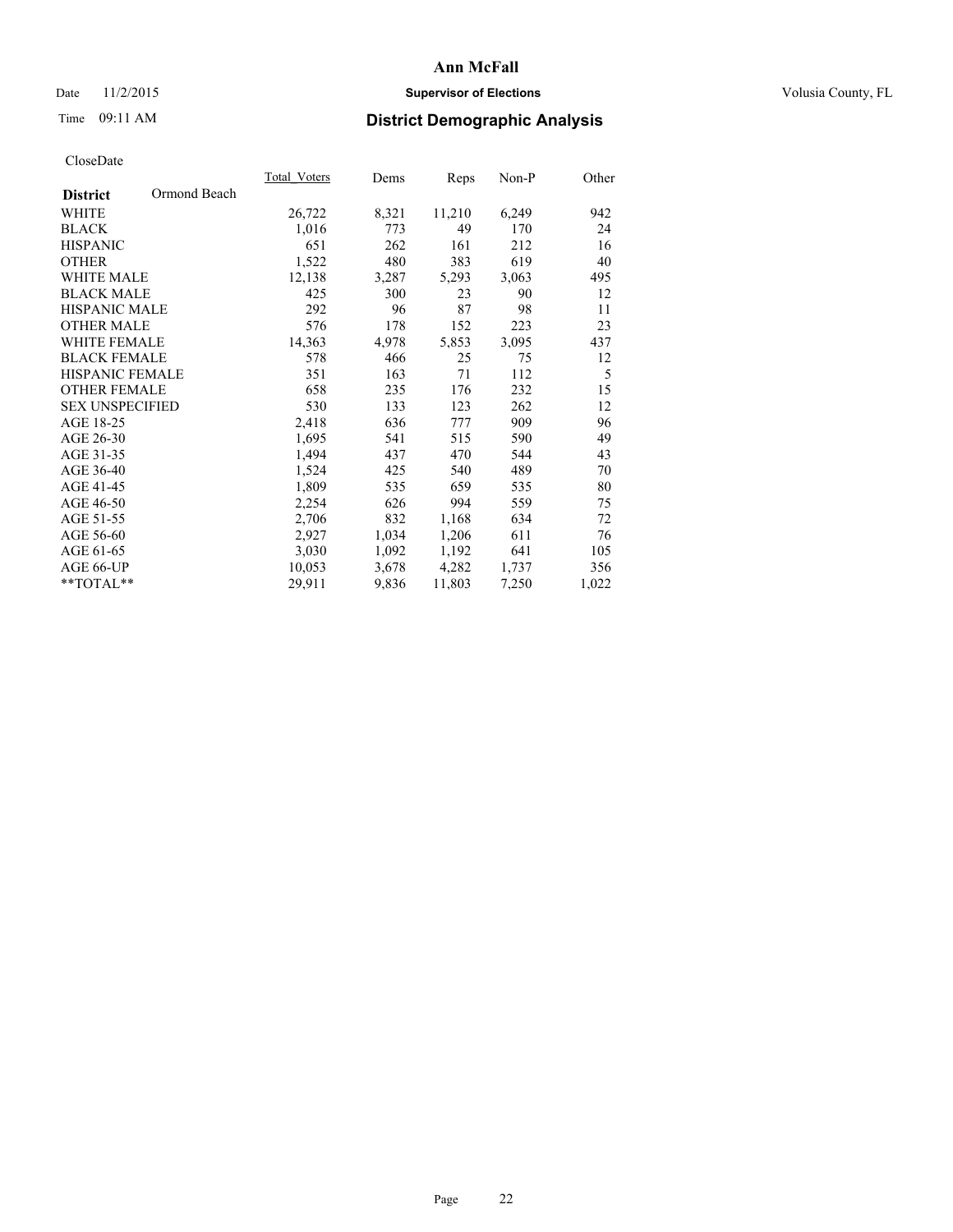# Date 11/2/2015 **Supervisor of Elections Supervisor of Elections** Volusia County, FL

# Time 09:11 AM **District Demographic Analysis**

|                        |         | <b>Total Voters</b> | Dems           | Reps           | Non-P | Other          |
|------------------------|---------|---------------------|----------------|----------------|-------|----------------|
| <b>District</b>        | Pierson |                     |                |                |       |                |
| WHITE                  |         | 550                 | 185            | 242            | 109   | 14             |
| <b>BLACK</b>           |         | 47                  | 39             | $\overline{2}$ | 6     | $\Omega$       |
| <b>HISPANIC</b>        |         | 144                 | 62             | 9              | 69    | 4              |
| <b>OTHER</b>           |         | 22                  | 6              | 3              | 13    | $\Omega$       |
| WHITE MALE             |         | 261                 | 83             | 119            | 49    | 10             |
| <b>BLACK MALE</b>      |         | 22                  | 18             | 1              | 3     | $\theta$       |
| <b>HISPANIC MALE</b>   |         | 67                  | 32             | 3              | 31    | 1              |
| <b>OTHER MALE</b>      |         | 10                  | $\overline{4}$ | $\overline{2}$ | 4     | $\Omega$       |
| WHITE FEMALE           |         | 284                 | 101            | 120            | 59    | 4              |
| <b>BLACK FEMALE</b>    |         | 25                  | 21             | 1              | 3     | $\mathbf{0}$   |
| <b>HISPANIC FEMALE</b> |         | 76                  | 30             | 6              | 37    | 3              |
| <b>OTHER FEMALE</b>    |         | 6                   | $\overline{c}$ | 1              | 3     | $\theta$       |
| <b>SEX UNSPECIFIED</b> |         | 12                  | $\mathbf{1}$   | 3              | 8     | $\theta$       |
| AGE 18-25              |         | 114                 | 38             | 23             | 53    | $\Omega$       |
| AGE 26-30              |         | 52                  | 14             | 11             | 27    | $\theta$       |
| AGE 31-35              |         | 55                  | 13             | 20             | 20    | $\overline{2}$ |
| AGE 36-40              |         | 53                  | 15             | 16             | 18    | $\overline{4}$ |
| AGE 41-45              |         | 58                  | 18             | 17             | 21    | $\overline{c}$ |
| AGE 46-50              |         | 41                  | 17             | 14             | 9     | 1              |
| AGE 51-55              |         | 73                  | 33             | 25             | 11    | 4              |
| AGE 56-60              |         | 83                  | 35             | 34             | 14    | $\theta$       |
| AGE 61-65              |         | 67                  | 26             | 30             | 10    |                |
| AGE 66-UP              |         | 167                 | 83             | 66             | 14    | 4              |
| **TOTAL**              |         | 763                 | 292            | 256            | 197   | 18             |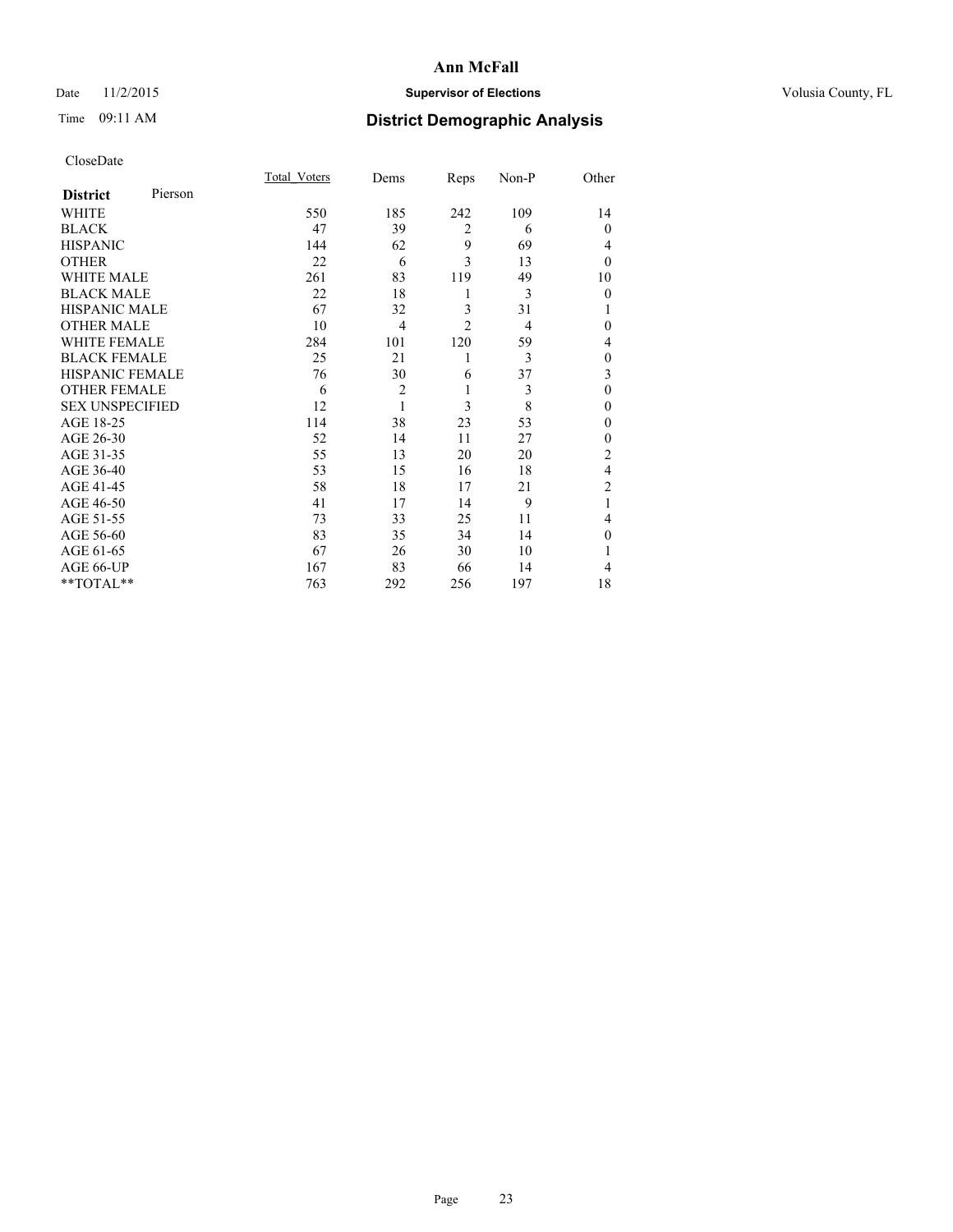# Date 11/2/2015 **Supervisor of Elections Supervisor of Elections** Volusia County, FL

# Time 09:11 AM **District Demographic Analysis**

|                        |             | <b>Total Voters</b> | Dems           | Reps           | Non-P          | Other          |
|------------------------|-------------|---------------------|----------------|----------------|----------------|----------------|
| <b>District</b>        | Ponce Inlet |                     |                |                |                |                |
| WHITE                  |             | 2,772               | 644            | 1,428          | 611            | 89             |
| <b>BLACK</b>           |             | 9                   | $\overline{4}$ | $\overline{2}$ | 3              | $\mathbf{0}$   |
| <b>HISPANIC</b>        |             | 50                  | 15             | 23             | 9              | 3              |
| <b>OTHER</b>           |             | 93                  | 24             | 32             | 33             | 4              |
| WHITE MALE             |             | 1,319               | 256            | 702            | 310            | 51             |
| <b>BLACK MALE</b>      |             | 4                   | 2              | 1              | 1              | $\mathbf{0}$   |
| <b>HISPANIC MALE</b>   |             | 19                  | 5              | 9              | 5              | $\theta$       |
| <b>OTHER MALE</b>      |             | 36                  | 8              | 14             | 11             | 3              |
| <b>WHITE FEMALE</b>    |             | 1,432               | 383            | 721            | 291            | 37             |
| <b>BLACK FEMALE</b>    |             | 5                   | $\overline{2}$ | 1              | $\overline{2}$ | $\theta$       |
| <b>HISPANIC FEMALE</b> |             | 31                  | 10             | 14             | 4              | 3              |
| <b>OTHER FEMALE</b>    |             | 42                  | 13             | 13             | 15             |                |
| <b>SEX UNSPECIFIED</b> |             | 36                  | 8              | 10             | 17             | 1              |
| AGE 18-25              |             | 147                 | 34             | 46             | 58             | 9              |
| AGE 26-30              |             | 85                  | 20             | 34             | 29             | $\overline{2}$ |
| AGE 31-35              |             | 81                  | 16             | 35             | 24             | 6              |
| AGE 36-40              |             | 73                  | 11             | 30             | 29             | 3              |
| AGE 41-45              |             | 120                 | 27             | 49             | 39             | 5              |
| AGE 46-50              |             | 145                 | 26             | 82             | 32             | 5              |
| AGE 51-55              |             | 242                 | 56             | 126            | 55             | 5              |
| AGE 56-60              |             | 316                 | 72             | 179            | 61             | $\overline{4}$ |
| AGE 61-65              |             | 379                 | 89             | 182            | 92             | 16             |
| AGE 66-UP              |             | 1,336               | 336            | 722            | 237            | 41             |
| **TOTAL**              |             | 2,924               | 687            | 1,485          | 656            | 96             |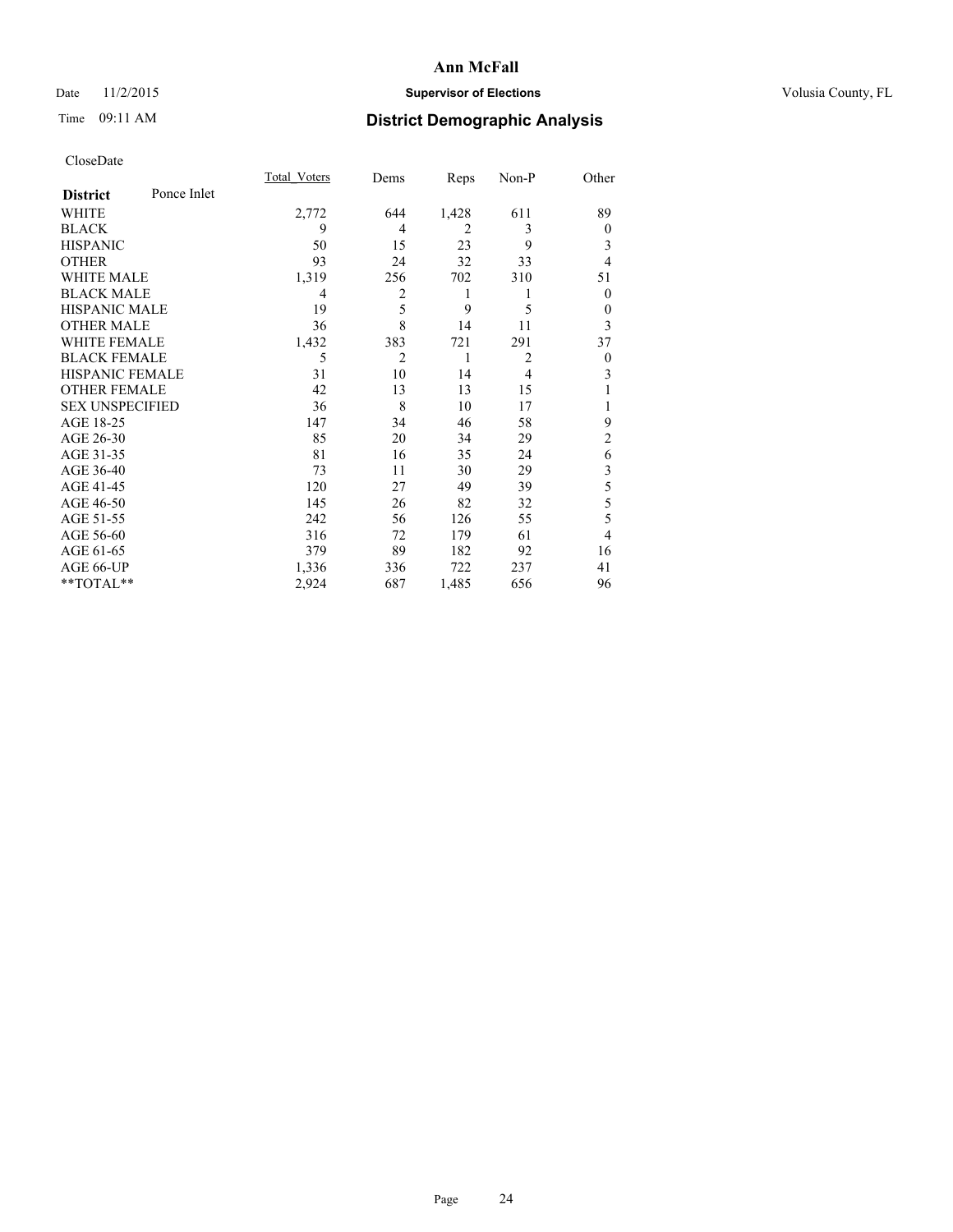# Date 11/2/2015 **Supervisor of Elections Supervisor of Elections** Volusia County, FL

# Time 09:11 AM **District Demographic Analysis**

|                        |             | Total Voters | Dems   | Reps   | Non-P  | Other |
|------------------------|-------------|--------------|--------|--------|--------|-------|
| <b>District</b>        | Port Orange |              |        |        |        |       |
| WHITE                  |             | 35,320       | 11,116 | 13,437 | 9,408  | 1,359 |
| <b>BLACK</b>           |             | 1,208        | 897    | 61     | 224    | 26    |
| <b>HISPANIC</b>        |             | 1,185        | 445    | 259    | 443    | 38    |
| <b>OTHER</b>           |             | 1,891        | 586    | 417    | 836    | 52    |
| WHITE MALE             |             | 16,149       | 4,413  | 6,530  | 4,474  | 732   |
| <b>BLACK MALE</b>      |             | 515          | 356    | 35     | 112    | 12    |
| <b>HISPANIC MALE</b>   |             | 537          | 191    | 125    | 197    | 24    |
| <b>OTHER MALE</b>      |             | 712          | 215    | 170    | 298    | 29    |
| <b>WHITE FEMALE</b>    |             | 18,815       | 6,600  | 6,783  | 4,822  | 610   |
| <b>BLACK FEMALE</b>    |             | 680          | 532    | 25     | 109    | 14    |
| HISPANIC FEMALE        |             | 627          | 250    | 127    | 236    | 14    |
| <b>OTHER FEMALE</b>    |             | 819          | 292    | 188    | 320    | 19    |
| <b>SEX UNSPECIFIED</b> |             | 750          | 195    | 191    | 343    | 21    |
| AGE 18-25              |             | 3,407        | 906    | 889    | 1,465  | 147   |
| AGE 26-30              |             | 2,598        | 790    | 701    | 1,017  | 90    |
| AGE 31-35              |             | 2,406        | 737    | 667    | 895    | 107   |
| AGE 36-40              |             | 2,361        | 719    | 708    | 827    | 107   |
| AGE 41-45              |             | 2,682        | 803    | 963    | 822    | 94    |
| AGE 46-50              |             | 2,899        | 850    | 1,110  | 854    | 85    |
| AGE 51-55              |             | 3,629        | 1,157  | 1,453  | 902    | 117   |
| AGE 56-60              |             | 3,755        | 1,297  | 1,460  | 876    | 122   |
| AGE 61-65              |             | 3,758        | 1,417  | 1,387  | 830    | 124   |
| AGE 66-UP              |             | 12,109       | 4,368  | 4,836  | 2,423  | 482   |
| **TOTAL**              |             | 39,604       | 13,044 | 14,174 | 10,911 | 1,475 |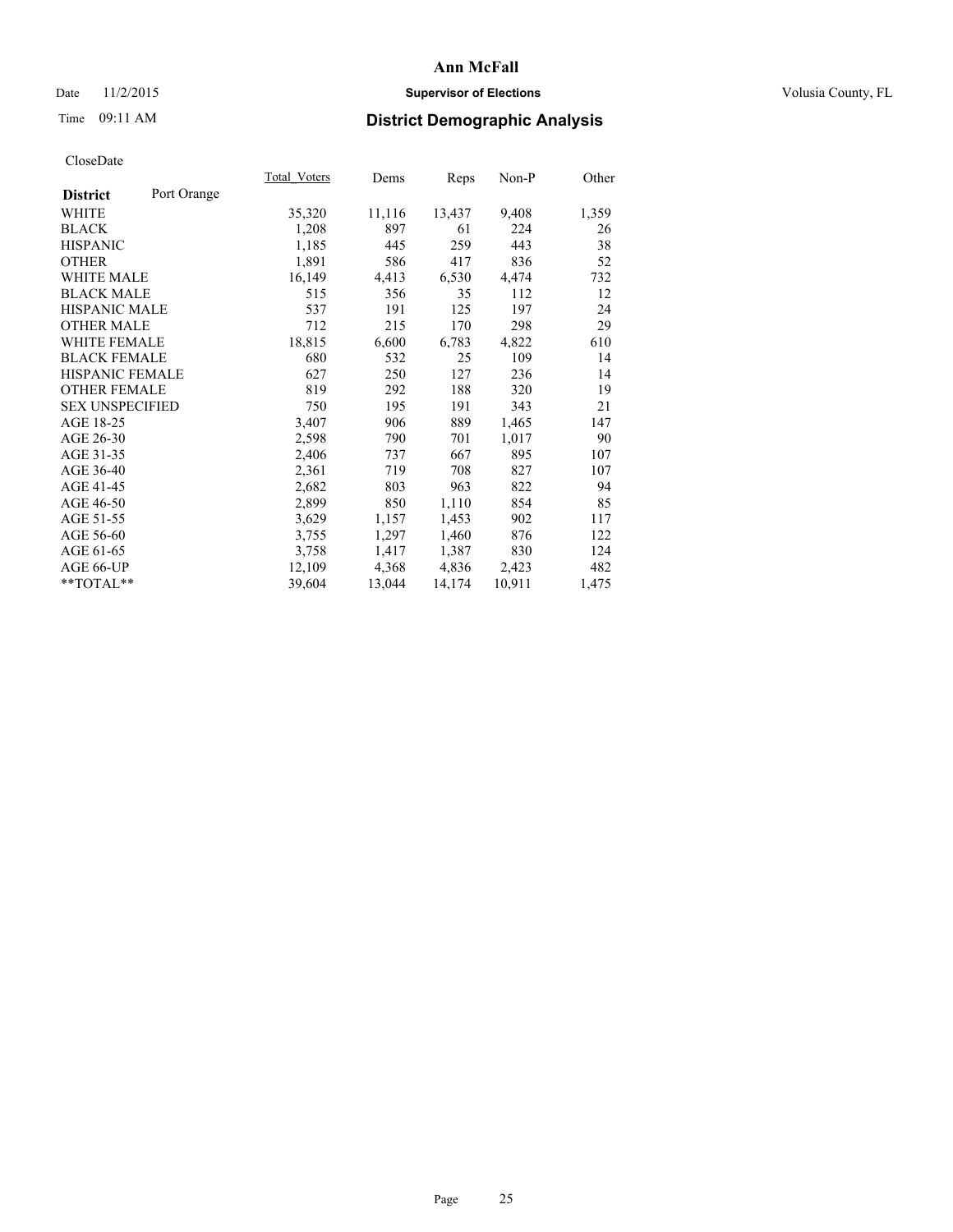# Date 11/2/2015 **Supervisor of Elections Supervisor of Elections** Volusia County, FL

# Time 09:11 AM **District Demographic Analysis**

|                        |               | Total Voters | Dems  | Reps  | Non-P | Other            |
|------------------------|---------------|--------------|-------|-------|-------|------------------|
| <b>District</b>        | South Daytona |              |       |       |       |                  |
| WHITE                  |               | 6,672        | 2,409 | 2,289 | 1,724 | 250              |
| <b>BLACK</b>           |               | 655          | 504   | 25    | 118   | 8                |
| <b>HISPANIC</b>        |               | 206          | 93    | 38    | 68    | 7                |
| <b>OTHER</b>           |               | 340          | 118   | 62    | 154   | 6                |
| <b>WHITE MALE</b>      |               | 3,074        | 959   | 1,132 | 832   | 151              |
| <b>BLACK MALE</b>      |               | 253          | 188   | 11    | 50    | 4                |
| <b>HISPANIC MALE</b>   |               | 100          | 39    | 23    | 34    | 4                |
| <b>OTHER MALE</b>      |               | 102          | 35    | 19    | 46    | $\overline{2}$   |
| <b>WHITE FEMALE</b>    |               | 3,553        | 1,434 | 1,144 | 876   | 99               |
| <b>BLACK FEMALE</b>    |               | 393          | 309   | 13    | 67    | 4                |
| <b>HISPANIC FEMALE</b> |               | 102          | 52    | 15    | 32    | 3                |
| <b>OTHER FEMALE</b>    |               | 148          | 64    | 31    | 49    | $\overline{4}$   |
| <b>SEX UNSPECIFIED</b> |               | 148          | 44    | 26    | 78    | $\boldsymbol{0}$ |
| AGE 18-25              |               | 699          | 256   | 155   | 262   | 26               |
| AGE 26-30              |               | 595          | 205   | 146   | 220   | 24               |
| AGE 31-35              |               | 499          | 192   | 119   | 175   | 13               |
| AGE 36-40              |               | 452          | 168   | 111   | 151   | 22               |
| AGE 41-45              |               | 504          | 181   | 156   | 149   | 18               |
| AGE 46-50              |               | 640          | 240   | 208   | 171   | 21               |
| AGE 51-55              |               | 786          | 299   | 266   | 193   | 28               |
| AGE 56-60              |               | 829          | 327   | 282   | 198   | 22               |
| AGE 61-65              |               | 772          | 341   | 254   | 152   | 25               |
| AGE 66-UP              |               | 2,097        | 915   | 717   | 393   | 72               |
| **TOTAL**              |               | 7,873        | 3,124 | 2,414 | 2,064 | 271              |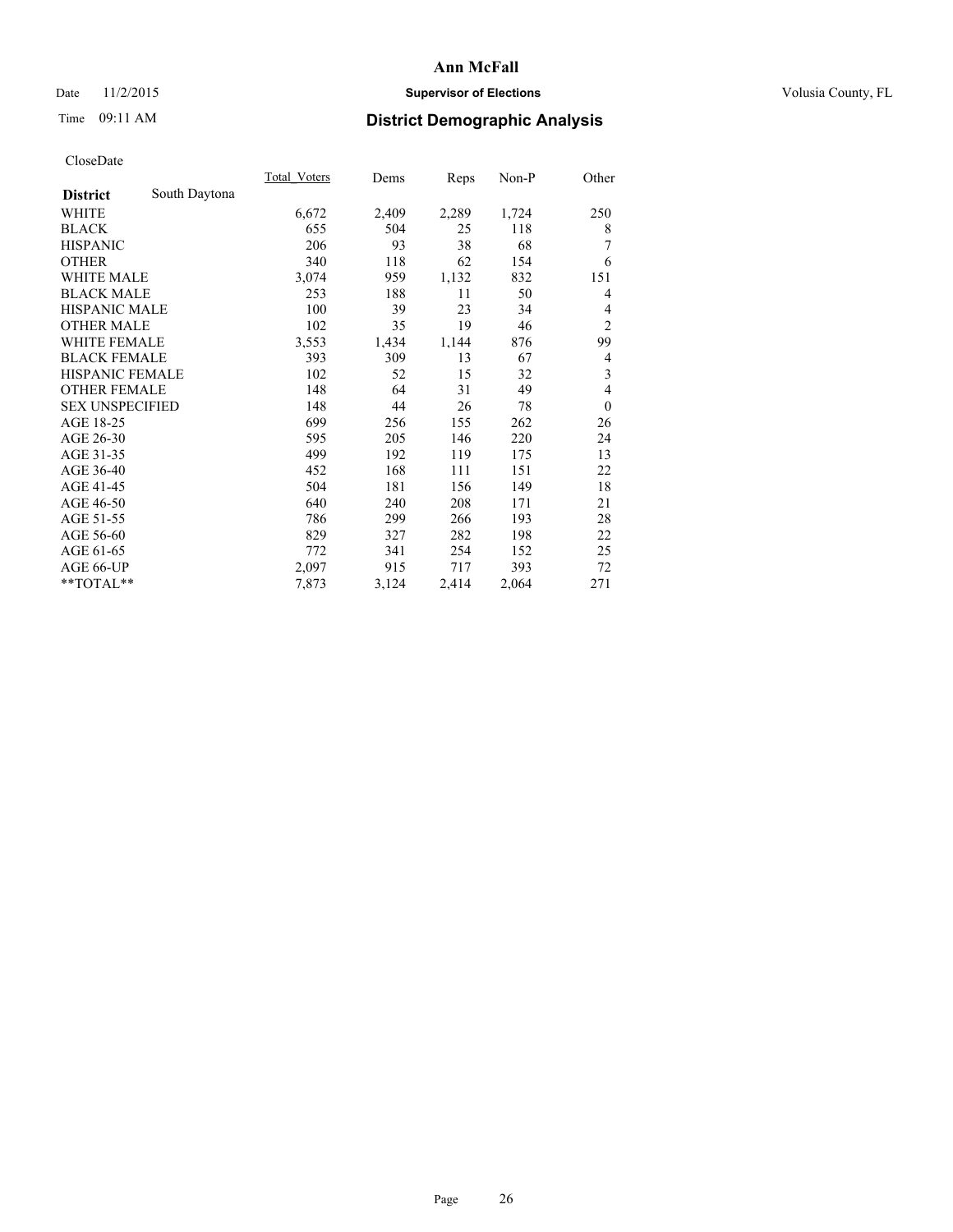# Date 11/2/2015 **Supervisor of Elections Supervisor of Elections** Volusia County, FL

# Time 09:11 AM **District Demographic Analysis**

|                        |               | <b>Total Voters</b> | Dems     | Reps     | Non-P | Other    |
|------------------------|---------------|---------------------|----------|----------|-------|----------|
| <b>District</b>        | Flagler Beach |                     |          |          |       |          |
| WHITE                  |               | 56                  | 21       | 17       | 16    | 2        |
| <b>BLACK</b>           |               | $\Omega$            | $\Omega$ | $\Omega$ | 0     | $\Omega$ |
| <b>HISPANIC</b>        |               | 0                   | $\Omega$ | 0        | 0     | 0        |
| <b>OTHER</b>           |               |                     |          | 2        |       | 0        |
| WHITE MALE             |               | 23                  | 6        |          | 9     |          |
| <b>BLACK MALE</b>      |               | 0                   | 0        | 0        | 0     | 0        |
| <b>HISPANIC MALE</b>   |               |                     | 0        |          |       | 0        |
| <b>OTHER MALE</b>      |               | 2                   |          |          |       | 0        |
| WHITE FEMALE           |               | 33                  | 15       | 10       |       |          |
| <b>BLACK FEMALE</b>    |               | 0                   | $\Omega$ | 0        |       | 0        |
| HISPANIC FEMALE        |               |                     | 0        |          |       | 0        |
| <b>OTHER FEMALE</b>    |               |                     | 0        |          |       | 0        |
| <b>SEX UNSPECIFIED</b> |               |                     | 0        |          |       | 0        |
| AGE 18-25              |               |                     | 0        |          |       | 0        |
| AGE 26-30              |               |                     |          | 0        |       | 0        |
| AGE 31-35              |               |                     | 0        |          |       | 0        |
| AGE 36-40              |               |                     | 0        | 0        |       | 0        |
| AGE 41-45              |               |                     |          |          |       | 0        |
| AGE 46-50              |               |                     |          |          |       | 0        |
| AGE 51-55              |               |                     |          |          |       | 0        |
| AGE 56-60              |               |                     | 0        |          |       | 0        |
| AGE 61-65              |               |                     | 0        | 3        |       | 0        |
| AGE 66-UP              |               | 47                  | 19       | 14       | 12    | 2        |
| $**TOTAL**$            |               | 59                  | 22       | 19       | 16    | 2        |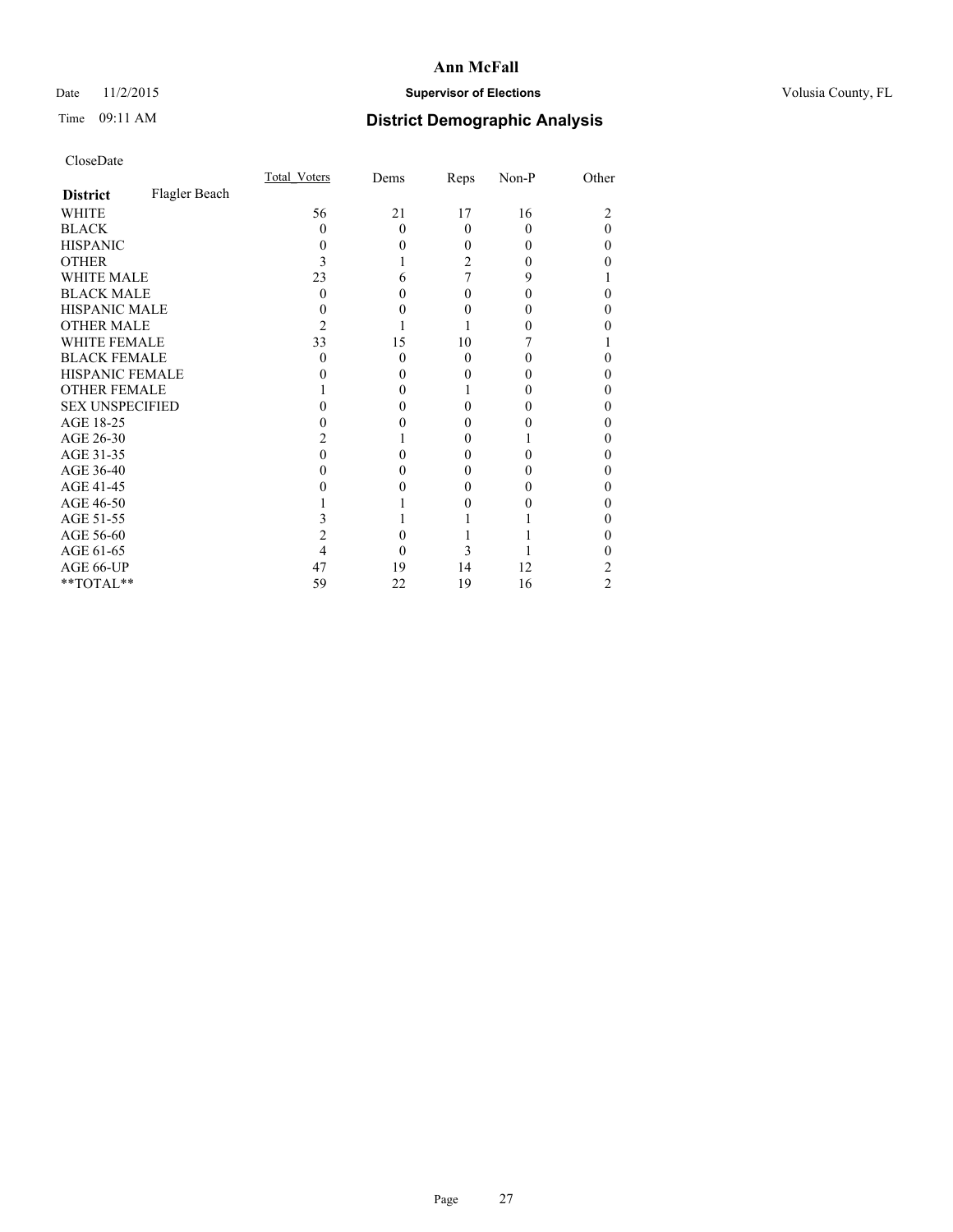# Date 11/2/2015 **Supervisor of Elections Supervisor of Elections** Volusia County, FL

# Time 09:11 AM **District Demographic Analysis**

|                                              | <b>Total Voters</b> | Dems   | Reps   | $Non-P$ | Other |
|----------------------------------------------|---------------------|--------|--------|---------|-------|
| <b>Hospital Authority</b><br><b>District</b> |                     |        |        |         |       |
| WHITE                                        | 97,194              | 28,793 | 39,782 | 24,426  | 4,193 |
| <b>BLACK</b>                                 | 10,363              | 8,021  | 415    | 1,755   | 172   |
| <b>HISPANIC</b>                              | 19,843              | 9,123  | 3,023  | 7,309   | 388   |
| <b>OTHER</b>                                 | 6,940               | 2,162  | 1,504  | 3,106   | 168   |
| WHITE MALE                                   | 44,817              | 11,483 | 19,240 | 11,821  | 2,273 |
| <b>BLACK MALE</b>                            | 4,359               | 3,180  | 220    | 848     | 111   |
| <b>HISPANIC MALE</b>                         | 9,101               | 4,028  | 1,478  | 3,383   | 212   |
| <b>OTHER MALE</b>                            | 2,382               | 779    | 559    | 963     | 81    |
| <b>WHITE FEMALE</b>                          | 51,494              | 17,092 | 20,218 | 12,290  | 1,894 |
| <b>BLACK FEMALE</b>                          | 5,875               | 4,752  | 188    | 874     | 61    |
| HISPANIC FEMALE                              | 10,464              | 4,971  | 1,516  | 3,806   | 171   |
| <b>OTHER FEMALE</b>                          | 2,857               | 1,063  | 638    | 1,091   | 65    |
| <b>SEX UNSPECIFIED</b>                       | 2,990               | 751    | 666    | 1,520   | 53    |
| AGE 18-25                                    | 14,005              | 4,178  | 3,142  | 6,142   | 543   |
| AGE 26-30                                    | 9,452               | 2,952  | 2,327  | 3,822   | 351   |
| AGE 31-35                                    | 9,032               | 2,963  | 2,327  | 3,378   | 364   |
| AGE 36-40                                    | 9,192               | 3,078  | 2,466  | 3,236   | 412   |
| AGE 41-45                                    | 10,003              | 3,273  | 3,240  | 3,099   | 391   |
| AGE 46-50                                    | 10,943              | 3,674  | 3,941  | 2,940   | 388   |
| AGE 51-55                                    | 13,186              | 4,501  | 5,019  | 3,215   | 451   |
| AGE 56-60                                    | 12,816              | 4,756  | 4,847  | 2,785   | 428   |
| AGE 61-65                                    | 11,903              | 4,825  | 4,247  | 2,417   | 414   |
| AGE 66-UP                                    | 33,807              | 13,899 | 13,168 | 5,561   | 1,179 |
| $*$ $TOTAL**$                                | 134,340             | 48,099 | 44,724 | 36,596  | 4,921 |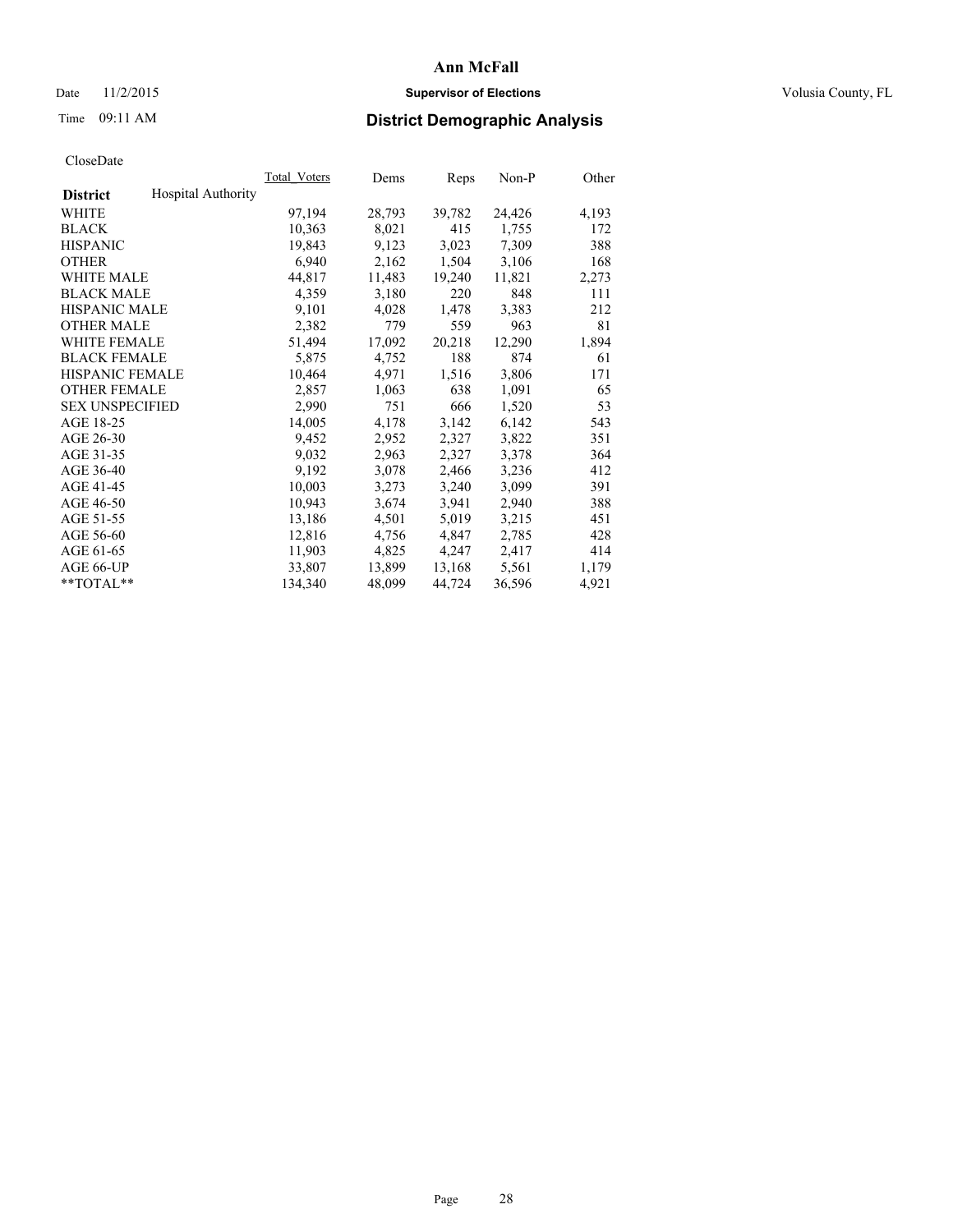# Date 11/2/2015 **Supervisor of Elections Supervisor of Elections** Volusia County, FL

| CloseDate |
|-----------|
|-----------|

|                                          | Total Voters | Dems  | <b>Reps</b> | Non-P | Other |
|------------------------------------------|--------------|-------|-------------|-------|-------|
| Florida House Seat 24<br><b>District</b> |              |       |             |       |       |
| WHITE                                    | 17,684       | 5,097 | 7,694       | 4,164 | 729   |
| <b>BLACK</b>                             | 428          | 334   | 20          | 66    | 8     |
| <b>HISPANIC</b>                          | 982          | 387   | 179         | 398   | 18    |
| <b>OTHER</b>                             | 817          | 207   | 259         | 328   | 23    |
| WHITE MALE                               | 8,249        | 2,068 | 3,755       | 2,035 | 391   |
| <b>BLACK MALE</b>                        | 199          | 148   | 13          | 33    | 5     |
| <b>HISPANIC MALE</b>                     | 431          | 172   | 70          | 179   | 10    |
| <b>OTHER MALE</b>                        | 280          | 71    | 96          | 102   | 11    |
| <b>WHITE FEMALE</b>                      | 9,288        | 3,007 | 3,868       | 2,078 | 335   |
| <b>BLACK FEMALE</b>                      | 226          | 183   | 7           | 33    | 3     |
| <b>HISPANIC FEMALE</b>                   | 531          | 206   | 108         | 209   | 8     |
| <b>OTHER FEMALE</b>                      | 323          | 100   | 113         | 102   | 8     |
| <b>SEX UNSPECIFIED</b>                   | 384          | 70    | 122         | 185   | 7     |
| AGE 18-25                                | 1,484        | 353   | 451         | 629   | 51    |
| AGE 26-30                                | 902          | 229   | 275         | 367   | 31    |
| AGE 31-35                                | 810          | 222   | 258         | 287   | 43    |
| AGE 36-40                                | 847          | 225   | 293         | 288   | 41    |
| AGE 41-45                                | 1,005        | 233   | 407         | 333   | 32    |
| AGE 46-50                                | 1,213        | 301   | 554         | 316   | 42    |
| AGE 51-55                                | 1,827        | 522   | 815         | 423   | 67    |
| AGE 56-60                                | 2,107        | 653   | 912         | 466   | 76    |
| AGE 61-65                                | 2,254        | 765   | 906         | 473   | 110   |
| AGE 66-UP                                | 7,461        | 2,521 | 3,281       | 1,374 | 285   |
| $*$ TOTAL $*$                            | 19,911       | 6,025 | 8,152       | 4,956 | 778   |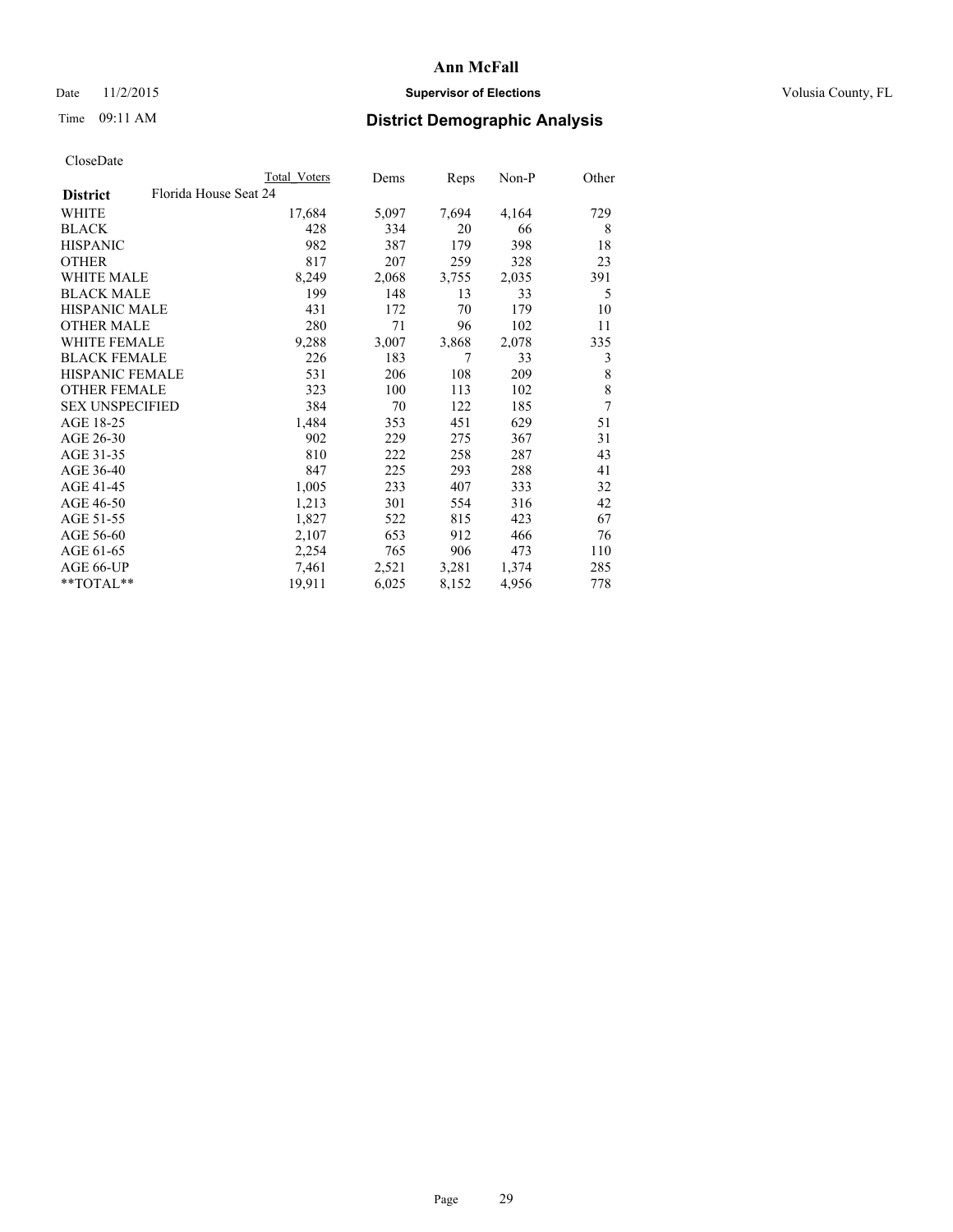# Date 11/2/2015 **Supervisor of Elections Supervisor of Elections** Volusia County, FL

# Time 09:11 AM **District Demographic Analysis**

|                                          | Total Voters | Dems   | <b>Reps</b> | Non-P  | Other |
|------------------------------------------|--------------|--------|-------------|--------|-------|
| Florida House Seat 25<br><b>District</b> |              |        |             |        |       |
| WHITE                                    | 105,039      | 32,348 | 42,507      | 26,347 | 3,837 |
| <b>BLACK</b>                             | 3,205        | 2,414  | 148         | 569    | 74    |
| <b>HISPANIC</b>                          | 2,643        | 989    | 658         | 926    | 70    |
| <b>OTHER</b>                             | 5,131        | 1,520  | 1,251       | 2,215  | 145   |
| WHITE MALE                               | 48,776       | 13,087 | 20,693      | 12,919 | 2,077 |
| <b>BLACK MALE</b>                        | 1,387        | 965    | 78          | 305    | 39    |
| <b>HISPANIC MALE</b>                     | 1,206        | 405    | 319         | 439    | 43    |
| <b>OTHER MALE</b>                        | 1,926        | 564    | 503         | 790    | 69    |
| <b>WHITE FEMALE</b>                      | 55,331       | 18,990 | 21,506      | 13,112 | 1,723 |
| <b>BLACK FEMALE</b>                      | 1,785        | 1,427  | 68          | 255    | 35    |
| HISPANIC FEMALE                          | 1,398        | 573    | 325         | 473    | 27    |
| <b>OTHER FEMALE</b>                      | 2,217        | 766    | 568         | 822    | 61    |
| <b>SEX UNSPECIFIED</b>                   | 1,992        | 494    | 504         | 942    | 52    |
| AGE 18-25                                | 8,747        | 2,268  | 2,507       | 3,607  | 365   |
| AGE 26-30                                | 6,527        | 1,955  | 1,859       | 2,495  | 218   |
| AGE 31-35                                | 5,987        | 1,773  | 1,726       | 2,253  | 235   |
| AGE 36-40                                | 5,847        | 1,665  | 1,877       | 2,039  | 266   |
| AGE 41-45                                | 6,890        | 2,014  | 2,441       | 2,172  | 263   |
| AGE 46-50                                | 8,241        | 2,287  | 3,327       | 2,366  | 261   |
| AGE 51-55                                | 10,568       | 3,185  | 4,500       | 2,566  | 317   |
| AGE 56-60                                | 11,583       | 3.919  | 4,690       | 2,614  | 360   |
| AGE 61-65                                | 12,159       | 4,342  | 4,712       | 2,703  | 402   |
| AGE 66-UP                                | 39,468       | 13,863 | 16,925      | 7,241  | 1,439 |
| $*$ $TOTAI.**$                           | 116,018      | 37,271 | 44,564      | 30,057 | 4,126 |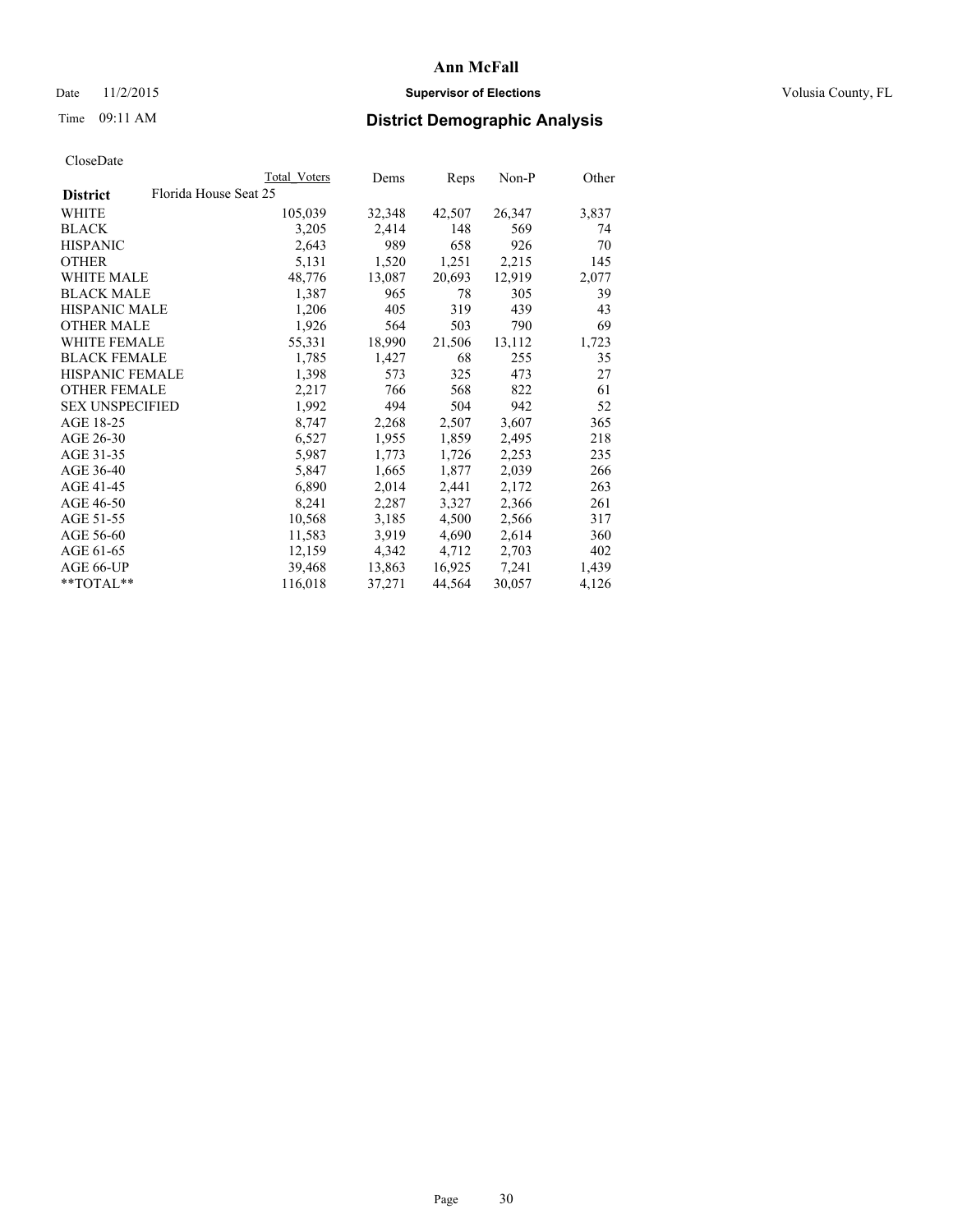# Date 11/2/2015 **Supervisor of Elections Supervisor of Elections** Volusia County, FL

| CloseDate |
|-----------|
|-----------|

|                        |                       | Total Voters | Dems   | Reps   | Non-P  | Other |
|------------------------|-----------------------|--------------|--------|--------|--------|-------|
| <b>District</b>        | Florida House Seat 26 |              |        |        |        |       |
| WHITE                  |                       | 67,389       | 22,092 | 25,131 | 17,365 | 2,801 |
| <b>BLACK</b>           |                       | 19,313       | 15,788 | 506    | 2,835  | 184   |
| <b>HISPANIC</b>        |                       | 4,274        | 1,802  | 701    | 1,659  | 112   |
| <b>OTHER</b>           |                       | 5,033        | 1,824  | 888    | 2,205  | 116   |
| <b>WHITE MALE</b>      |                       | 31,052       | 8,749  | 12,280 | 8,467  | 1,556 |
| <b>BLACK MALE</b>      |                       | 7,453        | 5,801  | 257    | 1,286  | 109   |
| <b>HISPANIC MALE</b>   |                       | 1,905        | 757    | 335    | 755    | 58    |
| <b>OTHER MALE</b>      |                       | 1,650        | 598    | 330    | 667    | 55    |
| WHITE FEMALE           |                       | 35,814       | 13,199 | 12,680 | 8,704  | 1,231 |
| <b>BLACK FEMALE</b>    |                       | 11,594       | 9,787  | 242    | 1,490  | 75    |
| <b>HISPANIC FEMALE</b> |                       | 2,306        | 1,018  | 355    | 881    | 52    |
| <b>OTHER FEMALE</b>    |                       | 2,135        | 910    | 403    | 773    | 49    |
| <b>SEX UNSPECIFIED</b> |                       | 2,098        | 687    | 342    | 1,041  | 28    |
| AGE 18-25              |                       | 12,160       | 5,490  | 1,974  | 4,327  | 369   |
| AGE 26-30              |                       | 7,685        | 3,202  | 1,525  | 2,720  | 238   |
| AGE 31-35              |                       | 6,455        | 2,680  | 1,415  | 2,136  | 224   |
| AGE 36-40              |                       | 5,874        | 2,430  | 1,352  | 1,874  | 218   |
| AGE 41-45              |                       | 6,352        | 2,463  | 1,776  | 1,872  | 241   |
| AGE 46-50              |                       | 7,020        | 2,867  | 2,118  | 1,806  | 229   |
| AGE 51-55              |                       | 8,754        | 3,611  | 2,788  | 2,046  | 309   |
| AGE 56-60              |                       | 8,833        | 3,891  | 2,848  | 1,817  | 277   |
| AGE 61-65              |                       | 8,558        | 3,869  | 2,716  | 1,682  | 291   |
| AGE 66-UP              |                       | 24,318       | 11,003 | 8,714  | 3,784  | 817   |
| $*$ TOTAL $*$          |                       | 96,009       | 41,506 | 27,226 | 24,064 | 3,213 |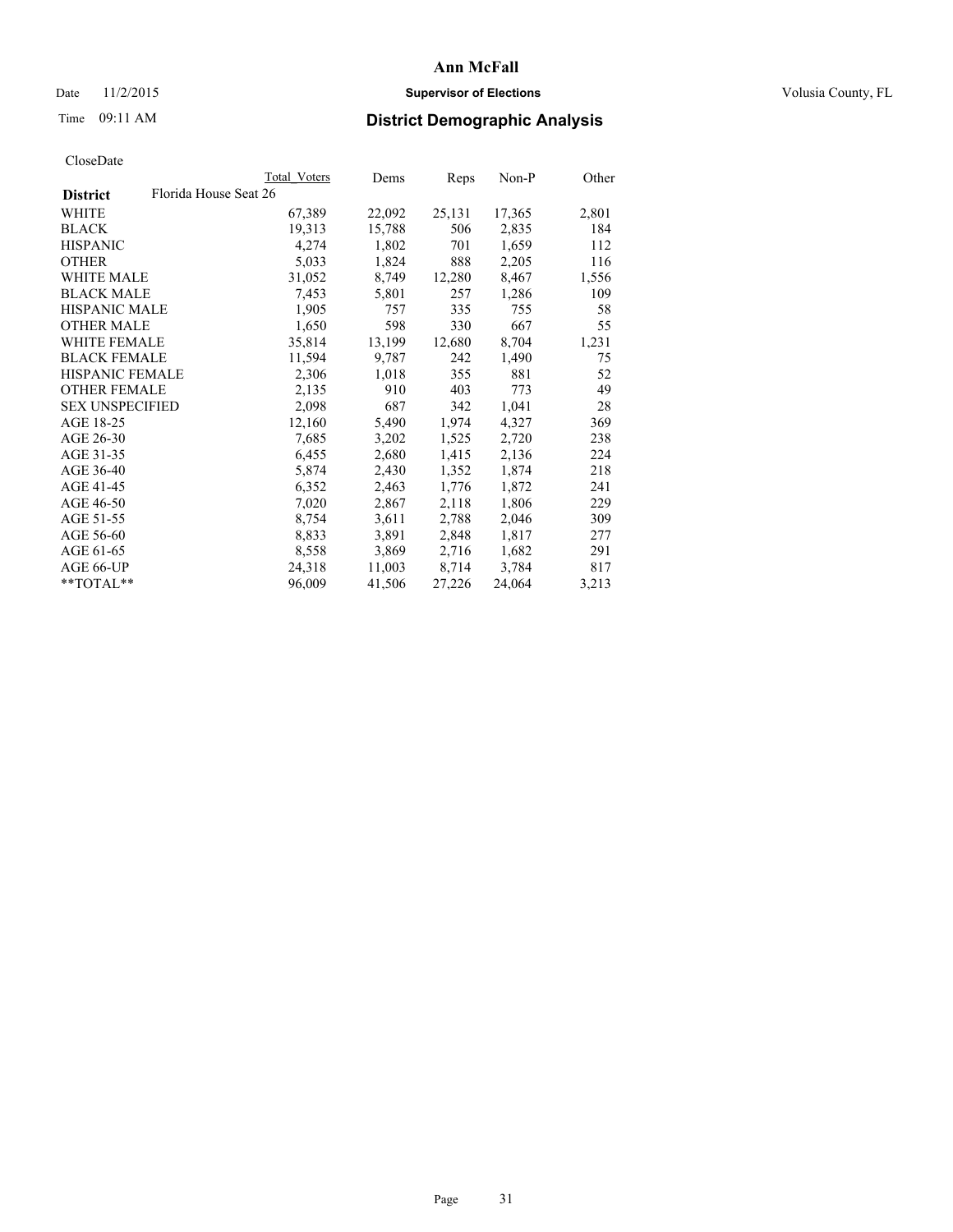# Date 11/2/2015 **Supervisor of Elections Supervisor of Elections** Volusia County, FL

# Time 09:11 AM **District Demographic Analysis**

|                        |                       | Total Voters | Dems   | <b>Reps</b> | Non-P  | Other |
|------------------------|-----------------------|--------------|--------|-------------|--------|-------|
| <b>District</b>        | Florida House Seat 27 |              |        |             |        |       |
| WHITE                  |                       | 73,986       | 22,195 | 29,058      | 19,661 | 3,072 |
| <b>BLACK</b>           |                       | 6,679        | 5,041  | 293         | 1,226  | 119   |
| <b>HISPANIC</b>        |                       | 16,813       | 7,888  | 2,542       | 6,071  | 312   |
| <b>OTHER</b>           |                       | 5,106        | 1,612  | 1,040       | 2,333  | 121   |
| WHITE MALE             |                       | 34,167       | 8,945  | 14,116      | 9,442  | 1,664 |
| <b>BLACK MALE</b>      |                       | 2,937        | 2,067  | 164         | 629    | 77    |
| <b>HISPANIC MALE</b>   |                       | 7,765        | 3,487  | 1,260       | 2,840  | 178   |
| <b>OTHER MALE</b>      |                       | 1,773        | 584    | 403         | 729    | 57    |
| <b>WHITE FEMALE</b>    |                       | 39,128       | 13,069 | 14,702      | 9,970  | 1,387 |
| <b>BLACK FEMALE</b>    |                       | 3,660        | 2,914  | 126         | 578    | 42    |
| <b>HISPANIC FEMALE</b> |                       | 8,825        | 4,301  | 1,263       | 3,130  | 131   |
| <b>OTHER FEMALE</b>    |                       | 2,138        | 809    | 446         | 830    | 53    |
| <b>SEX UNSPECIFIED</b> |                       | 2,190        | 560    | 453         | 1,142  | 35    |
| AGE 18-25              |                       | 10,202       | 3,047  | 2,178       | 4,592  | 385   |
| AGE 26-30              |                       | 7,052        | 2,216  | 1,638       | 2,942  | 256   |
| AGE 31-35              |                       | 6,785        | 2,197  | 1,665       | 2,658  | 265   |
| AGE 36-40              |                       | 7,046        | 2,343  | 1,789       | 2,605  | 309   |
| AGE 41-45              |                       | 7,682        | 2,562  | 2,407       | 2,424  | 289   |
| AGE 46-50              |                       | 8,330        | 2,814  | 2,877       | 2,356  | 283   |
| AGE 51-55              |                       | 10,067       | 3,481  | 3,635       | 2,630  | 321   |
| AGE 56-60              |                       | 9,925        | 3,660  | 3,624       | 2,317  | 324   |
| AGE 61-65              |                       | 9,133        | 3,675  | 3,133       | 2,017  | 308   |
| AGE 66-UP              |                       | 26,361       | 10,741 | 9,987       | 4,749  | 884   |
| **TOTAL**              |                       | 102,584      | 36,736 | 32,933      | 29,291 | 3,624 |
|                        |                       |              |        |             |        |       |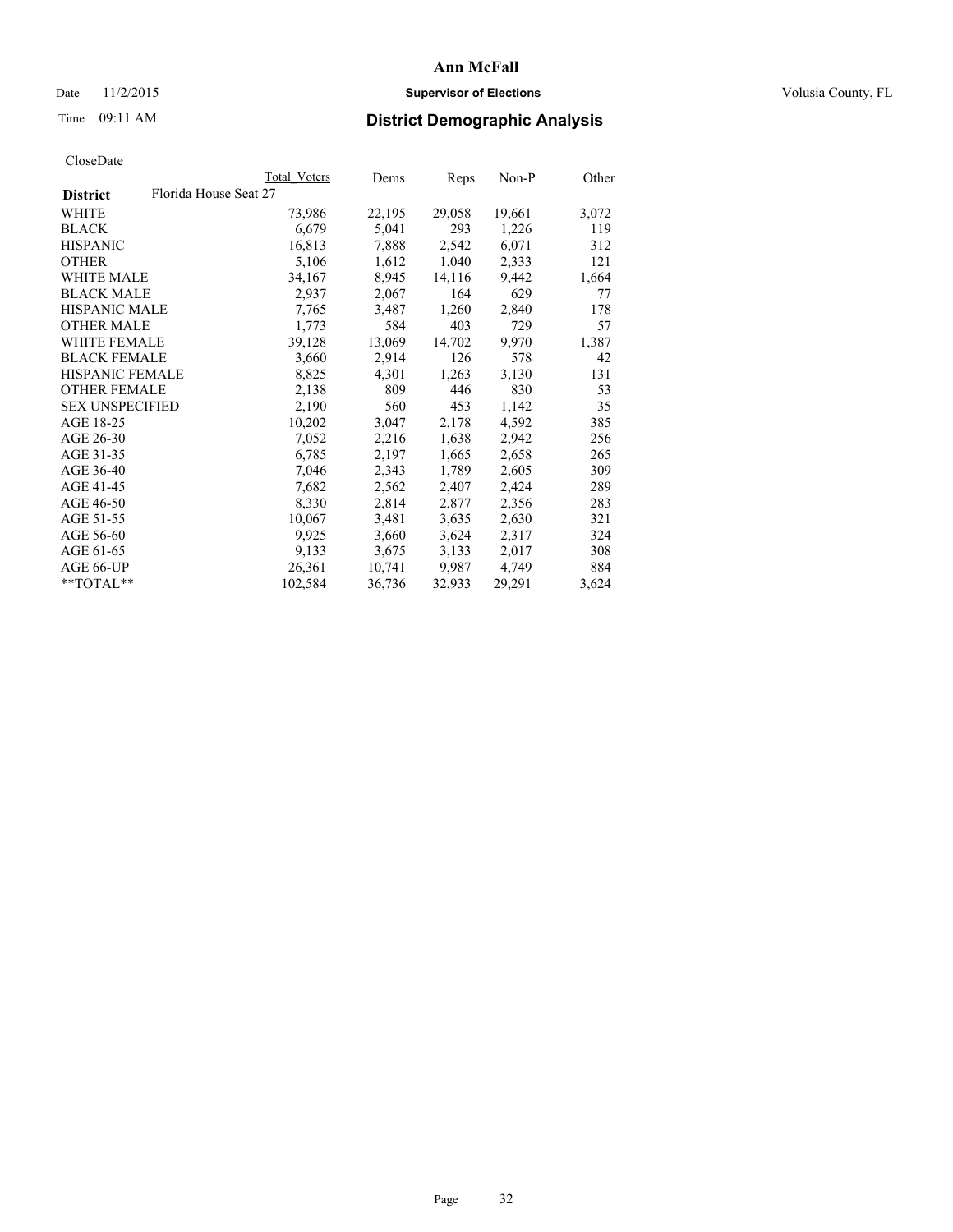# Date 11/2/2015 **Supervisor of Elections Supervisor of Elections** Volusia County, FL

# Time 09:11 AM **District Demographic Analysis**

| School Board District 1<br>54,558<br>4,830<br>4,973<br>3,263 | 16,074<br>3,867<br>2,040 | 23,185<br>161<br>916 | 12,996<br>731<br>1,908 | 2,303<br>71 |
|--------------------------------------------------------------|--------------------------|----------------------|------------------------|-------------|
|                                                              |                          |                      |                        |             |
|                                                              |                          |                      |                        |             |
|                                                              |                          |                      |                        |             |
|                                                              |                          |                      |                        | 109         |
|                                                              |                          |                      | 1,402                  | 84          |
|                                                              | 6,310                    | 11,151               | 6,287                  | 1,256       |
| 1,911                                                        | 1,464                    | 67                   | 334                    | 46          |
| 2,158                                                        | 848                      | 436                  | 826                    | 48          |
| 1,101                                                        | 351                      | 288                  | 425                    | 37          |
| 29,084                                                       | 9,653                    | 11,849               | 6,548                  | 1,034       |
| 2,857                                                        | 2,361                    | 90                   | 381                    | 25          |
| 2,730                                                        | 1,151                    | 467                  | 1,052                  | 60          |
| 1,333                                                        | 468                      | 341                  | 491                    | 33          |
| 1,445                                                        | 360                      | 364                  | 693                    | 28          |
| 6,628                                                        | 1,860                    | 1,650                | 2,833                  | 285         |
| 4,228                                                        | 1,260                    | 1,151                | 1,670                  | 147         |
| 4,116                                                        | 1,291                    | 1,225                | 1,439                  | 161         |
| 4,159                                                        | 1,289                    | 1,313                | 1,375                  | 182         |
| 4,655                                                        | 1,423                    | 1,623                | 1,407                  | 202         |
| 5,078                                                        | 1,612                    | 2,020                | 1,277                  | 169         |
| 6,322                                                        | 2,033                    | 2,608                | 1,441                  | 240         |
| 6,369                                                        | 2,221                    | 2,610                | 1,316                  | 222         |
| 6,393                                                        | 2,467                    | 2,474                | 1,216                  | 236         |
| 19,676                                                       | 7,510                    | 8,380                | 3,063                  | 723         |
| 67,624                                                       | 22,966                   | 25,054               | 17,037                 | 2,567       |
|                                                              | 25,004                   |                      | 985<br>792             |             |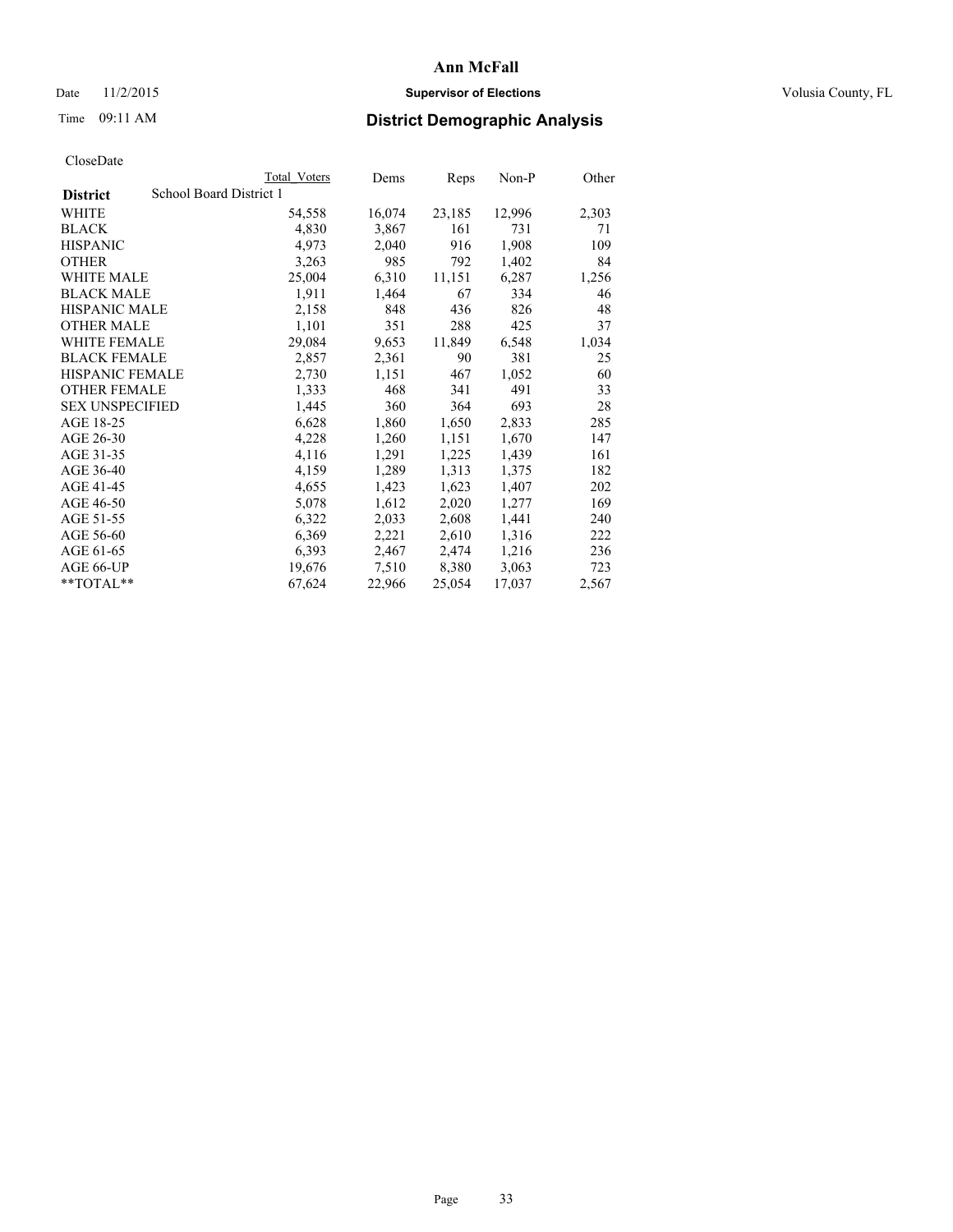# Date 11/2/2015 **Supervisor of Elections Supervisor of Elections** Volusia County, FL

# Time 09:11 AM **District Demographic Analysis**

|                        | Total Voters            | Dems   | Reps   | $Non-P$ | Other |
|------------------------|-------------------------|--------|--------|---------|-------|
| <b>District</b>        | School Board District 2 |        |        |         |       |
| <b>WHITE</b>           | 47,444                  | 15,637 | 17,382 | 12,533  | 1,892 |
| <b>BLACK</b>           | 12,418                  | 10,145 | 322    | 1,832   | 119   |
| <b>HISPANIC</b>        | 2,012                   | 842    | 390    | 725     | 55    |
| <b>OTHER</b>           | 3,426                   | 1,281  | 579    | 1,484   | 82    |
| WHITE MALE             | 22,318                  | 6,405  | 8,668  | 6,172   | 1,073 |
| <b>BLACK MALE</b>      | 4,796                   | 3,743  | 168    | 824     | 61    |
| <b>HISPANIC MALE</b>   | 946                     | 354    | 192    | 367     | 33    |
| <b>OTHER MALE</b>      | 1,199                   | 431    | 226    | 506     | 36    |
| <b>WHITE FEMALE</b>    | 24,719                  | 9,102  | 8,595  | 6,220   | 802   |
| <b>BLACK FEMALE</b>    | 7.439                   | 6,261  | 150    | 970     | 58    |
| <b>HISPANIC FEMALE</b> | 1,035                   | 477    | 194    | 342     | 22    |
| <b>OTHER FEMALE</b>    | 1,516                   | 654    | 265    | 561     | 36    |
| <b>SEX UNSPECIFIED</b> | 1,332                   | 478    | 215    | 612     | 27    |
| AGE 18-25              | 8,051                   | 3,982  | 1,203  | 2,641   | 225   |
| AGE 26-30              | 5,081                   | 2,196  | 967    | 1,764   | 154   |
| AGE 31-35              | 3,939                   | 1,649  | 788    | 1,354   | 148   |
| AGE 36-40              | 3,330                   | 1,424  | 706    | 1,075   | 125   |
| AGE 41-45              | 3,651                   | 1,460  | 939    | 1,119   | 133   |
| AGE 46-50              | 4,350                   | 1,741  | 1,270  | 1,203   | 136   |
| AGE 51-55              | 5,710                   | 2,356  | 1,792  | 1,386   | 176   |
| AGE 56-60              | 6,152                   | 2,621  | 2,022  | 1,324   | 185   |
| AGE 61-65              | 6,115                   | 2,568  | 1,983  | 1,365   | 199   |
| AGE 66-UP              | 18,921                  | 7,908  | 7,003  | 3,343   | 667   |
| $*$ TOTAL $*$          | 65,300                  | 27,905 | 18,673 | 16,574  | 2,148 |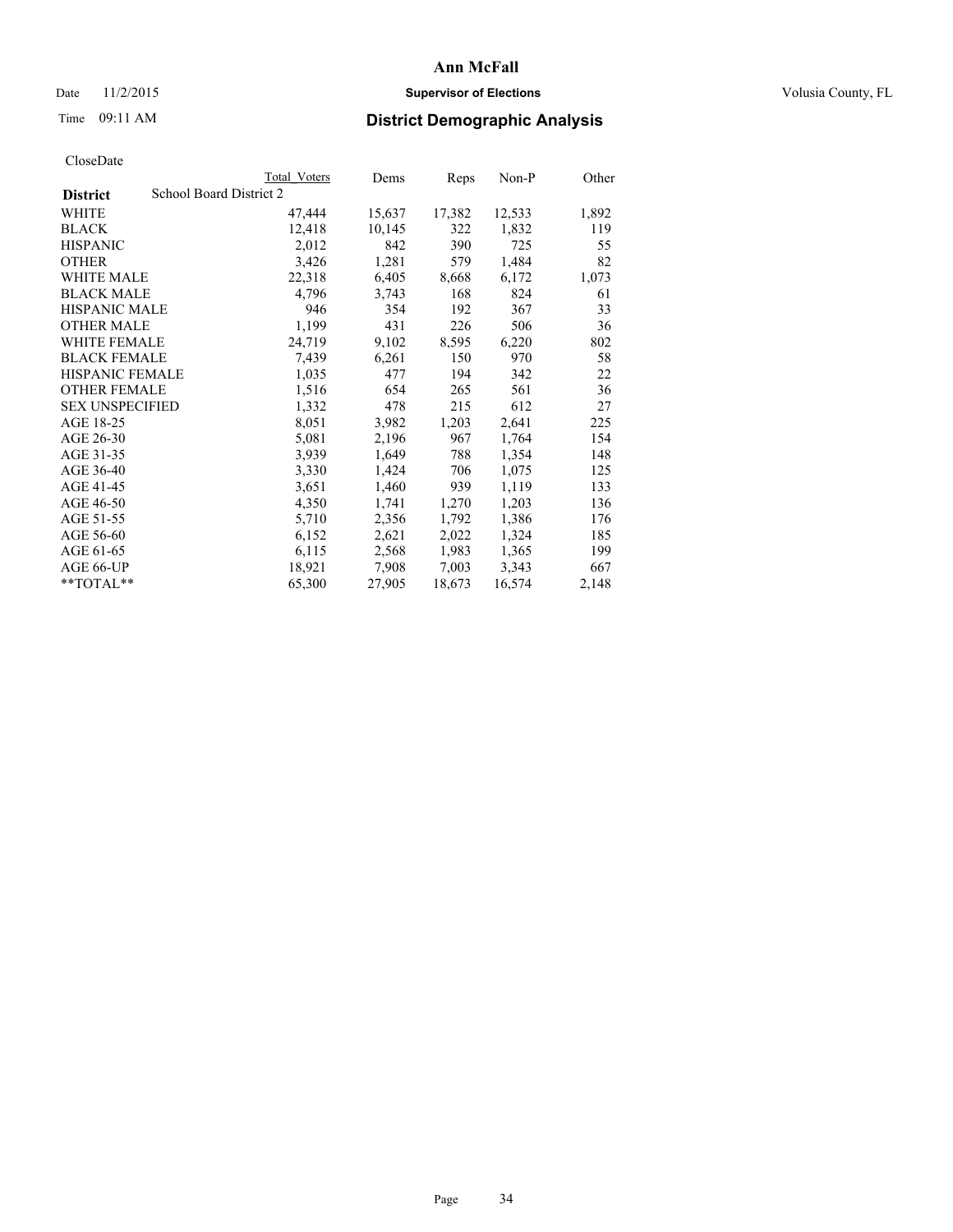# Date 11/2/2015 **Supervisor of Elections Supervisor of Elections** Volusia County, FL

# Time 09:11 AM **District Demographic Analysis**

|                                            | <b>Total Voters</b> | Dems   | Reps   | Non-P  | Other |
|--------------------------------------------|---------------------|--------|--------|--------|-------|
| School Board District 3<br><b>District</b> |                     |        |        |        |       |
| WHITE                                      | 66,878              | 20,653 | 26,432 | 17,402 | 2,391 |
| <b>BLACK</b>                               | 1,991               | 1,558  | 73     | 330    | 30    |
| <b>HISPANIC</b>                            | 1,335               | 478    | 332    | 485    | 40    |
| <b>OTHER</b>                               | 2,688               | 751    | 642    | 1,219  | 76    |
| <b>WHITE MALE</b>                          | 30,989              | 8,331  | 12,947 | 8,409  | 1,302 |
| <b>BLACK MALE</b>                          | 885                 | 640    | 40     | 183    | 22    |
| <b>HISPANIC MALE</b>                       | 593                 | 198    | 153    | 219    | 23    |
| <b>OTHER MALE</b>                          | 958                 | 272    | 265    | 388    | 33    |
| <b>WHITE FEMALE</b>                        | 35,326              | 12,151 | 13,294 | 8,807  | 1,074 |
| <b>BLACK FEMALE</b>                        | 1,086               | 903    | 33     | 142    | 8     |
| HISPANIC FEMALE                            | 721                 | 272    | 173    | 259    | 17    |
| <b>OTHER FEMALE</b>                        | 1,133               | 381    | 294    | 422    | 36    |
| <b>SEX UNSPECIFIED</b>                     | 1,200               | 292    | 280    | 606    | 22    |
| AGE 18-25                                  | 5,331               | 1,369  | 1,411  | 2,328  | 223   |
| AGE 26-30                                  | 3,920               | 1,144  | 1,045  | 1,606  | 125   |
| AGE 31-35                                  | 3,748               | 1,082  | 1,090  | 1,430  | 146   |
| AGE 36-40                                  | 3,837               | 1,059  | 1,202  | 1,409  | 167   |
| AGE 41-45                                  | 4,517               | 1,334  | 1,623  | 1,413  | 147   |
| AGE 46-50                                  | 5,011               | 1,404  | 1,976  | 1,492  | 139   |
| AGE 51-55                                  | 6,557               | 1,991  | 2,734  | 1,631  | 201   |
| AGE 56-60                                  | 7,309               | 2,455  | 2,903  | 1,726  | 225   |
| AGE 61-65                                  | 7,760               | 2,861  | 2,955  | 1,677  | 267   |
| AGE 66-UP                                  | 24,902              | 8,741  | 10,540 | 4,724  | 897   |
| $*$ $TOTAI.**$                             | 72,892              | 23,440 | 27,479 | 19,436 | 2,537 |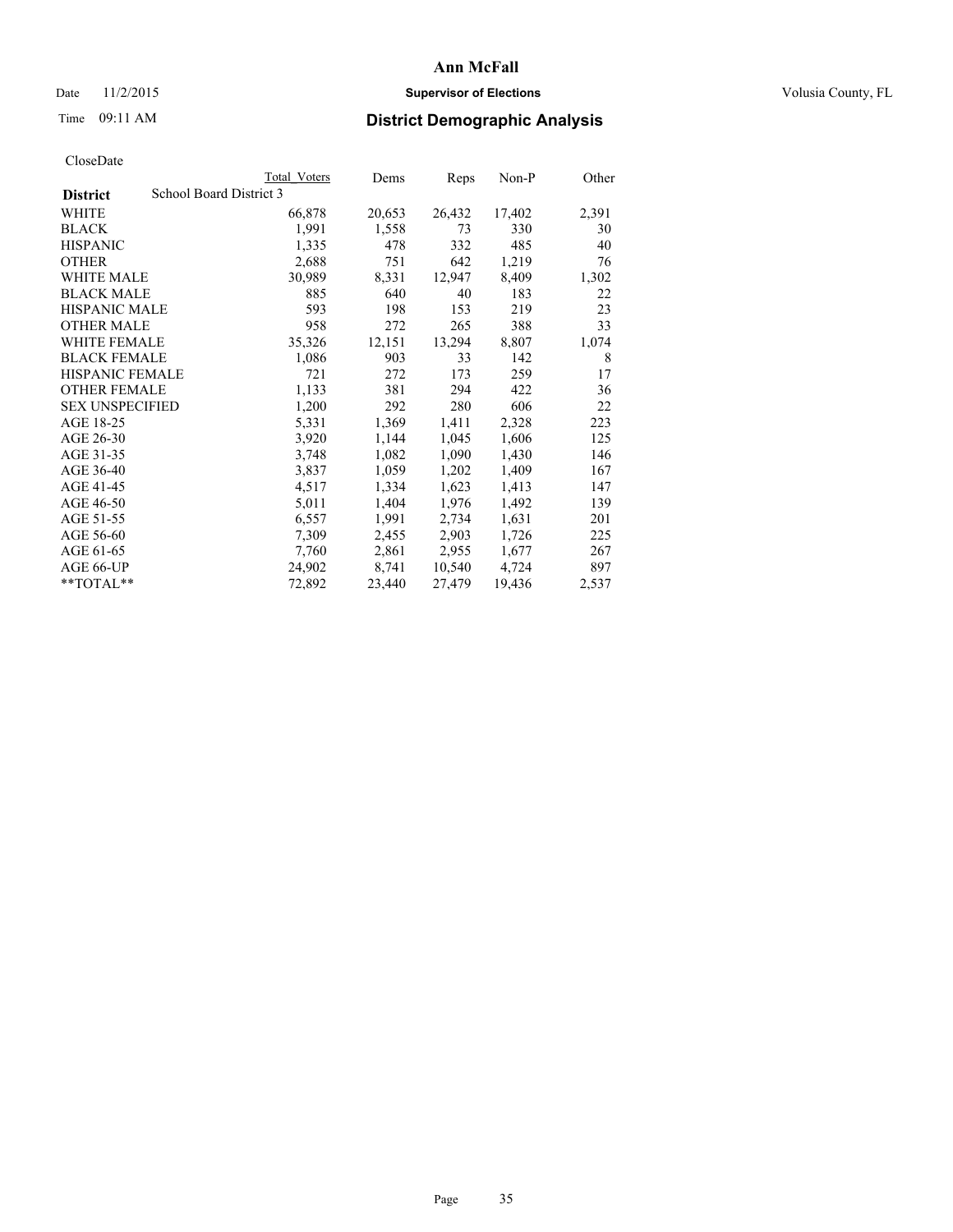# Date 11/2/2015 **Supervisor of Elections Supervisor of Elections** Volusia County, FL

# Time 09:11 AM **District Demographic Analysis**

| School Board District 4<br><b>District</b><br>WHITE<br>17,923<br>22,469<br>56,657<br>14,134<br>4,978<br>163<br>796<br><b>BLACK</b><br>3,951<br>664<br><b>HISPANIC</b><br>1,835<br>761<br>378<br><b>OTHER</b><br>3,252<br>1,015<br>774<br>1,378<br>WHITE MALE<br>6,929<br>26,035<br>7,167<br>10,805<br><b>BLACK MALE</b><br>1,987<br>89<br>404<br>1,455<br><b>HISPANIC MALE</b><br>807<br>301<br>305<br>179<br><b>OTHER MALE</b><br>1,165<br>303<br>467<br>347<br>30,156<br>10,652<br>11,499<br>7,026<br><b>WHITE FEMALE</b><br><b>BLACK FEMALE</b><br>2,456<br>2,939<br>73<br>381<br><b>HISPANIC FEMALE</b><br>193<br>1,007<br>448<br>356<br><b>OTHER FEMALE</b><br>1,393<br>513<br>359<br>487<br><b>SEX UNSPECIFIED</b><br>1,232<br>621<br>307<br>283<br>AGE 18-25<br>5,638<br>1,743<br>1,483<br>2,217<br>AGE 26-30<br>3,995<br>1,377<br>1,444<br>1,052<br>AGE 31-35<br>1,274<br>3,558<br>1,236<br>932<br>AGE 36-40<br>3,468<br>1,162<br>1,002<br>1,159<br>AGE 41-45<br>1,340<br>1,248<br>4,023<br>1,268<br>AGE 46-50<br>4,863<br>1,551<br>1,844<br>1,298<br>AGE 51-55<br>6,260<br>2,095<br>2,419<br>1,545<br>AGE 56-60<br>6,669<br>2,464<br>2,508<br>1,492<br>AGE 61-65<br>6,812<br>2,595<br>2,456<br>1,509<br>AGE 66-UP<br>21,434<br>8,158<br>3,785<br>8,748 |  | Total Voters | Dems | Reps | Non-P | Other |
|-----------------------------------------------------------------------------------------------------------------------------------------------------------------------------------------------------------------------------------------------------------------------------------------------------------------------------------------------------------------------------------------------------------------------------------------------------------------------------------------------------------------------------------------------------------------------------------------------------------------------------------------------------------------------------------------------------------------------------------------------------------------------------------------------------------------------------------------------------------------------------------------------------------------------------------------------------------------------------------------------------------------------------------------------------------------------------------------------------------------------------------------------------------------------------------------------------------------------------------------------------------------|--|--------------|------|------|-------|-------|
|                                                                                                                                                                                                                                                                                                                                                                                                                                                                                                                                                                                                                                                                                                                                                                                                                                                                                                                                                                                                                                                                                                                                                                                                                                                                 |  |              |      |      |       |       |
|                                                                                                                                                                                                                                                                                                                                                                                                                                                                                                                                                                                                                                                                                                                                                                                                                                                                                                                                                                                                                                                                                                                                                                                                                                                                 |  |              |      |      |       | 2,131 |
|                                                                                                                                                                                                                                                                                                                                                                                                                                                                                                                                                                                                                                                                                                                                                                                                                                                                                                                                                                                                                                                                                                                                                                                                                                                                 |  |              |      |      |       | 68    |
|                                                                                                                                                                                                                                                                                                                                                                                                                                                                                                                                                                                                                                                                                                                                                                                                                                                                                                                                                                                                                                                                                                                                                                                                                                                                 |  |              |      |      |       | 32    |
|                                                                                                                                                                                                                                                                                                                                                                                                                                                                                                                                                                                                                                                                                                                                                                                                                                                                                                                                                                                                                                                                                                                                                                                                                                                                 |  |              |      |      |       | 85    |
|                                                                                                                                                                                                                                                                                                                                                                                                                                                                                                                                                                                                                                                                                                                                                                                                                                                                                                                                                                                                                                                                                                                                                                                                                                                                 |  |              |      |      |       | 1,134 |
|                                                                                                                                                                                                                                                                                                                                                                                                                                                                                                                                                                                                                                                                                                                                                                                                                                                                                                                                                                                                                                                                                                                                                                                                                                                                 |  |              |      |      |       | 39    |
|                                                                                                                                                                                                                                                                                                                                                                                                                                                                                                                                                                                                                                                                                                                                                                                                                                                                                                                                                                                                                                                                                                                                                                                                                                                                 |  |              |      |      |       | 22    |
|                                                                                                                                                                                                                                                                                                                                                                                                                                                                                                                                                                                                                                                                                                                                                                                                                                                                                                                                                                                                                                                                                                                                                                                                                                                                 |  |              |      |      |       | 48    |
|                                                                                                                                                                                                                                                                                                                                                                                                                                                                                                                                                                                                                                                                                                                                                                                                                                                                                                                                                                                                                                                                                                                                                                                                                                                                 |  |              |      |      |       | 979   |
|                                                                                                                                                                                                                                                                                                                                                                                                                                                                                                                                                                                                                                                                                                                                                                                                                                                                                                                                                                                                                                                                                                                                                                                                                                                                 |  |              |      |      |       | 29    |
|                                                                                                                                                                                                                                                                                                                                                                                                                                                                                                                                                                                                                                                                                                                                                                                                                                                                                                                                                                                                                                                                                                                                                                                                                                                                 |  |              |      |      |       | 10    |
|                                                                                                                                                                                                                                                                                                                                                                                                                                                                                                                                                                                                                                                                                                                                                                                                                                                                                                                                                                                                                                                                                                                                                                                                                                                                 |  |              |      |      |       | 34    |
|                                                                                                                                                                                                                                                                                                                                                                                                                                                                                                                                                                                                                                                                                                                                                                                                                                                                                                                                                                                                                                                                                                                                                                                                                                                                 |  |              |      |      |       | 21    |
|                                                                                                                                                                                                                                                                                                                                                                                                                                                                                                                                                                                                                                                                                                                                                                                                                                                                                                                                                                                                                                                                                                                                                                                                                                                                 |  |              |      |      |       | 195   |
|                                                                                                                                                                                                                                                                                                                                                                                                                                                                                                                                                                                                                                                                                                                                                                                                                                                                                                                                                                                                                                                                                                                                                                                                                                                                 |  |              |      |      |       | 122   |
|                                                                                                                                                                                                                                                                                                                                                                                                                                                                                                                                                                                                                                                                                                                                                                                                                                                                                                                                                                                                                                                                                                                                                                                                                                                                 |  |              |      |      |       | 116   |
|                                                                                                                                                                                                                                                                                                                                                                                                                                                                                                                                                                                                                                                                                                                                                                                                                                                                                                                                                                                                                                                                                                                                                                                                                                                                 |  |              |      |      |       | 145   |
|                                                                                                                                                                                                                                                                                                                                                                                                                                                                                                                                                                                                                                                                                                                                                                                                                                                                                                                                                                                                                                                                                                                                                                                                                                                                 |  |              |      |      |       | 167   |
|                                                                                                                                                                                                                                                                                                                                                                                                                                                                                                                                                                                                                                                                                                                                                                                                                                                                                                                                                                                                                                                                                                                                                                                                                                                                 |  |              |      |      |       | 170   |
|                                                                                                                                                                                                                                                                                                                                                                                                                                                                                                                                                                                                                                                                                                                                                                                                                                                                                                                                                                                                                                                                                                                                                                                                                                                                 |  |              |      |      |       | 201   |
|                                                                                                                                                                                                                                                                                                                                                                                                                                                                                                                                                                                                                                                                                                                                                                                                                                                                                                                                                                                                                                                                                                                                                                                                                                                                 |  |              |      |      |       | 205   |
|                                                                                                                                                                                                                                                                                                                                                                                                                                                                                                                                                                                                                                                                                                                                                                                                                                                                                                                                                                                                                                                                                                                                                                                                                                                                 |  |              |      |      |       | 252   |
|                                                                                                                                                                                                                                                                                                                                                                                                                                                                                                                                                                                                                                                                                                                                                                                                                                                                                                                                                                                                                                                                                                                                                                                                                                                                 |  |              |      |      |       | 743   |
| 66,722<br>23,784<br>16,972<br>**TOTAL**<br>23,650                                                                                                                                                                                                                                                                                                                                                                                                                                                                                                                                                                                                                                                                                                                                                                                                                                                                                                                                                                                                                                                                                                                                                                                                               |  |              |      |      |       | 2,316 |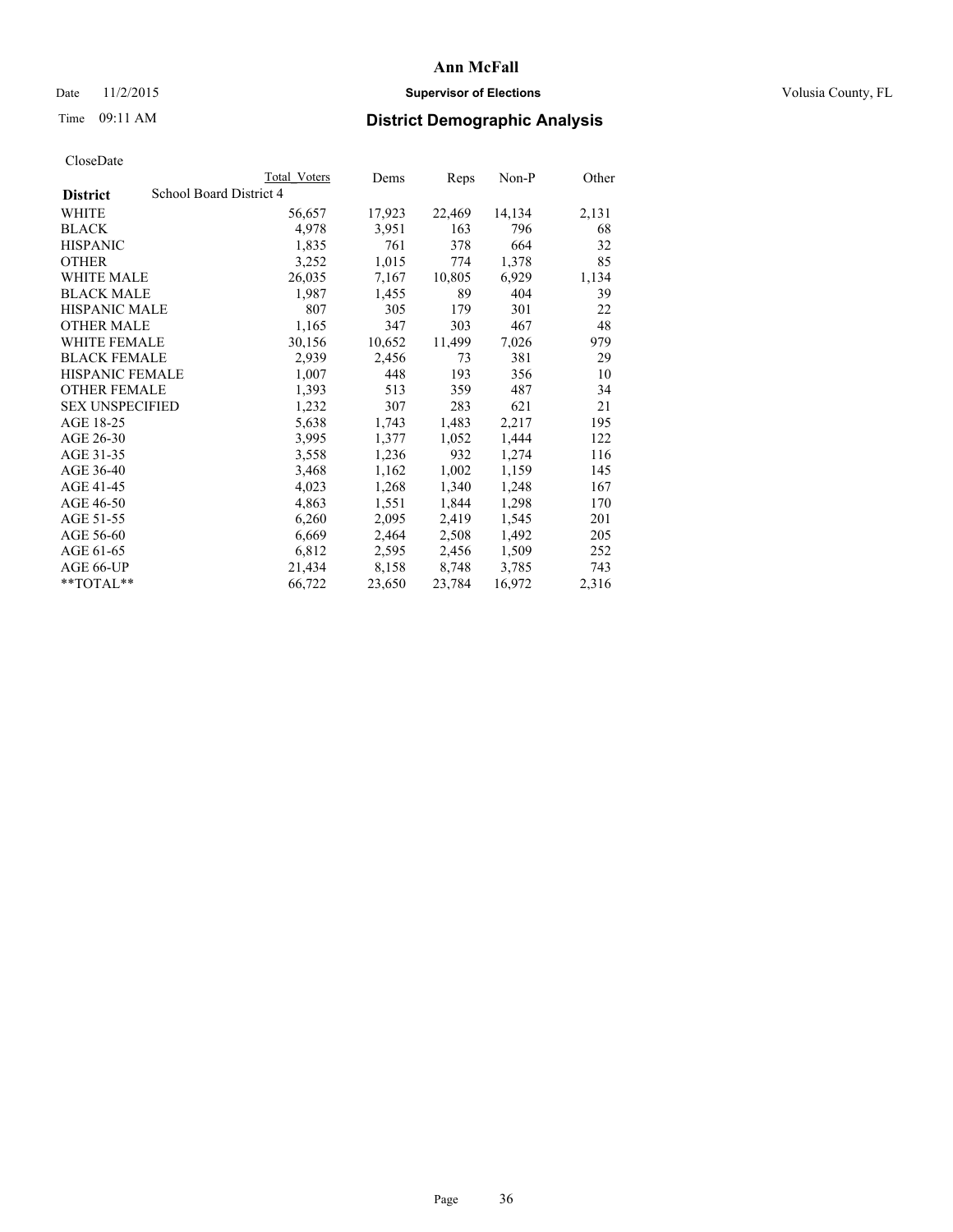### Date 11/2/2015 **Supervisor of Elections Supervisor of Elections** Volusia County, FL

# Time 09:11 AM **District Demographic Analysis**

|                                            | <b>Total Voters</b> | Dems   | Reps   | Non-P  | Other |
|--------------------------------------------|---------------------|--------|--------|--------|-------|
| School Board District 5<br><b>District</b> |                     |        |        |        |       |
| WHITE                                      | 38,561              | 11,445 | 14,922 | 10,472 | 1,722 |
| <b>BLACK</b>                               | 5,408               | 4,056  | 248    | 1,007  | 97    |
| <b>HISPANIC</b>                            | 14,557              | 6,945  | 2,064  | 5,272  | 276   |
| <b>OTHER</b>                               | 3,458               | 1,131  | 651    | 1,598  | 78    |
| WHITE MALE                                 | 17,898              | 4,636  | 7,273  | 5,066  | 923   |
| <b>BLACK MALE</b>                          | 2,397               | 1,679  | 148    | 508    | 62    |
| <b>HISPANIC MALE</b>                       | 6,803               | 3,116  | 1,024  | 2,500  | 163   |
| <b>OTHER MALE</b>                          | 1,206               | 416    | 250    | 502    | 38    |
| <b>WHITE FEMALE</b>                        | 20,276              | 6,707  | 7,519  | 5,263  | 787   |
| <b>BLACK FEMALE</b>                        | 2,944               | 2,330  | 97     | 482    | 35    |
| HISPANIC FEMALE                            | 7,567               | 3,750  | 1,024  | 2,684  | 109   |
| <b>OTHER FEMALE</b>                        | 1,438               | 569    | 271    | 566    | 32    |
| <b>SEX UNSPECIFIED</b>                     | 1,455               | 374    | 279    | 778    | 24    |
| AGE 18-25                                  | 6,945               | 2,204  | 1,363  | 3,136  | 242   |
| AGE 26-30                                  | 4,942               | 1,625  | 1,082  | 2,040  | 195   |
| AGE 31-35                                  | 4,676               | 1,614  | 1,029  | 1,837  | 196   |
| AGE 36-40                                  | 4,820               | 1,729  | 1,088  | 1,788  | 215   |
| AGE 41-45                                  | 5,083               | 1,787  | 1,506  | 1,614  | 176   |
| AGE 46-50                                  | 5,502               | 1,961  | 1,766  | 1,574  | 201   |
| AGE 51-55                                  | 6,367               | 2,324  | 2,185  | 1,662  | 196   |
| AGE 56-60                                  | 5,949               | 2,362  | 2,031  | 1,356  | 200   |
| AGE 61-65                                  | 5,024               | 2,160  | 1,599  | 1,108  | 157   |
| AGE 66-UP                                  | 12,675              | 5,811  | 4,236  | 2,233  | 395   |
| $*$ $TOTAL**$                              | 61,984              | 23,577 | 17,885 | 18,349 | 2,173 |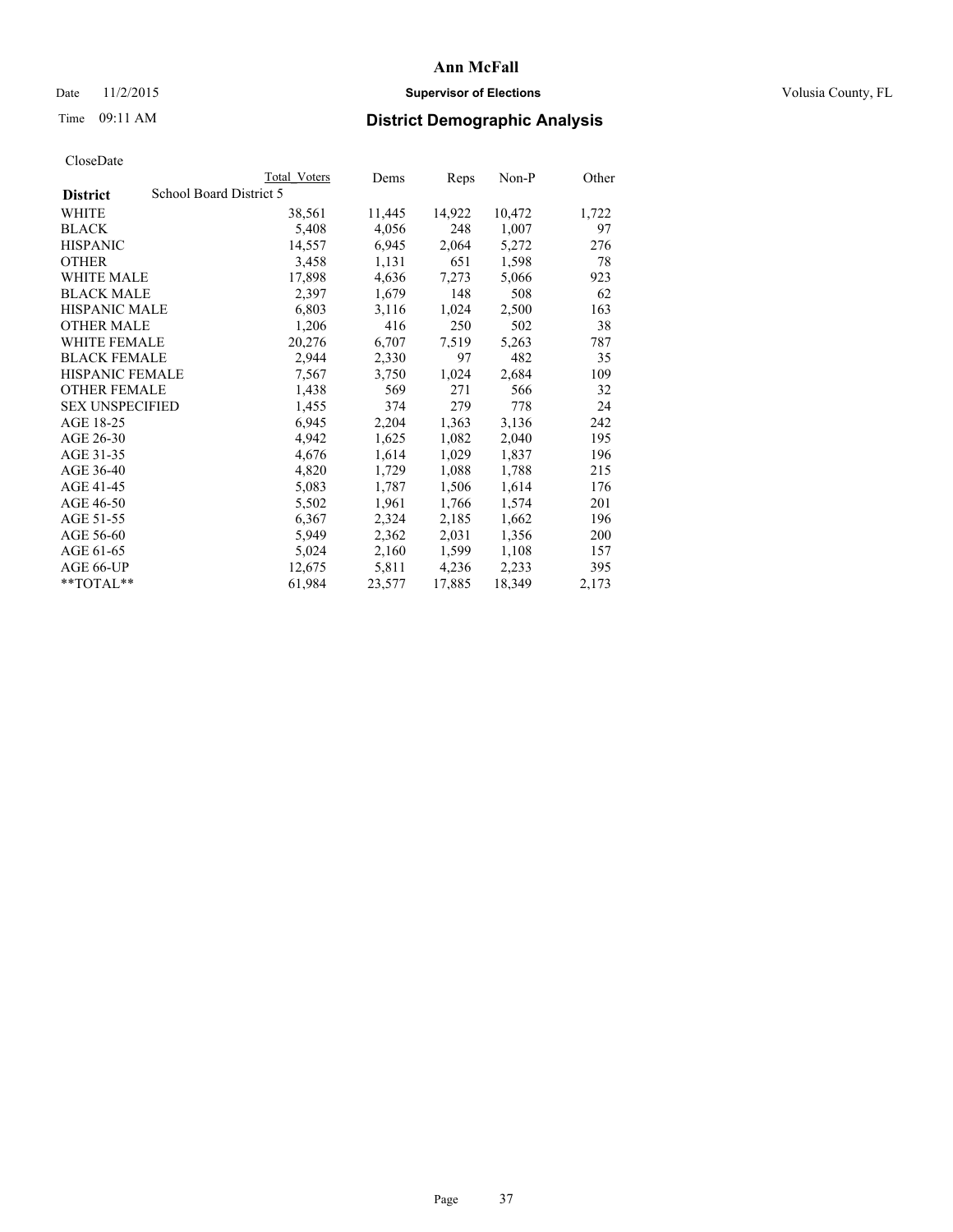### Date 11/2/2015 **Supervisor of Elections Supervisor of Elections** Volusia County, FL

# Time 09:11 AM **District Demographic Analysis**

| Total Voters          | Dems   | Reps   | Non-P  | Other |
|-----------------------|--------|--------|--------|-------|
| Florida Senate Seat 6 |        |        |        |       |
| 58,345                | 18,754 | 22,704 | 14,712 | 2,175 |
| 11,389                | 9,292  | 298    | 1,687  | 112   |
| 1,923                 | 812    | 395    | 674    | 42    |
| 3,951                 | 1,393  | 805    | 1,664  | 89    |
| 26,952                | 7,556  | 10,989 | 7,239  | 1,168 |
| 4,456                 | 3,439  | 152    | 808    | 57    |
| 870                   | 326    | 185    | 328    | 31    |
| 1,352                 | 466    | 316    | 525    | 45    |
| 30,907                | 11,082 | 11,547 | 7,289  | 989   |
| 6,763                 | 5,720  | 145    | 843    | 55    |
| 1,036                 | 480    | 204    | 341    | 11    |
| 1,730                 | 706    | 383    | 601    | 40    |
| 1,541                 | 476    | 280    | 763    | 22    |
| 8,477                 | 3,824  | 1,560  | 2,868  | 225   |
| 4,973                 | 2,067  | 1,074  | 1,695  | 137   |
| 4,183                 | 1,654  | 972    | 1,423  | 134   |
| 3,940                 | 1,498  | 1,027  | 1,264  | 151   |
| 4,518                 | 1,625  | 1,350  | 1,374  | 169   |
| 5,419                 | 1,940  | 1,879  | 1,424  | 176   |
| 6,889                 | 2,578  | 2,432  | 1,661  | 218   |
| 7,267                 | 2,941  | 2,538  | 1,569  | 219   |
| 7,344                 | 2,980  | 2,495  | 1,621  | 248   |
| 22,596                | 9,143  | 8,875  | 3,837  | 741   |
| 75,608                | 30,251 | 24,202 | 18,737 | 2,418 |
|                       |        |        |        |       |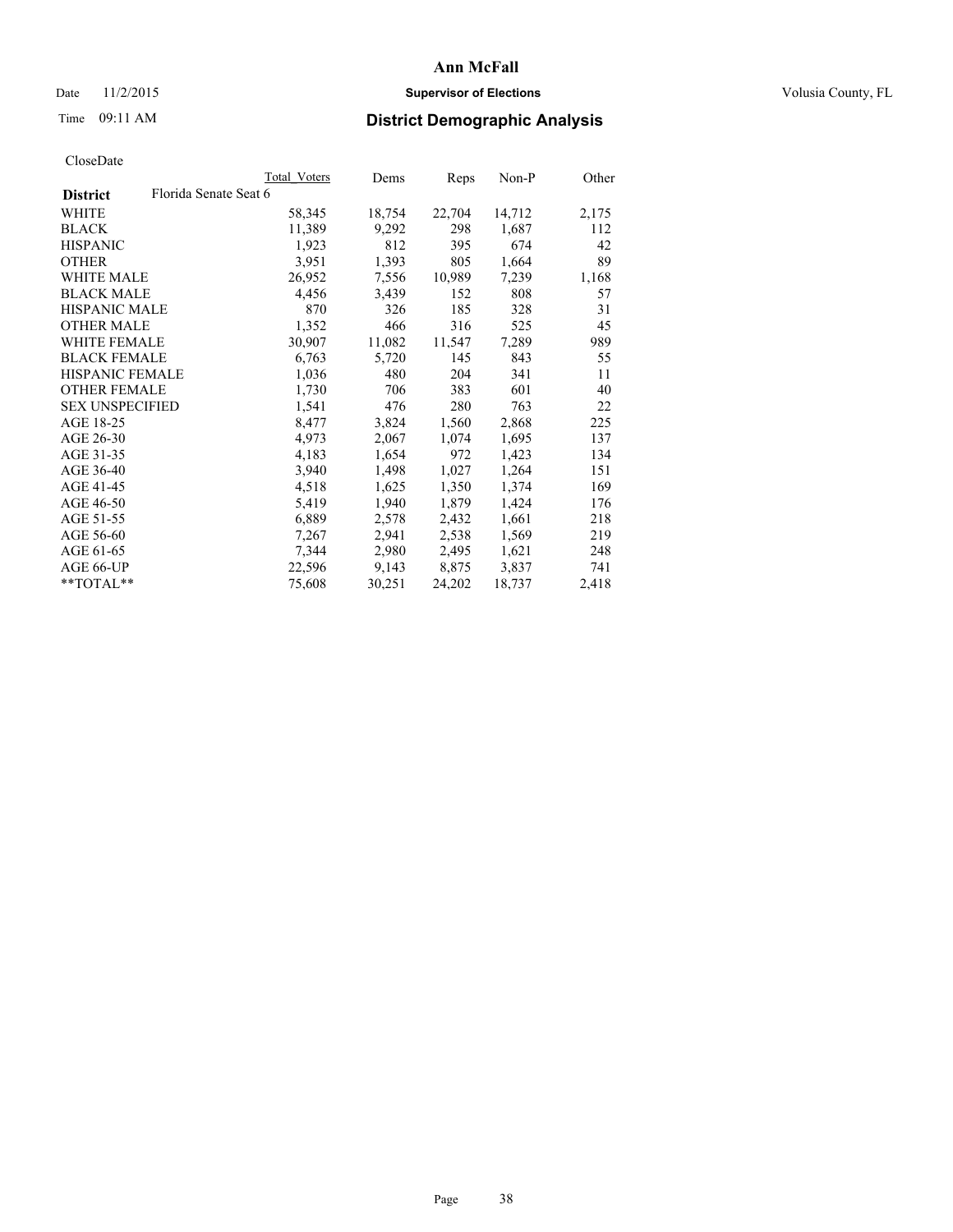### Date 11/2/2015 **Supervisor of Elections Supervisor of Elections** Volusia County, FL

# Time 09:11 AM **District Demographic Analysis**

|                                          | Total Voters | Dems   | <b>Reps</b> | Non-P  | Other |
|------------------------------------------|--------------|--------|-------------|--------|-------|
| Florida Senate Seat 8<br><b>District</b> |              |        |             |        |       |
| WHITE                                    | 182,646      | 56,793 | 71,520      | 47,025 | 7,308 |
| <b>BLACK</b>                             | 16,369       | 12,859 | 582         | 2,687  | 241   |
| <b>HISPANIC</b>                          | 18,027       | 8,077  | 2,944       | 6,643  | 363   |
| <b>OTHER</b>                             | 10,401       | 3,224  | 2,217       | 4,675  | 285   |
| WHITE MALE                               | 84,400       | 22,817 | 34,837      | 22,743 | 4,003 |
| <b>BLACK MALE</b>                        | 6,694        | 4,952  | 320         | 1,270  | 152   |
| <b>HISPANIC MALE</b>                     | 8,259        | 3,545  | 1,425       | 3,083  | 206   |
| <b>OTHER MALE</b>                        | 3,669        | 1,155  | 855         | 1,527  | 132   |
| <b>WHITE FEMALE</b>                      | 96,695       | 33,531 | 36,158      | 23,748 | 3,258 |
| <b>BLACK FEMALE</b>                      | 9,487        | 7,776  | 251         | 1,371  | 89    |
| HISPANIC FEMALE                          | 9,519        | 4,428  | 1,486       | 3,453  | 152   |
| <b>OTHER FEMALE</b>                      | 4,354        | 1,607  | 966         | 1,664  | 117   |
| <b>SEX UNSPECIFIED</b>                   | 4,364        | 1,142  | 964         | 2,170  | 88    |
| AGE 18-25                                | 21,064       | 6,484  | 4,787       | 8,959  | 834   |
| AGE 26-30                                | 15,133       | 4,936  | 3,660       | 6,017  | 520   |
| AGE 31-35                                | 13,814       | 4,615  | 3,497       | 5,144  | 558   |
| AGE 36-40                                | 13,596       | 4,535  | 3,680       | 4,781  | 600   |
| AGE 41-45                                | 15,059       | 4,919  | 4,878       | 4,707  | 555   |
| AGE 46-50                                | 16,749       | 5,523  | 6,004       | 4,686  | 536   |
| AGE 51-55                                | 21,086       | 7,249  | 7,946       | 5,204  | 687   |
| AGE 56-60                                | 22,069       | 8,135  | 8,281       | 4,945  | 708   |
| AGE 61-65                                | 21,878       | 8,582  | 7,855       | 4,662  | 779   |
| AGE 66-UP                                | 66,995       | 25,975 | 26,675      | 11,925 | 2,420 |
| $*$ $TOTAI.**$                           | 227,443      | 80,953 | 77,263      | 61,030 | 8,197 |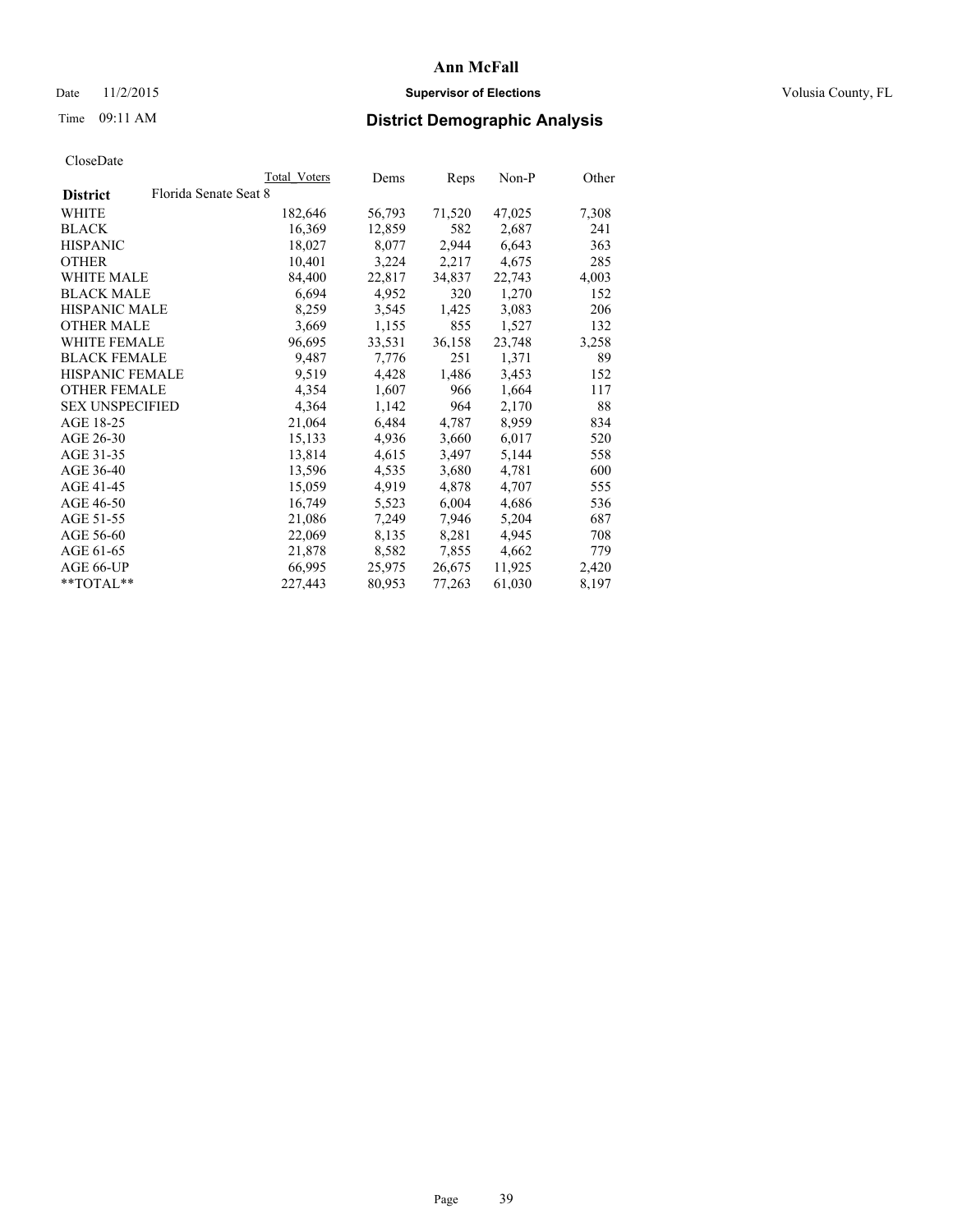### Date 11/2/2015 **Supervisor of Elections Supervisor of Elections** Volusia County, FL

# Time 09:11 AM **District Demographic Analysis**

| Total Voters           | Dems   | <b>Reps</b> | Non-P | Other |
|------------------------|--------|-------------|-------|-------|
| Florida Senate Seat 10 |        |             |       |       |
| 23,107                 | 6,185  | 10,166      | 5,800 | 956   |
| 1,867                  | 1,426  | 87          | 322   | 32    |
| 4,762                  | 2,177  | 741         | 1,737 | 107   |
| 1,735                  | 546    | 416         | 742   | 31    |
| 10,892                 | 2,476  | 5,018       | 2,881 | 517   |
| 826                    | 590    | 40          | 175   | 21    |
| 2,178                  | 950    | 374         | 802   | 52    |
| 608                    | 196    | 161         | 236   | 15    |
| 11,959                 | 3,652  | 5,051       | 2,827 | 429   |
| 1,015                  | 815    | 47          | 142   | 11    |
| 2,505                  | 1,190  | 361         | 899   | 55    |
| 729                    | 272    | 181         | 262   | 14    |
| 759                    | 193    | 177         | 377   | 12    |
| 3,052                  | 850    | 763         | 1,328 | 111   |
| 2,060                  | 599    | 563         | 812   | 86    |
| 2,040                  | 603    | 595         | 767   | 75    |
| 2,078                  | 630    | 604         | 761   | 83    |
| 2,352                  | 728    | 803         | 720   | 101   |
| 2,636                  | 806    | 993         | 734   | 103   |
| 3,241                  | 972    | 1,360       | 800   | 109   |
| 3,112                  | 1,047  | 1,255       | 700   | 110   |
| 2,882                  | 1,089  | 1,117       | 592   | 84    |
| 8,017                  | 3,010  | 3,357       | 1,386 | 264   |
| 31,471                 | 10,334 | 11,410      | 8,601 | 1,126 |
|                        |        |             |       |       |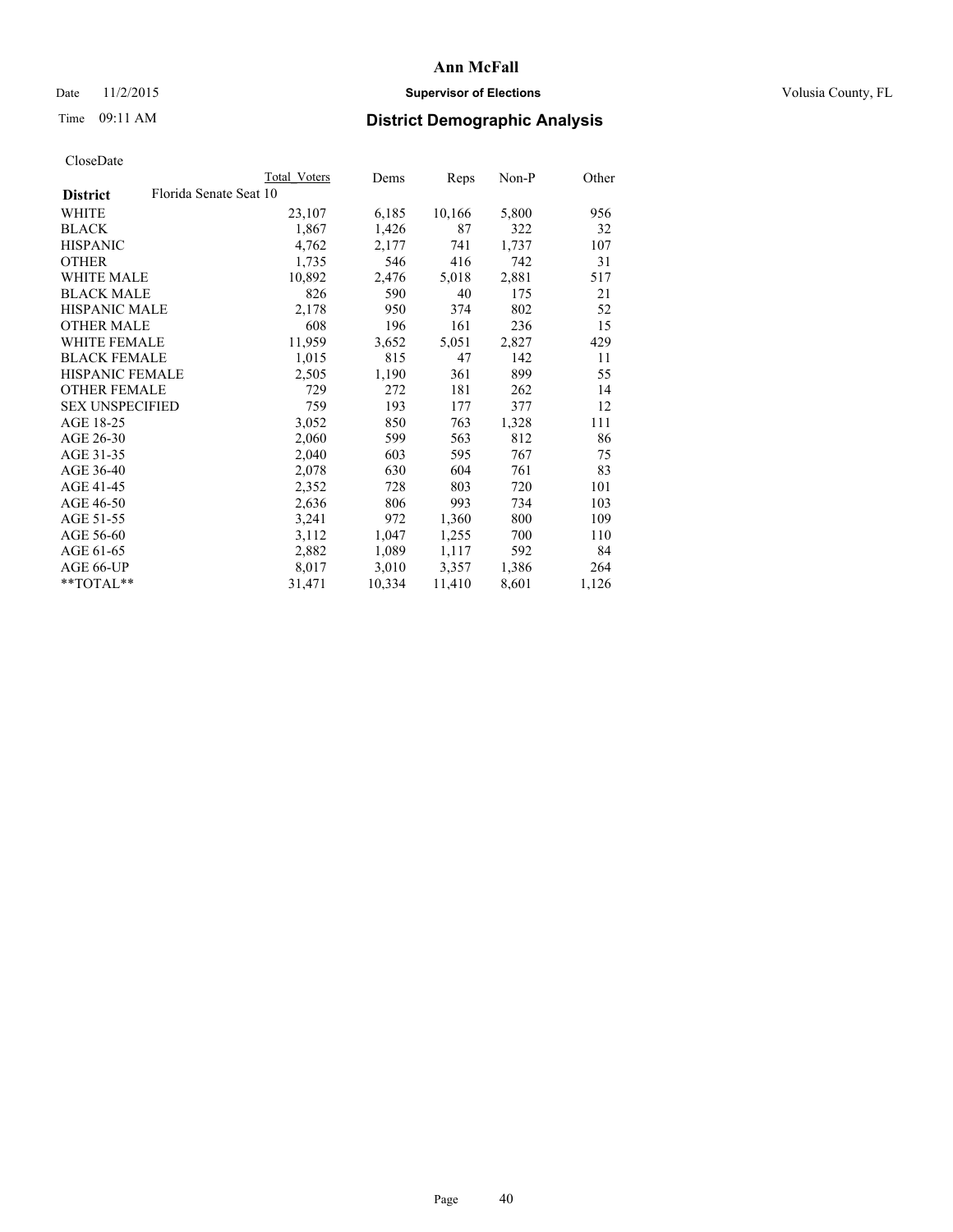### Date 11/2/2015 **Supervisor of Elections Supervisor of Elections** Volusia County, FL

# Time 09:11 AM **District Demographic Analysis**

|                                         | <b>Total Voters</b> | Dems  | Reps  | Non-P | Other                   |
|-----------------------------------------|---------------------|-------|-------|-------|-------------------------|
| Daytona Beach Zone 1<br><b>District</b> |                     |       |       |       |                         |
| WHITE                                   | 4,627               | 1,586 | 1,591 | 1,256 | 194                     |
| <b>BLACK</b>                            | 1,211               | 968   | 25    | 196   | 22                      |
| <b>HISPANIC</b>                         | 227                 | 98    | 45    | 76    | 8                       |
| <b>OTHER</b>                            | 361                 | 128   | 67    | 154   | 12                      |
| <b>WHITE MALE</b>                       | 2,218               | 663   | 803   | 637   | 115                     |
| <b>BLACK MALE</b>                       | 490                 | 359   | 16    | 96    | 19                      |
| <b>HISPANIC MALE</b>                    | 107                 | 39    | 24    | 39    | 5                       |
| <b>OTHER MALE</b>                       | 142                 | 44    | 28    | 63    | 7                       |
| <b>WHITE FEMALE</b>                     | 2,372               | 912   | 780   | 602   | 78                      |
| <b>BLACK FEMALE</b>                     | 715                 | 605   | 9     | 98    | 3                       |
| <b>HISPANIC FEMALE</b>                  | 117                 | 58    | 20    | 36    | $\overline{\mathbf{3}}$ |
| <b>OTHER FEMALE</b>                     | 158                 | 72    | 29    | 53    | $\overline{4}$          |
| <b>SEX UNSPECIFIED</b>                  | 107                 | 28    | 19    | 58    | $\overline{c}$          |
| AGE 18-25                               | 735                 | 347   | 116   | 248   | 24                      |
| AGE 26-30                               | 555                 | 227   | 105   | 210   | 13                      |
| AGE 31-35                               | 375                 | 169   | 65    | 126   | 15                      |
| AGE 36-40                               | 317                 | 141   | 64    | 100   | 12                      |
| AGE 41-45                               | 394                 | 155   | 96    | 127   | 16                      |
| AGE 46-50                               | 452                 | 171   | 128   | 134   | 19                      |
| AGE 51-55                               | 565                 | 238   | 166   | 137   | 24                      |
| AGE 56-60                               | 627                 | 264   | 181   | 154   | 28                      |
| AGE 61-65                               | 608                 | 260   | 187   | 142   | 19                      |
| AGE 66-UP                               | 1,798               | 808   | 620   | 304   | 66                      |
| $*$ $TOTAL**$                           | 6,426               | 2,780 | 1,728 | 1,682 | 236                     |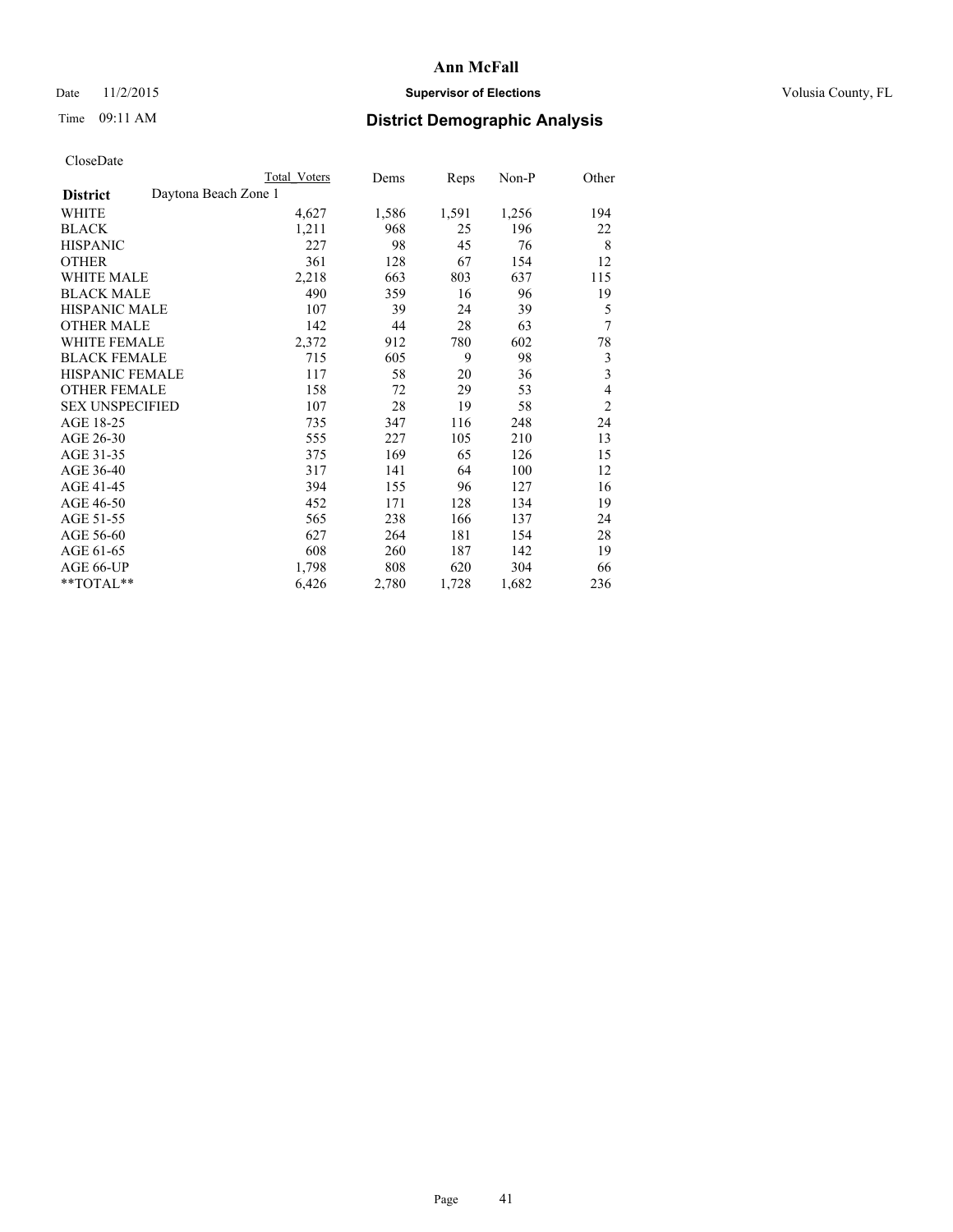### Date 11/2/2015 **Supervisor of Elections Supervisor of Elections** Volusia County, FL

| CloseDate |
|-----------|
|-----------|

|                                         | Total Voters | Dems  | Reps  | Non-P | Other            |
|-----------------------------------------|--------------|-------|-------|-------|------------------|
| Daytona Beach Zone 2<br><b>District</b> |              |       |       |       |                  |
| WHITE                                   | 4,198        | 1,536 | 1,433 | 1,072 | 157              |
| <b>BLACK</b>                            | 1,431        | 1,149 | 44    | 224   | 14               |
| <b>HISPANIC</b>                         | 176          | 73    | 30    | 70    | 3                |
| <b>OTHER</b>                            | 323          | 122   | 56    | 138   | 7                |
| <b>WHITE MALE</b>                       | 2,045        | 692   | 721   | 543   | 89               |
| <b>BLACK MALE</b>                       | 564          | 425   | 20    | 113   | 6                |
| <b>HISPANIC MALE</b>                    | 90           | 39    | 12    | 36    | 3                |
| <b>OTHER MALE</b>                       | 112          | 39    | 21    | 50    | $\overline{2}$   |
| <b>WHITE FEMALE</b>                     | 2,111        | 827   | 699   | 518   | 67               |
| <b>BLACK FEMALE</b>                     | 854          | 714   | 24    | 108   | 8                |
| <b>HISPANIC FEMALE</b>                  | 85           | 33    | 18    | 34    | $\boldsymbol{0}$ |
| <b>OTHER FEMALE</b>                     | 155          | 69    | 32    | 49    | 5                |
| <b>SEX UNSPECIFIED</b>                  | 112          | 42    | 16    | 53    | 1                |
| AGE 18-25                               | 613          | 287   | 97    | 211   | 18               |
| AGE 26-30                               | 426          | 205   | 71    | 138   | 12               |
| AGE 31-35                               | 370          | 164   | 69    | 125   | 12               |
| AGE 36-40                               | 319          | 149   | 62    | 97    | 11               |
| AGE 41-45                               | 366          | 161   | 77    | 116   | 12               |
| AGE 46-50                               | 483          | 191   | 125   | 151   | 16               |
| AGE 51-55                               | 618          | 263   | 181   | 148   | 26               |
| AGE 56-60                               | 650          | 338   | 170   | 127   | 15               |
| AGE 61-65                               | 628          | 302   | 164   | 150   | 12               |
| AGE 66-UP                               | 1,655        | 820   | 547   | 241   | 47               |
| **TOTAL**                               | 6,128        | 2,880 | 1,563 | 1,504 | 181              |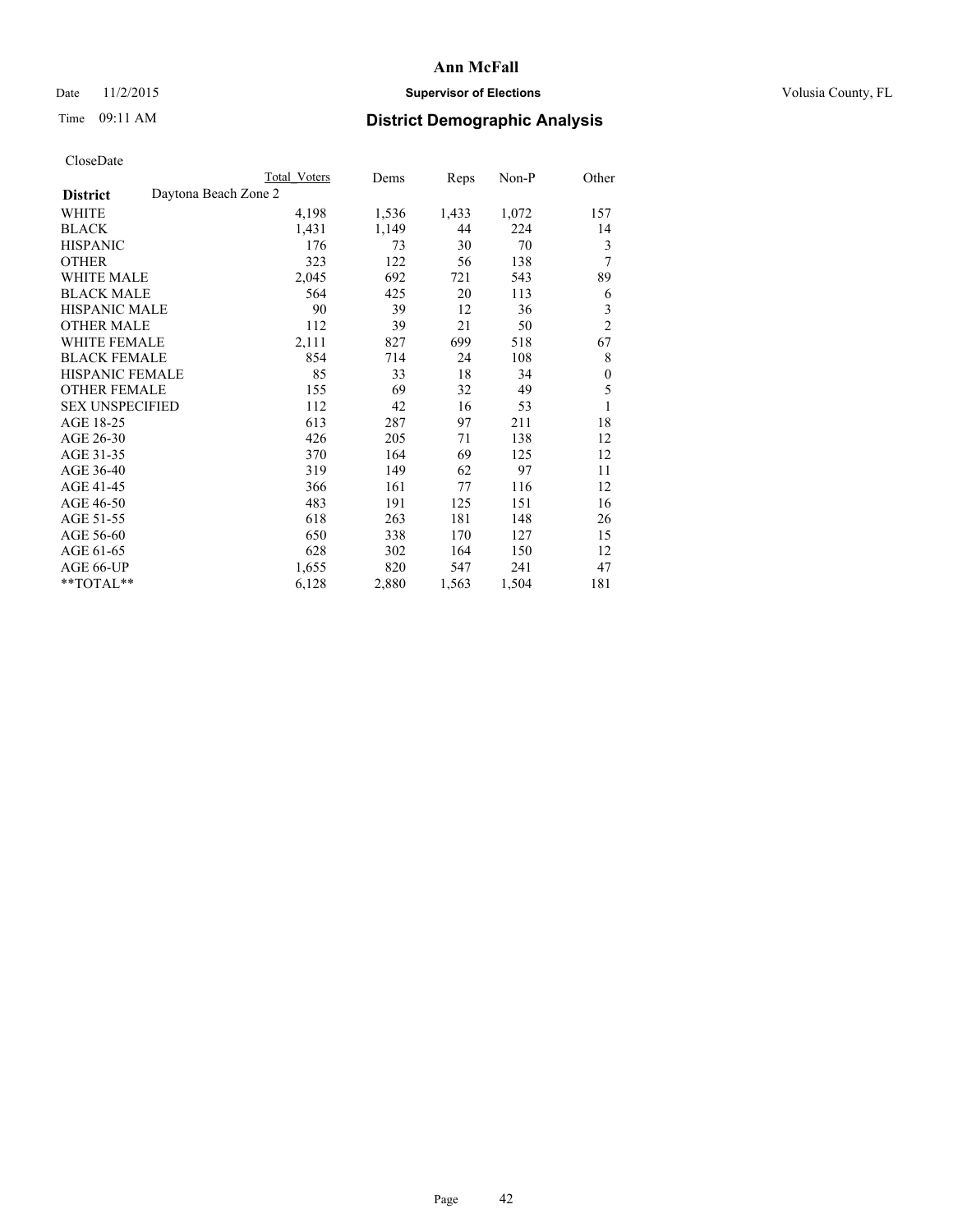### Date 11/2/2015 **Supervisor of Elections Supervisor of Elections** Volusia County, FL

# Time 09:11 AM **District Demographic Analysis**

|                        |                      | Total Voters | Dems  | Reps  | Non-P | Other                   |
|------------------------|----------------------|--------------|-------|-------|-------|-------------------------|
| <b>District</b>        | Daytona Beach Zone 3 |              |       |       |       |                         |
| WHITE                  |                      | 3,644        | 1,305 | 1,066 | 1,119 | 154                     |
| <b>BLACK</b>           |                      | 1,998        | 1,673 | 42    | 268   | 15                      |
| <b>HISPANIC</b>        |                      | 215          | 109   | 26    | 74    | 6                       |
| <b>OTHER</b>           |                      | 488          | 204   | 37    | 233   | 14                      |
| WHITE MALE             |                      | 1,849        | 565   | 577   | 608   | 99                      |
| <b>BLACK MALE</b>      |                      | 582          | 471   | 20    | 86    | 5                       |
| <b>HISPANIC MALE</b>   |                      | 102          | 51    | 14    | 33    | 4                       |
| <b>OTHER MALE</b>      |                      | 127          | 57    | 16    | 51    | 3                       |
| WHITE FEMALE           |                      | 1,761        | 728   | 483   | 495   | 55                      |
| <b>BLACK FEMALE</b>    |                      | 1,362        | 1,162 | 22    | 168   | 10                      |
| HISPANIC FEMALE        |                      | 110          | 57    | 12    | 39    | $\overline{2}$          |
| <b>OTHER FEMALE</b>    |                      | 221          | 110   | 13    | 90    | 8                       |
| <b>SEX UNSPECIFIED</b> |                      | 231          | 90    | 14    | 124   | $\overline{\mathbf{3}}$ |
| AGE 18-25              |                      | 1,707        | 1,167 | 82    | 436   | 22                      |
| AGE 26-30              |                      | 542          | 299   | 60    | 163   | 20                      |
| AGE 31-35              |                      | 335          | 145   | 53    | 123   | 14                      |
| AGE 36-40              |                      | 277          | 120   | 40    | 109   | 8                       |
| AGE 41-45              |                      | 273          | 105   | 54    | 106   | 8                       |
| AGE 46-50              |                      | 363          | 151   | 85    | 112   | 15                      |
| AGE 51-55              |                      | 447          | 186   | 115   | 138   | 8                       |
| AGE 56-60              |                      | 532          | 240   | 146   | 128   | 18                      |
| AGE 61-65              |                      | 543          | 249   | 151   | 123   | 20                      |
| AGE 66-UP              |                      | 1,326        | 629   | 385   | 256   | 56                      |
| **TOTAL**              |                      | 6,345        | 3,291 | 1,171 | 1,694 | 189                     |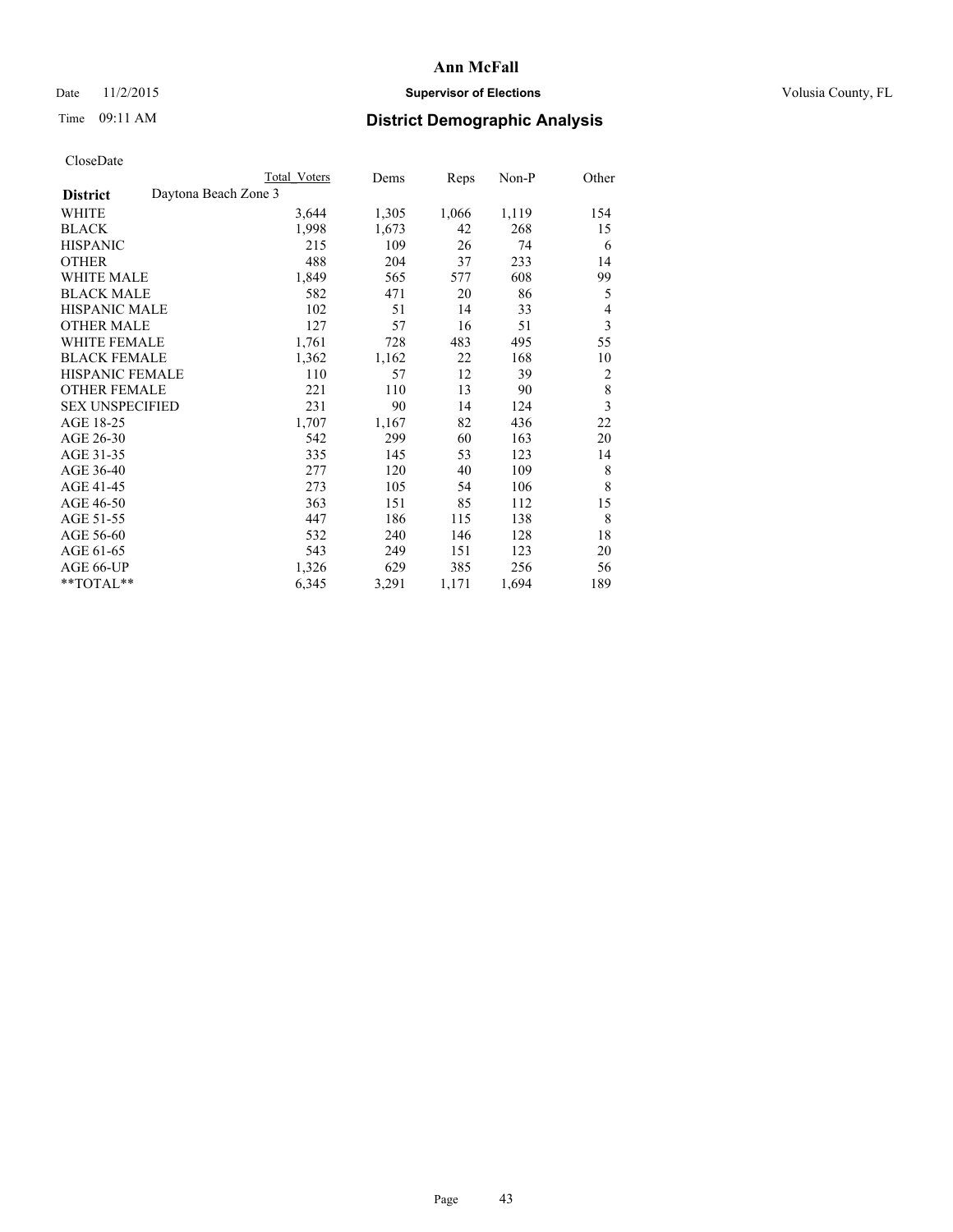# Date 11/2/2015 **Supervisor of Elections Supervisor of Elections** Volusia County, FL

|                        | <b>Total Voters</b>  | Dems  | Reps  | Non-P | Other          |
|------------------------|----------------------|-------|-------|-------|----------------|
| <b>District</b>        | Daytona Beach Zone 4 |       |       |       |                |
| WHITE                  | 6,100                | 1,730 | 2,643 | 1,483 | 244            |
| <b>BLACK</b>           | 967                  | 746   | 33    | 176   | 12             |
| <b>HISPANIC</b>        | 297                  | 122   | 52    | 117   | 6              |
| <b>OTHER</b>           | 434                  | 108   | 105   | 209   | 12             |
| WHITE MALE             | 2,864                | 688   | 1,294 | 743   | 139            |
| <b>BLACK MALE</b>      | 411                  | 298   | 25    | 84    | 4              |
| <b>HISPANIC MALE</b>   | 121                  | 43    | 24    | 50    | 4              |
| <b>OTHER MALE</b>      | 155                  | 29    | 45    | 76    | 5              |
| WHITE FEMALE           | 3,203                | 1,035 | 1,339 | 728   | 101            |
| <b>BLACK FEMALE</b>    | 547                  | 442   | 8     | 89    | 8              |
| <b>HISPANIC FEMALE</b> | 174                  | 78    | 28    | 66    | $\overline{2}$ |
| <b>OTHER FEMALE</b>    | 221                  | 67    | 50    | 97    | 7              |
| <b>SEX UNSPECIFIED</b> | 101                  | 26    | 19    | 52    | 4              |
| AGE 18-25              | 795                  | 304   | 184   | 283   | 24             |
| AGE 26-30              | 659                  | 232   | 173   | 231   | 23             |
| AGE 31-35              | 551                  | 198   | 146   | 191   | 16             |
| AGE 36-40              | 439                  | 172   | 131   | 126   | 10             |
| AGE 41-45              | 467                  | 151   | 171   | 131   | 14             |
| AGE 46-50              | 437                  | 139   | 153   | 129   | 16             |
| AGE 51-55              | 591                  | 205   | 223   | 148   | 15             |
| AGE 56-60              | 625                  | 230   | 239   | 142   | 14             |
| AGE 61-65              | 719                  | 249   | 274   | 159   | 37             |
| AGE 66-UP              | 2,515                | 826   | 1,139 | 445   | 105            |
| **TOTAL**              | 7,798                | 2,706 | 2,833 | 1,985 | 274            |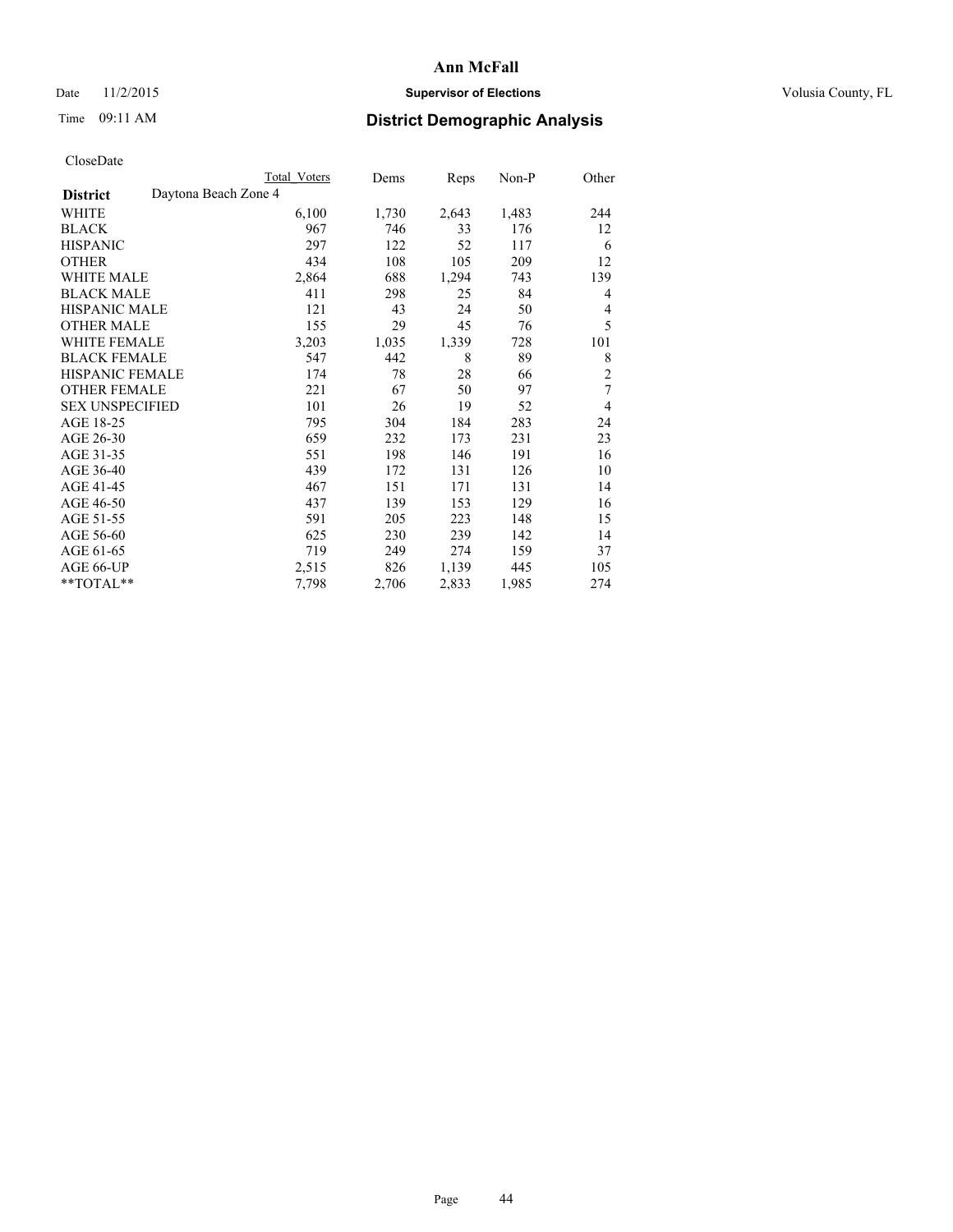# Date 11/2/2015 **Supervisor of Elections Supervisor of Elections** Volusia County, FL

# Time 09:11 AM **District Demographic Analysis**

|                        |                      | Total Voters | Dems  | Reps | Non-P | Other          |
|------------------------|----------------------|--------------|-------|------|-------|----------------|
| <b>District</b>        | Daytona Beach Zone 5 |              |       |      |       |                |
| WHITE                  |                      | 2,235        | 777   | 700  | 664   | 94             |
| <b>BLACK</b>           |                      | 3,869        | 3,246 | 77   | 516   | 30             |
| <b>HISPANIC</b>        |                      | 224          | 108   | 31   | 76    | 9              |
| <b>OTHER</b>           |                      | 414          | 211   | 37   | 158   | 8              |
| WHITE MALE             |                      | 1,037        | 310   | 371  | 303   | 53             |
| <b>BLACK MALE</b>      |                      | 1,447        | 1,161 | 38   | 232   | 16             |
| <b>HISPANIC MALE</b>   |                      | 104          | 43    | 14   | 40    | 7              |
| <b>OTHER MALE</b>      |                      | 118          | 64    | 7    | 43    | $\overline{4}$ |
| WHITE FEMALE           |                      | 1,185        | 465   | 327  | 352   | 41             |
| <b>BLACK FEMALE</b>    |                      | 2,378        | 2,049 | 39   | 276   | 14             |
| <b>HISPANIC FEMALE</b> |                      | 120          | 65    | 17   | 36    | $\overline{2}$ |
| <b>OTHER FEMALE</b>    |                      | 195          | 101   | 25   | 66    | 3              |
| <b>SEX UNSPECIFIED</b> |                      | 158          | 84    | 7    | 66    | 1              |
| AGE 18-25              |                      | 1,094        | 643   | 99   | 328   | 24             |
| AGE 26-30              |                      | 744          | 433   | 65   | 230   | 16             |
| AGE 31-35              |                      | 602          | 364   | 64   | 158   | 16             |
| AGE 36-40              |                      | 459          | 291   | 45   | 110   | 13             |
| AGE 41-45              |                      | 492          | 309   | 54   | 119   | 10             |
| AGE 46-50              |                      | 490          | 329   | 65   | 85    | 11             |
| AGE 51-55              |                      | 597          | 409   | 74   | 103   | 11             |
| AGE 56-60              |                      | 520          | 372   | 73   | 67    | 8              |
| AGE 61-65              |                      | 495          | 334   | 86   | 63    | 12             |
| AGE 66-UP              |                      | 1,249        | 858   | 220  | 151   | 20             |
| **TOTAL**              |                      | 6,742        | 4,342 | 845  | 1,414 | 141            |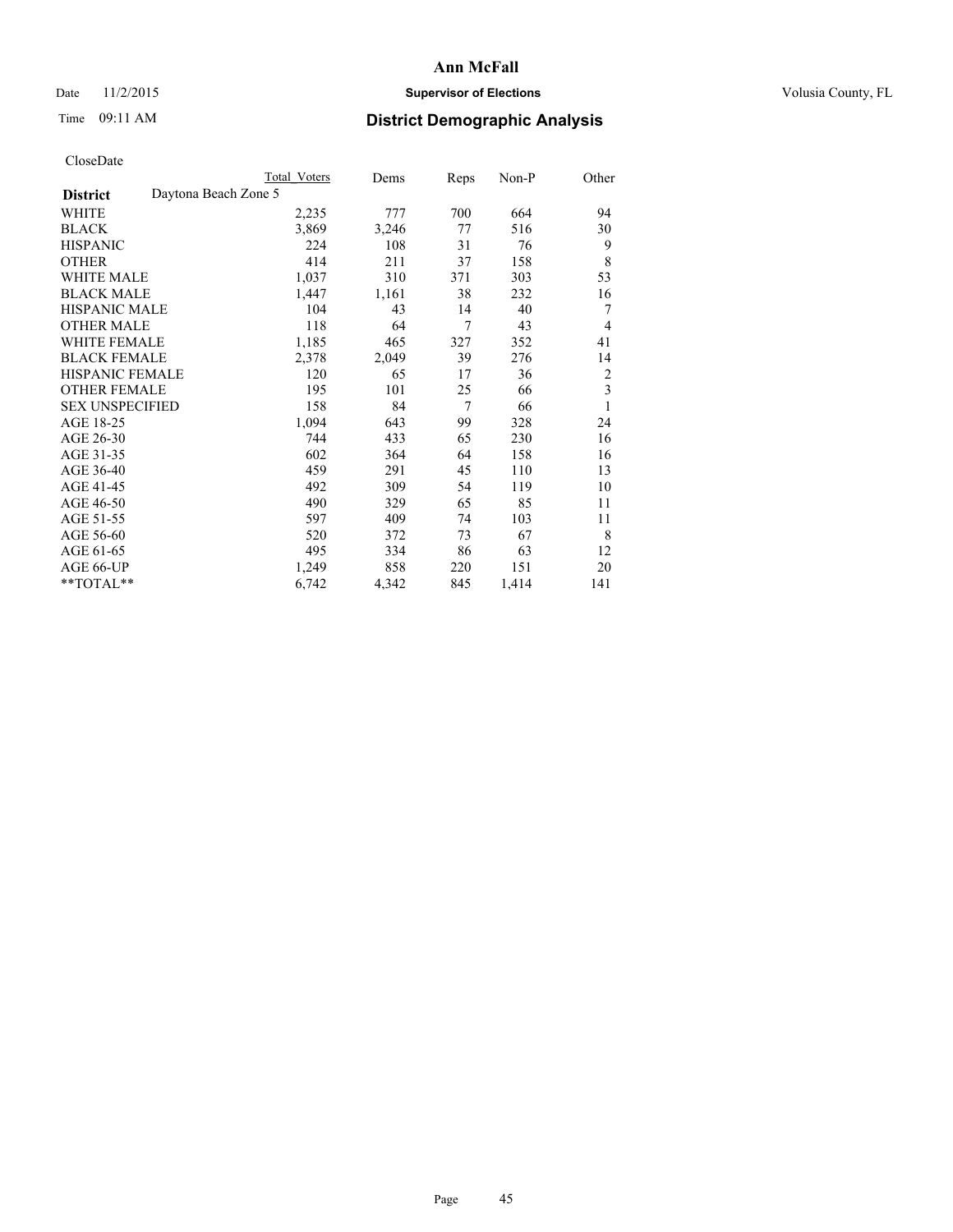### Date 11/2/2015 **Supervisor of Elections Supervisor of Elections** Volusia County, FL

|                        |                      | Total Voters | Dems  | Reps | Non-P | Other          |
|------------------------|----------------------|--------------|-------|------|-------|----------------|
| <b>District</b>        | Daytona Beach Zone 6 |              |       |      |       |                |
| WHITE                  |                      | 1,285        | 460   | 384  | 382   | 59             |
| <b>BLACK</b>           |                      | 3,894        | 3,262 | 90   | 516   | 26             |
| <b>HISPANIC</b>        |                      | 212          | 101   | 22   | 85    | $\overline{4}$ |
| <b>OTHER</b>           |                      | 362          | 196   | 26   | 137   | 3              |
| <b>WHITE MALE</b>      |                      | 638          | 176   | 223  | 199   | 40             |
| <b>BLACK MALE</b>      |                      | 1,672        | 1,349 | 49   | 261   | 13             |
| <b>HISPANIC MALE</b>   |                      | 107          | 45    | 10   | 50    | $\overline{2}$ |
| <b>OTHER MALE</b>      |                      | 145          | 82    | 15   | 47    | 1              |
| <b>WHITE FEMALE</b>    |                      | 636          | 279   | 159  | 180   | 18             |
| <b>BLACK FEMALE</b>    |                      | 2,156        | 1,859 | 39   | 245   | 13             |
| <b>HISPANIC FEMALE</b> |                      | 101          | 55    | 12   | 32    | 2              |
| <b>OTHER FEMALE</b>    |                      | 127          | 78    | 9    | 39    | 1              |
| <b>SEX UNSPECIFIED</b> |                      | 171          | 96    | 6    | 67    | $\overline{2}$ |
| AGE 18-25              |                      | 1,323        | 866   | 95   | 341   | 21             |
| AGE 26-30              |                      | 641          | 407   | 48   | 176   | 10             |
| AGE 31-35              |                      | 449          | 279   | 43   | 118   | 9              |
| AGE 36-40              |                      | 383          | 252   | 26   | 101   | 4              |
| AGE 41-45              |                      | 332          | 239   | 29   | 57    | 7              |
| AGE 46-50              |                      | 395          | 285   | 33   | 70    | 7              |
| AGE 51-55              |                      | 447          | 318   | 44   | 77    | 8              |
| AGE 56-60              |                      | 432          | 322   | 54   | 52    | $\overline{4}$ |
| AGE 61-65              |                      | 390          | 263   | 54   | 61    | 12             |
| AGE 66-UP              |                      | 961          | 788   | 96   | 67    | 10             |
| **TOTAL**              |                      | 5,753        | 4,019 | 522  | 1,120 | 92             |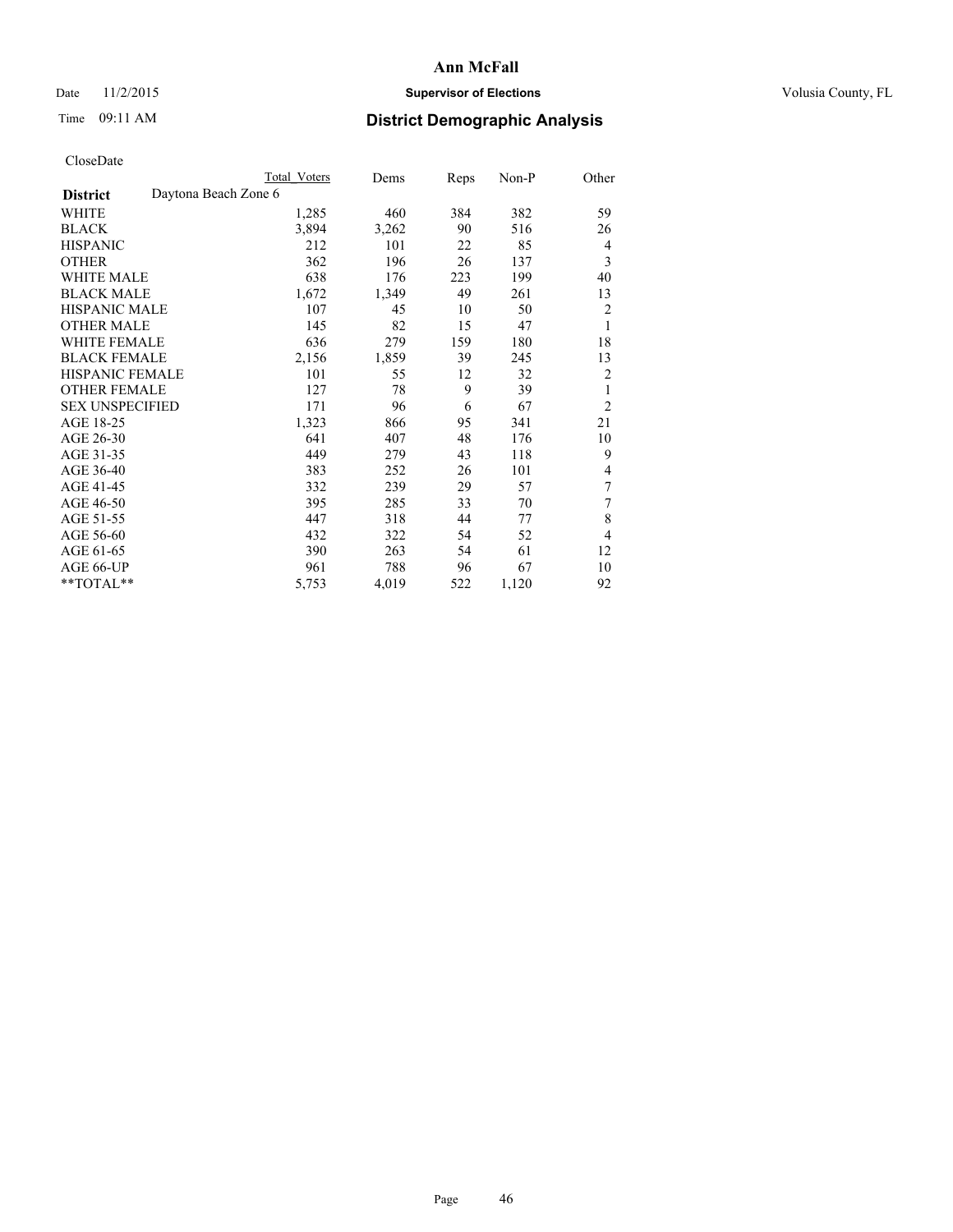### Date 11/2/2015 **Supervisor of Elections Supervisor of Elections** Volusia County, FL

# Time 09:11 AM **District Demographic Analysis**

|                        | <b>Total Voters</b>  | Dems  | Reps           | Non-P | Other          |
|------------------------|----------------------|-------|----------------|-------|----------------|
| <b>District</b>        | Daytona Beach Shores |       |                |       |                |
| WHITE                  | 3,597                | 899   | 1,721          | 821   | 156            |
| <b>BLACK</b>           | 55                   | 32    | 5              | 15    | 3              |
| <b>HISPANIC</b>        | 83                   | 16    | 38             | 27    | 2              |
| <b>OTHER</b>           | 196                  | 57    | 64             | 67    | 8              |
| <b>WHITE MALE</b>      | 1,743                | 386   | 840            | 425   | 92             |
| <b>BLACK MALE</b>      | 26                   | 15    | $\overline{2}$ | 8     | 1              |
| <b>HISPANIC MALE</b>   | 34                   | 3     | 18             | 13    | $\overline{0}$ |
| <b>OTHER MALE</b>      | 79                   | 26    | 25             | 25    | $\mathfrak{Z}$ |
| <b>WHITE FEMALE</b>    | 1,829                | 506   | 867            | 393   | 63             |
| <b>BLACK FEMALE</b>    | 28                   | 17    | 3              | 6     | $\overline{2}$ |
| <b>HISPANIC FEMALE</b> | 48                   | 13    | 19             | 14    | $\overline{2}$ |
| <b>OTHER FEMALE</b>    | 94                   | 28    | 30             | 31    | 5              |
| <b>SEX UNSPECIFIED</b> | 50                   | 10    | 24             | 15    | 1              |
| AGE 18-25              | 123                  | 18    | 49             | 48    | 8              |
| AGE 26-30              | 108                  | 24    | 41             | 35    | 8              |
| AGE 31-35              | 100                  | 25    | 25             | 44    | 6              |
| AGE 36-40              | 98                   | 31    | 30             | 27    | 10             |
| AGE 41-45              | 96                   | 19    | 28             | 43    | 6              |
| AGE 46-50              | 198                  | 45    | 83             | 63    | 7              |
| AGE 51-55              | 280                  | 72    | 128            | 66    | 14             |
| AGE 56-60              | 362                  | 88    | 185            | 77    | 12             |
| AGE 61-65              | 466                  | 112   | 216            | 118   | 20             |
| AGE 66-UP              | 2,100                | 570   | 1,043          | 409   | 78             |
| **TOTAL**              | 3,931                | 1,004 | 1,828          | 930   | 169            |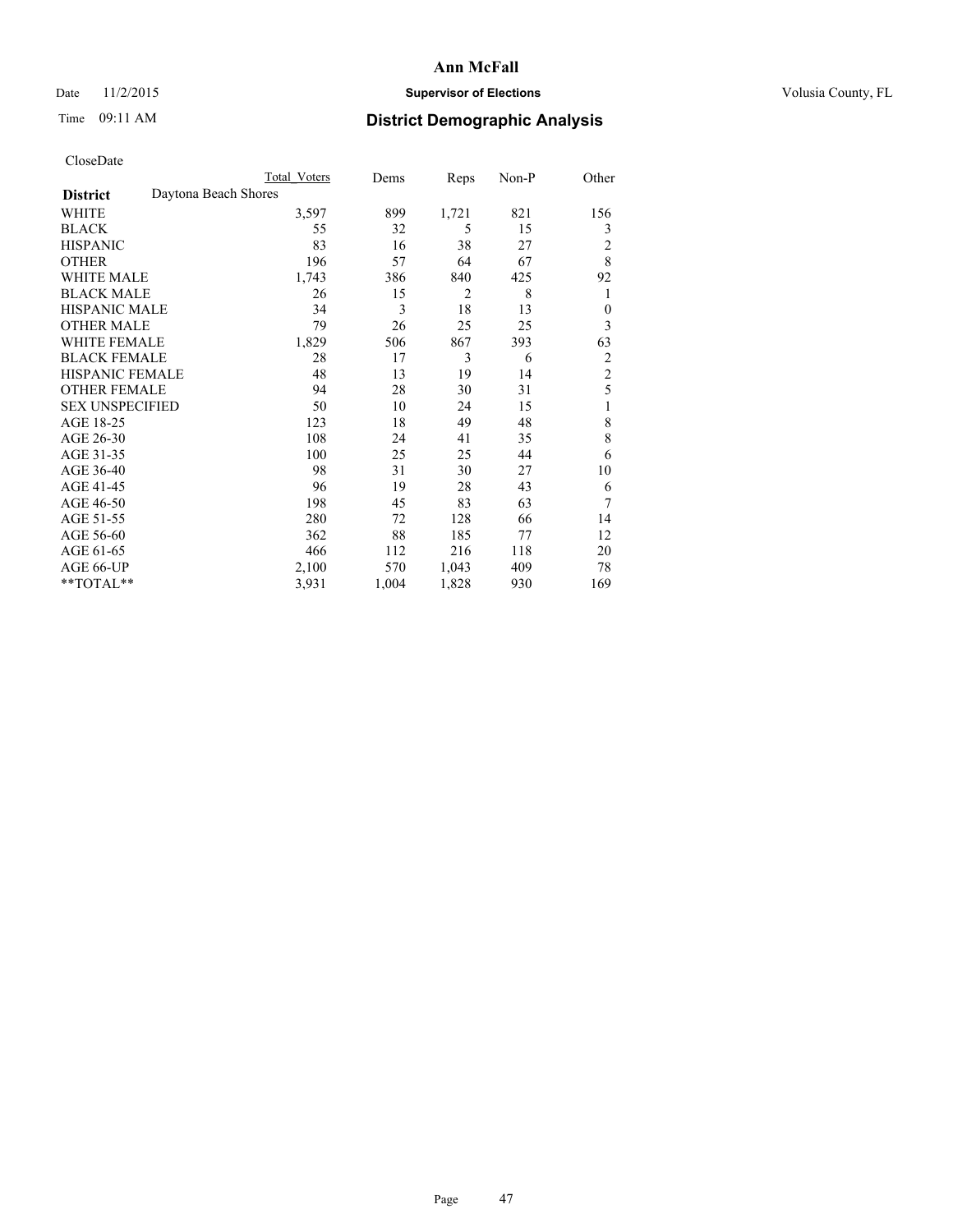### Date 11/2/2015 **Supervisor of Elections Supervisor of Elections** Volusia County, FL

# Time 09:11 AM **District Demographic Analysis**

|                        |        | Total Voters | Dems  | <b>Reps</b> | $Non-P$ | Other |
|------------------------|--------|--------------|-------|-------------|---------|-------|
| <b>District</b>        | DeBary |              |       |             |         |       |
| WHITE                  |        | 11,628       | 2,966 | 5,387       | 2,790   | 485   |
| <b>BLACK</b>           |        | 483          | 375   | 19          | 77      | 12    |
| <b>HISPANIC</b>        |        | 1,006        | 406   | 246         | 338     | 16    |
| <b>OTHER</b>           |        | 749          | 221   | 194         | 317     | 17    |
| WHITE MALE             |        | 5,480        | 1,185 | 2,645       | 1,381   | 269   |
| <b>BLACK MALE</b>      |        | 217          | 153   | 5           | 51      | 8     |
| <b>HISPANIC MALE</b>   |        | 435          | 161   | 118         | 148     | 8     |
| <b>OTHER MALE</b>      |        | 252          | 73    | 75          | 96      | 8     |
| WHITE FEMALE           |        | 6,027        | 1,758 | 2,694       | 1,365   | 210   |
| <b>BLACK FEMALE</b>    |        | 257          | 215   | 14          | 24      | 4     |
| <b>HISPANIC FEMALE</b> |        | 549          | 233   | 126         | 182     | 8     |
| <b>OTHER FEMALE</b>    |        | 326          | 110   | 90          | 118     | 8     |
| <b>SEX UNSPECIFIED</b> |        | 323          | 80    | 79          | 157     | 7     |
| AGE 18-25              |        | 1,167        | 273   | 357         | 489     | 48    |
| AGE 26-30              |        | 715          | 175   | 228         | 287     | 25    |
| AGE 31-35              |        | 755          | 186   | 280         | 259     | 30    |
| AGE 36-40              |        | 814          | 213   | 298         | 274     | 29    |
| AGE 41-45              |        | 958          | 250   | 367         | 288     | 53    |
| AGE 46-50              |        | 1,112        | 289   | 493         | 290     | 40    |
| AGE 51-55              |        | 1,356        | 348   | 633         | 322     | 53    |
| AGE 56-60              |        | 1,383        | 394   | 623         | 321     | 45    |
| AGE 61-65              |        | 1,444        | 490   | 627         | 282     | 45    |
| AGE 66-UP              |        | 4,162        | 1,350 | 1,940       | 710     | 162   |
| **TOTAL**              |        | 13,866       | 3,968 | 5,846       | 3,522   | 530   |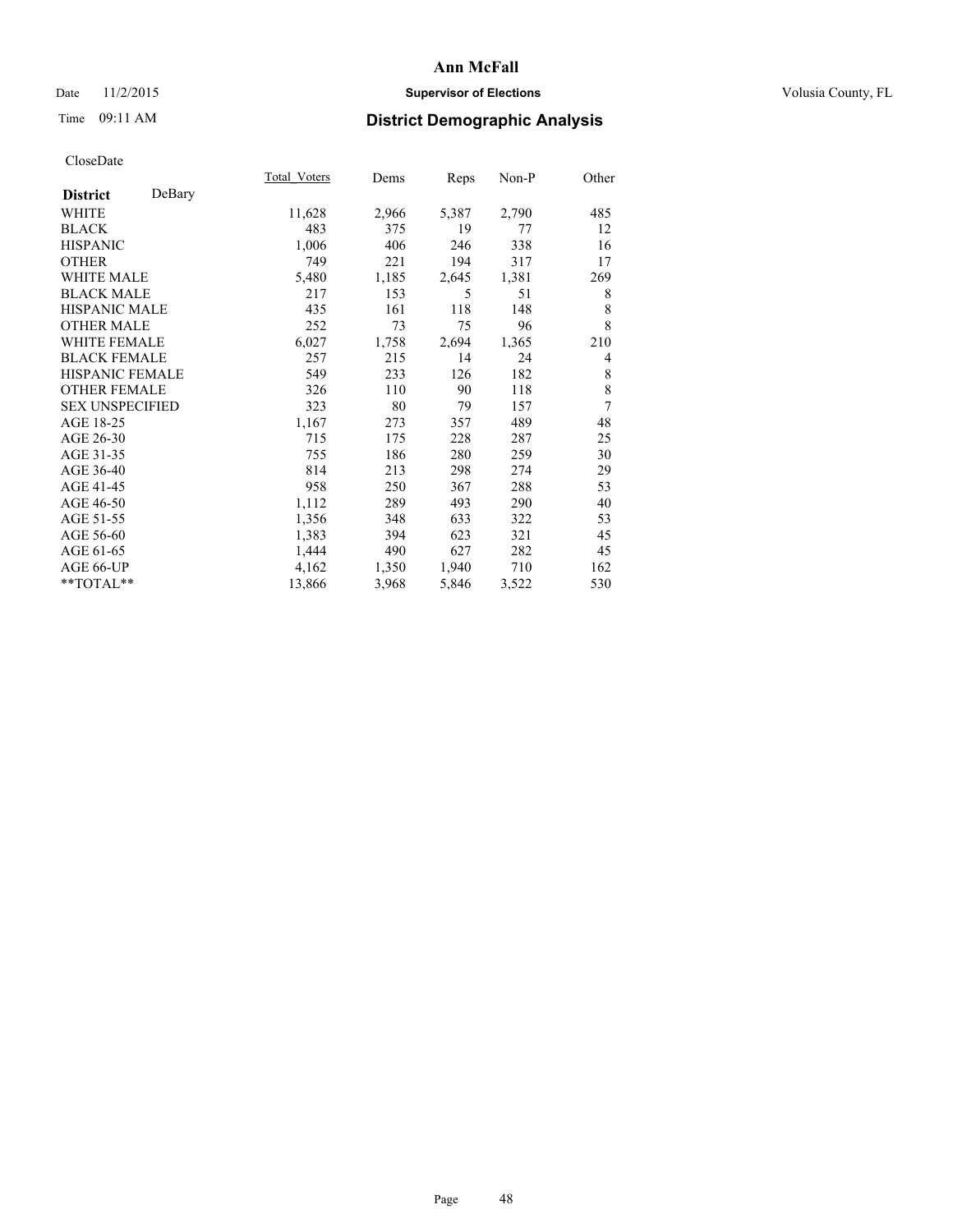### Date 11/2/2015 **Supervisor of Elections Supervisor of Elections** Volusia County, FL

# Time 09:11 AM **District Demographic Analysis**

|                        |        | Total Voters | Dems  | <b>Reps</b> | Non-P | Other |
|------------------------|--------|--------------|-------|-------------|-------|-------|
| <b>District</b>        | DeLand |              |       |             |       |       |
| WHITE                  |        | 12,930       | 4,051 | 5,232       | 3,097 | 550   |
| <b>BLACK</b>           |        | 2,510        | 2,000 | 86          | 384   | 40    |
| <b>HISPANIC</b>        |        | 1,290        | 526   | 222         | 507   | 35    |
| <b>OTHER</b>           |        | 911          | 305   | 179         | 399   | 28    |
| <b>WHITE MALE</b>      |        | 5,699        | 1,534 | 2,400       | 1,483 | 282   |
| <b>BLACK MALE</b>      |        | 942          | 718   | 37          | 159   | 28    |
| <b>HISPANIC MALE</b>   |        | 530          | 214   | 95          | 204   | 17    |
| <b>OTHER MALE</b>      |        | 304          | 110   | 64          | 118   | 12    |
| <b>WHITE FEMALE</b>    |        | 7,136        | 2,489 | 2,801       | 1,579 | 267   |
| <b>BLACK FEMALE</b>    |        | 1,537        | 1,263 | 46          | 216   | 12    |
| <b>HISPANIC FEMALE</b> |        | 739          | 305   | 122         | 295   | 17    |
| <b>OTHER FEMALE</b>    |        | 383          | 140   | 76          | 155   | 12    |
| <b>SEX UNSPECIFIED</b> |        | 371          | 109   | 78          | 178   | 6     |
| AGE 18-25              |        | 2,051        | 718   | 414         | 844   | 75    |
| AGE 26-30              |        | 1,214        | 448   | 280         | 450   | 36    |
| AGE 31-35              |        | 1,101        | 403   | 290         | 365   | 43    |
| AGE 36-40              |        | 1,145        | 428   | 315         | 356   | 46    |
| AGE 41-45              |        | 1,300        | 481   | 398         | 370   | 51    |
| AGE 46-50              |        | 1,223        | 488   | 414         | 290   | 31    |
| AGE 51-55              |        | 1,409        | 569   | 500         | 285   | 55    |
| AGE 56-60              |        | 1,460        | 605   | 508         | 294   | 53    |
| AGE 61-65              |        | 1,538        | 660   | 525         | 296   | 57    |
| AGE 66-UP              |        | 5,200        | 2,082 | 2,075       | 837   | 206   |
| $*$ $TOTAL**$          |        | 17,641       | 6,882 | 5,719       | 4,387 | 653   |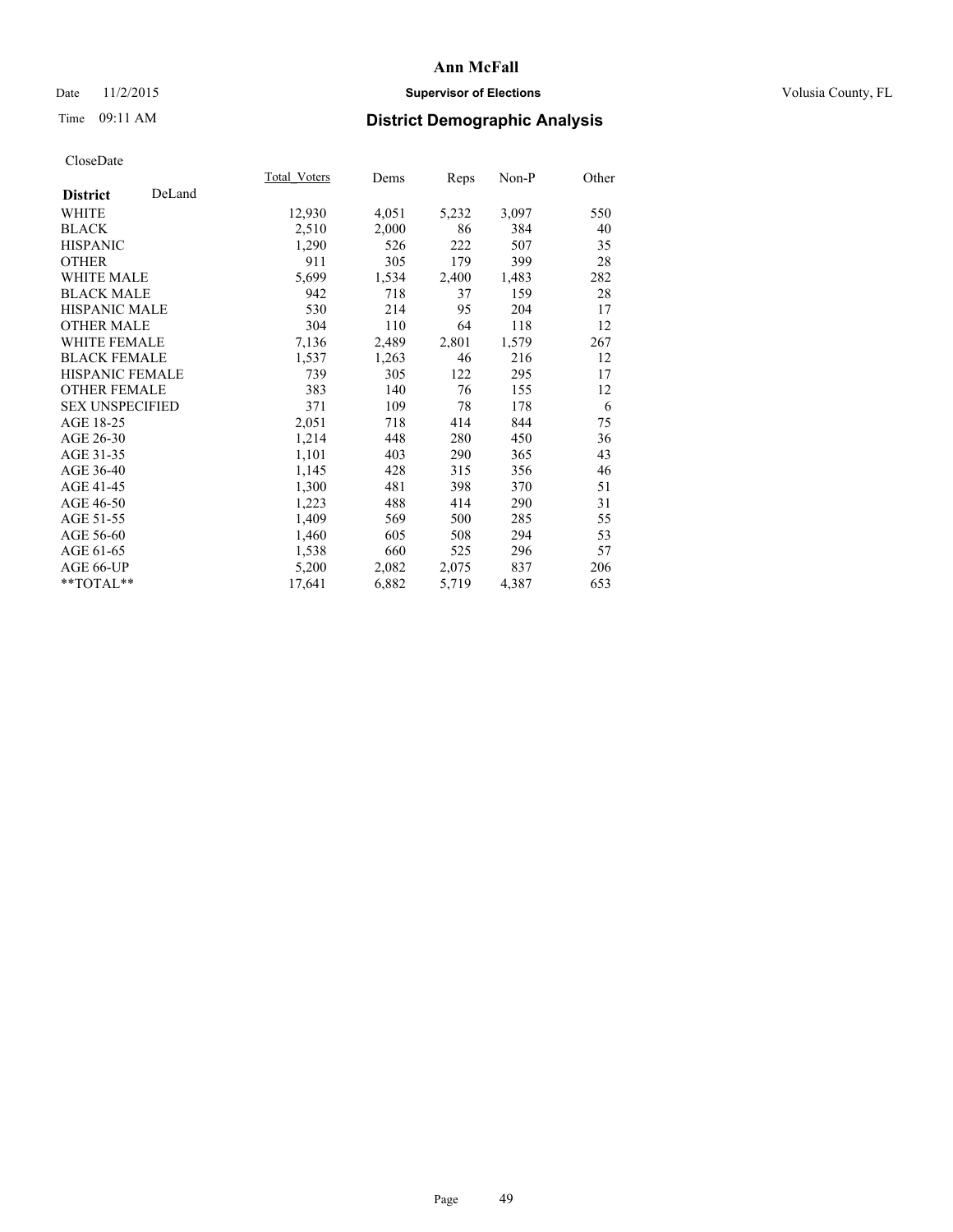### Date 11/2/2015 **Supervisor of Elections Supervisor of Elections** Volusia County, FL

# Time 09:11 AM **District Demographic Analysis**

|                        |                | Total Voters | Dems  | Reps  | Non-P | Other          |
|------------------------|----------------|--------------|-------|-------|-------|----------------|
| <b>District</b>        | Deltona Zone 1 |              |       |       |       |                |
| WHITE                  |                | 4,739        | 1,438 | 1,696 | 1,398 | 207            |
| <b>BLACK</b>           |                | 956          | 705   | 47    | 185   | 19             |
| <b>HISPANIC</b>        |                | 2,185        | 1,091 | 280   | 781   | 33             |
| OTHER                  |                | 502          | 156   | 82    | 250   | 14             |
| WHITE MALE             |                | 2,200        | 576   | 818   | 692   | 114            |
| <b>BLACK MALE</b>      |                | 432          | 300   | 31    | 88    | 13             |
| <b>HISPANIC MALE</b>   |                | 1,003        | 491   | 124   | 371   | 17             |
| OTHER MALE             |                | 164          | 55    | 28    | 75    | 6              |
| <b>WHITE FEMALE</b>    |                | 2,493        | 851   | 865   | 686   | 91             |
| <b>BLACK FEMALE</b>    |                | 515          | 401   | 15    | 93    | 6              |
| HISPANIC FEMALE        |                | 1,153        | 588   | 154   | 395   | 16             |
| <b>OTHER FEMALE</b>    |                | 207          | 72    | 39    | 90    | 6              |
| <b>SEX UNSPECIFIED</b> |                | 215          | 56    | 31    | 124   | $\overline{4}$ |
| AGE 18-25              |                | 1,119        | 385   | 190   | 508   | 36             |
| AGE 26-30              |                | 743          | 268   | 135   | 316   | 24             |
| AGE 31-35              |                | 758          | 267   | 185   | 276   | 30             |
| AGE 36-40              |                | 725          | 299   | 131   | 269   | 26             |
| AGE 41-45              |                | 736          | 275   | 204   | 237   | 20             |
| AGE 46-50              |                | 772          | 279   | 239   | 221   | 33             |
| AGE 51-55              |                | 855          | 339   | 276   | 222   | 18             |
| AGE 56-60              |                | 748          | 299   | 229   | 197   | 23             |
| AGE 61-65              |                | 625          | 305   | 159   | 138   | 23             |
| AGE 66-UP              |                | 1,301        | 674   | 357   | 230   | 40             |
| **TOTAL**              |                | 8,382        | 3,390 | 2,105 | 2,614 | 273            |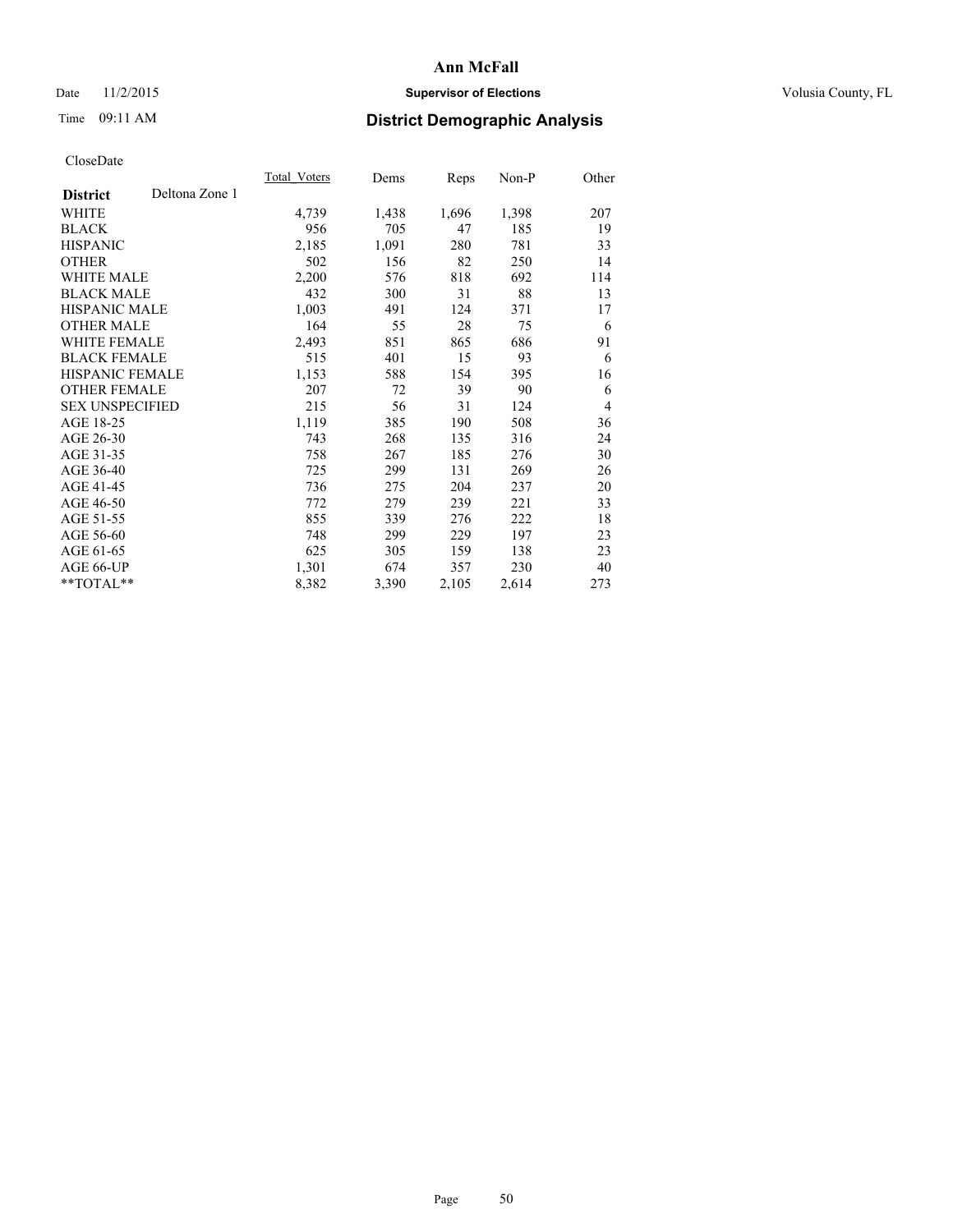### Date 11/2/2015 **Supervisor of Elections Supervisor of Elections** Volusia County, FL

# Time 09:11 AM **District Demographic Analysis**

|                        |                | Total Voters | Dems  | <b>Reps</b> | Non-P | Other          |
|------------------------|----------------|--------------|-------|-------------|-------|----------------|
| <b>District</b>        | Deltona Zone 2 |              |       |             |       |                |
| WHITE                  |                | 5,959        | 1,764 | 2,348       | 1,589 | 258            |
| <b>BLACK</b>           |                | 807          | 607   | 41          | 144   | 15             |
| <b>HISPANIC</b>        |                | 2,290        | 1,080 | 371         | 812   | 27             |
| <b>OTHER</b>           |                | 523          | 197   | 85          | 223   | 18             |
| WHITE MALE             |                | 2,705        | 716   | 1,108       | 750   | 131            |
| <b>BLACK MALE</b>      |                | 363          | 247   | 27          | 82    | 7              |
| <b>HISPANIC MALE</b>   |                | 1,083        | 483   | 175         | 410   | 15             |
| <b>OTHER MALE</b>      |                | 192          | 75    | 32          | 74    | 11             |
| WHITE FEMALE           |                | 3,202        | 1,037 | 1,225       | 813   | 127            |
| <b>BLACK FEMALE</b>    |                | 432          | 351   | 14          | 59    | 8              |
| HISPANIC FEMALE        |                | 1,183        | 587   | 192         | 394   | 10             |
| <b>OTHER FEMALE</b>    |                | 222          | 102   | 36          | 77    | 7              |
| <b>SEX UNSPECIFIED</b> |                | 197          | 50    | 36          | 109   | $\overline{2}$ |
| AGE 18-25              |                | 971          | 290   | 189         | 453   | 39             |
| AGE 26-30              |                | 724          | 241   | 167         | 292   | 24             |
| AGE 31-35              |                | 701          | 249   | 154         | 264   | 34             |
| AGE 36-40              |                | 745          | 266   | 180         | 271   | 28             |
| AGE 41-45              |                | 778          | 273   | 222         | 256   | 27             |
| AGE 46-50              |                | 842          | 305   | 254         | 257   | 26             |
| AGE 51-55              |                | 916          | 347   | 287         | 255   | 27             |
| AGE 56-60              |                | 915          | 355   | 340         | 195   | 25             |
| AGE 61-65              |                | 820          | 342   | 272         | 180   | 26             |
| AGE 66-UP              |                | 2,167        | 980   | 780         | 345   | 62             |
| **TOTAL**              |                | 9,579        | 3,648 | 2,845       | 2,768 | 318            |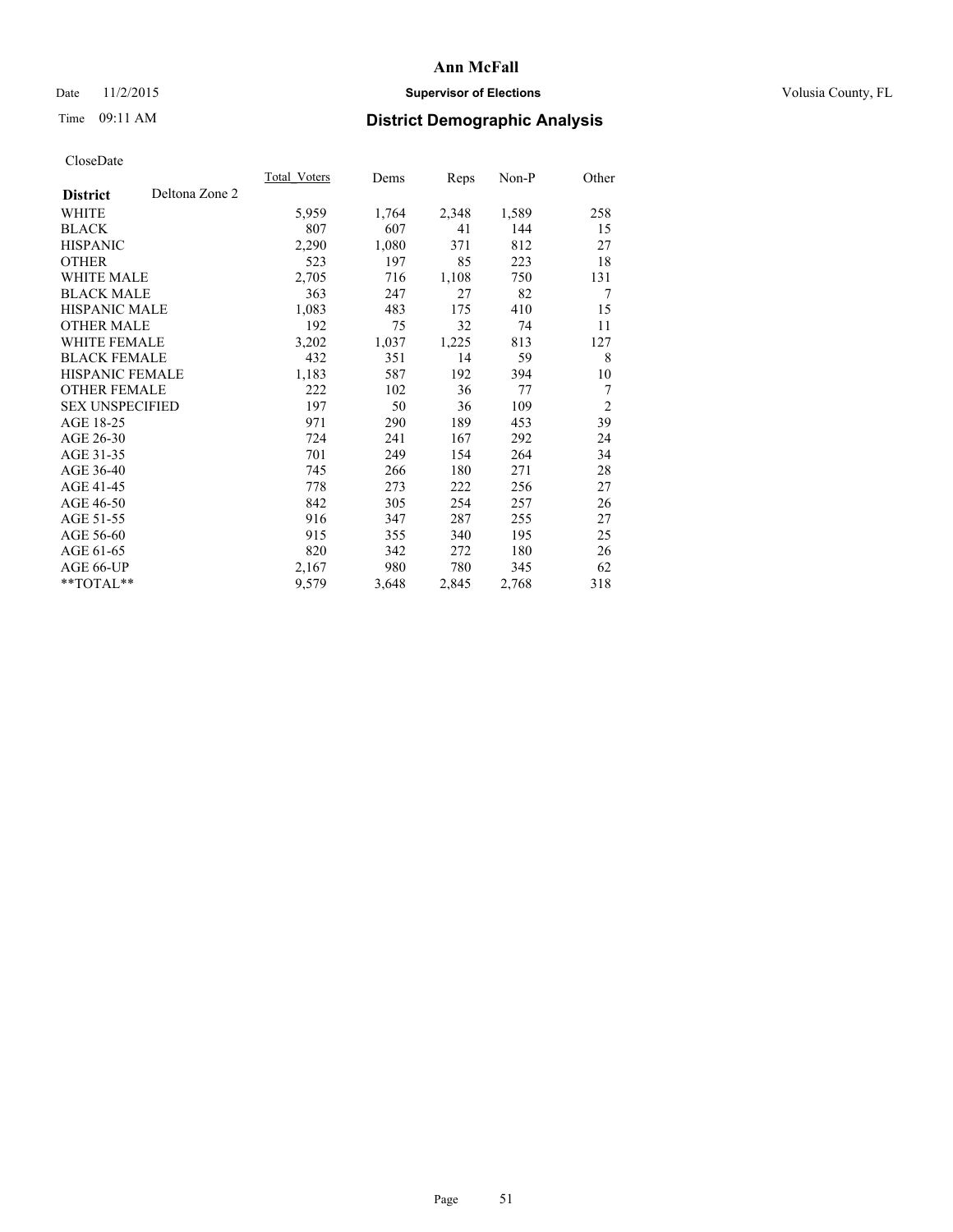### Date 11/2/2015 **Supervisor of Elections Supervisor of Elections** Volusia County, FL

# Time 09:11 AM **District Demographic Analysis**

|                        |                | Total Voters | Dems  | Reps  | Non-P | Other          |
|------------------------|----------------|--------------|-------|-------|-------|----------------|
| <b>District</b>        | Deltona Zone 3 |              |       |       |       |                |
| WHITE                  |                | 5,080        | 1,569 | 1,861 | 1,426 | 224            |
| <b>BLACK</b>           |                | 761          | 590   | 26    | 135   | 10             |
| <b>HISPANIC</b>        |                | 2,611        | 1,233 | 353   | 959   | 66             |
| <b>OTHER</b>           |                | 525          | 183   | 78    | 261   | 3              |
| WHITE MALE             |                | 2,336        | 631   | 891   | 694   | 120            |
| <b>BLACK MALE</b>      |                | 325          | 239   | 17    | 60    | 9              |
| <b>HISPANIC MALE</b>   |                | 1,227        | 553   | 181   | 455   | 38             |
| <b>OTHER MALE</b>      |                | 180          | 60    | 28    | 91    | 1              |
| <b>WHITE FEMALE</b>    |                | 2,684        | 920   | 953   | 711   | 100            |
| <b>BLACK FEMALE</b>    |                | 426          | 344   | 9     | 72    | 1              |
| <b>HISPANIC FEMALE</b> |                | 1,341        | 661   | 169   | 483   | 28             |
| <b>OTHER FEMALE</b>    |                | 229          | 103   | 32    | 92    | $\overline{2}$ |
| <b>SEX UNSPECIFIED</b> |                | 229          | 64    | 38    | 123   | $\overline{4}$ |
| AGE 18-25              |                | 953          | 368   | 133   | 417   | 35             |
| AGE 26-30              |                | 708          | 235   | 153   | 294   | 26             |
| AGE 31-35              |                | 698          | 250   | 130   | 288   | 30             |
| AGE 36-40              |                | 714          | 242   | 143   | 297   | 32             |
| AGE 41-45              |                | 739          | 262   | 215   | 242   | 20             |
| AGE 46-50              |                | 802          | 310   | 216   | 248   | 28             |
| AGE 51-55              |                | 876          | 349   | 251   | 253   | 23             |
| AGE 56-60              |                | 797          | 328   | 228   | 209   | 32             |
| AGE 61-65              |                | 675          | 302   | 191   | 159   | 23             |
| AGE 66-UP              |                | 2,015        | 929   | 658   | 374   | 54             |
| **TOTAL**              |                | 8,977        | 3,575 | 2,318 | 2,781 | 303            |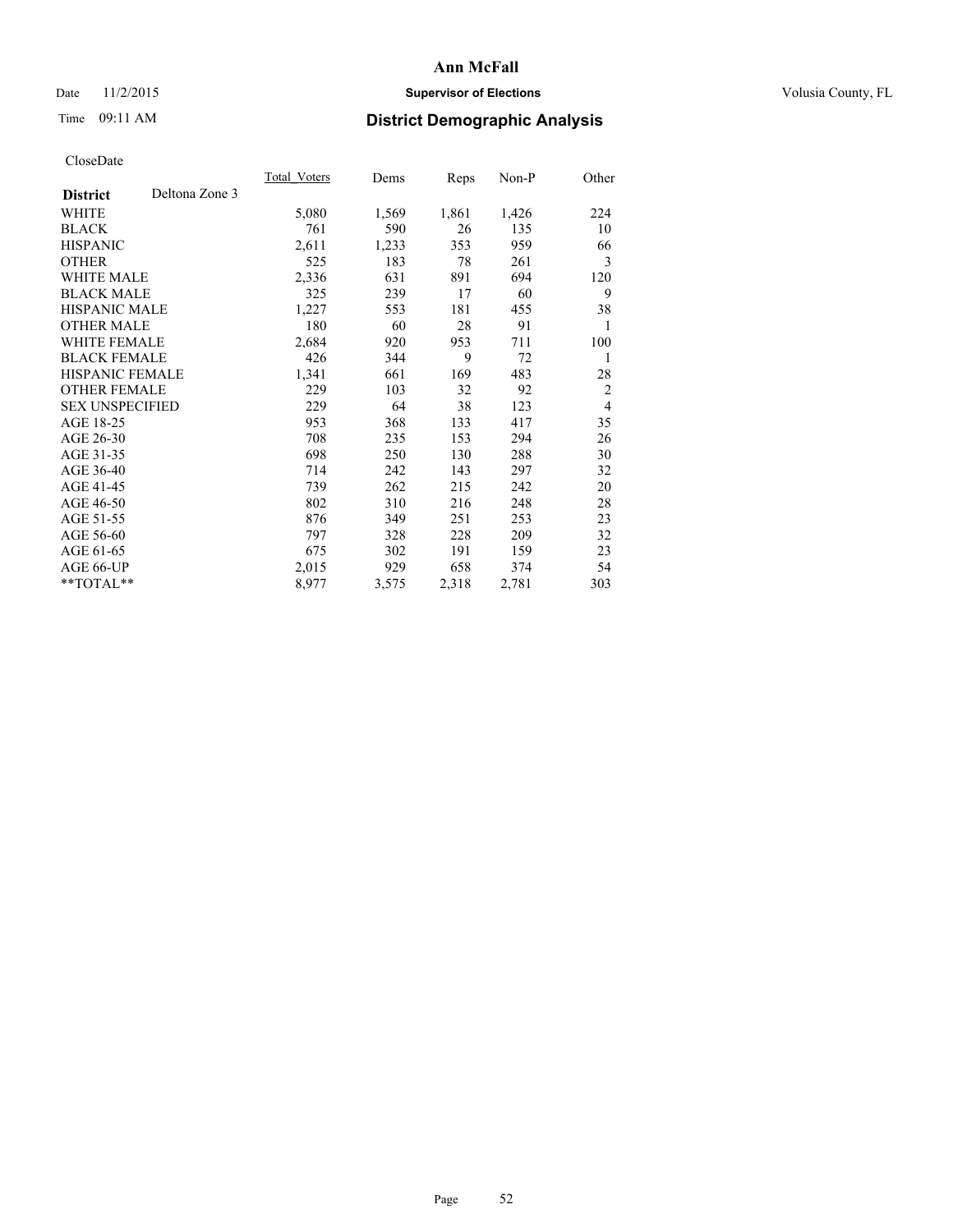### Date 11/2/2015 **Supervisor of Elections Supervisor of Elections** Volusia County, FL

# Time 09:11 AM **District Demographic Analysis**

|                        |                | Total Voters | Dems  | Reps  | Non-P | Other          |
|------------------------|----------------|--------------|-------|-------|-------|----------------|
| <b>District</b>        | Deltona Zone 4 |              |       |       |       |                |
| WHITE                  |                | 5,150        | 1,656 | 1,920 | 1,347 | 227            |
| <b>BLACK</b>           |                | 810          | 593   | 34    | 167   | 16             |
| <b>HISPANIC</b>        |                | 2,678        | 1,343 | 350   | 933   | 52             |
| OTHER                  |                | 560          | 188   | 103   | 258   | 11             |
| WHITE MALE             |                | 2,362        | 677   | 916   | 650   | 119            |
| <b>BLACK MALE</b>      |                | 341          | 234   | 21    | 76    | 10             |
| <b>HISPANIC MALE</b>   |                | 1,249        | 584   | 185   | 448   | 32             |
| OTHER MALE             |                | 184          | 68    | 37    | 75    | $\overline{4}$ |
| <b>WHITE FEMALE</b>    |                | 2,738        | 959   | 986   | 687   | 106            |
| <b>BLACK FEMALE</b>    |                | 455          | 350   | 12    | 87    | 6              |
| HISPANIC FEMALE        |                | 1,406        | 745   | 164   | 477   | 20             |
| <b>OTHER FEMALE</b>    |                | 233          | 94    | 46    | 87    | 6              |
| <b>SEX UNSPECIFIED</b> |                | 230          | 69    | 40    | 118   | 3              |
| AGE 18-25              |                | 1,025        | 357   | 170   | 473   | 25             |
| AGE 26-30              |                | 732          | 242   | 127   | 331   | 32             |
| AGE 31-35              |                | 658          | 259   | 125   | 249   | 25             |
| AGE 36-40              |                | 727          | 292   | 142   | 256   | 37             |
| AGE 41-45              |                | 713          | 276   | 189   | 225   | 23             |
| AGE 46-50              |                | 777          | 299   | 231   | 223   | 24             |
| AGE 51-55              |                | 860          | 362   | 253   | 224   | 21             |
| AGE 56-60              |                | 827          | 362   | 249   | 186   | 30             |
| AGE 61-65              |                | 782          | 341   | 252   | 174   | 15             |
| AGE 66-UP              |                | 2,096        | 990   | 669   | 363   | 74             |
| **TOTAL**              |                | 9,198        | 3,780 | 2,407 | 2,705 | 306            |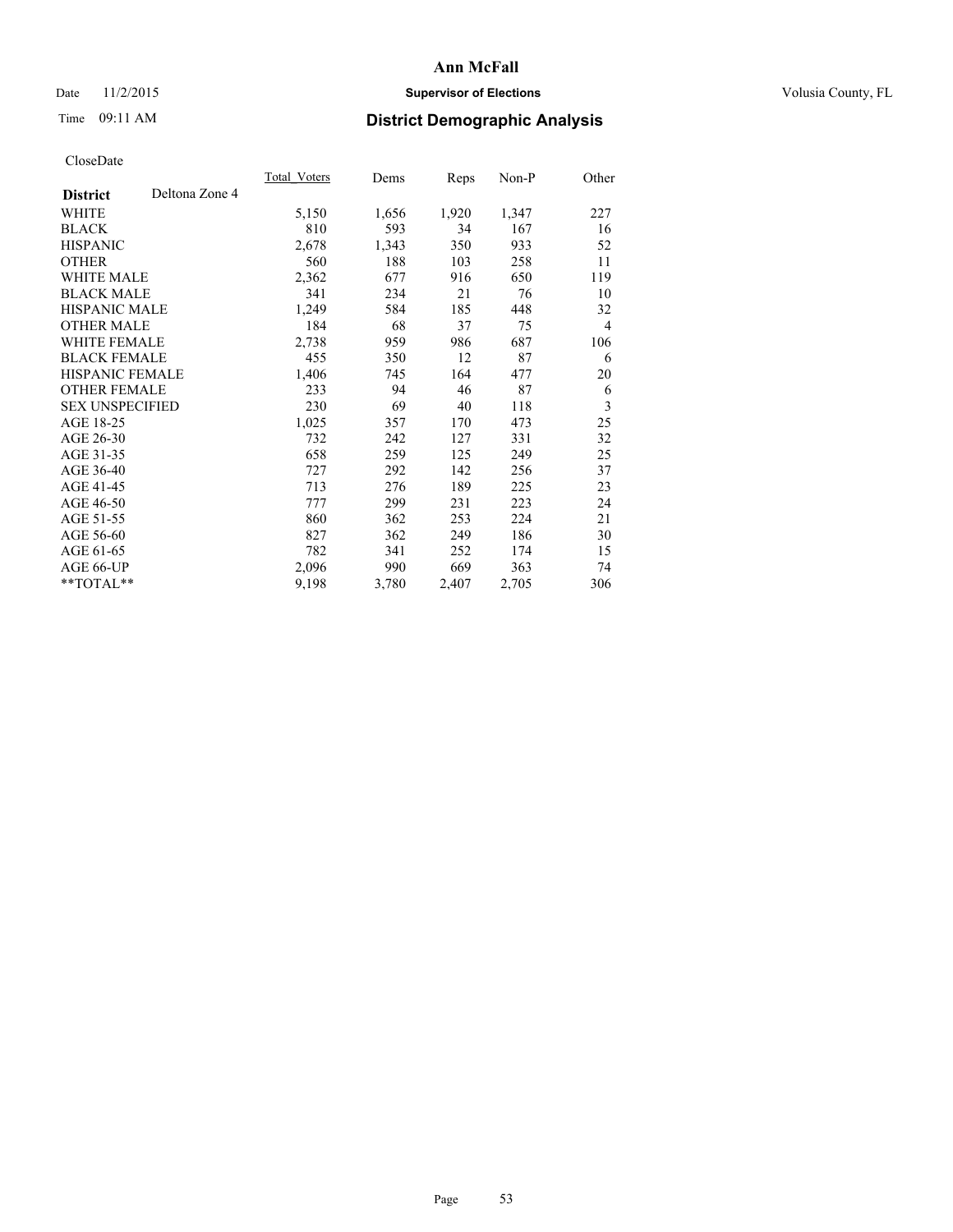### Date 11/2/2015 **Supervisor of Elections Supervisor of Elections** Volusia County, FL

# Time 09:11 AM **District Demographic Analysis**

|                        |                | Total Voters | Dems  | Reps  | Non-P | Other          |
|------------------------|----------------|--------------|-------|-------|-------|----------------|
| <b>District</b>        | Deltona Zone 5 |              |       |       |       |                |
| WHITE                  |                | 5,210        | 1,618 | 1,894 | 1,450 | 248            |
| <b>BLACK</b>           |                | 945          | 717   | 46    | 170   | 12             |
| <b>HISPANIC</b>        |                | 2,368        | 1,093 | 361   | 877   | 37             |
| <b>OTHER</b>           |                | 497          | 169   | 92    | 223   | 13             |
| WHITE MALE             |                | 2,430        | 671   | 941   | 673   | 145            |
| <b>BLACK MALE</b>      |                | 410          | 287   | 23    | 92    | 8              |
| <b>HISPANIC MALE</b>   |                | 1,115        | 508   | 181   | 400   | 26             |
| <b>OTHER MALE</b>      |                | 157          | 63    | 35    | 54    | 5              |
| WHITE FEMALE           |                | 2,739        | 939   | 936   | 762   | 102            |
| <b>BLACK FEMALE</b>    |                | 526          | 422   | 23    | 77    | $\overline{4}$ |
| <b>HISPANIC FEMALE</b> |                | 1,226        | 574   | 178   | 463   | 11             |
| <b>OTHER FEMALE</b>    |                | 212          | 84    | 35    | 88    | 5              |
| <b>SEX UNSPECIFIED</b> |                | 205          | 49    | 41    | 111   | $\overline{4}$ |
| AGE 18-25              |                | 1,062        | 313   | 217   | 490   | 42             |
| AGE 26-30              |                | 741          | 268   | 145   | 301   | 27             |
| AGE 31-35              |                | 671          | 241   | 125   | 276   | 29             |
| AGE 36-40              |                | 730          | 290   | 146   | 264   | 30             |
| AGE 41-45              |                | 739          | 276   | 191   | 248   | 24             |
| AGE 46-50              |                | 782          | 301   | 247   | 210   | 24             |
| AGE 51-55              |                | 930          | 349   | 310   | 240   | 31             |
| AGE 56-60              |                | 886          | 374   | 295   | 201   | 16             |
| AGE 61-65              |                | 673          | 298   | 187   | 163   | 25             |
| AGE 66-UP              |                | 1,806        | 887   | 530   | 327   | 62             |
| **TOTAL**              |                | 9,020        | 3,597 | 2,393 | 2,720 | 310            |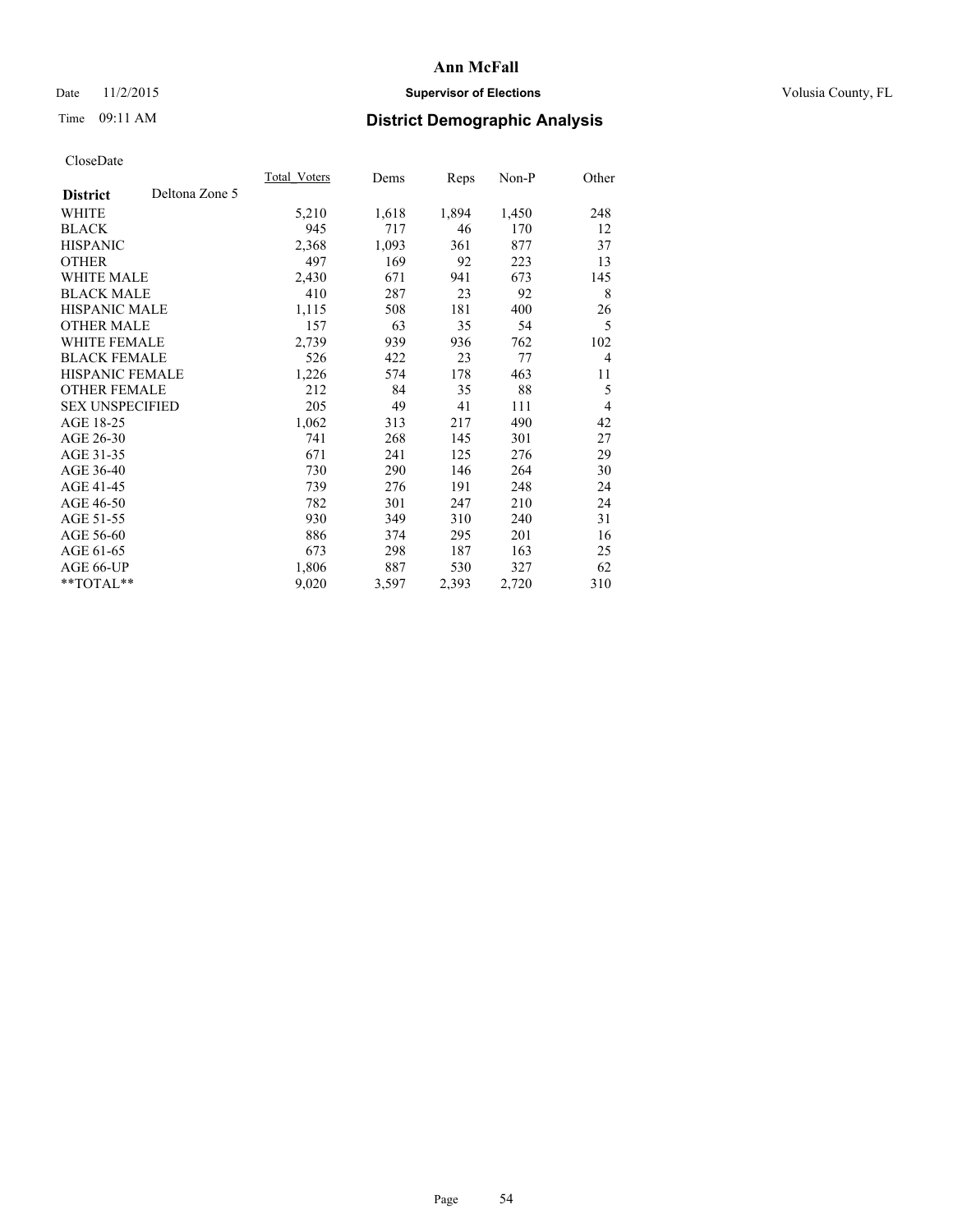### Date 11/2/2015 **Supervisor of Elections Supervisor of Elections** Volusia County, FL

# Time 09:11 AM **District Demographic Analysis**

|                        |                | Total Voters | Dems  | Reps  | Non-P | Other          |
|------------------------|----------------|--------------|-------|-------|-------|----------------|
| <b>District</b>        | Deltona Zone 6 |              |       |       |       |                |
| WHITE                  |                | 5,671        | 1,623 | 2,224 | 1,567 | 257            |
| <b>BLACK</b>           |                | 845          | 630   | 41    | 151   | 23             |
| <b>HISPANIC</b>        |                | 1,945        | 922   | 248   | 732   | 43             |
| <b>OTHER</b>           |                | 499          | 151   | 116   | 223   | 9              |
| WHITE MALE             |                | 2,635        | 645   | 1,105 | 758   | 127            |
| <b>BLACK MALE</b>      |                | 390          | 280   | 22    | 74    | 14             |
| <b>HISPANIC MALE</b>   |                | 902          | 411   | 129   | 339   | 23             |
| <b>OTHER MALE</b>      |                | 206          | 65    | 49    | 86    | 6              |
| WHITE FEMALE           |                | 2,968        | 960   | 1,095 | 785   | 128            |
| <b>BLACK FEMALE</b>    |                | 443          | 340   | 18    | 76    | 9              |
| <b>HISPANIC FEMALE</b> |                | 1,009        | 501   | 116   | 373   | 19             |
| <b>OTHER FEMALE</b>    |                | 192          | 68    | 46    | 76    | $\overline{2}$ |
| <b>SEX UNSPECIFIED</b> |                | 215          | 56    | 49    | 106   | $\overline{4}$ |
| AGE 18-25              |                | 1,047        | 340   | 194   | 484   | 29             |
| AGE 26-30              |                | 732          | 237   | 174   | 289   | 32             |
| AGE 31-35              |                | 719          | 238   | 158   | 297   | 26             |
| AGE 36-40              |                | 676          | 210   | 186   | 248   | 32             |
| AGE 41-45              |                | 769          | 276   | 240   | 215   | 38             |
| AGE 46-50              |                | 798          | 284   | 248   | 231   | 35             |
| AGE 51-55              |                | 979          | 338   | 361   | 243   | 37             |
| AGE 56-60              |                | 920          | 364   | 320   | 199   | 37             |
| AGE 61-65              |                | 705          | 313   | 228   | 145   | 19             |
| AGE 66-UP              |                | 1,615        | 726   | 520   | 322   | 47             |
| **TOTAL**              |                | 8,960        | 3,326 | 2,629 | 2,673 | 332            |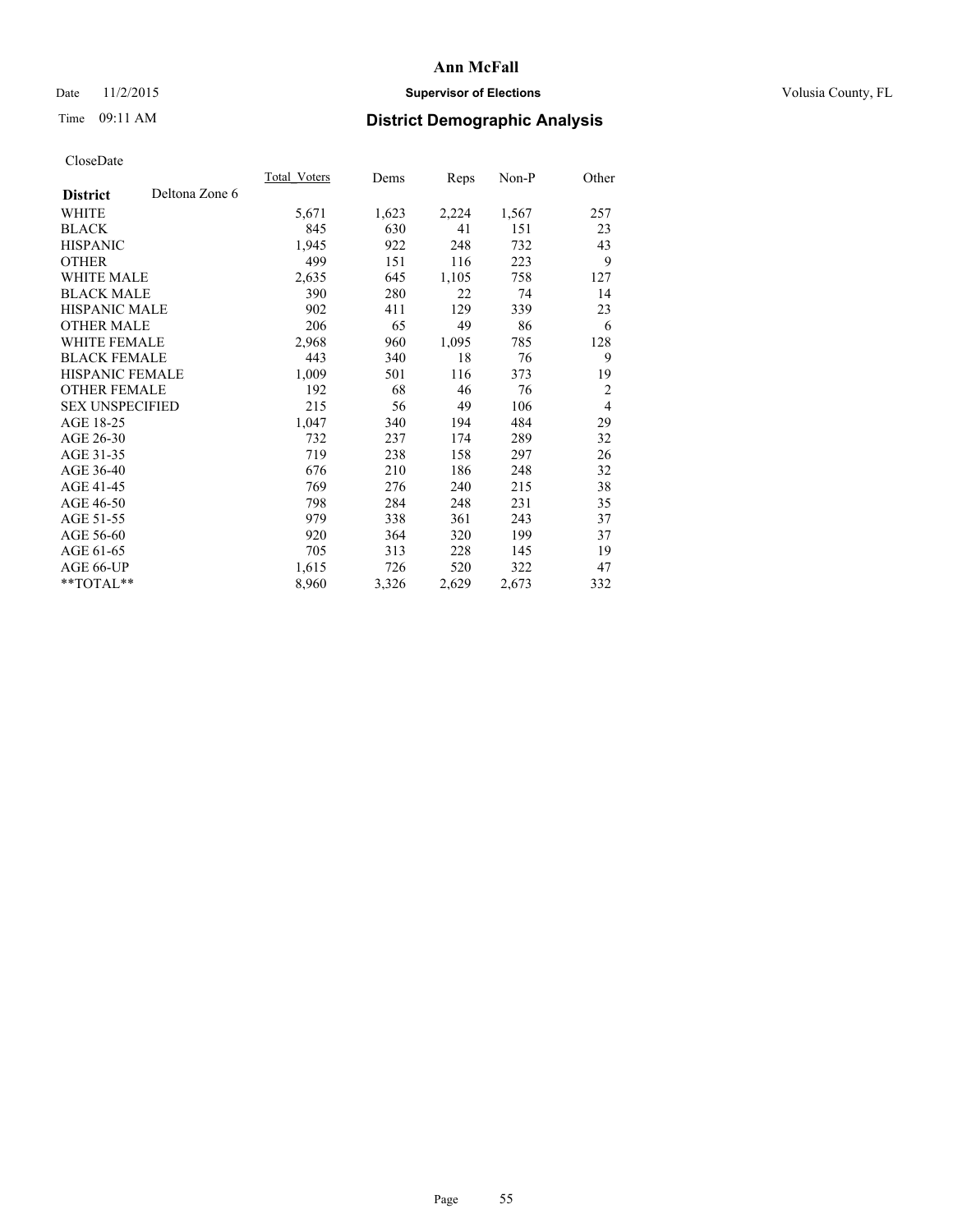# Date 11/2/2015 **Supervisor of Elections Supervisor of Elections** Volusia County, FL

# Time 09:11 AM **District Demographic Analysis**

|                        |                  | <b>Total Voters</b> | Dems  | Reps     | Non-P | Other          |
|------------------------|------------------|---------------------|-------|----------|-------|----------------|
| <b>District</b>        | Edgewater Zone 1 |                     |       |          |       |                |
| WHITE                  |                  | 3,227               | 1,157 | 1,061    | 899   | 110            |
| <b>BLACK</b>           |                  | 75                  | 50    | 4        | 19    | 2              |
| <b>HISPANIC</b>        |                  | 59                  | 24    | 13       | 20    | $\overline{2}$ |
| <b>OTHER</b>           |                  | 109                 | 38    | 21       | 49    | $\mathbf{1}$   |
| WHITE MALE             |                  | 1,438               | 451   | 515      | 411   | 61             |
| <b>BLACK MALE</b>      |                  | 42                  | 23    | 4        | 13    | 2              |
| <b>HISPANIC MALE</b>   |                  | 19                  | 6     | 5        | 7     | 1              |
| <b>OTHER MALE</b>      |                  | 34                  | 14    | 9        | 11    | $\theta$       |
| WHITE FEMALE           |                  | 1,755               | 692   | 535      | 479   | 49             |
| <b>BLACK FEMALE</b>    |                  | 32                  | 26    | $\theta$ | 6     | $\theta$       |
| <b>HISPANIC FEMALE</b> |                  | 40                  | 18    | 8        | 13    | 1              |
| <b>OTHER FEMALE</b>    |                  | 48                  | 21    | 8        | 18    | 1              |
| <b>SEX UNSPECIFIED</b> |                  | 62                  | 18    | 15       | 29    | $\mathbf{0}$   |
| AGE 18-25              |                  | 262                 | 72    | 52       | 129   | 9              |
| AGE 26-30              |                  | 227                 | 72    | 44       | 106   | 5              |
| AGE 31-35              |                  | 194                 | 61    | 57       | 69    | 7              |
| AGE 36-40              |                  | 207                 | 66    | 59       | 75    | 7              |
| AGE 41-45              |                  | 219                 | 63    | 60       | 87    | 9              |
| AGE 46-50              |                  | 228                 | 71    | 82       | 70    | 5              |
| AGE 51-55              |                  | 362                 | 148   | 114      | 91    | 9              |
| AGE 56-60              |                  | 395                 | 131   | 134      | 113   | 17             |
| AGE 61-65              |                  | 372                 | 160   | 118      | 83    | 11             |
| AGE 66-UP              |                  | 1,004               | 425   | 379      | 164   | 36             |
| **TOTAL**              |                  | 3,470               | 1,269 | 1,099    | 987   | 115            |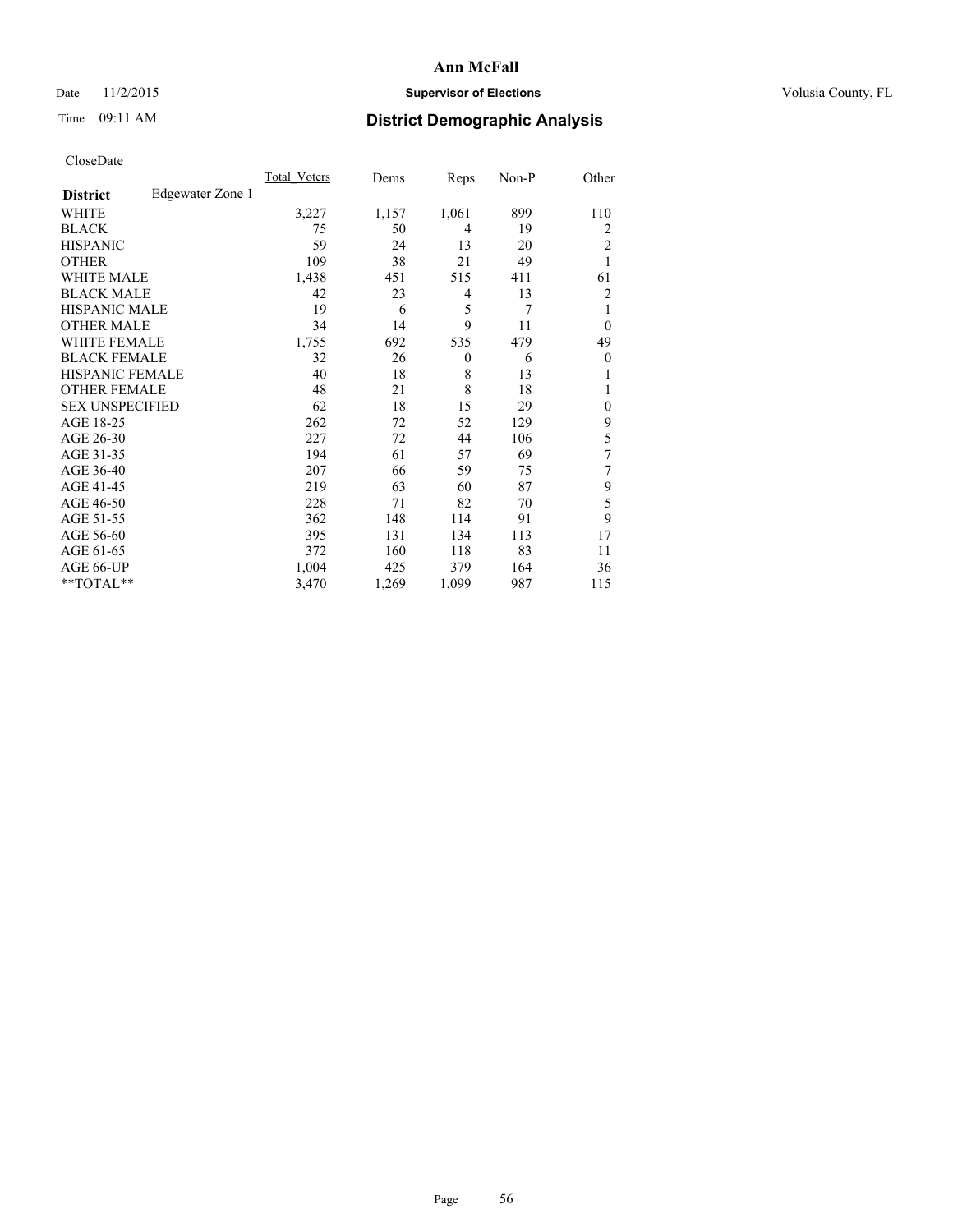# Time 09:11 AM **District Demographic Analysis**

| <b>UIUSUDUI</b> U      |                  |              |       |                |       |                |
|------------------------|------------------|--------------|-------|----------------|-------|----------------|
|                        |                  | Total Voters | Dems  | Reps           | Non-P | Other          |
| <b>District</b>        | Edgewater Zone 2 |              |       |                |       |                |
| WHITE                  |                  | 3,470        | 1,156 | 1,166          | 1,045 | 103            |
| <b>BLACK</b>           |                  | 64           | 49    | $\overline{4}$ | 10    | 1              |
| <b>HISPANIC</b>        |                  | 50           | 17    | 13             | 20    | $\theta$       |
| <b>OTHER</b>           |                  | 117          | 30    | 31             | 56    | $\theta$       |
| WHITE MALE             |                  | 1,602        | 484   | 581            | 480   | 57             |
| <b>BLACK MALE</b>      |                  | 29           | 22    | $\overline{2}$ | 4     |                |
| <b>HISPANIC MALE</b>   |                  | 23           | 10    | 7              | 6     | $\overline{0}$ |
| <b>OTHER MALE</b>      |                  | 43           | 12    | 10             | 21    | $\theta$       |
| WHITE FEMALE           |                  | 1,849        | 665   | 579            | 559   | 46             |
| <b>BLACK FEMALE</b>    |                  | 35           | 27    | 2              | 6     | $\overline{0}$ |
| HISPANIC FEMALE        |                  | 26           | 7     | 6              | 13    | $\theta$       |
| <b>OTHER FEMALE</b>    |                  | 50           | 14    | 18             | 18    | $\mathbf{0}$   |
| <b>SEX UNSPECIFIED</b> |                  | 44           | 11    | 9              | 24    | $\theta$       |
| AGE 18-25              |                  | 323          | 86    | 82             | 139   | 16             |
| AGE 26-30              |                  | 235          | 62    | 60             | 108   | 5              |
| AGE 31-35              |                  | 228          | 66    | 54             | 99    | 9              |
| AGE 36-40              |                  | 234          | 66    | 68             | 95    | 5              |
| AGE 41-45              |                  | 282          | 93    | 82             | 97    | 10             |
| AGE 46-50              |                  | 284          | 84    | 99             | 91    | 10             |
| AGE 51-55              |                  | 339          | 109   | 126            | 90    | 14             |
| AGE 56-60              |                  | 345          | 121   | 129            | 92    | 3              |
| AGE 61-65              |                  | 365          | 134   | 129            | 90    | 12             |
| AGE 66-UP              |                  | 1,066        | 431   | 385            | 230   | 20             |
| $*$ TOTAL $*$          |                  | 3,701        | 1,252 | 1,214          | 1,131 | 104            |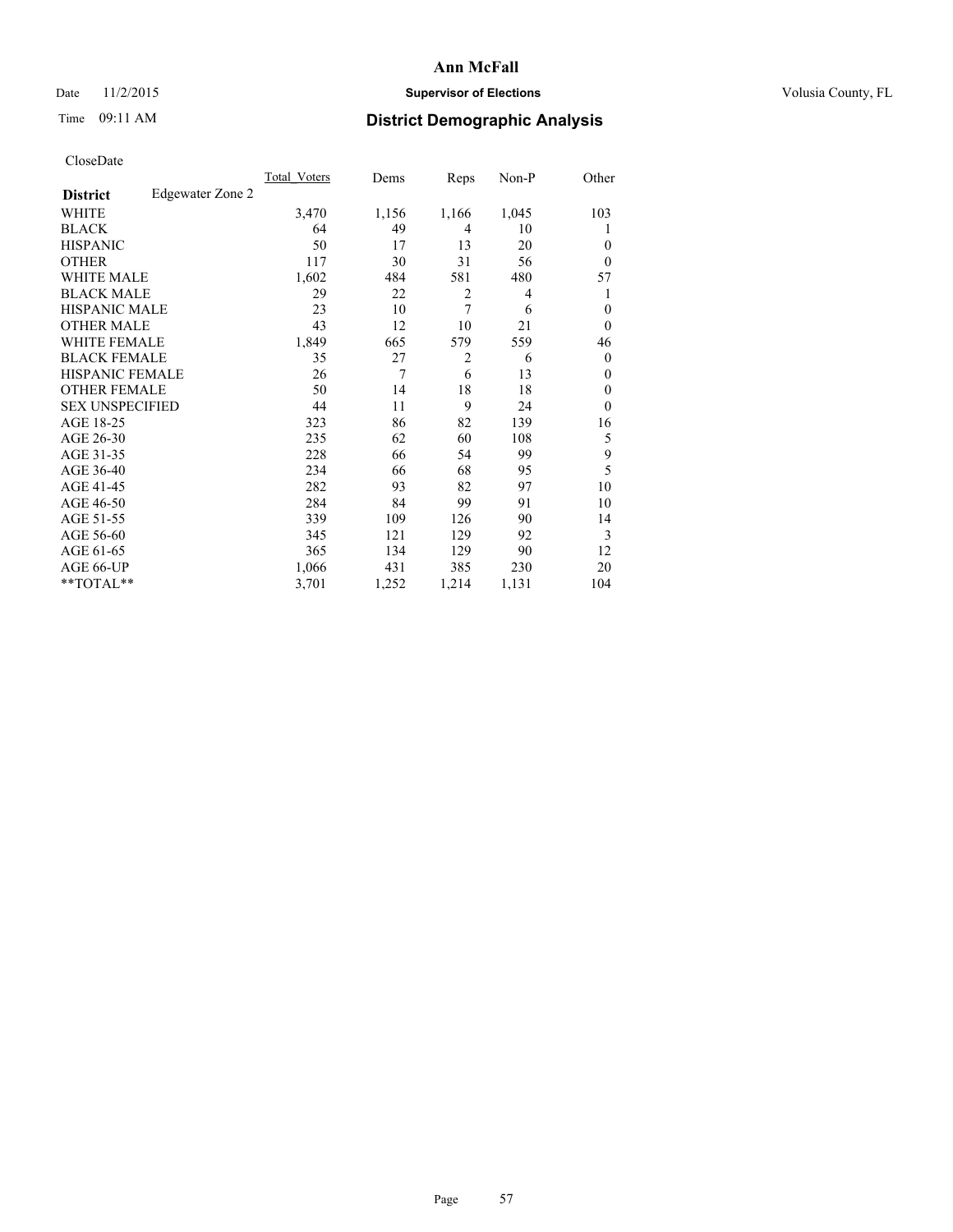### Date 11/2/2015 **Supervisor of Elections Supervisor of Elections** Volusia County, FL

# Time 09:11 AM **District Demographic Analysis**

|                        |                  | Total Voters | Dems  | Reps     | Non-P | Other          |
|------------------------|------------------|--------------|-------|----------|-------|----------------|
| <b>District</b>        | Edgewater Zone 3 |              |       |          |       |                |
| WHITE                  |                  | 3,209        | 1,108 | 1,079    | 916   | 106            |
| <b>BLACK</b>           |                  | 88           | 70    | 1        | 17    | $\overline{0}$ |
| <b>HISPANIC</b>        |                  | 59           | 19    | 12       | 28    | $\Omega$       |
| <b>OTHER</b>           |                  | 135          | 40    | 22       | 69    | $\overline{4}$ |
| <b>WHITE MALE</b>      |                  | 1,423        | 418   | 498      | 449   | 58             |
| <b>BLACK MALE</b>      |                  | 40           | 31    | 1        | 8     | $\overline{0}$ |
| <b>HISPANIC MALE</b>   |                  | 26           | 8     | 5        | 13    | $\overline{0}$ |
| <b>OTHER MALE</b>      |                  | 46           | 12    | 10       | 22    | $\overline{2}$ |
| <b>WHITE FEMALE</b>    |                  | 1,767        | 686   | 573      | 461   | 47             |
| <b>BLACK FEMALE</b>    |                  | 47           | 39    | $\theta$ | 8     | $\overline{0}$ |
| <b>HISPANIC FEMALE</b> |                  | 30           | 8     | 7        | 15    | $\Omega$       |
| <b>OTHER FEMALE</b>    |                  | 54           | 18    | 10       | 24    | 2              |
| <b>SEX UNSPECIFIED</b> |                  | 58           | 17    | 10       | 30    | 1              |
| AGE 18-25              |                  | 332          | 102   | 70       | 152   | 8              |
| AGE 26-30              |                  | 211          | 66    | 46       | 93    | 6              |
| AGE 31-35              |                  | 220          | 48    | 62       | 105   | 5              |
| AGE 36-40              |                  | 208          | 42    | 69       | 84    | 13             |
| AGE 41-45              |                  | 230          | 73    | 72       | 74    | 11             |
| AGE 46-50              |                  | 277          | 102   | 95       | 74    | 6              |
| AGE 51-55              |                  | 308          | 116   | 96       | 89    | 7              |
| AGE 56-60              |                  | 326          | 115   | 120      | 79    | 12             |
| AGE 61-65              |                  | 337          | 142   | 112      | 74    | 9              |
| AGE 66-UP              |                  | 1,042        | 431   | 372      | 206   | 33             |
| **TOTAL**              |                  | 3,491        | 1,237 | 1,114    | 1,030 | 110            |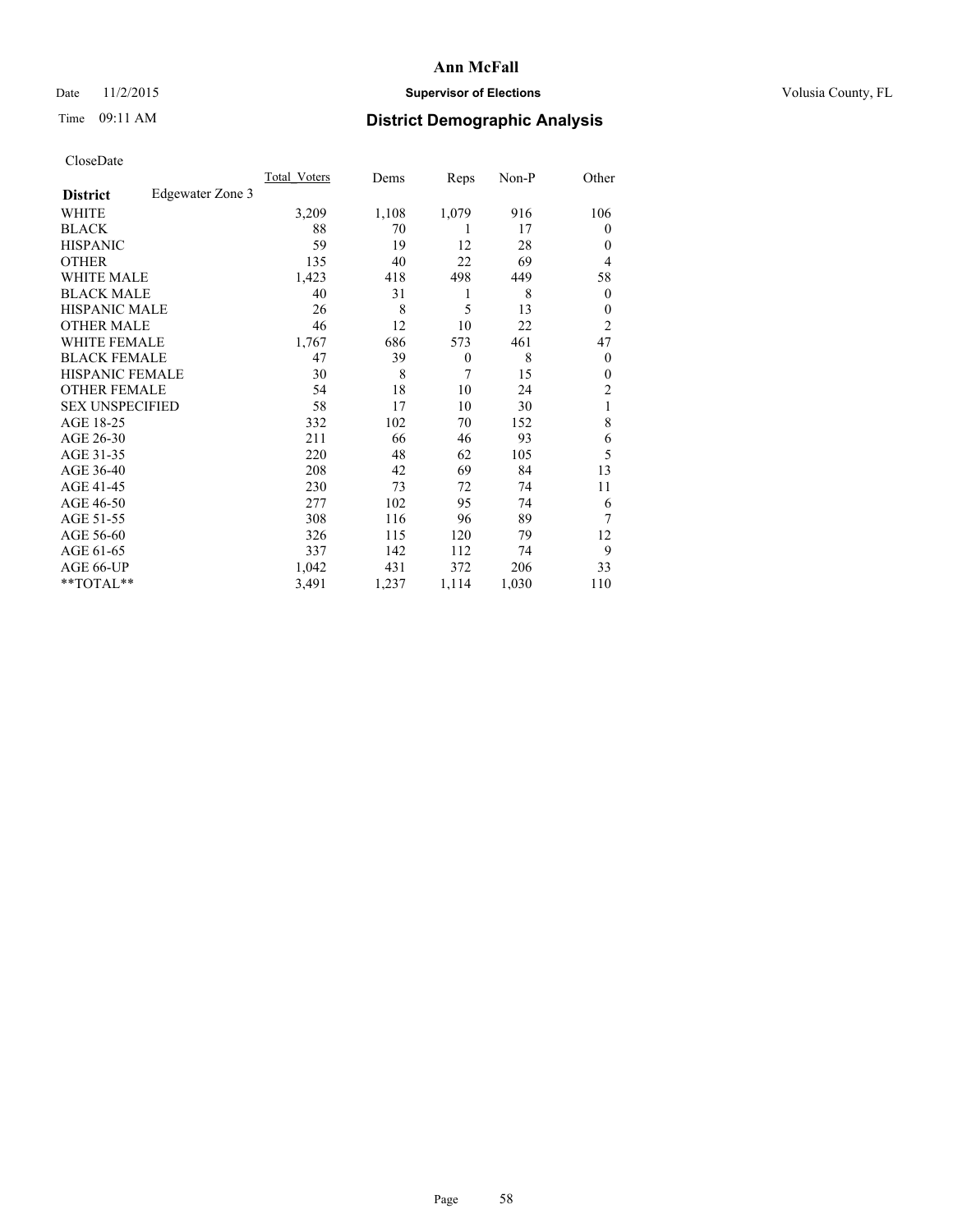### Date 11/2/2015 **Supervisor of Elections Supervisor of Elections** Volusia County, FL

# Time 09:11 AM **District Demographic Analysis**

|                        |                  | Total Voters | Dems  | Reps           | Non-P | Other            |
|------------------------|------------------|--------------|-------|----------------|-------|------------------|
| <b>District</b>        | Edgewater Zone 4 |              |       |                |       |                  |
| WHITE                  |                  | 3,330        | 1,088 | 1,139          | 980   | 123              |
| <b>BLACK</b>           |                  | 86           | 62    | 4              | 20    | $\theta$         |
| <b>HISPANIC</b>        |                  | 63           | 27    | 15             | 18    | 3                |
| <b>OTHER</b>           |                  | 86           | 24    | 13             | 49    | $\theta$         |
| <b>WHITE MALE</b>      |                  | 1,504        | 428   | 560            | 453   | 63               |
| <b>BLACK MALE</b>      |                  | 39           | 24    | 2              | 13    | $\boldsymbol{0}$ |
| <b>HISPANIC MALE</b>   |                  | 24           | 8     | 6              | 8     | 2                |
| <b>OTHER MALE</b>      |                  | 27           | 10    | 6              | 11    | $\mathbf{0}$     |
| <b>WHITE FEMALE</b>    |                  | 1,803        | 652   | 572            | 519   | 60               |
| <b>BLACK FEMALE</b>    |                  | 46           | 37    | $\overline{2}$ | 7     | $\theta$         |
| <b>HISPANIC FEMALE</b> |                  | 39           | 19    | 9              | 10    | 1                |
| <b>OTHER FEMALE</b>    |                  | 33           | 12    | 5              | 16    | $\theta$         |
| <b>SEX UNSPECIFIED</b> |                  | 50           | 11    | 9              | 30    | $\mathbf{0}$     |
| AGE 18-25              |                  | 259          | 67    | 61             | 127   | 4                |
| AGE 26-30              |                  | 183          | 57    | 40             | 83    | 3                |
| AGE 31-35              |                  | 206          | 59    | 58             | 83    | 6                |
| AGE 36-40              |                  | 224          | 71    | 55             | 87    | 11               |
| AGE 41-45              |                  | 216          | 72    | 67             | 71    | 6                |
| AGE 46-50              |                  | 231          | 76    | 74             | 77    | 4                |
| AGE 51-55              |                  | 314          | 102   | 107            | 93    | 12               |
| AGE 56-60              |                  | 358          | 127   | 129            | 91    | 11               |
| AGE 61-65              |                  | 336          | 136   | 99             | 88    | 13               |
| AGE 66-UP              |                  | 1,238        | 434   | 481            | 267   | 56               |
| **TOTAL**              |                  | 3,565        | 1,201 | 1,171          | 1,067 | 126              |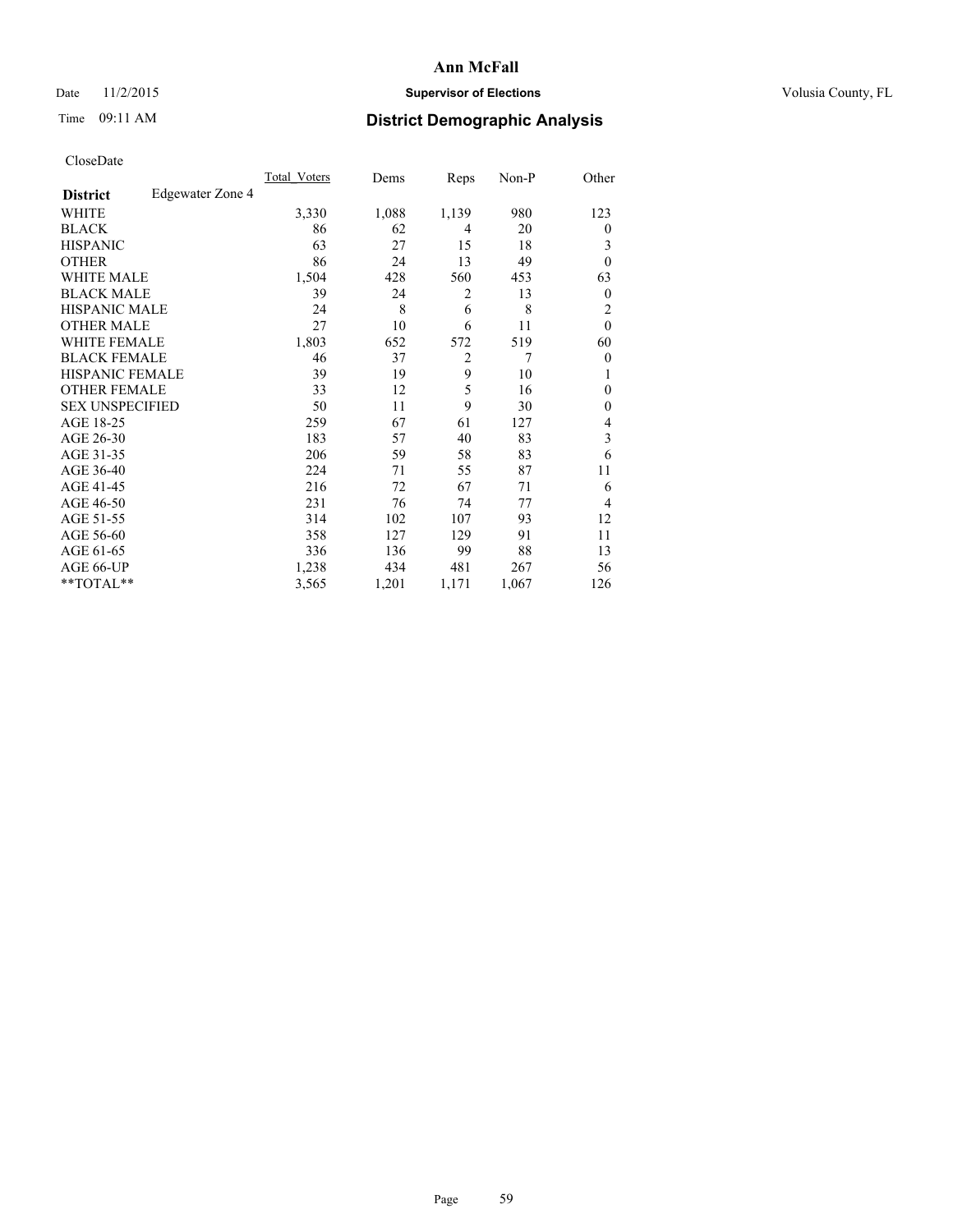### Date 11/2/2015 **Supervisor of Elections Supervisor of Elections** Volusia County, FL

# Time 09:11 AM **District Demographic Analysis**

|                        |                   | <b>Total Voters</b> | Dems | Reps           | Non-P | Other                   |
|------------------------|-------------------|---------------------|------|----------------|-------|-------------------------|
| <b>District</b>        | Holly Hill Zone 1 |                     |      |                |       |                         |
| WHITE                  |                   | 1,376               | 498  | 425            | 401   | 52                      |
| <b>BLACK</b>           |                   | 147                 | 110  | $\overline{2}$ | 30    | 5                       |
| <b>HISPANIC</b>        |                   | 68                  | 31   | 7              | 30    | $\theta$                |
| <b>OTHER</b>           |                   | 82                  | 31   | 18             | 29    | 4                       |
| <b>WHITE MALE</b>      |                   | 654                 | 209  | 215            | 205   | 25                      |
| <b>BLACK MALE</b>      |                   | 60                  | 39   | 1              | 16    | 4                       |
| <b>HISPANIC MALE</b>   |                   | 32                  | 10   | 5              | 17    | $\mathbf{0}$            |
| <b>OTHER MALE</b>      |                   | 27                  | 7    | 5              | 12    | 3                       |
| <b>WHITE FEMALE</b>    |                   | 706                 | 283  | 206            | 191   | 26                      |
| <b>BLACK FEMALE</b>    |                   | 85                  | 69   | 1              | 14    | 1                       |
| <b>HISPANIC FEMALE</b> |                   | 36                  | 21   | $\overline{2}$ | 13    | $\theta$                |
| <b>OTHER FEMALE</b>    |                   | 40                  | 18   | 13             | 9     | $\theta$                |
| <b>SEX UNSPECIFIED</b> |                   | 33                  | 14   | 4              | 13    | $\overline{c}$          |
| AGE 18-25              |                   | 163                 | 56   | 26             | 78    | $\overline{\mathbf{3}}$ |
| AGE 26-30              |                   | 109                 | 41   | 23             | 40    | 5                       |
| AGE 31-35              |                   | 111                 | 50   | 12             | 42    | 7                       |
| AGE 36-40              |                   | 101                 | 35   | 28             | 34    | 4                       |
| AGE 41-45              |                   | 104                 | 40   | 27             | 35    | $\overline{c}$          |
| AGE 46-50              |                   | 163                 | 67   | 47             | 44    | 5                       |
| AGE 51-55              |                   | 173                 | 60   | 59             | 49    | 5                       |
| AGE 56-60              |                   | 181                 | 69   | 48             | 56    | 8                       |
| AGE 61-65              |                   | 176                 | 79   | 47             | 46    | 4                       |
| AGE 66-UP              |                   | 392                 | 173  | 135            | 66    | 18                      |
| **TOTAL**              |                   | 1,673               | 670  | 452            | 490   | 61                      |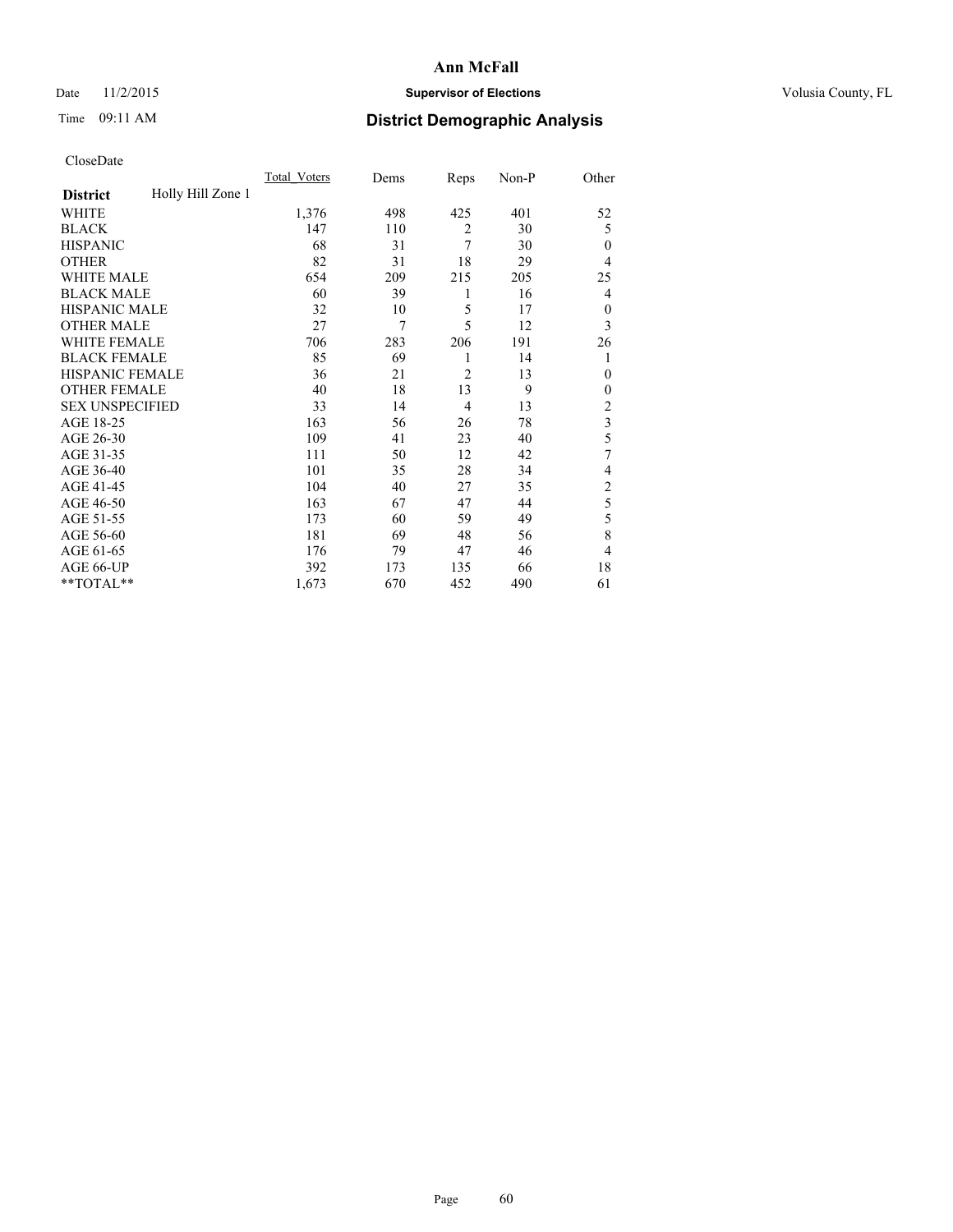### Date 11/2/2015 **Supervisor of Elections Supervisor of Elections** Volusia County, FL

# Time 09:11 AM **District Demographic Analysis**

|                        |                   | <b>Total Voters</b> | Dems | Reps           | Non-P | Other            |
|------------------------|-------------------|---------------------|------|----------------|-------|------------------|
| <b>District</b>        | Holly Hill Zone 2 |                     |      |                |       |                  |
| WHITE                  |                   | 1,423               | 577  | 375            | 420   | 51               |
| <b>BLACK</b>           |                   | 262                 | 192  | 9              | 59    | 2                |
| <b>HISPANIC</b>        |                   | 48                  | 24   | 10             | 14    | $\theta$         |
| <b>OTHER</b>           |                   | 86                  | 33   | 11             | 39    | 3                |
| <b>WHITE MALE</b>      |                   | 664                 | 248  | 188            | 205   | 23               |
| <b>BLACK MALE</b>      |                   | 109                 | 72   | 4              | 33    | $\boldsymbol{0}$ |
| <b>HISPANIC MALE</b>   |                   | 20                  | 8    | 6              | 6     | $\theta$         |
| <b>OTHER MALE</b>      |                   | 28                  | 9    | $\overline{4}$ | 13    | $\overline{2}$   |
| WHITE FEMALE           |                   | 749                 | 328  | 184            | 211   | 26               |
| <b>BLACK FEMALE</b>    |                   | 151                 | 119  | 5              | 25    | $\overline{c}$   |
| <b>HISPANIC FEMALE</b> |                   | 28                  | 16   | $\overline{4}$ | 8     | $\mathbf{0}$     |
| <b>OTHER FEMALE</b>    |                   | 35                  | 16   | 7              | 11    | 1                |
| <b>SEX UNSPECIFIED</b> |                   | 35                  | 10   | 3              | 20    | $\overline{2}$   |
| AGE 18-25              |                   | 215                 | 66   | 37             | 108   | $\overline{4}$   |
| AGE 26-30              |                   | 144                 | 67   | 23             | 51    | 3                |
| AGE 31-35              |                   | 149                 | 68   | 31             | 45    | 5                |
| AGE 36-40              |                   | 111                 | 47   | 14             | 44    | 6                |
| AGE 41-45              |                   | 135                 | 57   | 26             | 48    | 4                |
| AGE 46-50              |                   | 147                 | 61   | 36             | 44    | 6                |
| AGE 51-55              |                   | 232                 | 110  | 55             | 55    | 12               |
| AGE 56-60              |                   | 181                 | 87   | 43             | 47    | 4                |
| AGE 61-65              |                   | 157                 | 75   | 40             | 37    | 5                |
| AGE 66-UP              |                   | 348                 | 188  | 100            | 53    | 7                |
| **TOTAL**              |                   | 1,819               | 826  | 405            | 532   | 56               |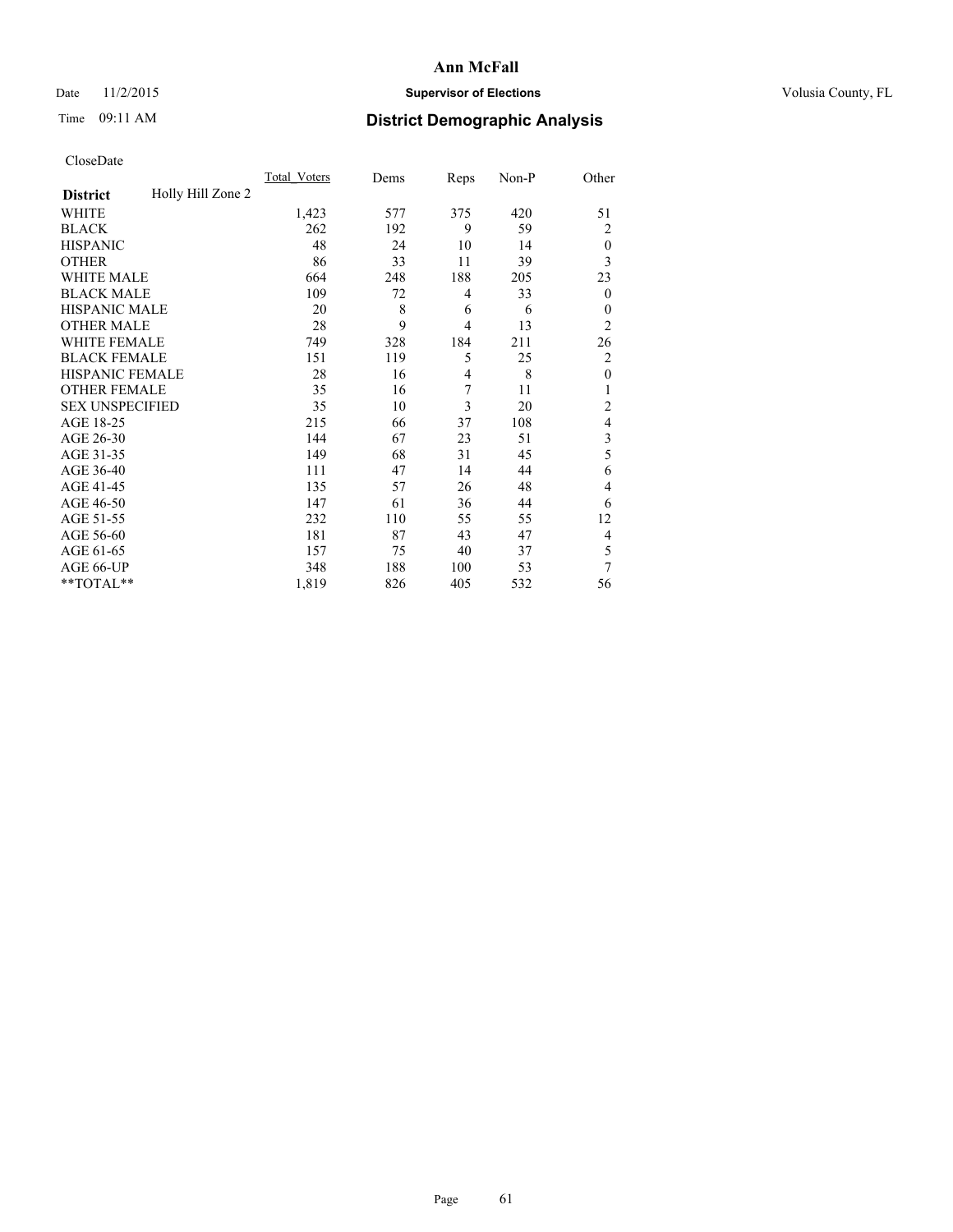### Date 11/2/2015 **Supervisor of Elections Supervisor of Elections** Volusia County, FL

# Time 09:11 AM **District Demographic Analysis**

|                        |                   | <b>Total Voters</b> | Dems | Reps           | Non-P | Other          |
|------------------------|-------------------|---------------------|------|----------------|-------|----------------|
| <b>District</b>        | Holly Hill Zone 3 |                     |      |                |       |                |
| WHITE                  |                   | 1,468               | 529  | 486            | 391   | 62             |
| <b>BLACK</b>           |                   | 162                 | 127  | 7              | 27    |                |
| <b>HISPANIC</b>        |                   | 33                  | 13   | 5              | 14    |                |
| <b>OTHER</b>           |                   | 69                  | 27   | 9              | 31    | $\overline{2}$ |
| <b>WHITE MALE</b>      |                   | 626                 | 205  | 205            | 186   | 30             |
| <b>BLACK MALE</b>      |                   | 69                  | 47   | 5              | 16    | 1              |
| <b>HISPANIC MALE</b>   |                   | 18                  | 7    | 3              | 7     |                |
| <b>OTHER MALE</b>      |                   | 26                  | 12   | $\overline{2}$ | 11    |                |
| <b>WHITE FEMALE</b>    |                   | 832                 | 321  | 278            | 201   | 32             |
| <b>BLACK FEMALE</b>    |                   | 91                  | 78   | $\overline{2}$ | 11    | $\overline{0}$ |
| <b>HISPANIC FEMALE</b> |                   | 15                  | 6    | $\overline{2}$ | 7     | $\Omega$       |
| <b>OTHER FEMALE</b>    |                   | 28                  | 11   | $\overline{7}$ | 9     |                |
| <b>SEX UNSPECIFIED</b> |                   | 27                  | 9    | 3              | 15    | $\theta$       |
| AGE 18-25              |                   | 100                 | 30   | 27             | 41    | 2              |
| AGE 26-30              |                   | 77                  | 32   | 10             | 34    | 1              |
| AGE 31-35              |                   | 79                  | 27   | 19             | 31    | $\overline{c}$ |
| AGE 36-40              |                   | 60                  | 26   | 8              | 25    | 1              |
| AGE 41-45              |                   | 99                  | 31   | 20             | 43    | 5              |
| AGE 46-50              |                   | 115                 | 37   | 33             | 42    | 3              |
| AGE 51-55              |                   | 145                 | 62   | 26             | 48    | 9              |
| AGE 56-60              |                   | 168                 | 69   | 49             | 39    | 11             |
| AGE 61-65              |                   | 159                 | 65   | 48             | 41    | 5              |
| AGE 66-UP              |                   | 730                 | 317  | 267            | 119   | 27             |
| **TOTAL**              |                   | 1,732               | 696  | 507            | 463   | 66             |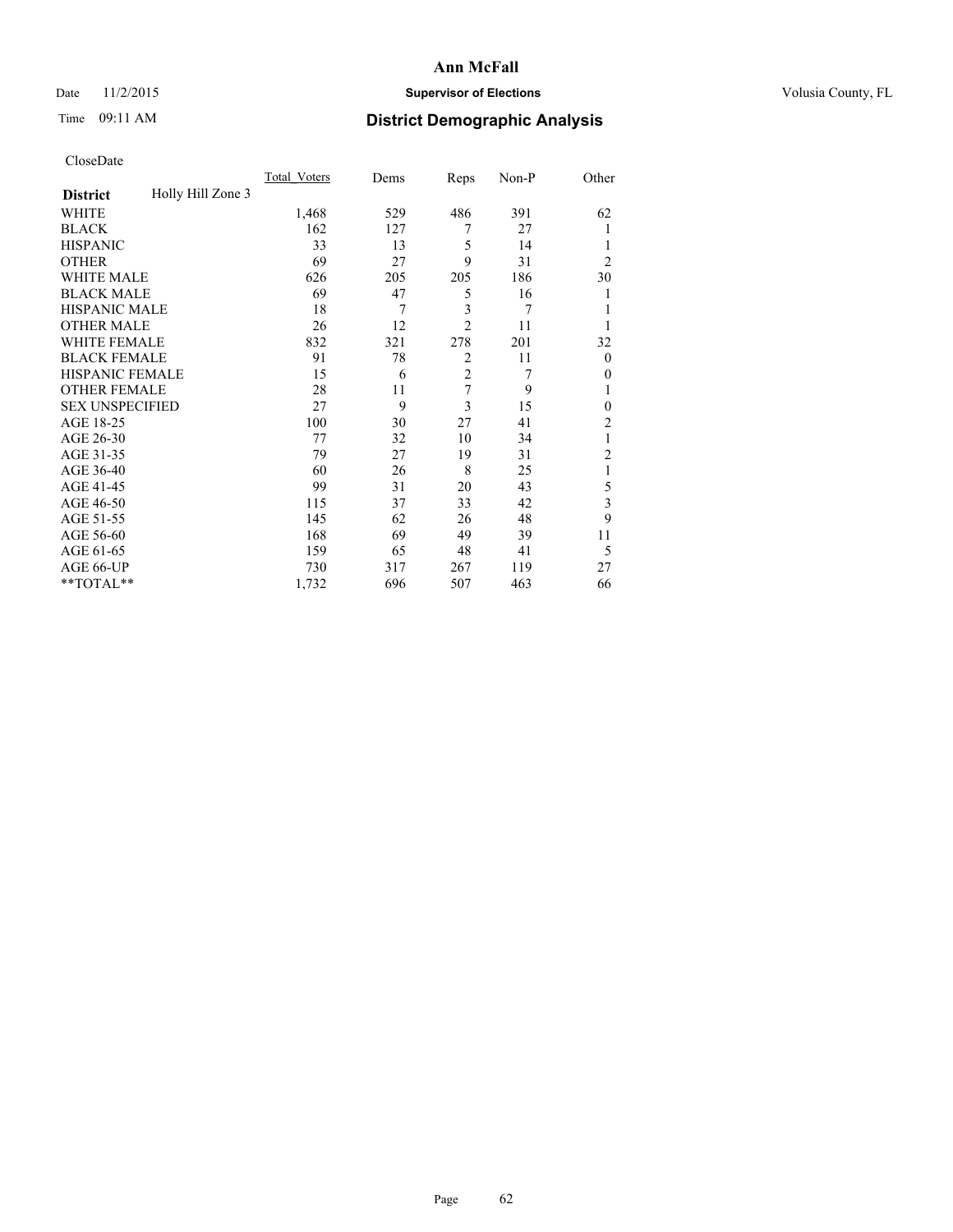### Date 11/2/2015 **Supervisor of Elections Supervisor of Elections** Volusia County, FL

# Time 09:11 AM **District Demographic Analysis**

|                        |                   | <b>Total Voters</b> | Dems | Reps           | Non-P | Other          |
|------------------------|-------------------|---------------------|------|----------------|-------|----------------|
| <b>District</b>        | Holly Hill Zone 4 |                     |      |                |       |                |
| WHITE                  |                   | 1,387               | 485  | 459            | 381   | 62             |
| <b>BLACK</b>           |                   | 310                 | 237  | 13             | 57    | 3              |
| <b>HISPANIC</b>        |                   | 73                  | 38   | 6              | 28    | 1              |
| <b>OTHER</b>           |                   | 72                  | 32   | 7              | 31    | $\overline{2}$ |
| WHITE MALE             |                   | 583                 | 167  | 197            | 184   | 35             |
| <b>BLACK MALE</b>      |                   | 83                  | 55   | 6              | 19    | 3              |
| <b>HISPANIC MALE</b>   |                   | 33                  | 20   | $\overline{c}$ | 10    | 1              |
| <b>OTHER MALE</b>      |                   | 20                  | 11   | $\overline{3}$ | 5     | 1              |
| WHITE FEMALE           |                   | 792                 | 315  | 259            | 191   | 27             |
| <b>BLACK FEMALE</b>    |                   | 225                 | 180  | 7              | 38    | $\overline{0}$ |
| <b>HISPANIC FEMALE</b> |                   | 40                  | 18   | 4              | 18    | $\theta$       |
| <b>OTHER FEMALE</b>    |                   | 28                  | 16   | 3              | 8     | 1              |
| <b>SEX UNSPECIFIED</b> |                   | 38                  | 10   | 4              | 24    | $\mathbf{0}$   |
| AGE 18-25              |                   | 224                 | 92   | 39             | 84    | 9              |
| AGE 26-30              |                   | 184                 | 76   | 34             | 68    | 6              |
| AGE 31-35              |                   | 136                 | 67   | 29             | 38    | $\overline{c}$ |
| AGE 36-40              |                   | 129                 | 54   | 22             | 47    | 6              |
| AGE 41-45              |                   | 114                 | 52   | 20             | 34    | 8              |
| AGE 46-50              |                   | 133                 | 57   | 34             | 40    | $\overline{2}$ |
| AGE 51-55              |                   | 187                 | 66   | 60             | 51    | 10             |
| AGE 56-60              |                   | 183                 | 76   | 55             | 45    | 7              |
| AGE 61-65              |                   | 146                 | 66   | 43             | 33    | 4              |
| AGE 66-UP              |                   | 406                 | 186  | 149            | 57    | 14             |
| **TOTAL**              |                   | 1,842               | 792  | 485            | 497   | 68             |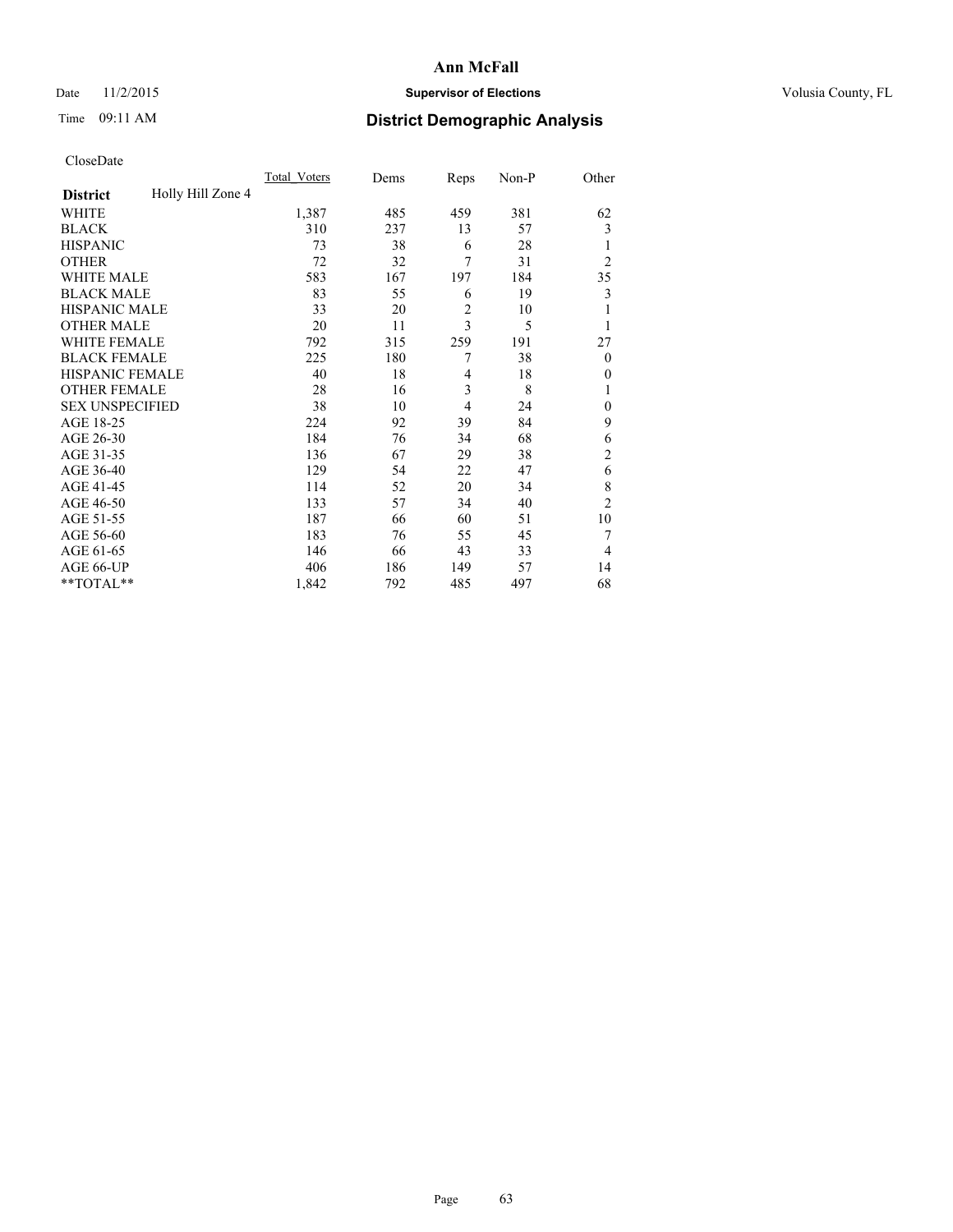### Date 11/2/2015 **Supervisor of Elections Supervisor of Elections** Volusia County, FL

# Time 09:11 AM **District Demographic Analysis**

|                        |            | <b>Total Voters</b> | Dems | Reps | Non-P | Other          |
|------------------------|------------|---------------------|------|------|-------|----------------|
| <b>District</b>        | Lake Helen |                     |      |      |       |                |
| WHITE                  |            | 1,663               | 550  | 630  | 421   | 62             |
| <b>BLACK</b>           |            | 171                 | 151  | 4    | 13    | 3              |
| <b>HISPANIC</b>        |            | 47                  | 12   | 17   | 14    | $\overline{4}$ |
| <b>OTHER</b>           |            | 53                  | 18   | 14   | 20    |                |
| WHITE MALE             |            | 751                 | 218  | 308  | 192   | 33             |
| <b>BLACK MALE</b>      |            | 74                  | 67   | 2    | 4     | 1              |
| <b>HISPANIC MALE</b>   |            | 20                  | 5    | 7    | 6     | $\overline{2}$ |
| <b>OTHER MALE</b>      |            | 16                  | 9    | 1    | 5     | 1              |
| <b>WHITE FEMALE</b>    |            | 897                 | 328  | 317  | 223   | 29             |
| <b>BLACK FEMALE</b>    |            | 94                  | 82   | 1    | 9     | $\overline{2}$ |
| <b>HISPANIC FEMALE</b> |            | 27                  | 7    | 10   | 8     | $\overline{2}$ |
| <b>OTHER FEMALE</b>    |            | 24                  | 8    | 5    | 11    | $\theta$       |
| <b>SEX UNSPECIFIED</b> |            | 31                  | 7    | 14   | 10    | $\theta$       |
| AGE 18-25              |            | 168                 | 46   | 44   | 68    | 10             |
| AGE 26-30              |            | 119                 | 38   | 32   | 46    | 3              |
| AGE 31-35              |            | 125                 | 36   | 35   | 52    | $\overline{c}$ |
| AGE 36-40              |            | 107                 | 28   | 30   | 40    | 9              |
| AGE 41-45              |            | 126                 | 38   | 39   | 40    | 9              |
| AGE 46-50              |            | 138                 | 54   | 52   | 27    | 5              |
| AGE 51-55              |            | 199                 | 71   | 75   | 45    | 8              |
| AGE 56-60              |            | 219                 | 85   | 87   | 37    | 10             |
| AGE 61-65              |            | 204                 | 91   | 65   | 42    | 6              |
| AGE 66-UP              |            | 529                 | 244  | 206  | 71    | 8              |
| **TOTAL**              |            | 1,934               | 731  | 665  | 468   | 70             |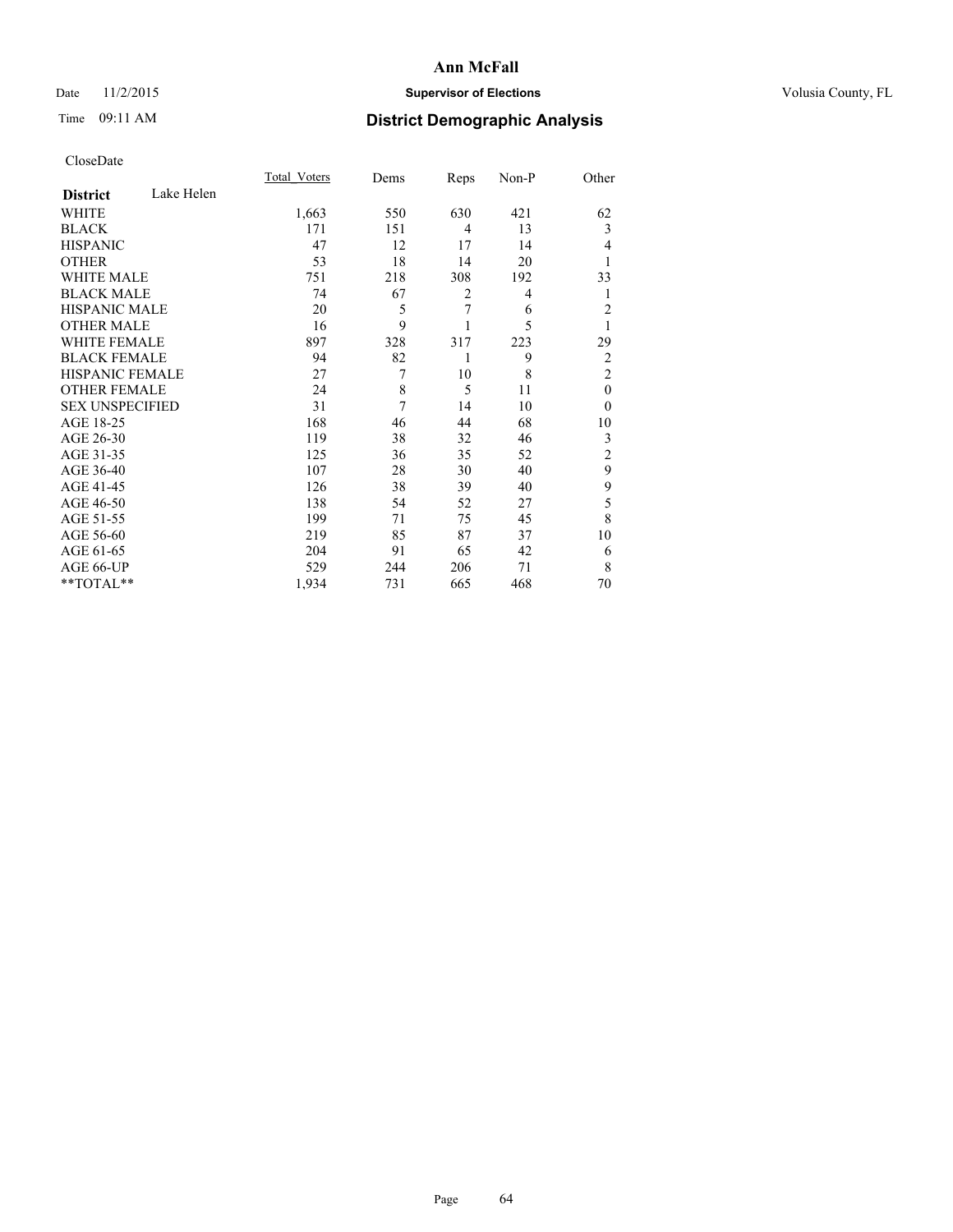### Date 11/2/2015 **Supervisor of Elections Supervisor of Elections** Volusia County, FL

| CloseDate              |                      |                     |       |       |                |                |
|------------------------|----------------------|---------------------|-------|-------|----------------|----------------|
|                        |                      | <b>Total Voters</b> | Dems  | Reps  | $Non-P$        | Other          |
| <b>District</b>        | New Smyrna Bch Zne 1 |                     |       |       |                |                |
| <b>WHITE</b>           |                      | 4,750               | 1,434 | 2,059 | 1,119          | 138            |
| <b>BLACK</b>           |                      | 13                  | 7     | 4     | 2              | $\theta$       |
| <b>HISPANIC</b>        |                      | 65                  | 18    | 21    | 25             | 1              |
| <b>OTHER</b>           |                      | 135                 | 33    | 40    | 61             | 1              |
| WHITE MALE             |                      | 2,237               | 559   | 1,017 | 582            | 79             |
| <b>BLACK MALE</b>      |                      | 7                   | 2     | 3     | $\overline{2}$ | $\mathbf{0}$   |
| <b>HISPANIC MALE</b>   |                      | 30                  | 7     | 6     | 17             | $\theta$       |
| <b>OTHER MALE</b>      |                      | 39                  | 7     | 16    | 16             | $\theta$       |
| <b>WHITE FEMALE</b>    |                      | 2,477               | 862   | 1,033 | 524            | 58             |
| <b>BLACK FEMALE</b>    |                      | 6                   | 5     | 1     | $\theta$       | $\mathbf{0}$   |
| <b>HISPANIC FEMALE</b> |                      | 35                  | 11    | 15    | 8              | 1              |
| <b>OTHER FEMALE</b>    |                      | 56                  | 19    | 19    | 17             | 1              |
| <b>SEX UNSPECIFIED</b> |                      | 76                  | 20    | 14    | 41             | 1              |
| AGE 18-25              |                      | 247                 | 53    | 71    | 114            | 9              |
| AGE 26-30              |                      | 227                 | 66    | 69    | 87             | 5              |
| AGE 31-35              |                      | 212                 | 61    | 58    | 86             | $\overline{7}$ |
| AGE 36-40              |                      | 180                 | 49    | 53    | 68             | 10             |
| AGE 41-45              |                      | 231                 | 57    | 90    | 75             | 9              |
| AGE 46-50              |                      | 292                 | 79    | 131   | 74             | 8              |
| AGE 51-55              |                      | 428                 | 113   | 210   | 92             | 13             |
| AGE 56-60              |                      | 543                 | 161   | 242   | 124            | 16             |
| AGE 61-65              |                      | 599                 | 211   | 243   | 133            | 12             |
| AGE 66-UP              |                      | 2,004               | 642   | 957   | 354            | 51             |
| **TOTAL**              |                      | 4,963               | 1,492 | 2,124 | 1,207          | 140            |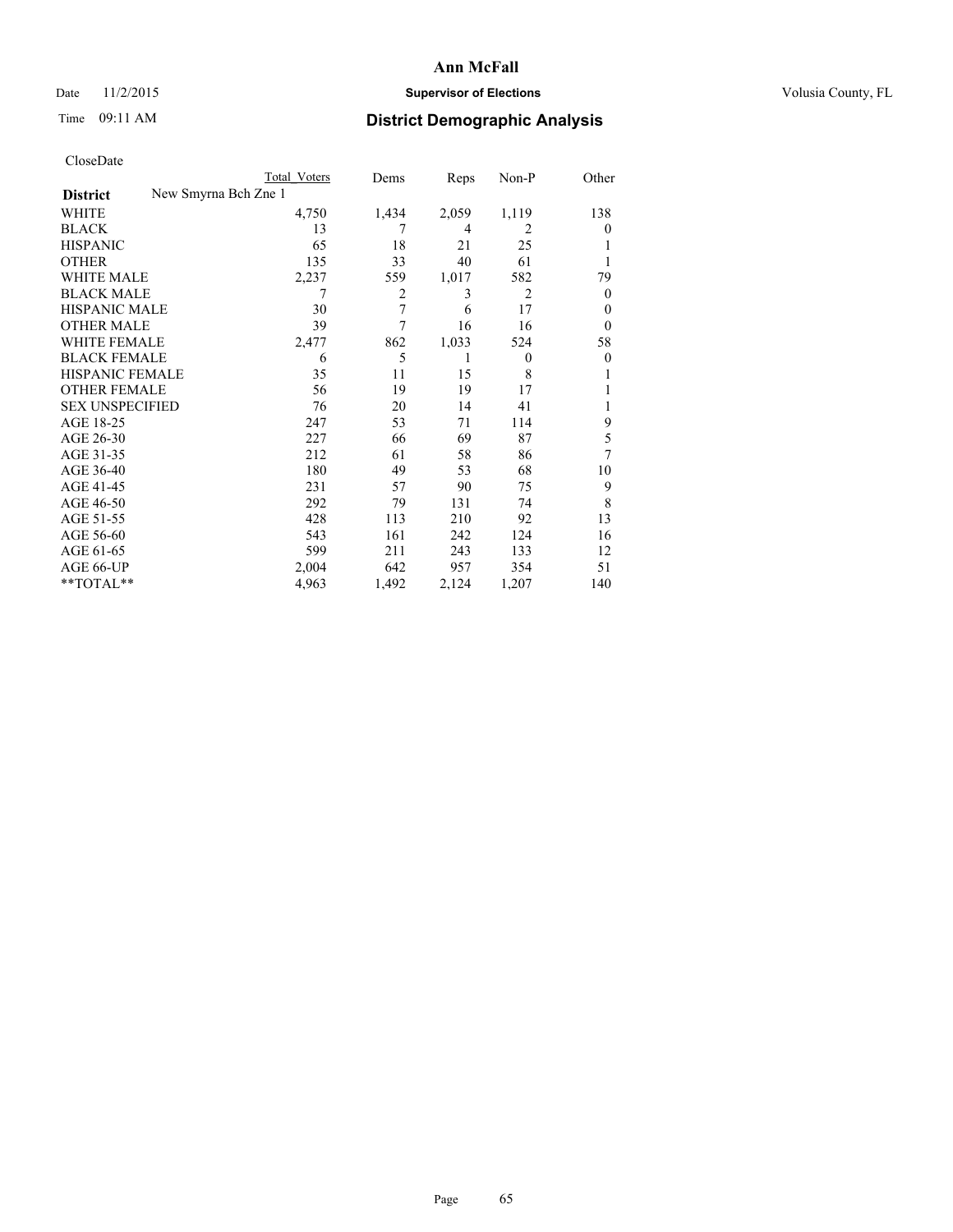### Date 11/2/2015 **Supervisor of Elections Supervisor of Elections** Volusia County, FL

|                        | Total Voters         | Dems  | Reps             | $Non-P$ | Other          |
|------------------------|----------------------|-------|------------------|---------|----------------|
| <b>District</b>        | New Smyrna Bch Zne 2 |       |                  |         |                |
| WHITE                  | 4,004                | 1,297 | 1,474            | 1,076   | 157            |
| <b>BLACK</b>           | 69                   | 52    | 2                | 14      | 1              |
| <b>HISPANIC</b>        | 60                   | 20    | 15               | 25      | $\theta$       |
| <b>OTHER</b>           | 132                  | 38    | 38               | 54      | $\overline{2}$ |
| <b>WHITE MALE</b>      | 1,800                | 503   | 700              | 509     | 88             |
| <b>BLACK MALE</b>      | 23                   | 18    | $\boldsymbol{0}$ | 4       | 1              |
| <b>HISPANIC MALE</b>   | 31                   | 5     | 9                | 17      | $\mathbf{0}$   |
| <b>OTHER MALE</b>      | 39                   | 15    | 11               | 12      | 1              |
| <b>WHITE FEMALE</b>    | 2,166                | 780   | 760              | 557     | 69             |
| <b>BLACK FEMALE</b>    | 46                   | 34    | $\overline{2}$   | 10      | $\Omega$       |
| HISPANIC FEMALE        | 27                   | 14    | 6                | 7       | $\theta$       |
| <b>OTHER FEMALE</b>    | 60                   | 21    | 20               | 18      | 1              |
| <b>SEX UNSPECIFIED</b> | 73                   | 17    | 21               | 35      | $\theta$       |
| AGE 18-25              | 282                  | 72    | 73               | 122     | 15             |
| AGE 26-30              | 205                  | 55    | 52               | 90      | 8              |
| AGE 31-35              | 227                  | 76    | 55               | 83      | 13             |
| AGE 36-40              | 236                  | 65    | 64               | 96      | 11             |
| AGE 41-45              | 241                  | 63    | 76               | 93      | 9              |
| AGE 46-50              | 254                  | 58    | 108              | 80      | 8              |
| AGE 51-55              | 367                  | 97    | 168              | 89      | 13             |
| AGE 56-60              | 451                  | 163   | 161              | 106     | 21             |
| AGE 61-65              | 458                  | 177   | 154              | 112     | 15             |
| AGE 66-UP              | 1,544                | 581   | 618              | 298     | 47             |
| **TOTAL**              | 4,265                | 1,407 | 1,529            | 1,169   | 160            |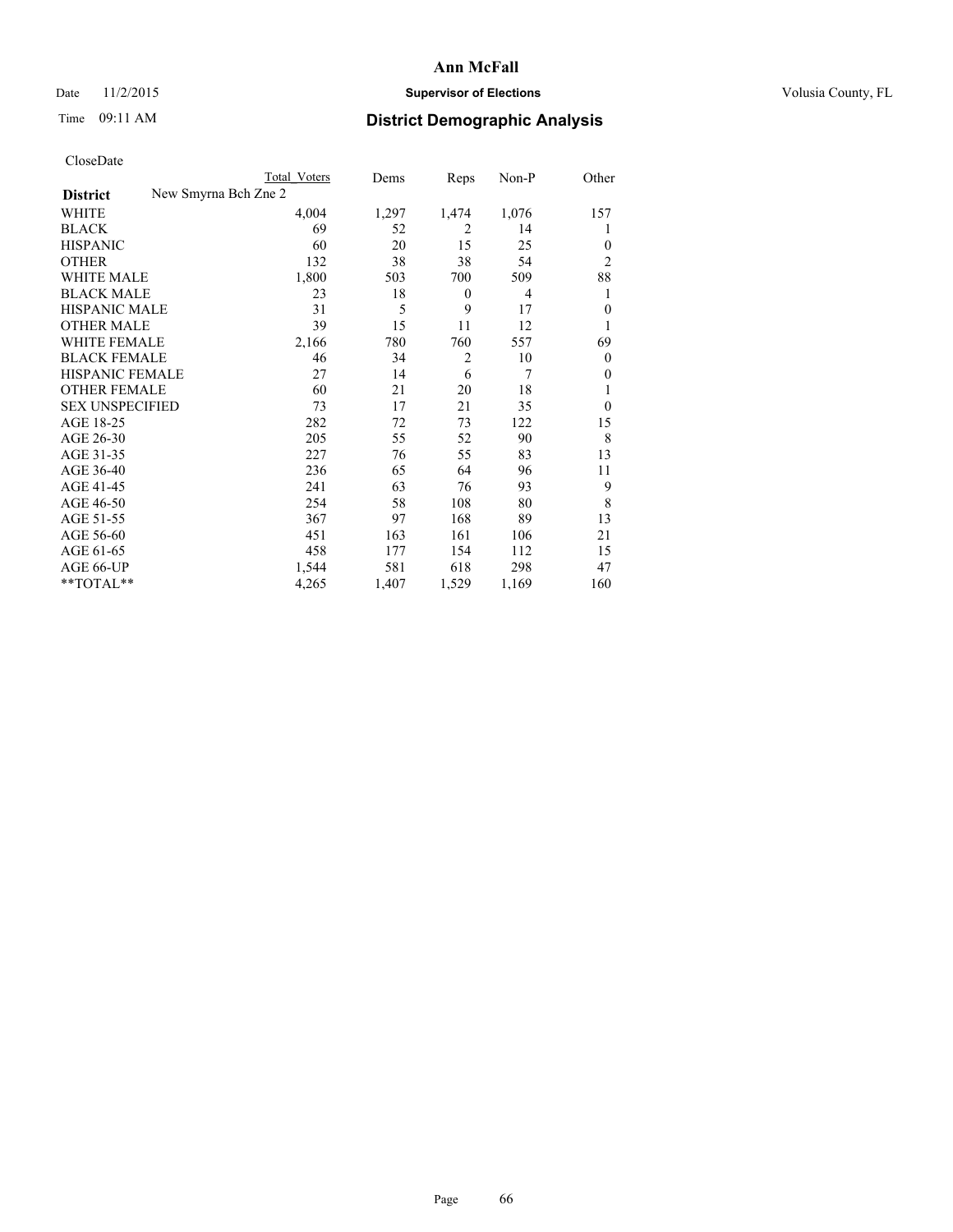# Date 11/2/2015 **Supervisor of Elections Supervisor of Elections** Volusia County, FL

|                        | <b>Total Voters</b>  | Dems  | Reps           | Non-P | Other          |
|------------------------|----------------------|-------|----------------|-------|----------------|
| <b>District</b>        | New Smyrna Bch Zne 3 |       |                |       |                |
| WHITE                  | 4,544                | 1,305 | 1,923          | 1,153 | 163            |
| <b>BLACK</b>           | 34                   | 20    | 3              | 10    |                |
| <b>HISPANIC</b>        | 60                   | 20    | 13             | 26    |                |
| <b>OTHER</b>           | 144                  | 33    | 32             | 75    | $\overline{4}$ |
| <b>WHITE MALE</b>      | 2,115                | 540   | 930            | 562   | 83             |
| <b>BLACK MALE</b>      | 19                   | 10    | 1              | 7     |                |
| <b>HISPANIC MALE</b>   | 27                   | 11    | 6              | 9     |                |
| <b>OTHER MALE</b>      | 48                   | 12    | 11             | 25    | $\overline{0}$ |
| <b>WHITE FEMALE</b>    | 2,404                | 758   | 984            | 583   | 79             |
| <b>BLACK FEMALE</b>    | 15                   | 10    | $\overline{2}$ | 3     | $\overline{0}$ |
| <b>HISPANIC FEMALE</b> | 31                   | 8     | 7              | 16    | $\theta$       |
| <b>OTHER FEMALE</b>    | 61                   | 18    | 17             | 22    | 4              |
| <b>SEX UNSPECIFIED</b> | 62                   | 11    | 13             | 37    |                |
| AGE 18-25              | 236                  | 60    | 57             | 108   | 11             |
| AGE 26-30              | 230                  | 64    | 61             | 98    | 7              |
| AGE 31-35              | 223                  | 57    | 69             | 85    | 12             |
| AGE 36-40              | 198                  | 53    | 62             | 76    | 7              |
| AGE 41-45              | 228                  | 62    | 81             | 81    | 4              |
| AGE 46-50              | 261                  | 66    | 107            | 78    | 10             |
| AGE 51-55              | 392                  | 114   | 151            | 114   | 13             |
| AGE 56-60              | 451                  | 147   | 176            | 114   | 14             |
| AGE 61-65              | 518                  | 166   | 216            | 119   | 17             |
| AGE 66-UP              | 2,045                | 589   | 991            | 391   | 74             |
| $*$ TOTAL $*$          | 4,782                | 1,378 | 1,971          | 1,264 | 169            |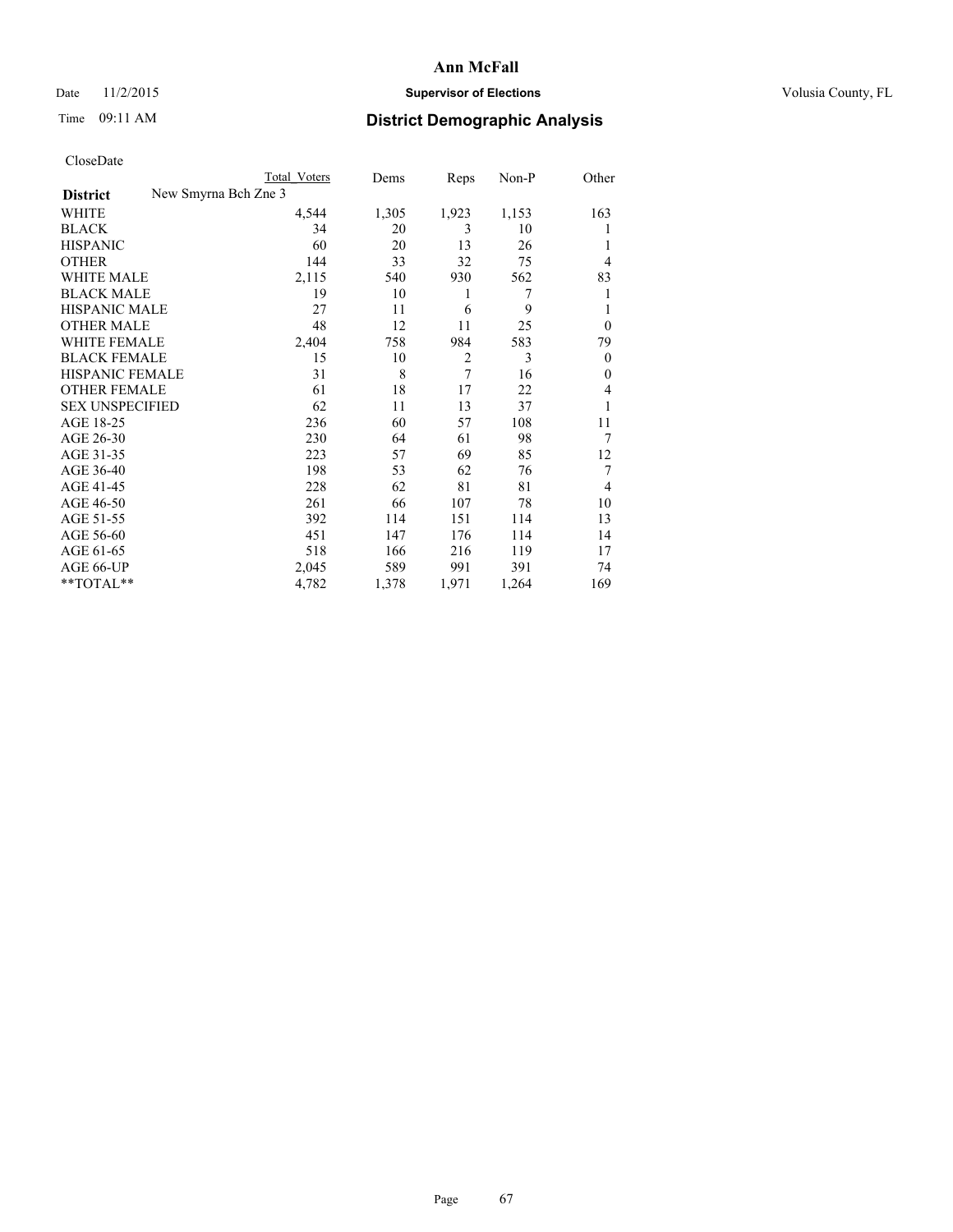### Date 11/2/2015 **Supervisor of Elections Supervisor of Elections** Volusia County, FL

|                                         | <b>Total Voters</b> | Dems  | Reps           | Non-P | Other            |
|-----------------------------------------|---------------------|-------|----------------|-------|------------------|
| New Smyrna Bch Zne 4<br><b>District</b> |                     |       |                |       |                  |
| WHITE                                   | 3,952               | 1,138 | 1,629          | 1,027 | 158              |
| <b>BLACK</b>                            | 581                 | 492   | 10             | 73    | 6                |
| <b>HISPANIC</b>                         | 87                  | 28    | 28             | 28    | 3                |
| <b>OTHER</b>                            | 183                 | 52    | 40             | 81    | 10               |
| <b>WHITE MALE</b>                       | 1,821               | 453   | 797            | 492   | 79               |
| <b>BLACK MALE</b>                       | 238                 | 192   | $\overline{2}$ | 39    | 5                |
| <b>HISPANIC MALE</b>                    | 43                  | 11    | 14             | 18    | $\boldsymbol{0}$ |
| <b>OTHER MALE</b>                       | 71                  | 17    | 20             | 31    | 3                |
| <b>WHITE FEMALE</b>                     | 2,101               | 672   | 823            | 528   | 78               |
| <b>BLACK FEMALE</b>                     | 337                 | 295   | 8              | 33    | 1                |
| <b>HISPANIC FEMALE</b>                  | 44                  | 17    | 14             | 10    | 3                |
| <b>OTHER FEMALE</b>                     | 75                  | 29    | 17             | 24    | 5                |
| <b>SEX UNSPECIFIED</b>                  | 73                  | 24    | 12             | 34    | 3                |
| AGE 18-25                               | 347                 | 119   | 81             | 135   | 12               |
| AGE 26-30                               | 236                 | 83    | 57             | 91    | 5                |
| AGE 31-35                               | 230                 | 81    | 53             | 87    | 9                |
| AGE 36-40                               | 236                 | 65    | 83             | 80    | 8                |
| AGE 41-45                               | 289                 | 114   | 94             | 70    | 11               |
| AGE 46-50                               | 285                 | 91    | 105            | 83    | 6                |
| AGE 51-55                               | 374                 | 120   | 162            | 83    | 9                |
| AGE 56-60                               | 505                 | 184   | 182            | 124   | 15               |
| AGE 61-65                               | 599                 | 219   | 218            | 136   | 26               |
| AGE 66-UP                               | 1,702               | 634   | 672            | 320   | 76               |
| **TOTAL**                               | 4,803               | 1,710 | 1,707          | 1,209 | 177              |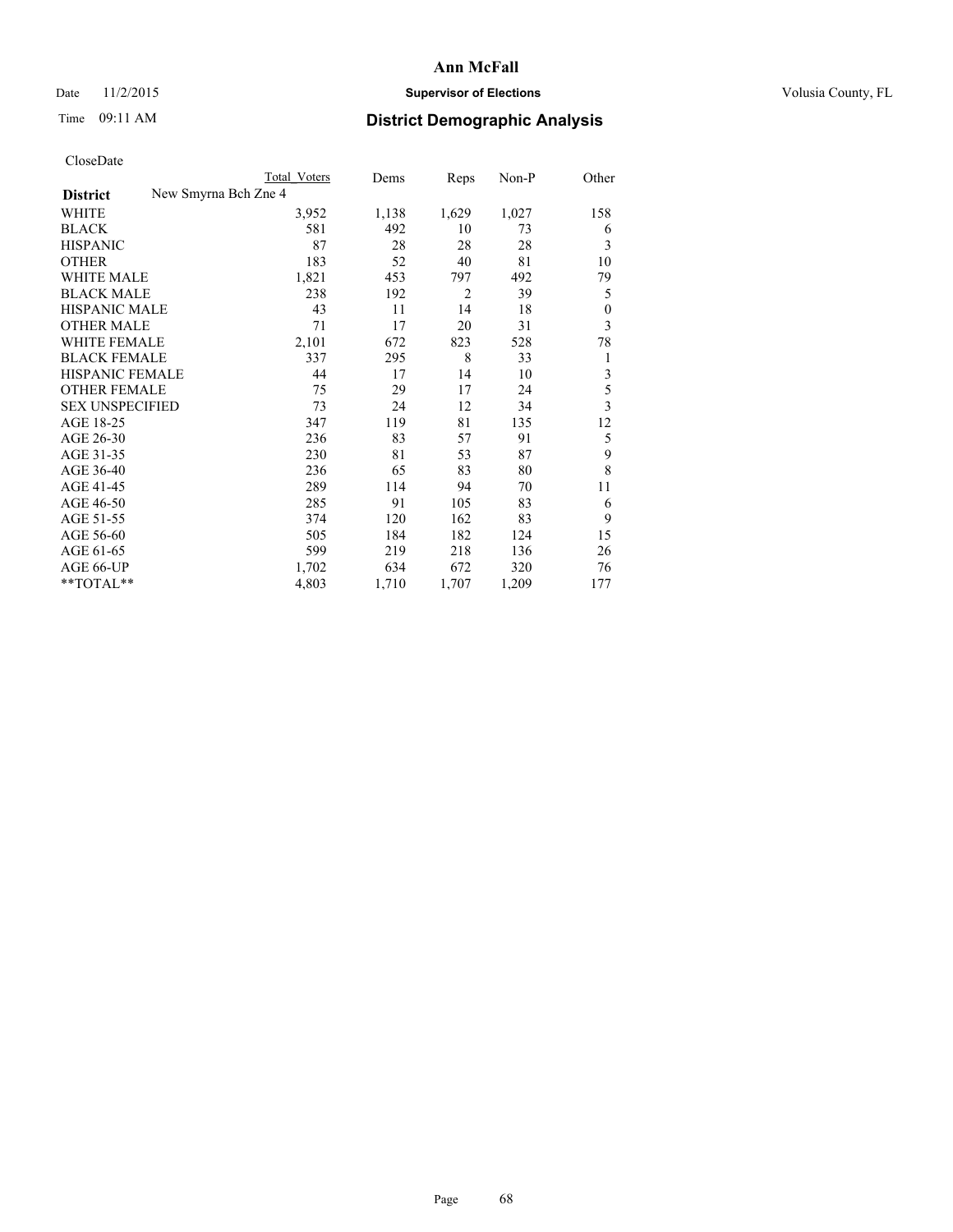### Date 11/2/2015 **Supervisor of Elections Supervisor of Elections** Volusia County, FL

# Time 09:11 AM **District Demographic Analysis**

|                        |          | <b>Total Voters</b> | Dems           | Reps           | Non-P    | Other          |
|------------------------|----------|---------------------|----------------|----------------|----------|----------------|
| <b>District</b>        | Oak Hill |                     |                |                |          |                |
| <b>WHITE</b>           |          | 1,166               | 365            | 470            | 295      | 36             |
| <b>BLACK</b>           |          | 157                 | 135            | $\overline{2}$ | 19       | 1              |
| <b>HISPANIC</b>        |          | 11                  | 7              | 3              | 1        | $\Omega$       |
| <b>OTHER</b>           |          | 31                  | 7              | 9              | 13       | $\overline{2}$ |
| WHITE MALE             |          | 590                 | 167            | 238            | 163      | 22             |
| <b>BLACK MALE</b>      |          | 64                  | 52             | 1              | 10       | 1              |
| <b>HISPANIC MALE</b>   |          | 4                   | 1              | 3              | $\theta$ | $\overline{0}$ |
| <b>OTHER MALE</b>      |          | 12                  | $\overline{c}$ | 5              | 4        |                |
| <b>WHITE FEMALE</b>    |          | 563                 | 195            | 226            | 128      | 14             |
| <b>BLACK FEMALE</b>    |          | 92                  | 82             | 1              | 9        | $\Omega$       |
| <b>HISPANIC FEMALE</b> |          | 7                   | 6              | $\mathbf{0}$   |          | $\theta$       |
| <b>OTHER FEMALE</b>    |          | 11                  | 5              | 3              | 2        |                |
| <b>SEX UNSPECIFIED</b> |          | 22                  | 4              | 7              | 11       | $\theta$       |
| AGE 18-25              |          | 79                  | 29             | 15             | 33       | $\overline{2}$ |
| AGE 26-30              |          | 71                  | 25             | 15             | 30       | 1              |
| AGE 31-35              |          | 63                  | 24             | 21             | 18       | $\theta$       |
| AGE 36-40              |          | 61                  | 20             | 16             | 22       | 3              |
| AGE 41-45              |          | 65                  | 22             | 22             | 19       | $\overline{c}$ |
| AGE 46-50              |          | 81                  | 31             | 27             | 20       | 3              |
| AGE 51-55              |          | 124                 | 44             | 47             | 30       | 3              |
| AGE 56-60              |          | 180                 | 72             | 71             | 34       | 3              |
| AGE 61-65              |          | 154                 | 63             | 55             | 29       | 7              |
| AGE 66-UP              |          | 487                 | 184            | 195            | 93       | 15             |
| **TOTAL**              |          | 1,365               | 514            | 484            | 328      | 39             |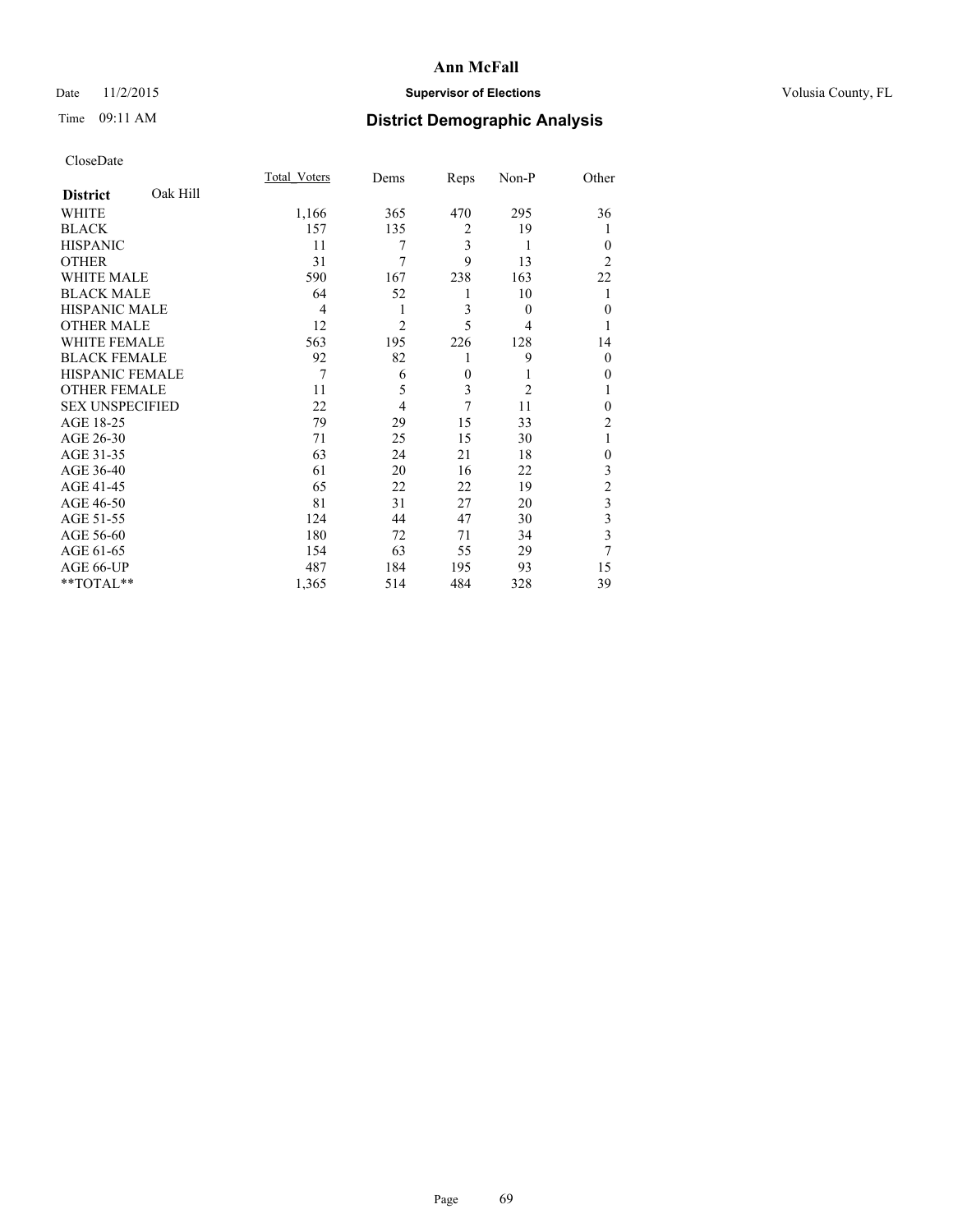### Date 11/2/2015 **Supervisor of Elections Supervisor of Elections** Volusia County, FL

# Time 09:11 AM **District Demographic Analysis**

|                        |                    | <b>Total Voters</b> | Dems | Reps | Non-P          | Other          |
|------------------------|--------------------|---------------------|------|------|----------------|----------------|
| <b>District</b>        | Orange City Zone 1 |                     |      |      |                |                |
| WHITE                  |                    | 661                 | 211  | 244  | 169            | 37             |
| <b>BLACK</b>           |                    | 148                 | 112  | 8    | 27             | 1              |
| <b>HISPANIC</b>        |                    | 410                 | 177  | 64   | 163            | 6              |
| <b>OTHER</b>           |                    | 69                  | 28   | 16   | 19             | 6              |
| WHITE MALE             |                    | 256                 | 68   | 94   | 78             | 16             |
| <b>BLACK MALE</b>      |                    | 51                  | 35   | 3    | 12             | 1              |
| <b>HISPANIC MALE</b>   |                    | 168                 | 70   | 32   | 63             | 3              |
| <b>OTHER MALE</b>      |                    | 23                  | 9    | 7    | 6              | 1              |
| <b>WHITE FEMALE</b>    |                    | 401                 | 141  | 148  | 91             | 21             |
| <b>BLACK FEMALE</b>    |                    | 96                  | 76   | 5    | 15             | $\overline{0}$ |
| <b>HISPANIC FEMALE</b> |                    | 239                 | 106  | 31   | 99             | 3              |
| <b>OTHER FEMALE</b>    |                    | 35                  | 14   | 7    | 10             | 4              |
| <b>SEX UNSPECIFIED</b> |                    | 19                  | 9    | 5    | $\overline{4}$ | 1              |
| AGE 18-25              |                    | 137                 | 42   | 22   | 64             | 9              |
| AGE 26-30              |                    | 107                 | 34   | 34   | 38             | 1              |
| AGE 31-35              |                    | 116                 | 46   | 16   | 46             | 8              |
| AGE 36-40              |                    | 101                 | 38   | 24   | 39             | $\mathbf{0}$   |
| AGE 41-45              |                    | 86                  | 31   | 23   | 29             | 3              |
| AGE 46-50              |                    | 83                  | 29   | 26   | 26             | $\overline{c}$ |
| AGE 51-55              |                    | 83                  | 40   | 13   | 27             | 3              |
| AGE 56-60              |                    | 63                  | 26   | 18   | 17             | $\overline{c}$ |
| AGE 61-65              |                    | 90                  | 33   | 18   | 33             | 6              |
| AGE 66-UP              |                    | 422                 | 209  | 138  | 59             | 16             |
| **TOTAL**              |                    | 1,288               | 528  | 332  | 378            | 50             |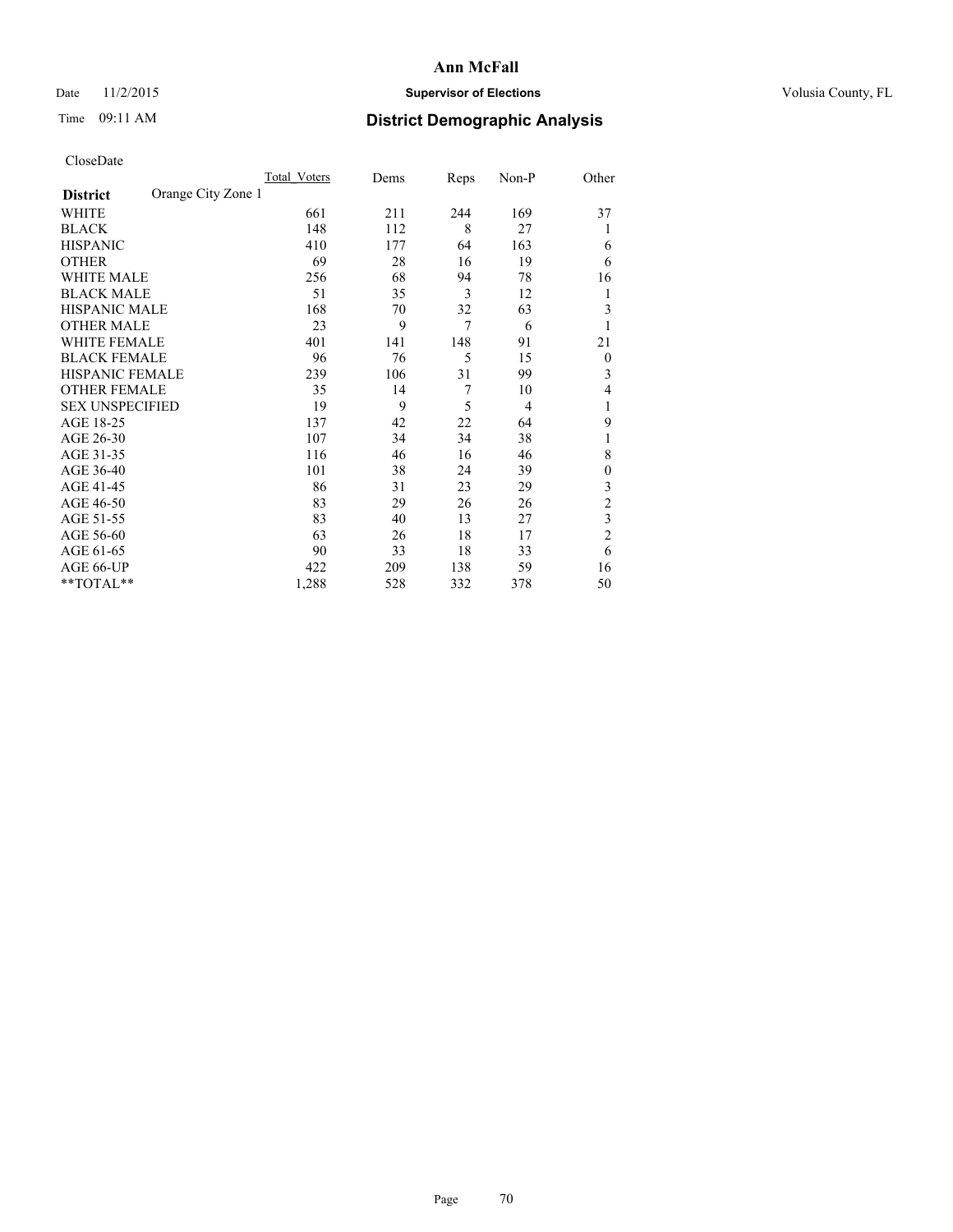### Date 11/2/2015 **Supervisor of Elections Supervisor of Elections** Volusia County, FL

# Time 09:11 AM **District Demographic Analysis**

|                        |                    | Total Voters | Dems           | Reps | Non-P    | Other          |
|------------------------|--------------------|--------------|----------------|------|----------|----------------|
| <b>District</b>        | Orange City Zone 2 |              |                |      |          |                |
| WHITE                  |                    | 931          | 281            | 355  | 240      | 55             |
| <b>BLACK</b>           |                    | 47           | 37             | 4    | 6        | $\theta$       |
| <b>HISPANIC</b>        |                    | 145          | 64             | 20   | 58       | 3              |
| <b>OTHER</b>           |                    | 54           | 14             | 15   | 25       | $\theta$       |
| WHITE MALE             |                    | 428          | 112            | 170  | 112      | 34             |
| <b>BLACK MALE</b>      |                    | 26           | 17             | 3    | 6        | $\theta$       |
| <b>HISPANIC MALE</b>   |                    | 58           | 25             | 9    | 23       | 1              |
| <b>OTHER MALE</b>      |                    | 23           | 6              | 8    | 9        | $\theta$       |
| <b>WHITE FEMALE</b>    |                    | 499          | 168            | 182  | 128      | 21             |
| <b>BLACK FEMALE</b>    |                    | 21           | 20             | 1    | $\theta$ | $\theta$       |
| <b>HISPANIC FEMALE</b> |                    | 86           | 39             | 11   | 34       | 2              |
| <b>OTHER FEMALE</b>    |                    | 18           | 7              | 3    | 8        | $\theta$       |
| <b>SEX UNSPECIFIED</b> |                    | 18           | $\overline{c}$ | 7    | 9        | $\theta$       |
| AGE 18-25              |                    | 137          | 39             | 22   | 66       | 10             |
| AGE 26-30              |                    | 92           | 32             | 23   | 34       | 3              |
| AGE 31-35              |                    | 75           | 15             | 25   | 32       | 3              |
| AGE 36-40              |                    | 83           | 26             | 28   | 23       | 6              |
| AGE 41-45              |                    | 91           | 31             | 29   | 24       | 7              |
| AGE 46-50              |                    | 96           | 32             | 29   | 31       | 4              |
| AGE 51-55              |                    | 137          | 45             | 48   | 35       | 9              |
| AGE 56-60              |                    | 112          | 35             | 52   | 22       | 3              |
| AGE 61-65              |                    | 109          | 41             | 36   | 30       | $\overline{2}$ |
| AGE 66-UP              |                    | 245          | 100            | 102  | 32       | 11             |
| **TOTAL**              |                    | 1,177        | 396            | 394  | 329      | 58             |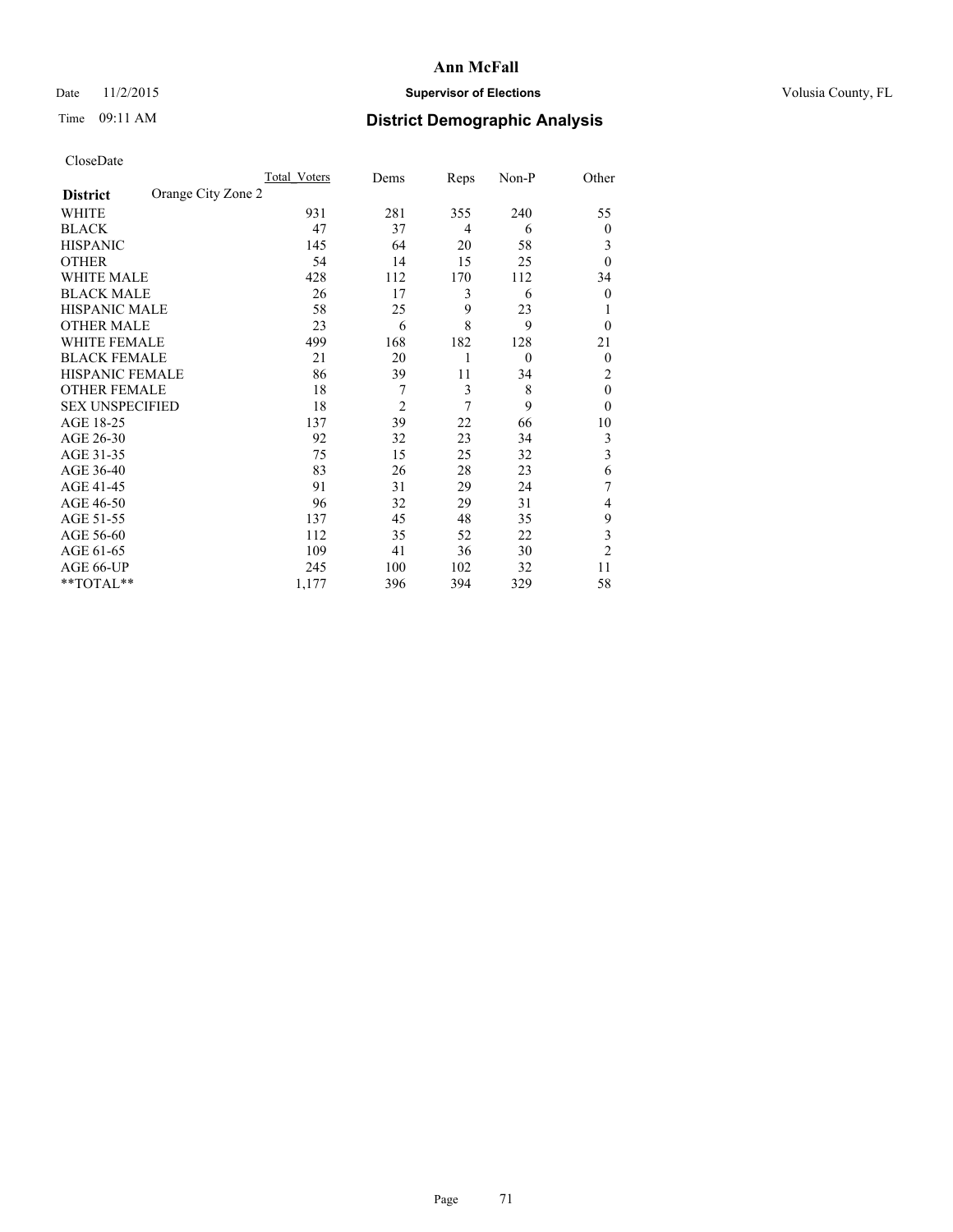### Date 11/2/2015 **Supervisor of Elections Supervisor of Elections** Volusia County, FL

# Time 09:11 AM **District Demographic Analysis**

|                        |                    | <b>Total Voters</b> | Dems | Reps           | Non-P | Other          |
|------------------------|--------------------|---------------------|------|----------------|-------|----------------|
| <b>District</b>        | Orange City Zone 3 |                     |      |                |       |                |
| WHITE                  |                    | 1,022               | 322  | 369            | 276   | 55             |
| <b>BLACK</b>           |                    | 73                  | 51   | $\overline{2}$ | 17    | 3              |
| <b>HISPANIC</b>        |                    | 184                 | 93   | 30             | 59    | $\overline{2}$ |
| <b>OTHER</b>           |                    | 70                  | 19   | 11             | 40    | $\theta$       |
| WHITE MALE             |                    | 450                 | 118  | 165            | 137   | 30             |
| <b>BLACK MALE</b>      |                    | 25                  | 16   | 1              | 6     | 2              |
| <b>HISPANIC MALE</b>   |                    | 73                  | 36   | 15             | 22    | $\theta$       |
| <b>OTHER MALE</b>      |                    | 25                  | 9    | 3              | 13    | $\theta$       |
| WHITE FEMALE           |                    | 565                 | 201  | 203            | 136   | 25             |
| <b>BLACK FEMALE</b>    |                    | 48                  | 35   | 1              | 11    | 1              |
| <b>HISPANIC FEMALE</b> |                    | 106                 | 54   | 15             | 35    | $\overline{2}$ |
| <b>OTHER FEMALE</b>    |                    | 30                  | 8    | 5              | 17    | $\theta$       |
| <b>SEX UNSPECIFIED</b> |                    | 27                  | 8    | 4              | 15    | $\mathbf{0}$   |
| AGE 18-25              |                    | 108                 | 35   | 15             | 50    | 8              |
| AGE 26-30              |                    | 65                  | 23   | 14             | 25    | 3              |
| AGE 31-35              |                    | 61                  | 23   | 15             | 22    |                |
| AGE 36-40              |                    | 71                  | 25   | 17             | 25    | 4              |
| AGE 41-45              |                    | 78                  | 21   | 27             | 30    | $\mathbf{0}$   |
| AGE 46-50              |                    | 84                  | 25   | 29             | 30    | $\Omega$       |
| AGE 51-55              |                    | 100                 | 40   | 28             | 26    | 6              |
| AGE 56-60              |                    | 94                  | 35   | 26             | 30    | 3              |
| AGE 61-65              |                    | 138                 | 61   | 43             | 29    | 5              |
| AGE 66-UP              |                    | 550                 | 197  | 198            | 125   | 30             |
| $*$ TOTAL $**$         |                    | 1,349               | 485  | 412            | 392   | 60             |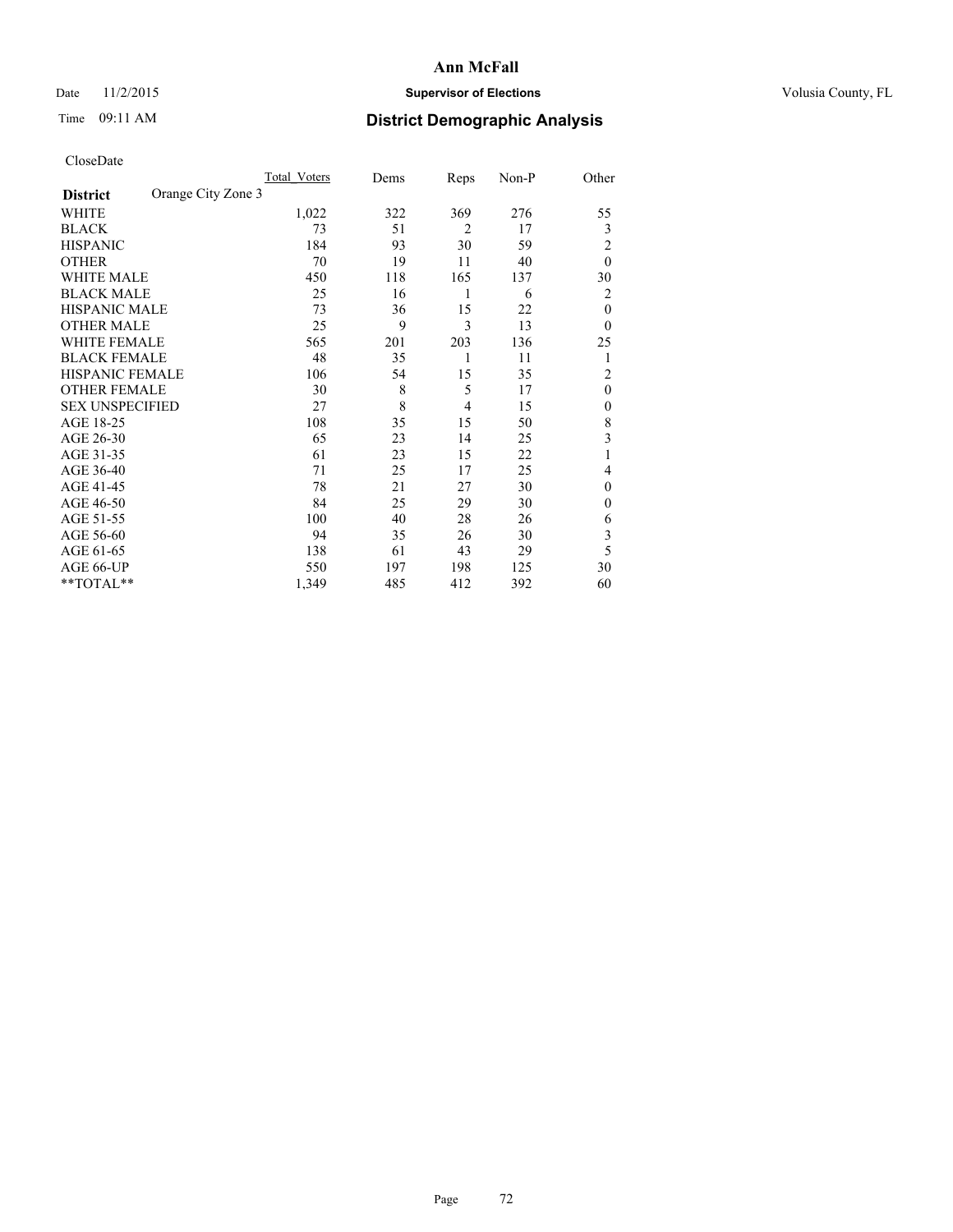# Date 11/2/2015 **Supervisor of Elections Supervisor of Elections** Volusia County, FL

# Time 09:11 AM **District Demographic Analysis**

|                                       | Total Voters | Dems           | Reps             | Non-P          | Other    |
|---------------------------------------|--------------|----------------|------------------|----------------|----------|
| Orange City Zone 4<br><b>District</b> |              |                |                  |                |          |
| WHITE                                 | 1,171        | 376            | 436              | 301            | 58       |
| <b>BLACK</b>                          | 13           | 8              | $\overline{0}$   | 5              | $\theta$ |
| <b>HISPANIC</b>                       | 62           | 33             | 4                | 23             | 2        |
| <b>OTHER</b>                          | 46           | 6              | 10               | 29             |          |
| WHITE MALE                            | 512          | 141            | 203              | 140            | 28       |
| <b>BLACK MALE</b>                     | 6            | 5              | $\boldsymbol{0}$ | 1              | $\theta$ |
| <b>HISPANIC MALE</b>                  | 28           | 14             | 3                | 10             |          |
| <b>OTHER MALE</b>                     | 15           | $\overline{2}$ | 3                | 10             | $\theta$ |
| <b>WHITE FEMALE</b>                   | 648          | 232            | 227              | 159            | 30       |
| <b>BLACK FEMALE</b>                   | 7            | 3              | $\theta$         | $\overline{4}$ | $\theta$ |
| <b>HISPANIC FEMALE</b>                | 33           | 19             | $\mathbf{0}$     | 13             |          |
| <b>OTHER FEMALE</b>                   | 15           | 4              | 3                | 8              | 0        |
| <b>SEX UNSPECIFIED</b>                | 27           | 3              | 10               | 13             |          |
| AGE 18-25                             | 131          | 29             | 35               | 56             | 11       |
| AGE 26-30                             | 92           | 22             | 21               | 43             | 6        |
| AGE 31-35                             | 90           | 32             | 21               | 31             | 6        |
| AGE 36-40                             | 82           | 30             | 22               | 29             |          |
| AGE 41-45                             | 89           | 21             | 27               | 37             | 4        |
| AGE 46-50                             | 99           | 28             | 30               | 32             | 9        |
| AGE 51-55                             | 134          | 36             | 49               | 41             | 8        |
| AGE 56-60                             | 123          | 37             | 59               | 22             | 5        |
| AGE 61-65                             | 129          | 57             | 47               | 22             | 3        |
| AGE 66-UP                             | 323          | 131            | 139              | 45             | 8        |
| **TOTAL**                             | 1,292        | 423            | 450              | 358            | 61       |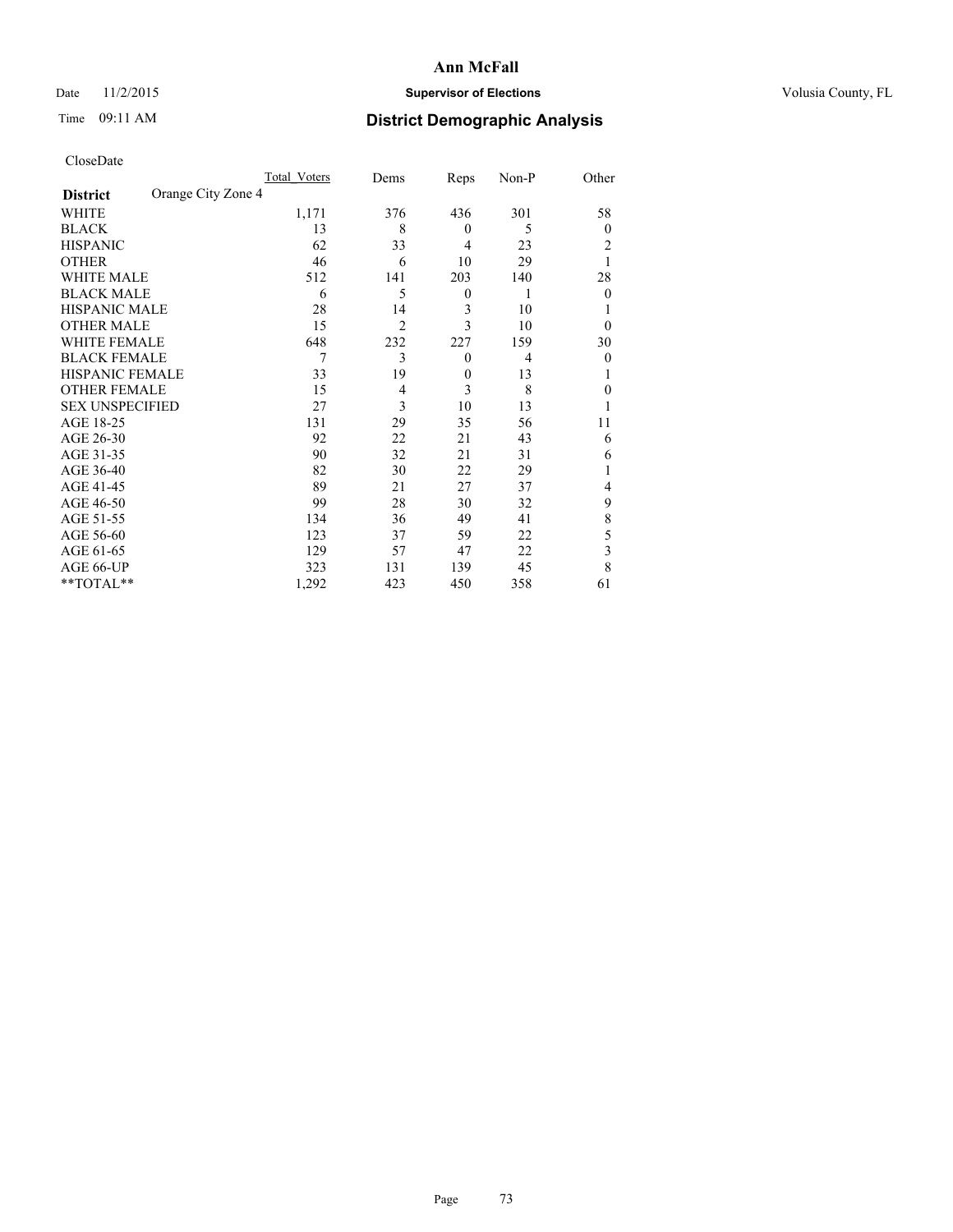# Date 11/2/2015 **Supervisor of Elections Supervisor of Elections** Volusia County, FL

# Time 09:11 AM **District Demographic Analysis**

|                        |                    | Total Voters | Dems | Reps           | Non-P | Other          |
|------------------------|--------------------|--------------|------|----------------|-------|----------------|
| <b>District</b>        | Orange City Zone 5 |              |      |                |       |                |
| WHITE                  |                    | 1,366        | 369  | 625            | 314   | 58             |
| <b>BLACK</b>           |                    | 110          | 89   | 1              | 19    | 1              |
| <b>HISPANIC</b>        |                    | 125          | 51   | 21             | 51    | 2              |
| <b>OTHER</b>           |                    | 76           | 27   | 18             | 30    | 1              |
| WHITE MALE             |                    | 546          | 130  | 253            | 132   | 31             |
| <b>BLACK MALE</b>      |                    | 41           | 30   | 1              | 9     | 1              |
| <b>HISPANIC MALE</b>   |                    | 56           | 26   | 10             | 20    | 0              |
| <b>OTHER MALE</b>      |                    | 21           | 7    | 5              | 9     | $\theta$       |
| <b>WHITE FEMALE</b>    |                    | 811          | 237  | 371            | 176   | 27             |
| <b>BLACK FEMALE</b>    |                    | 66           | 57   | $\mathbf{0}$   | 9     | $\theta$       |
| <b>HISPANIC FEMALE</b> |                    | 68           | 24   | 11             | 31    | 2              |
| <b>OTHER FEMALE</b>    |                    | 35           | 15   | 10             | 9     | 1              |
| <b>SEX UNSPECIFIED</b> |                    | 33           | 10   | $\overline{4}$ | 19    | $\mathbf{0}$   |
| AGE 18-25              |                    | 71           | 19   | 10             | 41    |                |
| AGE 26-30              |                    | 49           | 22   | 12             | 14    | 1              |
| AGE 31-35              |                    | 55           | 20   | 13             | 21    | 1              |
| AGE 36-40              |                    | 55           | 17   | 15             | 23    | $\mathbf{0}$   |
| AGE 41-45              |                    | 63           | 25   | 18             | 18    | 2              |
| AGE 46-50              |                    | 62           | 23   | 15             | 22    | $\overline{2}$ |
| AGE 51-55              |                    | 98           | 36   | 26             | 34    | $\overline{c}$ |
| AGE 56-60              |                    | 116          | 43   | 33             | 37    | $\overline{3}$ |
| AGE 61-65              |                    | 106          | 53   | 28             | 21    | 4              |
| AGE 66-UP              |                    | 1,002        | 278  | 495            | 183   | 46             |
| **TOTAL**              |                    | 1,677        | 536  | 665            | 414   | 62             |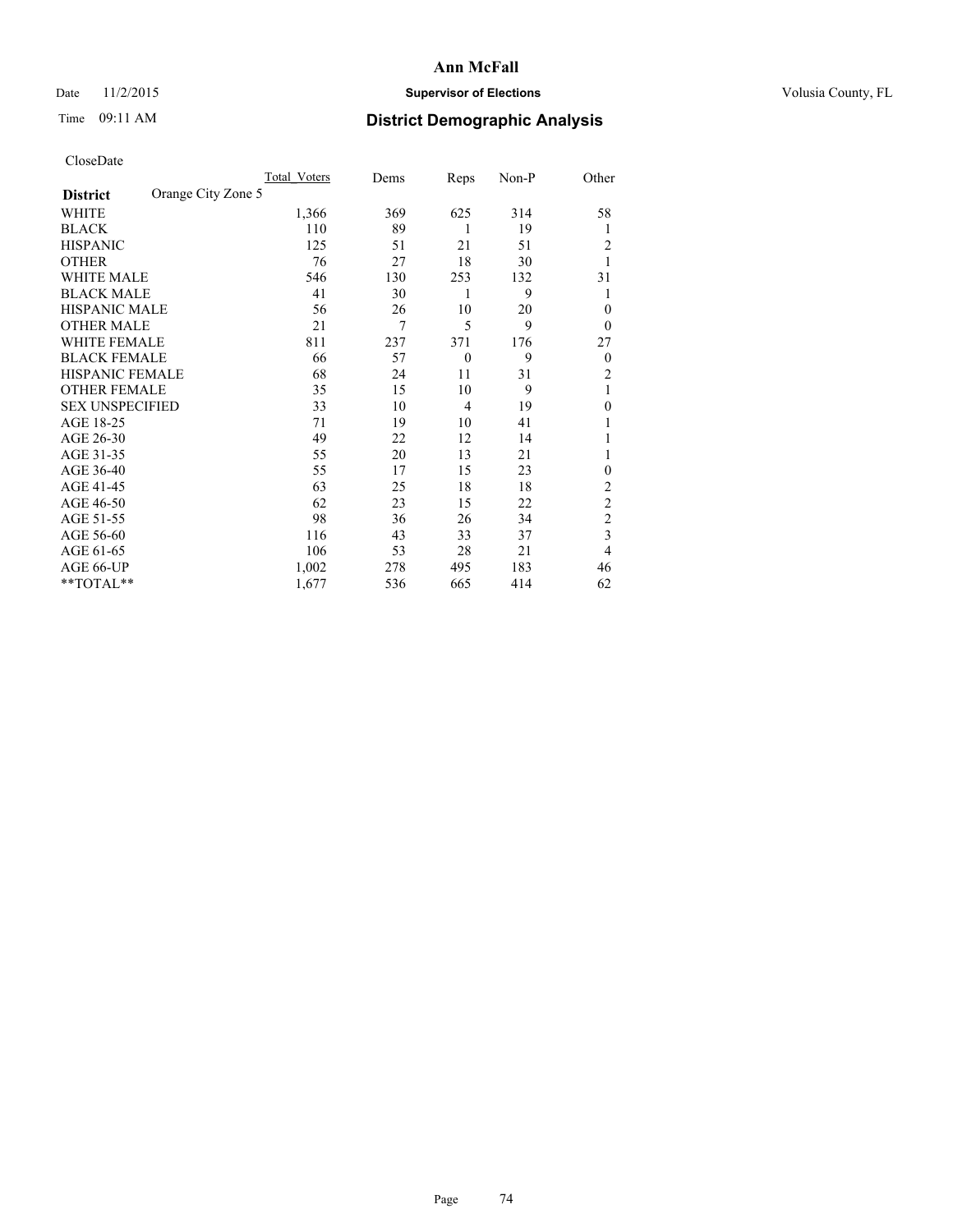# Date 11/2/2015 **Supervisor of Elections Supervisor of Elections** Volusia County, FL

# Time 09:11 AM **District Demographic Analysis**

|                                        | <b>Total Voters</b> | Dems  | Reps  | Non-P | Other |
|----------------------------------------|---------------------|-------|-------|-------|-------|
| Ormond Beach Zone 1<br><b>District</b> |                     |       |       |       |       |
| WHITE                                  | 7,459               | 2,237 | 3,253 | 1,705 | 264   |
| <b>BLACK</b>                           | 113                 | 77    | 6     | 24    | 6     |
| <b>HISPANIC</b>                        | 151                 | 57    | 41    | 47    | 6     |
| <b>OTHER</b>                           | 368                 | 111   | 107   | 140   | 10    |
| <b>WHITE MALE</b>                      | 3,402               | 900   | 1,525 | 835   | 142   |
| <b>BLACK MALE</b>                      | 63                  | 41    | 3     | 14    | 5     |
| <b>HISPANIC MALE</b>                   | 72                  | 23    | 23    | 21    | 5     |
| <b>OTHER MALE</b>                      | 148                 | 46    | 49    | 49    | 4     |
| <b>WHITE FEMALE</b>                    | 4,001               | 1,325 | 1,711 | 848   | 117   |
| <b>BLACK FEMALE</b>                    | 49                  | 36    | 3     | 9     |       |
| <b>HISPANIC FEMALE</b>                 | 76                  | 32    | 17    | 26    | 1     |
| <b>OTHER FEMALE</b>                    | 154                 | 49    | 42    | 57    | 6     |
| <b>SEX UNSPECIFIED</b>                 | 126                 | 30    | 34    | 57    | 5     |
| AGE 18-25                              | 585                 | 129   | 194   | 229   | 33    |
| AGE 26-30                              | 361                 | 101   | 135   | 117   | 8     |
| AGE 31-35                              | 380                 | 97    | 135   | 135   | 13    |
| AGE 36-40                              | 431                 | 109   | 163   | 139   | 20    |
| AGE 41-45                              | 522                 | 153   | 210   | 135   | 24    |
| AGE 46-50                              | 617                 | 172   | 272   | 157   | 16    |
| AGE 51-55                              | 716                 | 212   | 329   | 154   | 21    |
| AGE 56-60                              | 787                 | 261   | 351   | 159   | 16    |
| AGE 61-65                              | 865                 | 280   | 372   | 182   | 31    |
| AGE 66-UP                              | 2,826               | 968   | 1,246 | 508   | 104   |
| **TOTAL**                              | 8,091               | 2,482 | 3,407 | 1,916 | 286   |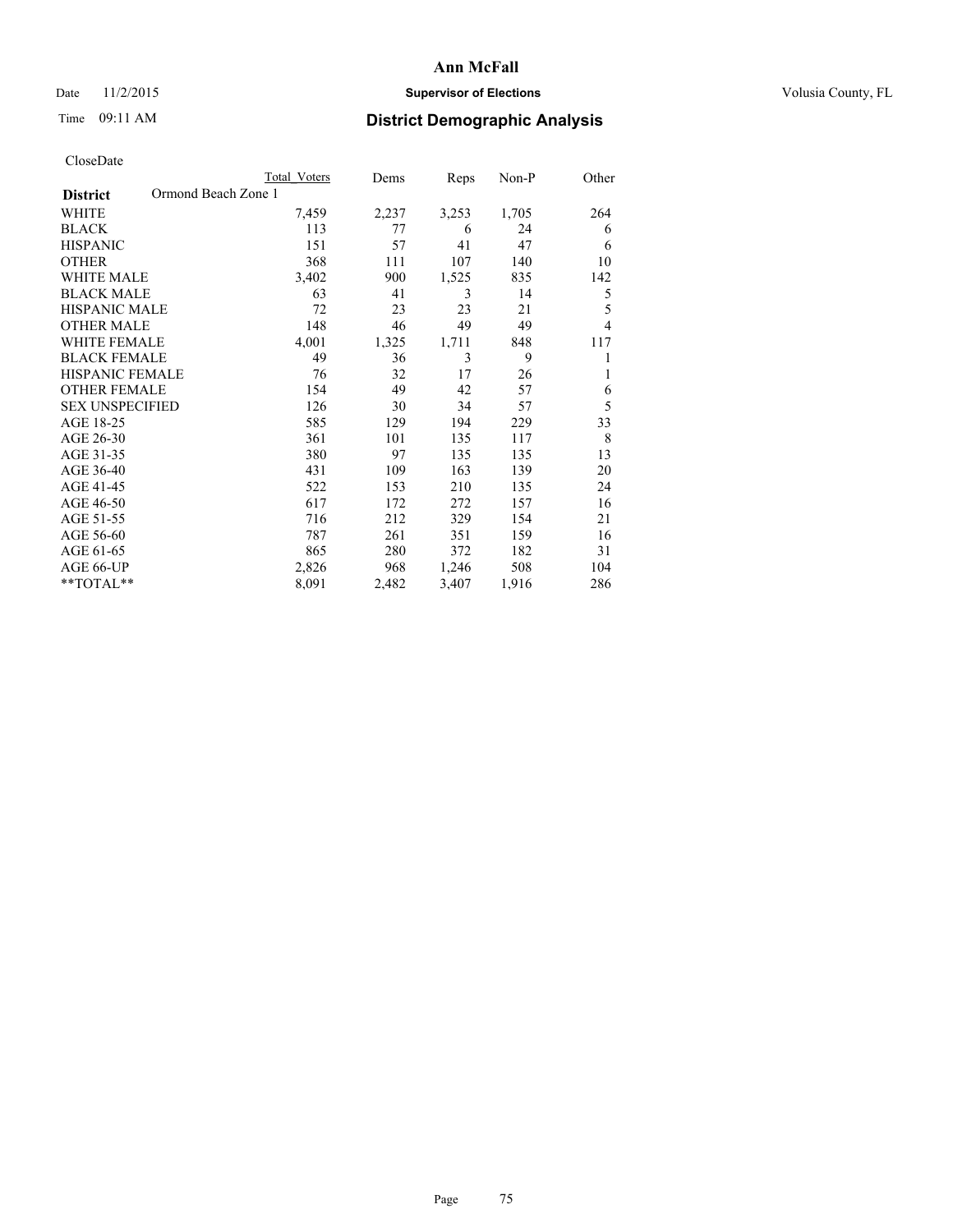# Date 11/2/2015 **Supervisor of Elections Supervisor of Elections** Volusia County, FL

# Time 09:11 AM **District Demographic Analysis**

|                                        | <b>Total Voters</b> | Dems  | Reps  | Non-P | Other                   |
|----------------------------------------|---------------------|-------|-------|-------|-------------------------|
| Ormond Beach Zone 2<br><b>District</b> |                     |       |       |       |                         |
| WHITE                                  | 5,618               | 1,959 | 2,028 | 1,427 | 204                     |
| <b>BLACK</b>                           | 399                 | 318   | 15    | 62    | $\overline{4}$          |
| <b>HISPANIC</b>                        | 172                 | 76    | 39    | 54    | 3                       |
| <b>OTHER</b>                           | 368                 | 133   | 86    | 140   | 9                       |
| <b>WHITE MALE</b>                      | 2,526               | 761   | 969   | 685   | 111                     |
| <b>BLACK MALE</b>                      | 157                 | 114   | 8     | 34    | 1                       |
| <b>HISPANIC MALE</b>                   | 72                  | 24    | 20    | 25    | 3                       |
| <b>OTHER MALE</b>                      | 132                 | 49    | 34    | 44    | 5                       |
| <b>WHITE FEMALE</b>                    | 3,041               | 1,185 | 1,042 | 722   | 92                      |
| <b>BLACK FEMALE</b>                    | 237                 | 201   | 7     | 26    | 3                       |
| <b>HISPANIC FEMALE</b>                 | 100                 | 52    | 19    | 29    | $\theta$                |
| <b>OTHER FEMALE</b>                    | 144                 | 61    | 39    | 42    | $\overline{2}$          |
| <b>SEX UNSPECIFIED</b>                 | 148                 | 39    | 30    | 76    | $\overline{\mathbf{3}}$ |
| AGE 18-25                              | 576                 | 173   | 163   | 220   | 20                      |
| AGE 26-30                              | 437                 | 171   | 90    | 163   | 13                      |
| AGE 31-35                              | 360                 | 120   | 89    | 141   | 10                      |
| AGE 36-40                              | 387                 | 138   | 93    | 139   | 17                      |
| AGE 41-45                              | 430                 | 146   | 130   | 136   | 18                      |
| AGE 46-50                              | 525                 | 162   | 205   | 131   | 27                      |
| AGE 51-55                              | 605                 | 191   | 229   | 163   | 22                      |
| AGE 56-60                              | 666                 | 255   | 233   | 159   | 19                      |
| AGE 61-65                              | 609                 | 259   | 195   | 131   | 24                      |
| AGE 66-UP                              | 1,962               | 871   | 741   | 300   | 50                      |
| **TOTAL**                              | 6,557               | 2,486 | 2,168 | 1,683 | 220                     |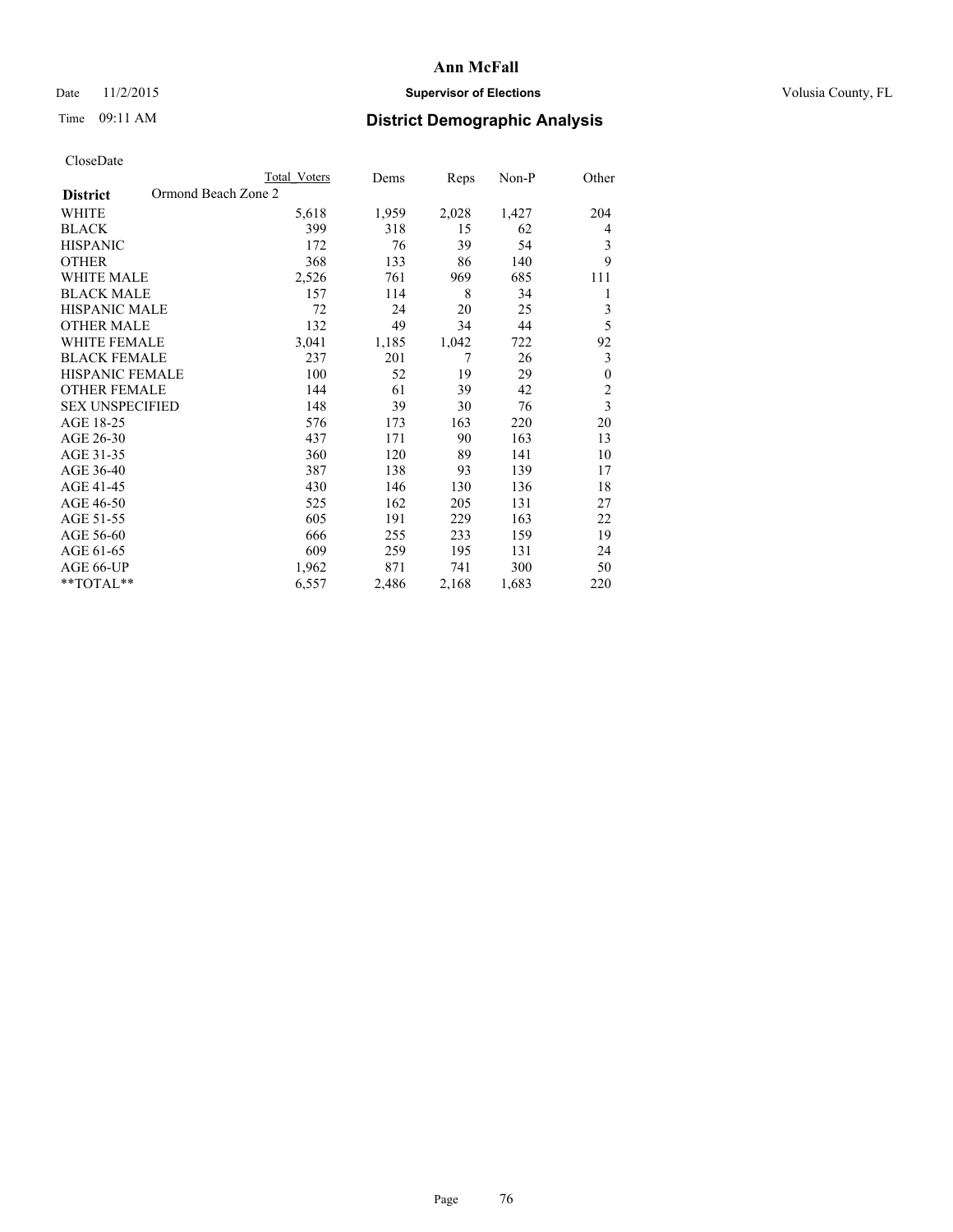# Date 11/2/2015 **Supervisor of Elections Supervisor of Elections** Volusia County, FL

# Time 09:11 AM **District Demographic Analysis**

| CloseDate |
|-----------|
|-----------|

|                                        | <b>Total Voters</b> | Dems  | Reps  | Non-P | Other                   |
|----------------------------------------|---------------------|-------|-------|-------|-------------------------|
| Ormond Beach Zone 3<br><b>District</b> |                     |       |       |       |                         |
| WHITE                                  | 6,931               | 1,929 | 3,299 | 1,494 | 209                     |
| <b>BLACK</b>                           | 282                 | 215   | 13    | 45    | 9                       |
| <b>HISPANIC</b>                        | 182                 | 61    | 54    | 62    | 5                       |
| <b>OTHER</b>                           | 451                 | 135   | 112   | 193   | 11                      |
| <b>WHITE MALE</b>                      | 3,221               | 788   | 1,585 | 752   | 96                      |
| <b>BLACK MALE</b>                      | 110                 | 81    | 5     | 20    | $\overline{4}$          |
| <b>HISPANIC MALE</b>                   | 90                  | 24    | 32    | 32    | $\overline{c}$          |
| <b>OTHER MALE</b>                      | 171                 | 47    | 43    | 73    | 8                       |
| <b>WHITE FEMALE</b>                    | 3,651               | 1,123 | 1,696 | 720   | 112                     |
| <b>BLACK FEMALE</b>                    | 168                 | 132   | 8     | 23    | 5                       |
| HISPANIC FEMALE                        | 90                  | 37    | 20    | 30    | 3                       |
| <b>OTHER FEMALE</b>                    | 211                 | 73    | 54    | 81    | $\overline{\mathbf{3}}$ |
| <b>SEX UNSPECIFIED</b>                 | 134                 | 35    | 35    | 63    | 1                       |
| AGE 18-25                              | 755                 | 190   | 266   | 271   | 28                      |
| AGE 26-30                              | 483                 | 156   | 163   | 148   | 16                      |
| AGE 31-35                              | 437                 | 127   | 162   | 140   | 8                       |
| AGE 36-40                              | 425                 | 102   | 179   | 121   | 23                      |
| AGE 41-45                              | 507                 | 129   | 220   | 137   | 21                      |
| AGE 46-50                              | 657                 | 178   | 312   | 143   | 24                      |
| AGE 51-55                              | 730                 | 204   | 352   | 162   | 12                      |
| AGE 56-60                              | 777                 | 243   | 368   | 151   | 15                      |
| AGE 61-65                              | 843                 | 267   | 369   | 183   | 24                      |
| AGE 66-UP                              | 2,232               | 744   | 1,087 | 338   | 63                      |
| **TOTAL**                              | 7,846               | 2,340 | 3,478 | 1,794 | 234                     |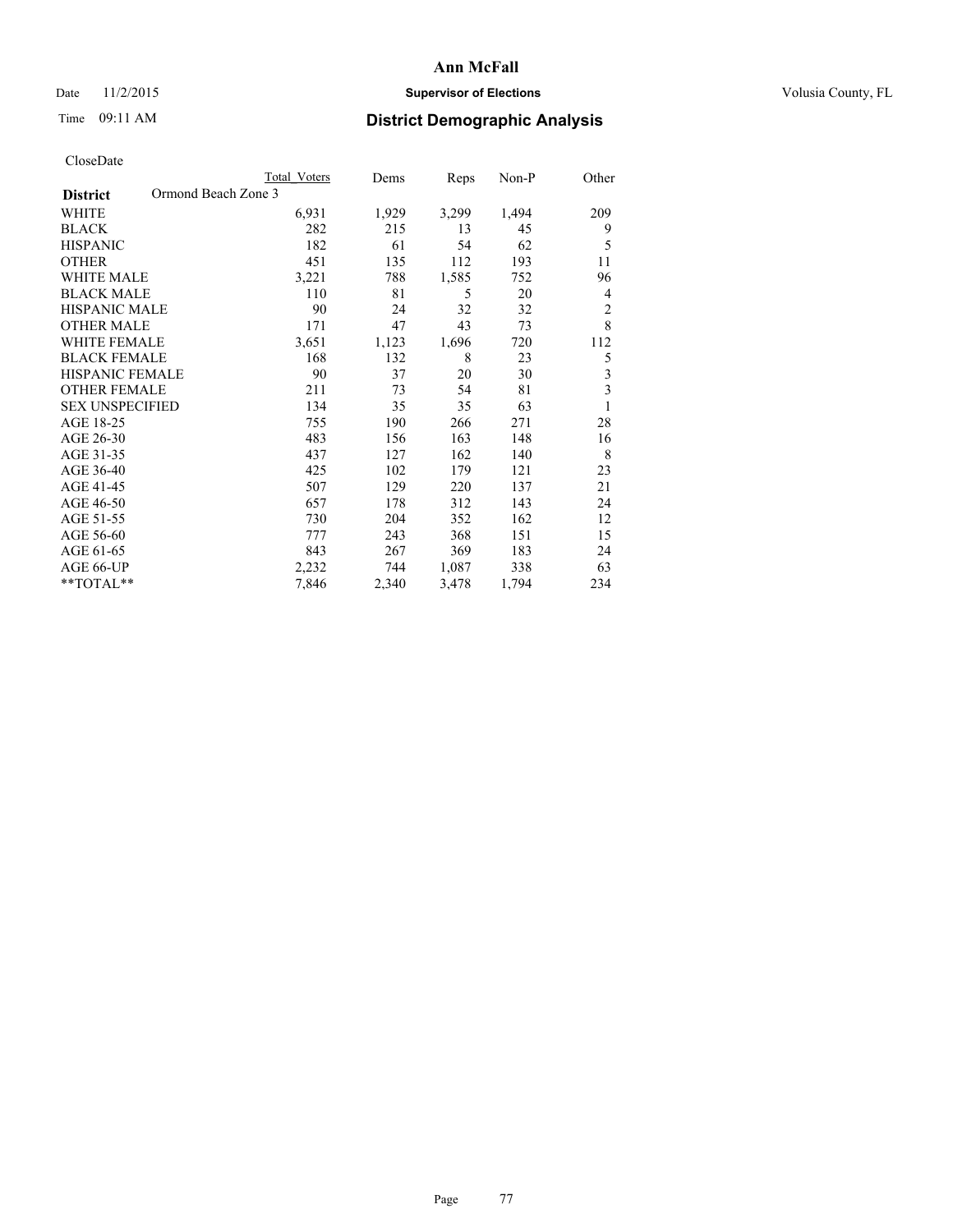# Date 11/2/2015 **Supervisor of Elections Supervisor of Elections** Volusia County, FL

# Time 09:11 AM **District Demographic Analysis**

|                        |                     | Total Voters | Dems  | Reps  | Non-P | Other |
|------------------------|---------------------|--------------|-------|-------|-------|-------|
| <b>District</b>        | Ormond Beach Zone 4 |              |       |       |       |       |
| WHITE                  |                     | 6,714        | 2,196 | 2,630 | 1,623 | 265   |
| <b>BLACK</b>           |                     | 222          | 163   | 15    | 39    | 5     |
| <b>HISPANIC</b>        |                     | 146          | 68    | 27    | 49    | 2     |
| <b>OTHER</b>           |                     | 335          | 101   | 78    | 146   | 10    |
| <b>WHITE MALE</b>      |                     | 2,989        | 838   | 1,214 | 791   | 146   |
| <b>BLACK MALE</b>      |                     | 95           | 64    | 7     | 22    | 2     |
| <b>HISPANIC MALE</b>   |                     | 58           | 25    | 12    | 20    | 1     |
| <b>OTHER MALE</b>      |                     | 125          | 36    | 26    | 57    | 6     |
| <b>WHITE FEMALE</b>    |                     | 3,670        | 1,345 | 1,404 | 805   | 116   |
| <b>BLACK FEMALE</b>    |                     | 124          | 97    | 7     | 17    | 3     |
| <b>HISPANIC FEMALE</b> |                     | 85           | 42    | 15    | 27    | 1     |
| <b>OTHER FEMALE</b>    |                     | 149          | 52    | 41    | 52    | 4     |
| <b>SEX UNSPECIFIED</b> |                     | 122          | 29    | 24    | 66    | 3     |
| AGE 18-25              |                     | 502          | 144   | 154   | 189   | 15    |
| AGE 26-30              |                     | 414          | 113   | 127   | 162   | 12    |
| AGE 31-35              |                     | 317          | 93    | 84    | 128   | 12    |
| AGE 36-40              |                     | 281          | 76    | 105   | 90    | 10    |
| AGE 41-45              |                     | 350          | 107   | 99    | 127   | 17    |
| AGE 46-50              |                     | 455          | 114   | 205   | 128   | 8     |
| AGE 51-55              |                     | 655          | 225   | 258   | 155   | 17    |
| AGE 56-60              |                     | 697          | 275   | 254   | 142   | 26    |
| AGE 61-65              |                     | 713          | 286   | 256   | 145   | 26    |
| AGE 66-UP              |                     | 3,033        | 1,095 | 1,208 | 591   | 139   |
| **TOTAL**              |                     | 7,417        | 2,528 | 2,750 | 1,857 | 282   |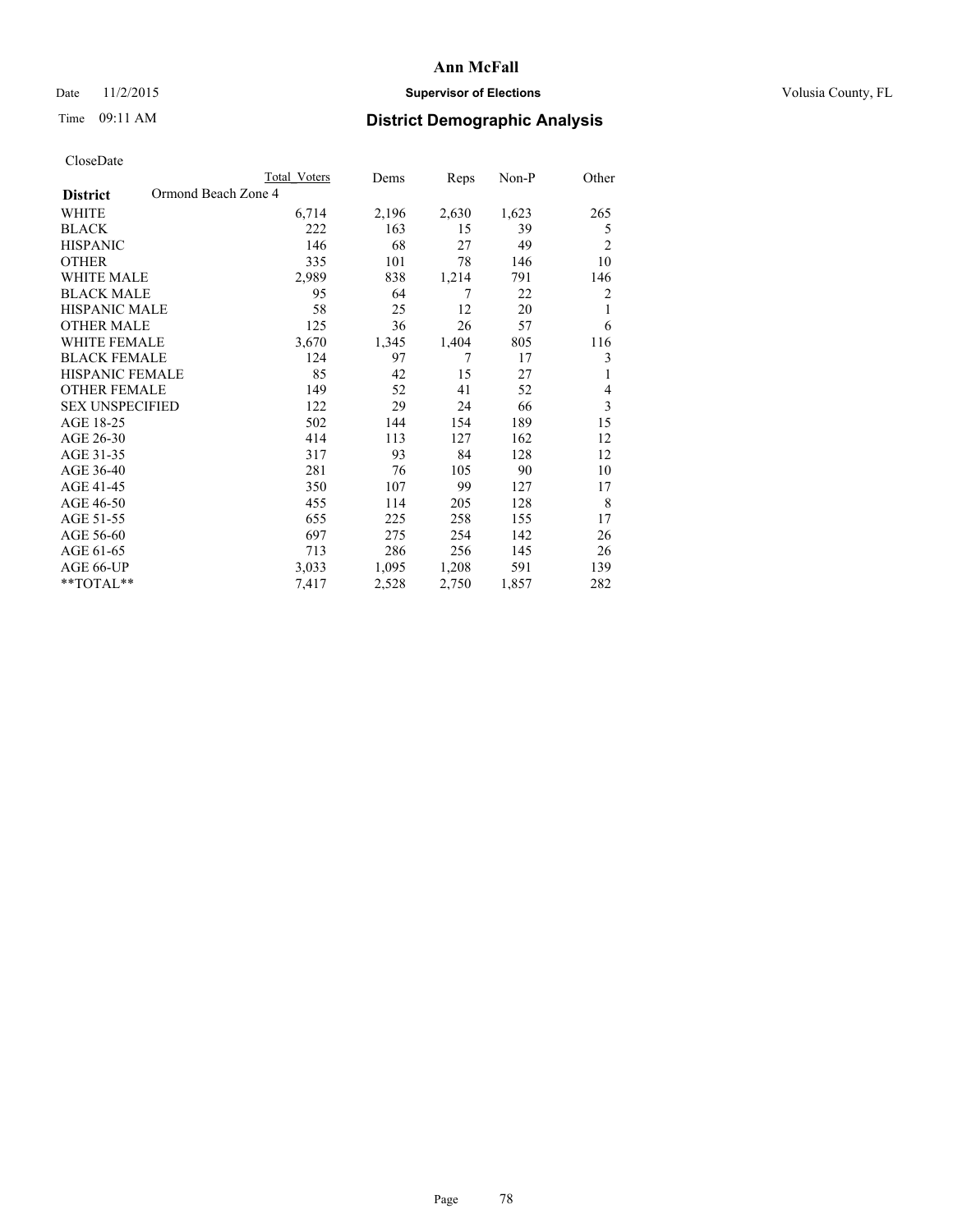# Date 11/2/2015 **Supervisor of Elections Supervisor of Elections** Volusia County, FL

# Time 09:11 AM **District Demographic Analysis**

|                        |         | Total Voters | Dems           | Reps           | Non-P | Other          |
|------------------------|---------|--------------|----------------|----------------|-------|----------------|
| <b>District</b>        | Pierson |              |                |                |       |                |
| WHITE                  |         | 550          | 185            | 242            | 109   | 14             |
| <b>BLACK</b>           |         | 47           | 39             | $\overline{2}$ | 6     | $\mathbf{0}$   |
| <b>HISPANIC</b>        |         | 144          | 62             | 9              | 69    | 4              |
| <b>OTHER</b>           |         | 22           | 6              | 3              | 13    | $\theta$       |
| WHITE MALE             |         | 261          | 83             | 119            | 49    | 10             |
| <b>BLACK MALE</b>      |         | 22           | 18             | 1              | 3     | $\mathbf{0}$   |
| <b>HISPANIC MALE</b>   |         | 67           | 32             | 3              | 31    |                |
| <b>OTHER MALE</b>      |         | 10           | $\overline{4}$ | $\overline{2}$ | 4     | $\theta$       |
| <b>WHITE FEMALE</b>    |         | 284          | 101            | 120            | 59    | 4              |
| <b>BLACK FEMALE</b>    |         | 25           | 21             | 1              | 3     | $\mathbf{0}$   |
| HISPANIC FEMALE        |         | 76           | 30             | 6              | 37    | 3              |
| <b>OTHER FEMALE</b>    |         | 6            | $\overline{2}$ | 1              | 3     | $\mathbf{0}$   |
| <b>SEX UNSPECIFIED</b> |         | 12           | 1              | 3              | 8     | $\theta$       |
| AGE 18-25              |         | 114          | 38             | 23             | 53    | $\theta$       |
| AGE 26-30              |         | 52           | 14             | 11             | 27    | $\mathbf{0}$   |
| AGE 31-35              |         | 55           | 13             | 20             | 20    | $\overline{c}$ |
| AGE 36-40              |         | 53           | 15             | 16             | 18    | 4              |
| AGE 41-45              |         | 58           | 18             | 17             | 21    | $\overline{2}$ |
| AGE 46-50              |         | 41           | 17             | 14             | 9     | 1              |
| AGE 51-55              |         | 73           | 33             | 25             | 11    | 4              |
| AGE 56-60              |         | 83           | 35             | 34             | 14    | $\theta$       |
| AGE 61-65              |         | 67           | 26             | 30             | 10    | 1              |
| AGE 66-UP              |         | 167          | 83             | 66             | 14    | 4              |
| **TOTAL**              |         | 763          | 292            | 256            | 197   | 18             |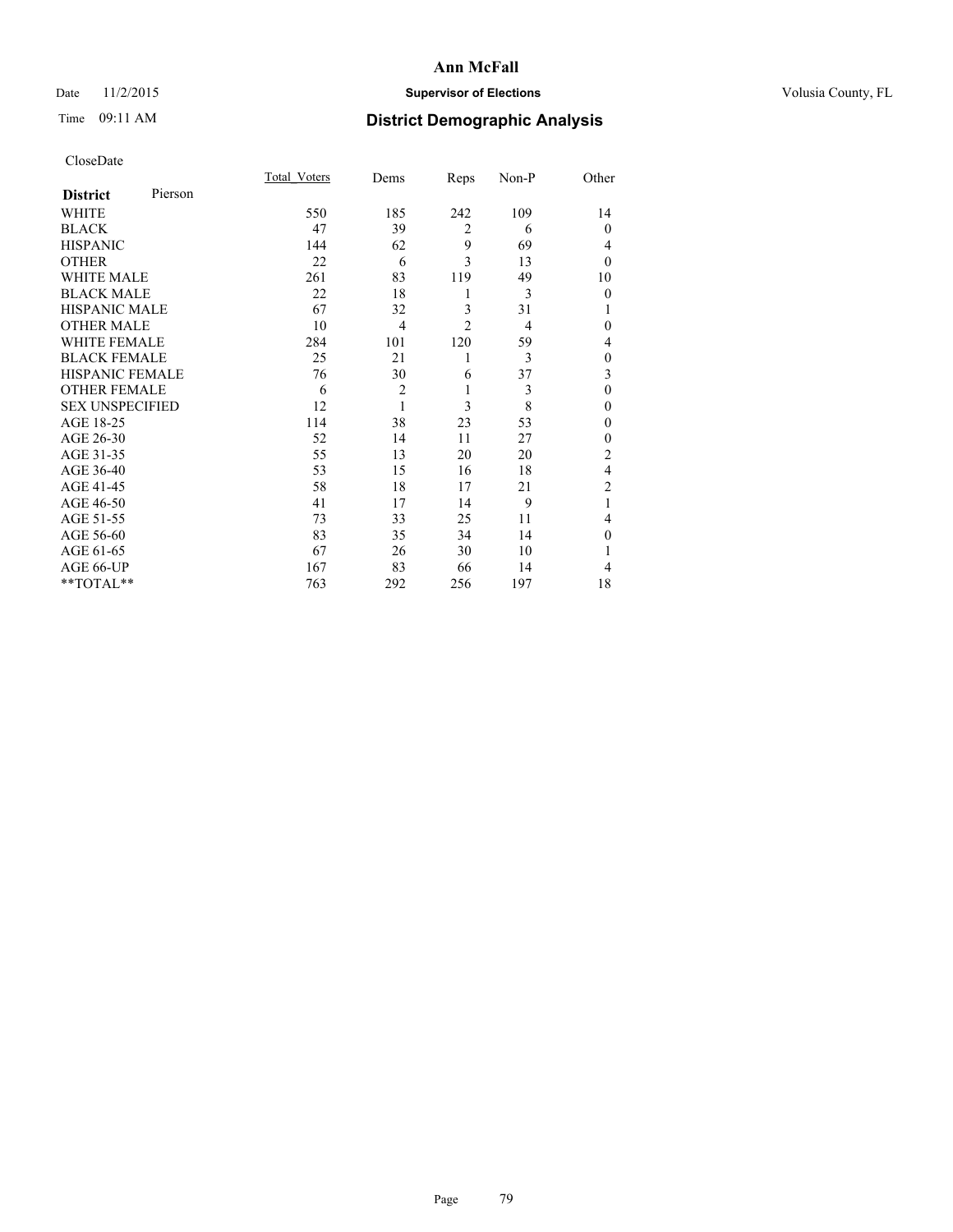# Date 11/2/2015 **Supervisor of Elections Supervisor of Elections** Volusia County, FL

# Time 09:11 AM **District Demographic Analysis**

|                        |             | Total Voters | Dems           | Reps           | Non-P          | Other          |
|------------------------|-------------|--------------|----------------|----------------|----------------|----------------|
| <b>District</b>        | Ponce Inlet |              |                |                |                |                |
| WHITE                  |             | 2,772        | 644            | 1,428          | 611            | 89             |
| <b>BLACK</b>           |             | 9            | 4              | $\overline{2}$ | 3              | $\mathbf{0}$   |
| <b>HISPANIC</b>        |             | 50           | 15             | 23             | 9              | 3              |
| <b>OTHER</b>           |             | 93           | 24             | 32             | 33             | $\overline{4}$ |
| WHITE MALE             |             | 1,319        | 256            | 702            | 310            | 51             |
| <b>BLACK MALE</b>      |             | 4            | $\overline{2}$ | 1              | 1              | $\mathbf{0}$   |
| <b>HISPANIC MALE</b>   |             | 19           | 5              | 9              | 5              | $\mathbf{0}$   |
| <b>OTHER MALE</b>      |             | 36           | 8              | 14             | 11             | 3              |
| <b>WHITE FEMALE</b>    |             | 1,432        | 383            | 721            | 291            | 37             |
| <b>BLACK FEMALE</b>    |             | 5            | $\overline{2}$ | 1              | $\overline{2}$ | $\theta$       |
| <b>HISPANIC FEMALE</b> |             | 31           | 10             | 14             | $\overline{4}$ | 3              |
| <b>OTHER FEMALE</b>    |             | 42           | 13             | 13             | 15             |                |
| <b>SEX UNSPECIFIED</b> |             | 36           | 8              | 10             | 17             |                |
| AGE 18-25              |             | 147          | 34             | 46             | 58             | 9              |
| AGE 26-30              |             | 85           | 20             | 34             | 29             | $\overline{c}$ |
| AGE 31-35              |             | 81           | 16             | 35             | 24             | 6              |
| AGE 36-40              |             | 73           | 11             | 30             | 29             | 3              |
| AGE 41-45              |             | 120          | 27             | 49             | 39             | 5              |
| AGE 46-50              |             | 145          | 26             | 82             | 32             | 5              |
| AGE 51-55              |             | 242          | 56             | 126            | 55             | 5              |
| AGE 56-60              |             | 316          | 72             | 179            | 61             | 4              |
| AGE 61-65              |             | 379          | 89             | 182            | 92             | 16             |
| AGE 66-UP              |             | 1,336        | 336            | 722            | 237            | 41             |
| **TOTAL**              |             | 2,924        | 687            | 1,485          | 656            | 96             |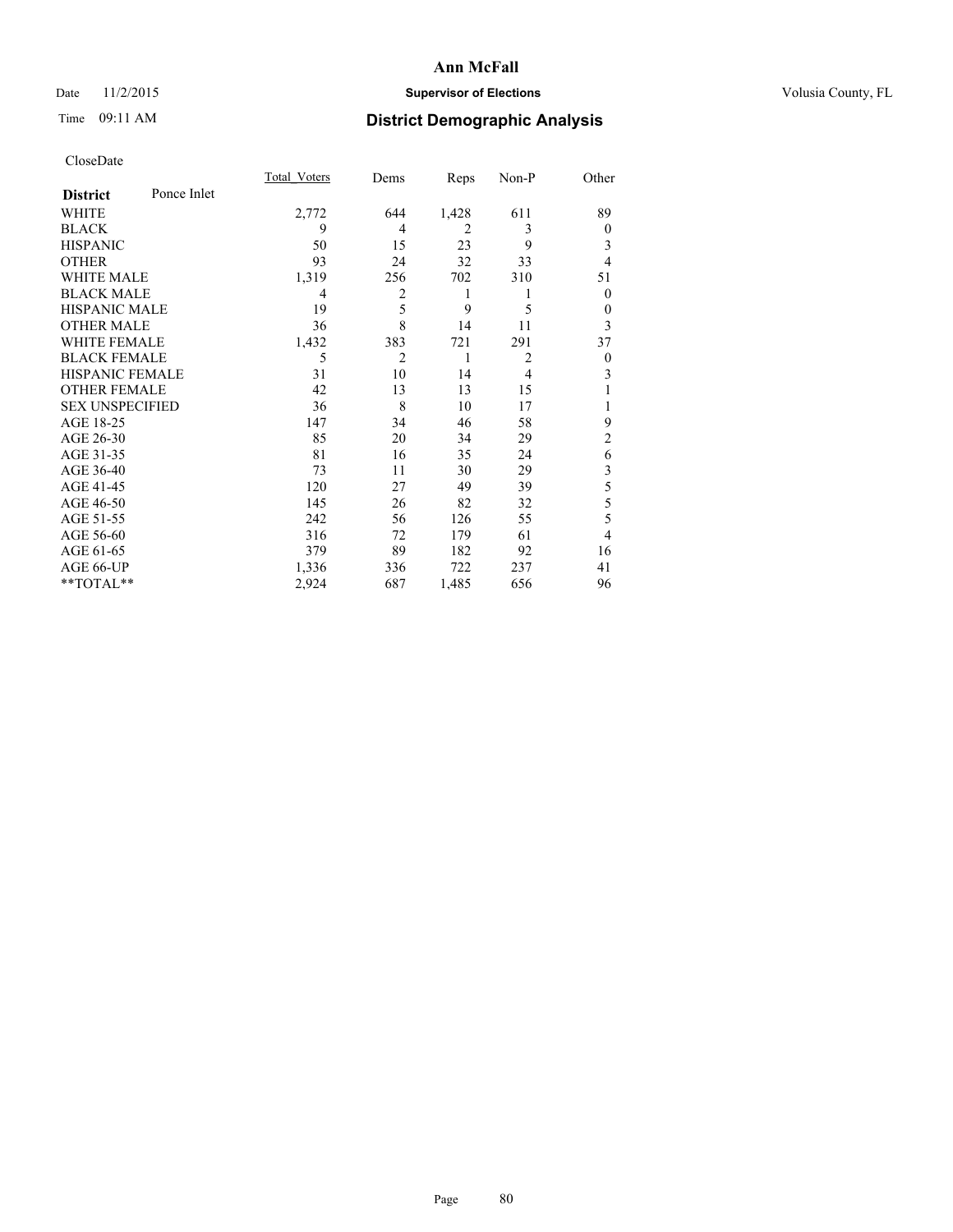# Date 11/2/2015 **Supervisor of Elections Supervisor of Elections** Volusia County, FL

# Time 09:11 AM **District Demographic Analysis**

|                        |                    | Total Voters | Dems  | Reps  | $Non-P$ | Other          |
|------------------------|--------------------|--------------|-------|-------|---------|----------------|
| <b>District</b>        | Port Orange Zone 1 |              |       |       |         |                |
| WHITE                  |                    | 8,167        | 2,869 | 2,565 | 2,386   | 347            |
| <b>BLACK</b>           |                    | 179          | 136   | 8     | 30      | 5              |
| <b>HISPANIC</b>        |                    | 265          | 103   | 45    | 111     | 6              |
| <b>OTHER</b>           |                    | 335          | 104   | 60    | 163     | 8              |
| WHITE MALE             |                    | 3,700        | 1,124 | 1,284 | 1,104   | 188            |
| <b>BLACK MALE</b>      |                    | 77           | 57    | 4     | 15      | 1              |
| <b>HISPANIC MALE</b>   |                    | 115          | 45    | 18    | 48      | 4              |
| <b>OTHER MALE</b>      |                    | 109          | 34    | 19    | 53      | 3              |
| <b>WHITE FEMALE</b>    |                    | 4,388        | 1,719 | 1,260 | 1,253   | 156            |
| <b>BLACK FEMALE</b>    |                    | 102          | 79    | 4     | 15      | 4              |
| HISPANIC FEMALE        |                    | 142          | 56    | 25    | 59      | $\overline{2}$ |
| <b>OTHER FEMALE</b>    |                    | 151          | 52    | 33    | 61      | 5              |
| <b>SEX UNSPECIFIED</b> |                    | 162          | 46    | 31    | 82      | 3              |
| AGE 18-25              |                    | 771          | 239   | 141   | 360     | 31             |
| AGE 26-30              |                    | 560          | 166   | 124   | 251     | 19             |
| AGE 31-35              |                    | 493          | 154   | 104   | 214     | 21             |
| AGE 36-40              |                    | 536          | 172   | 124   | 208     | 32             |
| AGE 41-45              |                    | 567          | 185   | 154   | 203     | 25             |
| AGE 46-50              |                    | 610          | 194   | 191   | 201     | 24             |
| AGE 51-55              |                    | 878          | 322   | 282   | 242     | 32             |
| AGE 56-60              |                    | 932          | 350   | 309   | 234     | 39             |
| AGE 61-65              |                    | 868          | 316   | 298   | 214     | 40             |
| AGE 66-UP              |                    | 2,731        | 1,114 | 951   | 563     | 103            |
| **TOTAL**              |                    | 8,946        | 3,212 | 2,678 | 2,690   | 366            |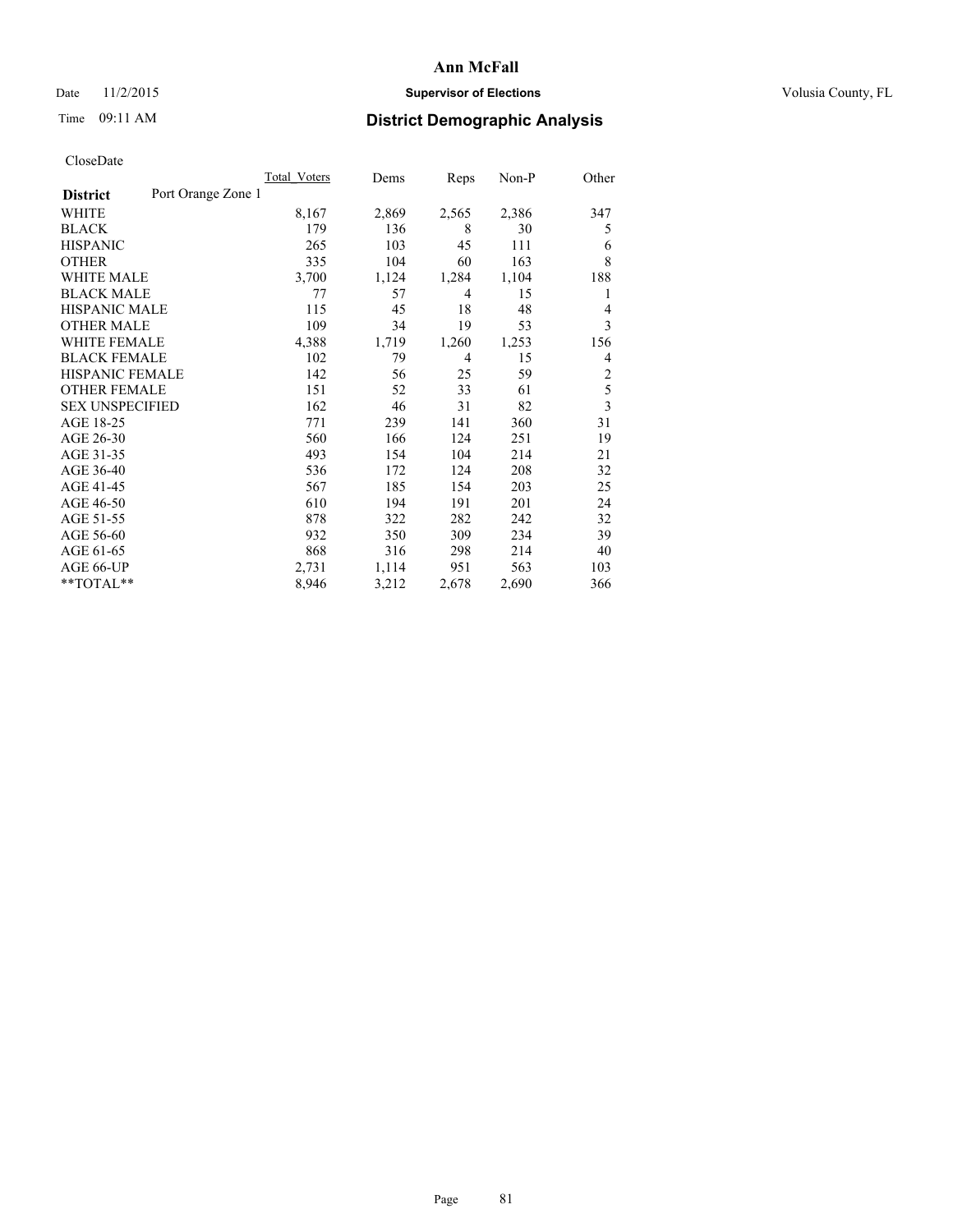# Date 11/2/2015 **Supervisor of Elections Supervisor of Elections** Volusia County, FL

# Time 09:11 AM **District Demographic Analysis**

|                                       | Total Voters | Dems  | Reps  | Non-P | Other          |
|---------------------------------------|--------------|-------|-------|-------|----------------|
| Port Orange Zone 2<br><b>District</b> |              |       |       |       |                |
| WHITE                                 | 8,254        | 2,753 | 2,942 | 2,223 | 336            |
| <b>BLACK</b>                          | 411          | 314   | 15    | 75    | 7              |
| <b>HISPANIC</b>                       | 304          | 118   | 64    | 114   | 8              |
| <b>OTHER</b>                          | 475          | 149   | 98    | 219   | 9              |
| <b>WHITE MALE</b>                     | 3,735        | 1,084 | 1,421 | 1,064 | 166            |
| <b>BLACK MALE</b>                     | 147          | 108   | 6     | 30    | 3              |
| <b>HISPANIC MALE</b>                  | 149          | 51    | 37    | 57    | 4              |
| <b>OTHER MALE</b>                     | 192          | 53    | 41    | 92    | 6              |
| <b>WHITE FEMALE</b>                   | 4,428        | 1,639 | 1,492 | 1,134 | 163            |
| <b>BLACK FEMALE</b>                   | 260          | 202   | 9     | 45    | 4              |
| <b>HISPANIC FEMALE</b>                | 152          | 67    | 26    | 55    | 4              |
| <b>OTHER FEMALE</b>                   | 197          | 76    | 41    | 78    | $\overline{2}$ |
| <b>SEX UNSPECIFIED</b>                | 184          | 54    | 46    | 76    | 8              |
| AGE 18-25                             | 829          | 231   | 205   | 358   | 35             |
| AGE 26-30                             | 716          | 240   | 192   | 261   | 23             |
| AGE 31-35                             | 608          | 195   | 153   | 229   | 31             |
| AGE 36-40                             | 524          | 164   | 151   | 186   | 23             |
| AGE 41-45                             | 536          | 166   | 184   | 163   | 23             |
| AGE 46-50                             | 619          | 199   | 224   | 177   | 19             |
| AGE 51-55                             | 813          | 282   | 292   | 212   | 27             |
| AGE 56-60                             | 893          | 324   | 320   | 216   | 33             |
| AGE 61-65                             | 885          | 358   | 282   | 226   | 19             |
| AGE 66-UP                             | 3,021        | 1,175 | 1,116 | 603   | 127            |
| **TOTAL**                             | 9,444        | 3,334 | 3,119 | 2,631 | 360            |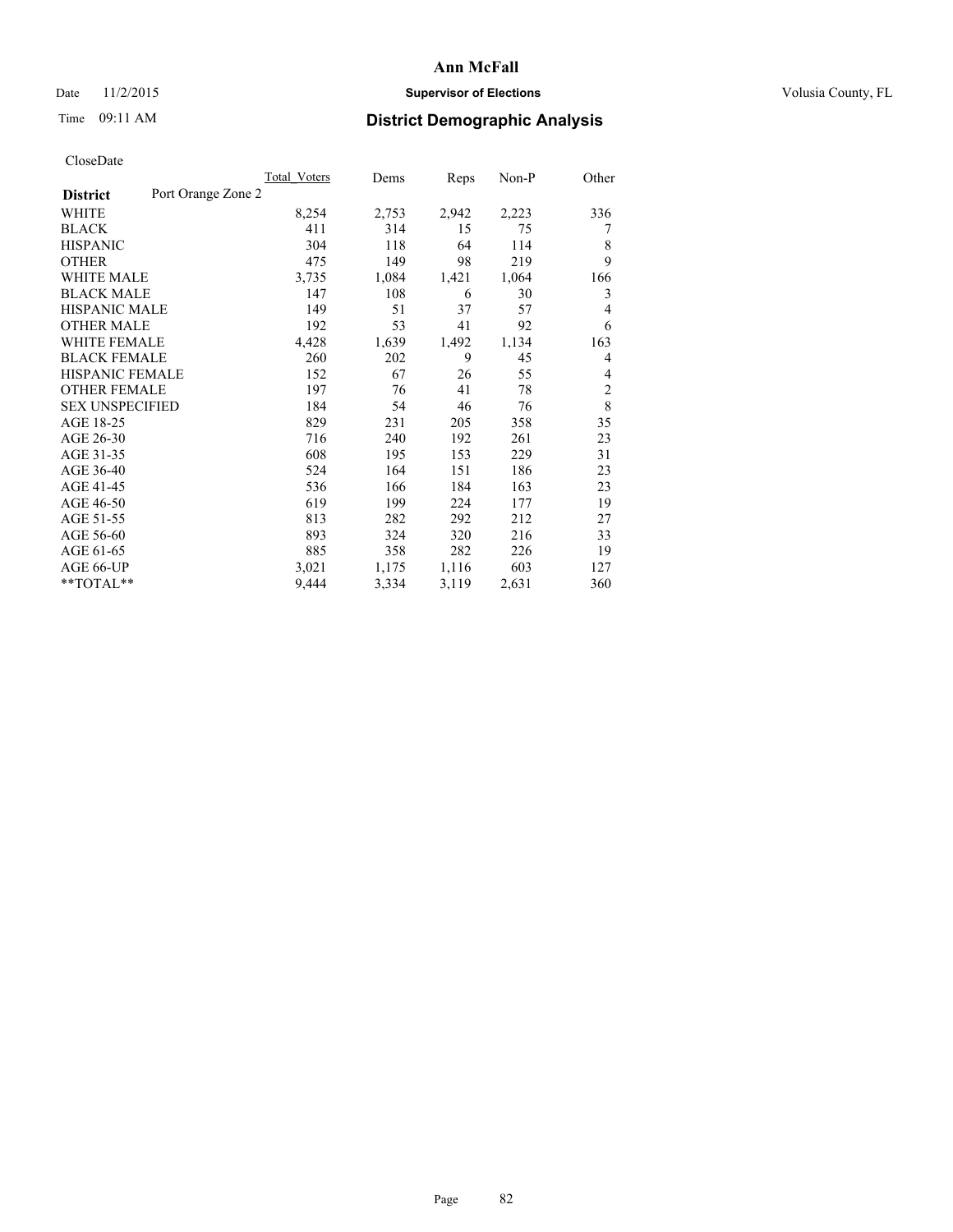# Date 11/2/2015 **Supervisor of Elections Supervisor of Elections** Volusia County, FL

# Time 09:11 AM **District Demographic Analysis**

|                        | Total Voters       | Dems  | Reps  | Non-P | Other |
|------------------------|--------------------|-------|-------|-------|-------|
| <b>District</b>        | Port Orange Zone 3 |       |       |       |       |
| WHITE                  | 9,649              | 2,821 | 3,922 | 2,547 | 359   |
| <b>BLACK</b>           | 332                | 245   | 15    | 60    | 12    |
| <b>HISPANIC</b>        | 310                | 115   | 62    | 117   | 16    |
| <b>OTHER</b>           | 533                | 154   | 131   | 228   | 20    |
| <b>WHITE MALE</b>      | 4,327              | 1,102 | 1,839 | 1,193 | 193   |
| <b>BLACK MALE</b>      | 154                | 104   | 8     | 35    | 7     |
| <b>HISPANIC MALE</b>   | 133                | 49    | 29    | 46    | 9     |
| <b>OTHER MALE</b>      | 191                | 58    | 51    | 71    | 11    |
| <b>WHITE FEMALE</b>    | 5,221              | 1,690 | 2,043 | 1,326 | 162   |
| <b>BLACK FEMALE</b>    | 174                | 138   | 6     | 25    | 5     |
| <b>HISPANIC FEMALE</b> | 170                | 64    | 31    | 68    | 7     |
| <b>OTHER FEMALE</b>    | 239                | 75    | 62    | 96    | 6     |
| <b>SEX UNSPECIFIED</b> | 215                | 55    | 61    | 92    | 7     |
| AGE 18-25              | 870                | 215   | 262   | 352   | 41    |
| AGE 26-30              | 727                | 197   | 211   | 293   | 26    |
| AGE 31-35              | 715                | 207   | 225   | 256   | 27    |
| AGE 36-40              | 617                | 186   | 198   | 204   | 29    |
| AGE 41-45              | 708                | 222   | 258   | 209   | 19    |
| AGE 46-50              | 753                | 213   | 298   | 223   | 19    |
| AGE 51-55              | 876                | 263   | 379   | 211   | 23    |
| AGE 56-60              | 927                | 301   | 372   | 227   | 27    |
| AGE 61-65              | 962                | 360   | 366   | 201   | 35    |
| AGE 66-UP              | 3,669              | 1,171 | 1,561 | 776   | 161   |
| **TOTAL**              | 10,824             | 3,335 | 4,130 | 2,952 | 407   |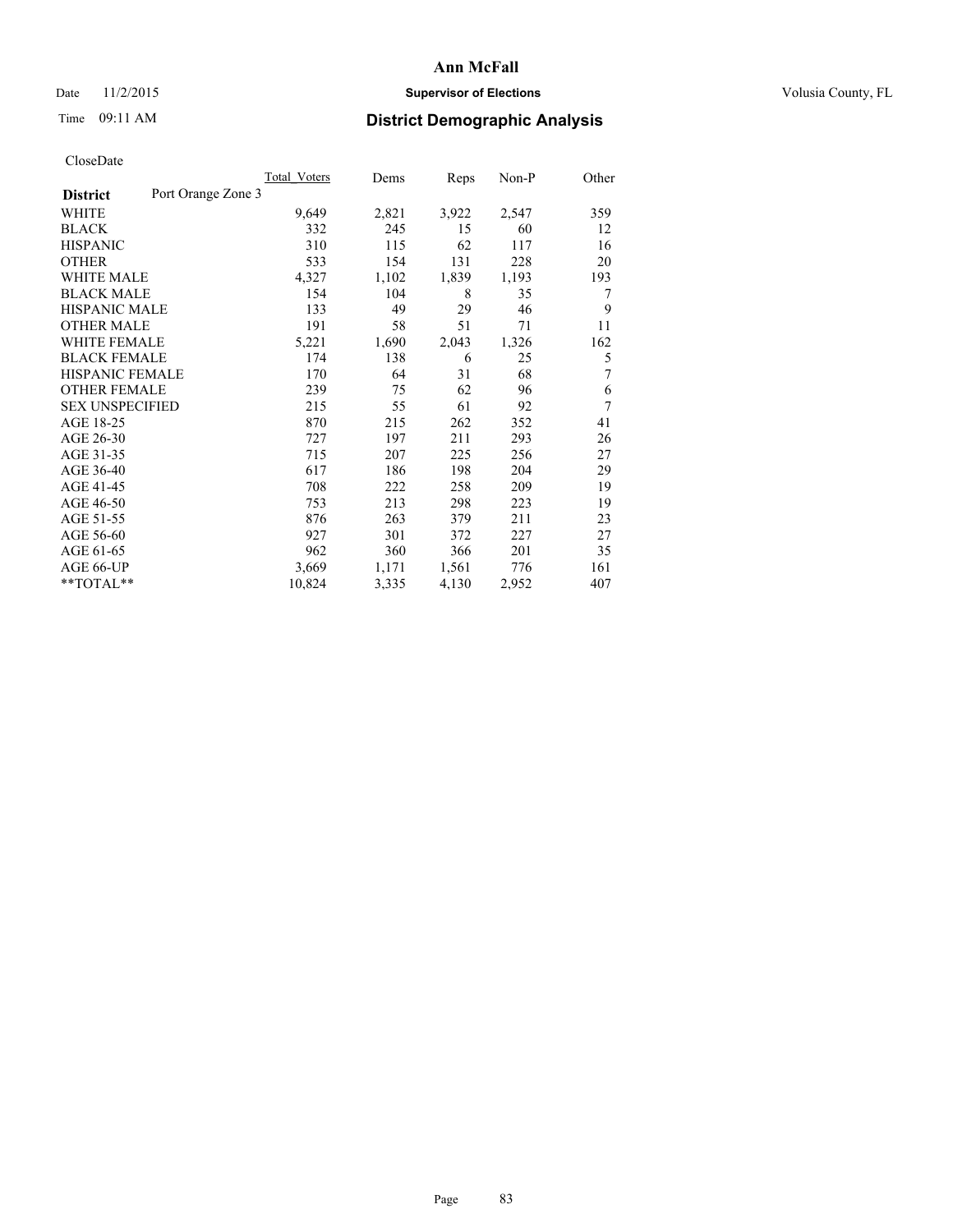# Date 11/2/2015 **Supervisor of Elections Supervisor of Elections** Volusia County, FL

# Time 09:11 AM **District Demographic Analysis**

|                        |                    | Total Voters | Dems  | Reps  | Non-P | Other |
|------------------------|--------------------|--------------|-------|-------|-------|-------|
| <b>District</b>        | Port Orange Zone 4 |              |       |       |       |       |
| WHITE                  |                    | 9,250        | 2,673 | 4,008 | 2,252 | 317   |
| <b>BLACK</b>           |                    | 286          | 202   | 23    | 59    | 2     |
| <b>HISPANIC</b>        |                    | 306          | 109   | 88    | 101   | 8     |
| <b>OTHER</b>           |                    | 548          | 179   | 128   | 226   | 15    |
| WHITE MALE             |                    | 4,387        | 1,103 | 1,986 | 1,113 | 185   |
| <b>BLACK MALE</b>      |                    | 137          | 87    | 17    | 32    | 1     |
| <b>HISPANIC MALE</b>   |                    | 140          | 46    | 41    | 46    | 7     |
| <b>OTHER MALE</b>      |                    | 220          | 70    | 59    | 82    | 9     |
| <b>WHITE FEMALE</b>    |                    | 4,778        | 1,552 | 1,988 | 1,109 | 129   |
| <b>BLACK FEMALE</b>    |                    | 144          | 113   | 6     | 24    | 1     |
| <b>HISPANIC FEMALE</b> |                    | 163          | 63    | 45    | 54    | 1     |
| <b>OTHER FEMALE</b>    |                    | 232          | 89    | 52    | 85    | 6     |
| <b>SEX UNSPECIFIED</b> |                    | 189          | 40    | 53    | 93    | 3     |
| AGE 18-25              |                    | 937          | 221   | 281   | 395   | 40    |
| AGE 26-30              |                    | 595          | 187   | 174   | 212   | 22    |
| AGE 31-35              |                    | 590          | 181   | 185   | 196   | 28    |
| AGE 36-40              |                    | 684          | 197   | 235   | 229   | 23    |
| AGE 41-45              |                    | 871          | 230   | 367   | 247   | 27    |
| AGE 46-50              |                    | 917          | 244   | 397   | 253   | 23    |
| AGE 51-55              |                    | 1,062        | 290   | 500   | 237   | 35    |
| AGE 56-60              |                    | 1,003        | 322   | 459   | 199   | 23    |
| AGE 61-65              |                    | 1,043        | 383   | 441   | 189   | 30    |
| AGE 66-UP              |                    | 2,688        | 908   | 1,208 | 481   | 91    |
| **TOTAL**              |                    | 10,390       | 3,163 | 4,247 | 2,638 | 342   |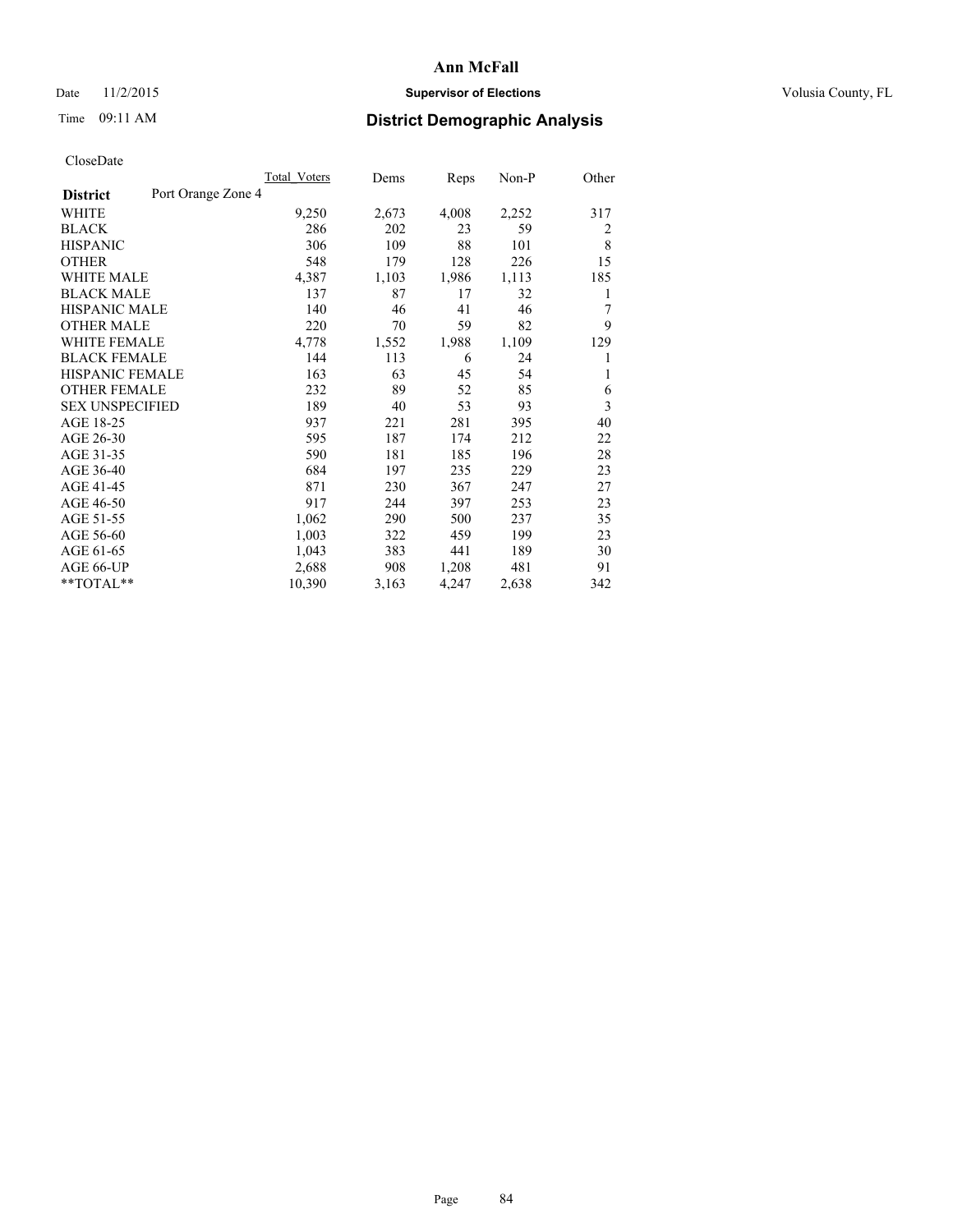# Date 11/2/2015 **Supervisor of Elections Supervisor of Elections** Volusia County, FL

# Time 09:11 AM **District Demographic Analysis**

|                        |               | Total Voters | Dems  | Reps  | Non-P | Other            |
|------------------------|---------------|--------------|-------|-------|-------|------------------|
| <b>District</b>        | South Daytona |              |       |       |       |                  |
| WHITE                  |               | 6,672        | 2,409 | 2,289 | 1,724 | 250              |
| <b>BLACK</b>           |               | 655          | 504   | 25    | 118   | 8                |
| <b>HISPANIC</b>        |               | 206          | 93    | 38    | 68    | 7                |
| <b>OTHER</b>           |               | 340          | 118   | 62    | 154   | 6                |
| <b>WHITE MALE</b>      |               | 3,074        | 959   | 1,132 | 832   | 151              |
| <b>BLACK MALE</b>      |               | 253          | 188   | 11    | 50    | 4                |
| <b>HISPANIC MALE</b>   |               | 100          | 39    | 23    | 34    | 4                |
| <b>OTHER MALE</b>      |               | 102          | 35    | 19    | 46    | $\overline{2}$   |
| <b>WHITE FEMALE</b>    |               | 3,553        | 1,434 | 1,144 | 876   | 99               |
| <b>BLACK FEMALE</b>    |               | 393          | 309   | 13    | 67    | 4                |
| <b>HISPANIC FEMALE</b> |               | 102          | 52    | 15    | 32    | 3                |
| <b>OTHER FEMALE</b>    |               | 148          | 64    | 31    | 49    | $\overline{4}$   |
| <b>SEX UNSPECIFIED</b> |               | 148          | 44    | 26    | 78    | $\boldsymbol{0}$ |
| AGE 18-25              |               | 699          | 256   | 155   | 262   | 26               |
| AGE 26-30              |               | 595          | 205   | 146   | 220   | 24               |
| AGE 31-35              |               | 499          | 192   | 119   | 175   | 13               |
| AGE 36-40              |               | 452          | 168   | 111   | 151   | 22               |
| AGE 41-45              |               | 504          | 181   | 156   | 149   | 18               |
| AGE 46-50              |               | 640          | 240   | 208   | 171   | 21               |
| AGE 51-55              |               | 786          | 299   | 266   | 193   | 28               |
| AGE 56-60              |               | 829          | 327   | 282   | 198   | 22               |
| AGE 61-65              |               | 772          | 341   | 254   | 152   | 25               |
| AGE 66-UP              |               | 2,097        | 915   | 717   | 393   | 72               |
| **TOTAL**              |               | 7,873        | 3,124 | 2,414 | 2,064 | 271              |